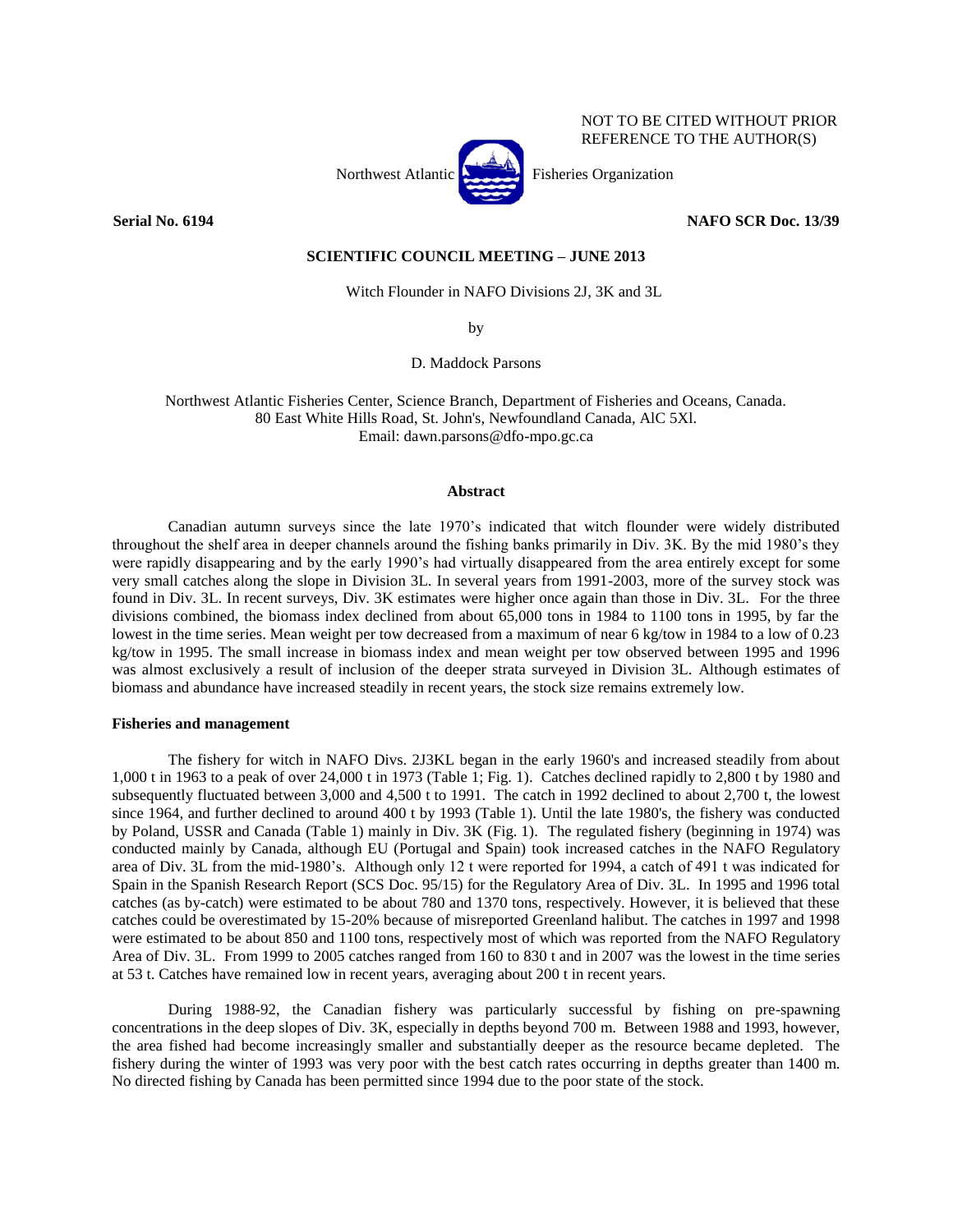The stock has been regulated by TAC since 1974 (first introduced by ICNAF) and managed by Canada within its zone since the introduction of the 200 mile national limit and has been under moratorium from 1995 to the present (Fig. 1). Because of the poor state of the stock, the NAFO Fisheries Commission agreed to extend the moratorium to the NAFO Regulatory Area in 1998 and it has continued to 2013.

### **Canadian Research Vessel Surveys**

### *Distribution*

Changes in spatial distribution patterns of witch flounder over the 20 year history of the surveys from 1978- 97 were presented in a previous assessment as graphical distribution maps (SCR Doc. 98/64) and were updated for 1984-2010 in Maddock Parsons (2011). Survey distribution data from the late 1970's and early 1980's indicated that witch flounder were widely distributed throughout the shelf area in deeper channels around the fishing banks primarily in Div. 3K. By the mid 1980's, however, they were rapidly disappearing and by the early 1990's had virtually disappeared from the area entirely except for some very small catches along the slope and more to the southern area. Since 1998, surveys caught witch flounder mostly along the deep continental slope area, both inside and outside the Canadian 200-mile fishery zone. From 1991-2003, several years had survey estimates of biomass that were higher in Div. 3L than in Div. 3K (where historically, most of the stock was located) (Fig. 2). As the biomass estimates have increased in the last several years, however, more of the stock is once again found in Div. 3K. The distribution of witch flounder in the 2011 and 2012 Canadian autumn survey is shown in Fig. 3.

### *Biomass and Abundance Indices*

Stratified-random research vessel surveys have been conducted in the autumn in Div. 2J, 3K and 3L since 1977, 1978 and 1981 respectively. Until 1994, the surveys were conducted using an *Engel* 145' high-rise groundfish trawl whereas the 1995-2009 surveys were carried out with a much more efficient *Campelen 1800* shrimp trawl. All data presented here are now in *Campelen 1800* trawl catch equivalents for 1977-94 with the actual data for 1995-2012.

For Div. 2J, biomass estimates ranged from as high as 5 900 t in 1986 to a low of less than 200 t in 2003 and increased every year to nearly 2 000 t in 2008. From 2008-2012 biomass estimates have shown a declining trend although confidence limits are wide as the majority of the biomass estimate in some years results from one or few stratum (Tables 2, 3 and 26; Fig. 4a). Mean weight per tow peaked at 1.8 kg in 1986 and declined to 0.1 kg in 2003 (Tables 20, 21 and 27; Fig. 4b). Since then values have increased steadily to 2008 (0.6 kg/tow) but have since declined to 0.64 kg/tow in 2012.

In Div. 3K, during 1979-85, there was a period of relative stability where most annual biomass estimates were near 50 000 t (Tables 4, 5 and 26; Fig. 4a). Estimates declined considerably to around 400 t in 1995, the lowest in the time series. Estimates increased slightly after 1995 ranging from 500-1400 tons from 1996-2003. Estimates of biomass increased to 2600t in 2004 and continued to increase to 5600 t in 2009. In 2011 and 2012, estimates were 3800 t and 4400 t respectively. In several of the recent surveys the majority of the estimate has been the result of high catches in one or a few strata (Table 5). Corresponding to the period of higher biomass estimates (1979-85), the mean weights per tow in Division 3K ranged from 8 to 13 kg (Tables 22, 23 and 27; Fig. 4b) and declined to a low of less than 1 kg/tow in 1995. Mean weights per tow have remained low since then and in 2002 were below 1 kg/tow. Since then estimates have increased to 4 kg/tow in 2007, and have been less since, at about 2.5 kg/tow in the recent two surveys, still much lower than the maximum observed.

For Div. 3L, biomass estimates varied generally between 7 000 and 13 000 t from 1984 to 1990 but then declined rapidly to a low of around 400 t in 1995 (Tables 6, 7 and 26; Fig. 4a). In 1996, the Canadian autumn survey expanded to included deeper water strata (depths of 732-1097). Surveys prior to 1996 covered only a part of the stock area and biomass estimates from the early part of the survey series are most likely underestimated. Using the strata surveyed in 1984 as index strata (the first year of the combined Div. 2J, 3K and 3L series and also the highest estimate in the series), it was estimated that survey estimates prior to 1996, may have been underestimated by about 48% (Maddock Parsons, 2010). In 2004, difficulties with the Canadian autumn survey resulted in incomplete coverage, particularly in the deeper strata of Div. 3L (SCR Doc. 05/34) and the biomass estimate was the lowest in the time series at 451 t. Coverage in strata greater than 731m was very limited in the 2005 survey as well,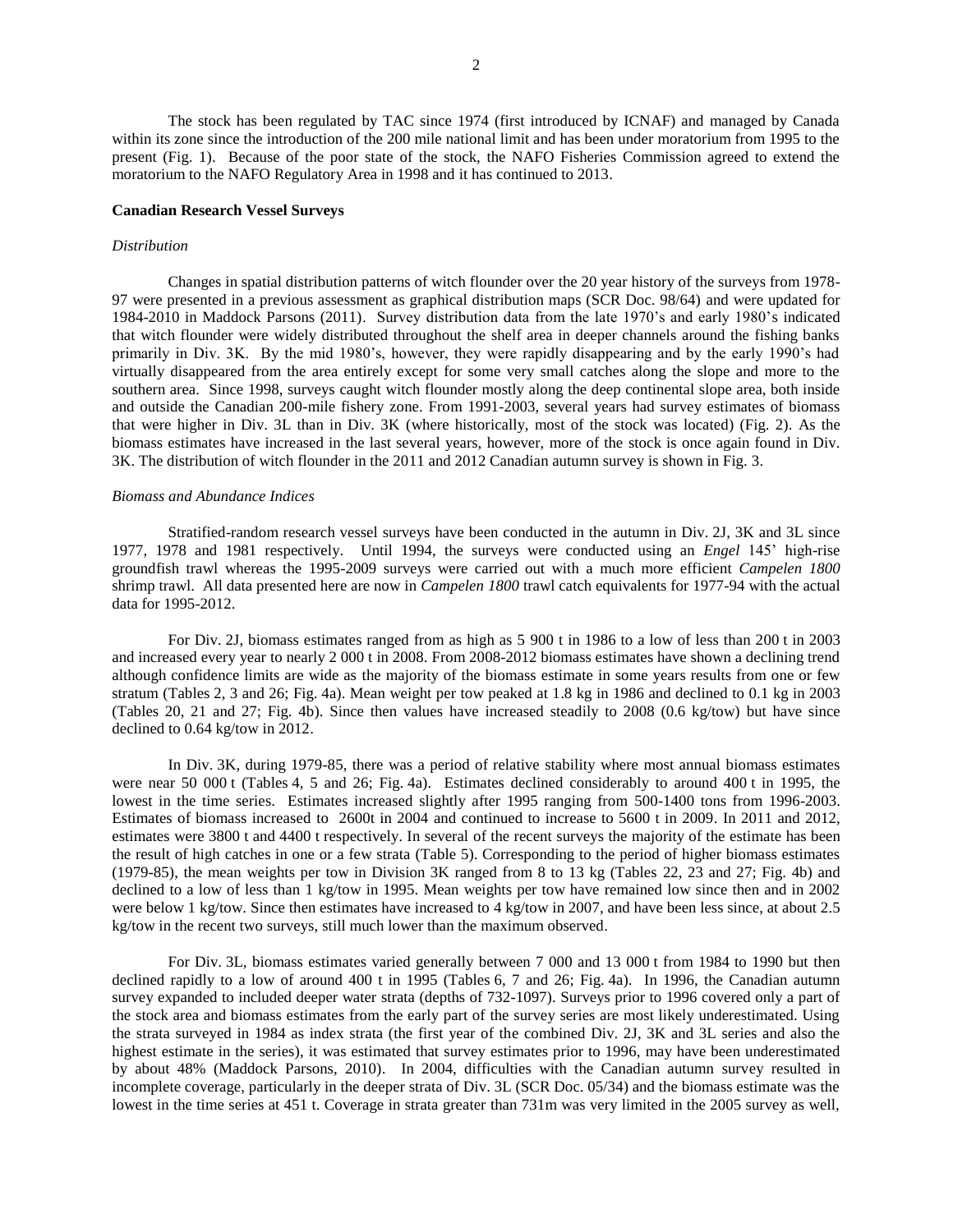but the biomass estimate increased to 1,000 t. Biomass estimates in Div. 3L increased from 1 000 t in 2005 to 3600 t in 2012. Mean weight per tow in Division 3L (Tables 24, 25 and 27; Fig 4b) ranged from 2 to 2.5 kg/tow in the early part of the survey series (1984-1990). A rapid decline in mean weight per tow then resulted in the lowest observed at 0.1 kg in 1995. The inclusion of deep water strata in 1996 explains the over three-fold increase in mean weight per tow to 0.3 kg. Mean weight per tow has shown the same general trend as the biomass index in the survey, and has from 2003-2012. In 2009, a decrease in mean weight per tow from 2008 was explained by more small fish in the survey, and less large witch. In 2011 and 2012, deepwater strata were not surveyed due to problems with the survey vessel. Nevertheless biomass estimates increased slightly in Div. 3L.

The abundance indices followed similar trends as the biomass indices and are shown in Tables 8-13 for Divisions 2J, 3K and 3L, respectively and illustrated in Fig. 4a by Division and in Fig. 5 and Table 16 for the divisions combined. The mean numbers per tow by Division are given in Tables 14-19 and Table 29, and are shown in Fig. 4b. In general, abundance indices have increased in trend since 2003, but in 2006 and 2008, the increase in biomass in the survey was not seen in the abundance estimates. In these years, there were fewer small fish in the survey than in the other recent surveys (Fig. 7).

For the three divisions combined, there was a very steady and rather systematic decline in the biomass index from about 65,000 tons (nearly 6 kg/tow) in 1984 to 1100 tons (0.23 kg/tow) in 1995, the lowest in the time series (Fig. 5; Table 14). There has been a very slight increasing trend in recent years, however current stock size remains extremely low.

### *Length frequencies*

Population numbers at length from the 1996-2012 Canadian autumn surveys are given in Figures 6 and 7. The proportion of fish small fish (<23cm) were higher than the average (1996-2012) in surveys from 2000-2003 but have been lower than average in most years following.

### **Assessment Results**

### *Precautionary limit reference points*

In a previous assessment for this stock, a proxy for B*lim* was calculated as 15% of the highest observed survey biomass estimate because no analytical assessment was available (B*lim* = 9 800 t; Maddock Parsons, 2007). Since the highest observed biomass estimate is in the early part of the time series when the survey did not cover the entire stock area, B*lim* was likely underestimated using this method. An analysis of the amount of biomass in index strata (those strata covered in 1984, the highest biomass estimate in the series) concluded that the survey biomass estimates in the early part of the time series may have been underestimated by about 48% -the average of the biomass outside of the index strata in 1996-2009. The proxy for B*lim*, adjusted for less extensive coverage in the survey, was calculated to be 14 500 t (B<sub>lim</sub> =15% of B1984\*1.48; Maddock Parsons, 2011). The survey biomass estimates have been below this reference point since 1991 (Figures 9 and 10).

# **Current Status**

The stock remains at an extremely low level with current indices of stock size based on survey trends at most 5% of the average of the early 1980's when the stock was considered at a reasonably healthy level.

#### **References**

- HEALEY, B.P. and K.S. Dwyer. 2005. A Simple Examination of Canadian Autumn Survey Trends in NAFO Divisions 3LNO for Greenland Halibut and American plaice: The Impact of Incomplete Survey Coverage of this Survey in 2004. NAFO SCR Doc. 05/34, Ser. No. N5117: 23p.
- MADDOCK PARSONS. 2011. Witch Flounder, American Plaice and Yellowtail Flounder in Canadian Spring and Autumn Surveys: Time Series Stock Distribution. NAFO SCR Doc. 11/37, Ser. No. N5922: 130p.

MADDOCK PARSONS. 2007. Witch Flounder Population Trends in NAFO Divisions 2J, 3K and 3L. NAFO SCR Doc. 7/27, Ser. No. N5378: 23p.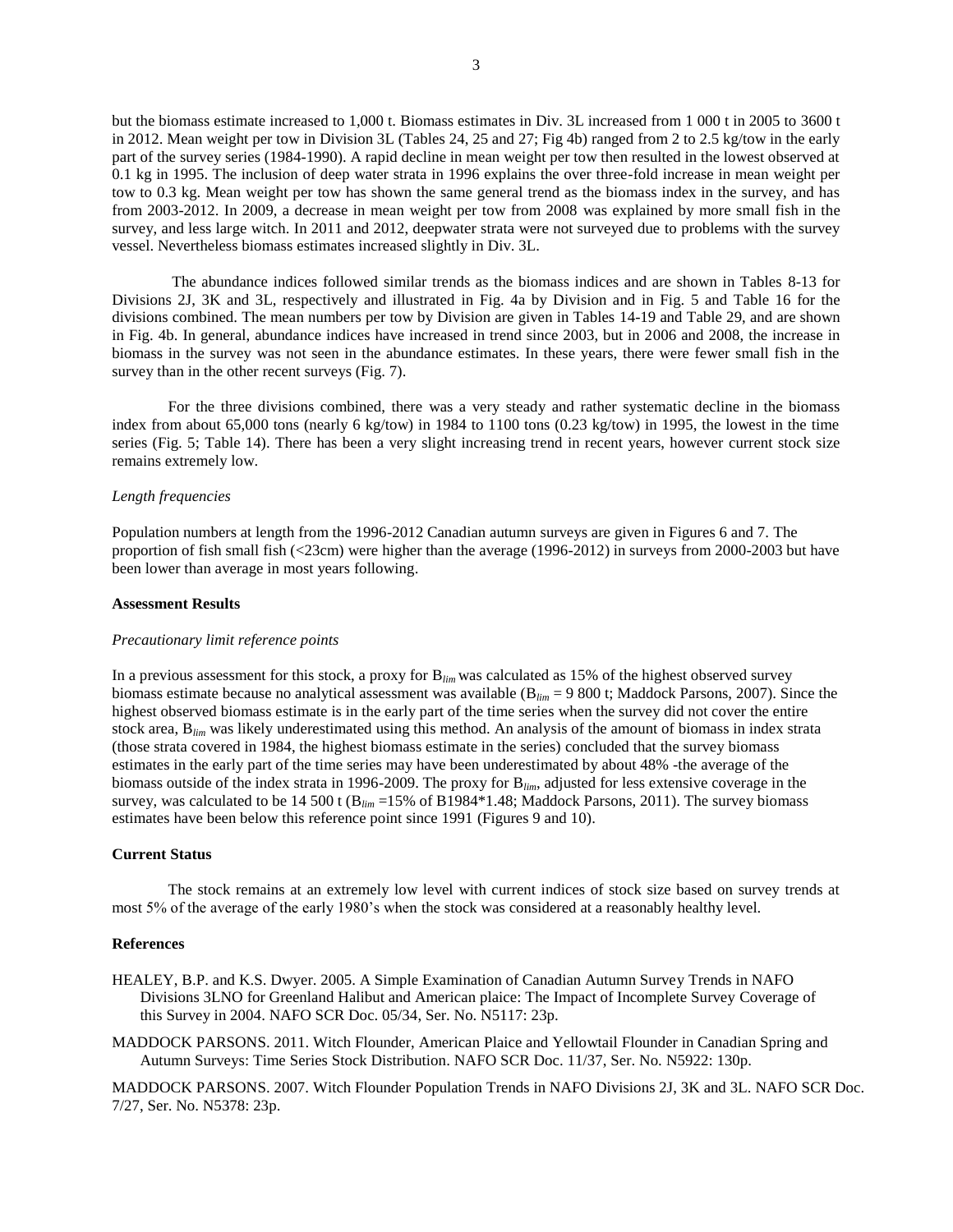| Year |                          | Canada Fed. Rep. German |                         | Poland                    | USSR/                        | UK                        | Others                  | Total | <b>TAC</b>  |
|------|--------------------------|-------------------------|-------------------------|---------------------------|------------------------------|---------------------------|-------------------------|-------|-------------|
|      |                          |                         | Germany Dem. Rep.       |                           | Russia                       |                           |                         |       |             |
| 1963 | $\overline{17}$          | 3                       | $\overline{0}$          | 259                       | 89                           | $\overline{7}$            | 570                     | 945   |             |
| 1964 | 103                      | $\mathbf 0$             | $\pmb{0}$               | 752                       | 164                          | 24                        | $\mathbf{1}$            | 1044  |             |
| 1965 | 128                      | 29                      | $\pmb{0}$               | 1876                      | 2056                         | 58                        | $\mathbf 0$             | 4147  |             |
| 1966 | 187                      | $\boldsymbol{9}$        | 1045                    | 559                       | 1868                         | 29                        | $\mathbf 0$             | 3697  |             |
| 1967 | 901                      | $\mathbf 0$             | 332                     | 926                       | 1933                         | $\boldsymbol{9}$          | $\mathsf 0$             | 4101  |             |
| 1968 | 446                      | 0                       | 358                     | 1990                      | 7834                         | 33                        | 5                       | 10666 |             |
| 1969 | 1355                     | 0                       | 546                     | 957                       | 9726                         | 1                         | $\mathbf 0$             | 12585 |             |
| 1970 | 4020                     | 0                       | 508                     | 3566                      | 9934                         | $\pmb{0}$                 | $\overline{\mathbf{c}}$ | 18030 |             |
| 1971 | 8030                     | 75                      | 508                     | 5404                      | 2018                         | $\boldsymbol{9}$          | 9                       | 16053 |             |
| 1972 | 5520                     | $\,6$                   | 648                     | 4013                      | 7016                         | 225                       | $\mathsf 0$             | 17428 |             |
| 1973 | 3761                     | 1348                    | 2327                    | 11802                     | 2834                         | 258                       | 2031                    | 24361 |             |
| 1974 | 1868                     | 1082                    | 272                     | 5302                      | 6917                         | 29                        | 493                     | 15963 | 22000       |
| 1975 | 1352                     | 446                     | 374                     | 4583                      | 4763                         | $\pmb{0}$                 | 687                     | 12205 | 17000       |
| 1976 | 2081                     | 606                     | 110                     | 3828                      | 3022                         | $\ensuremath{\mathsf{3}}$ | 975                     | 10625 | 17000       |
| 1977 | 4371                     | 300                     | 203                     | 3052                      | 392                          | $\mathbf 0$               | $\mathbf 0$             | 8318  | 17000       |
| 1978 | 1979                     | 23                      | 58                      | 3490                      | 1345                         | $\mathbf 1$               | 8                       | 6904  | 17000       |
| 1979 | 1392                     | $\mathbf 0$             | 22                      | 1855                      | 150                          | 22                        | 656                     | 4097  | 17000       |
| 1980 | 1459                     | $\pmb{0}$               | 16                      | 1235                      | 45                           | $\pmb{0}$                 | 68                      | 2823  | 17000       |
| 1981 | 2661                     | 0                       | 32                      | 1385                      | 85                           | $\pmb{0}$                 | 31                      | 4194  | 8000        |
| 1982 | 1206                     | 0                       | $\overline{\mathbf{4}}$ | 1151                      | 552                          | $\mathbf 0$               | 68                      | 2981  | 8000        |
| 1983 | 1483                     | $\mathbf 0$             | 50                      | 1005                      | 516                          | $\mathbf 0$               | 34                      | 3088  | 8000        |
| 1984 | 2077                     | $\mathbf 0$             | 27                      | 1617                      | 1000                         | $\overline{\mathbf{c}}$   | 85                      | 4808  | 8000        |
| 1985 | 1305                     | 26                      | 33                      | 565                       | 1006                         | ÷                         | 68                      | 3003  | 8000        |
| 1986 | 1199                     | $\boldsymbol{2}$        | $\boldsymbol{7}$        | $\ensuremath{\mathsf{3}}$ | 21                           | $\frac{1}{2}$             | 2684 <sup>a</sup>       | 3916  | 8000        |
| 1987 | 854                      | $\blacksquare$          | 56                      | 765                       | 1057                         | -                         | 1743                    | 4475  | 6000        |
| 1988 | 3270                     |                         | 10                      | 760                       | 4                            |                           | 110                     | 4154  | 5000        |
| 1989 | 4059                     |                         | 4                       | 691                       | 5                            |                           | 147                     | 4906  | 5000        |
| 1990 | 3271                     |                         |                         |                           | ÷                            |                           | 696                     | 3967  | 4000        |
| 1991 | 2805                     | ٠                       |                         |                           |                              | 1                         | 1208                    | 4014  | 4000        |
| 1992 | 1736                     | 5                       |                         |                           |                              | $\overline{c}$            | 954                     | 2697  | 4000        |
| 1993 | 343                      | ٠                       |                         |                           |                              | $\overline{\phantom{0}}$  | 59                      | 402   | 3500        |
| 1994 | 12                       |                         |                         |                           |                              | -                         | 491 <sup>b</sup>        | 503   | 1000        |
| 1995 | $\overline{7}$           |                         |                         |                           |                              |                           | 777                     | 784   | 0           |
| 1996 | 11                       |                         |                         |                           |                              |                           | 1371                    | 1382  | 0           |
| 1997 | 8                        |                         |                         |                           | ٠                            |                           | 847                     | 855   | 0           |
| 1998 | $\overline{\phantom{a}}$ |                         |                         |                           | $\overline{c}$               |                           | 1113                    | 1115  | $\mathbf 0$ |
| 1999 | 2                        |                         |                         |                           | 20                           |                           | 278                     | 300   | $\mathbf 0$ |
| 2000 | 85                       |                         |                         |                           | 6                            |                           | 578                     | 669   | 0           |
| 2001 | 161                      |                         |                         |                           | 31                           |                           | 605                     | 797   | 0           |
| 2002 | 166                      |                         |                         |                           | 15                           |                           | 258                     | 439   | 0           |
| 2003 | 110                      |                         |                         |                           | $\boldsymbol{7}$             |                           | 630                     | 747   | 0           |
| 2004 | 26                       |                         |                         |                           | 16                           |                           | 787                     | 829   | 0           |
| 2005 | 42                       |                         |                         |                           | $\overline{\mathbf{c}}$      |                           | 115                     | 159   | 0           |
| 2006 | 53                       |                         |                         |                           | 3                            |                           | 28                      | 84    | 0           |
| 2007 | 23                       |                         |                         |                           | $\overline{\mathbf{c}}$      |                           | 28                      | 53    | 0           |
| 2008 | $\boldsymbol{7}$         |                         |                         |                           | 9                            |                           | 68                      | 84    | 0           |
| 2009 | 42                       |                         |                         |                           | $\qquad \qquad \blacksquare$ |                           | 58                      | 100   | 0           |
| 2010 | 158                      |                         |                         |                           | $\overline{\mathbf{c}}$      |                           | $77 \,$                 | 237   | 0           |
| 2011 | 140                      |                         |                         |                           | $\overline{c}$               |                           | 78                      | 220   | 0           |
| 2012 | 93                       |                         |                         |                           | 19                           |                           | 83                      | 195   | 0           |

Table 1. Catch statistics by country of witch flounder in Divisions 2J, 3K and 3L during 1963-2012. In 1998-2001, and 2005 small portions of the "Others" catch are from Division 3M.

<sup>a</sup>Since 1985 the "Others" category is mainly comprised of EU catches <sup>b</sup>Spain (SCS Doc. 95/15)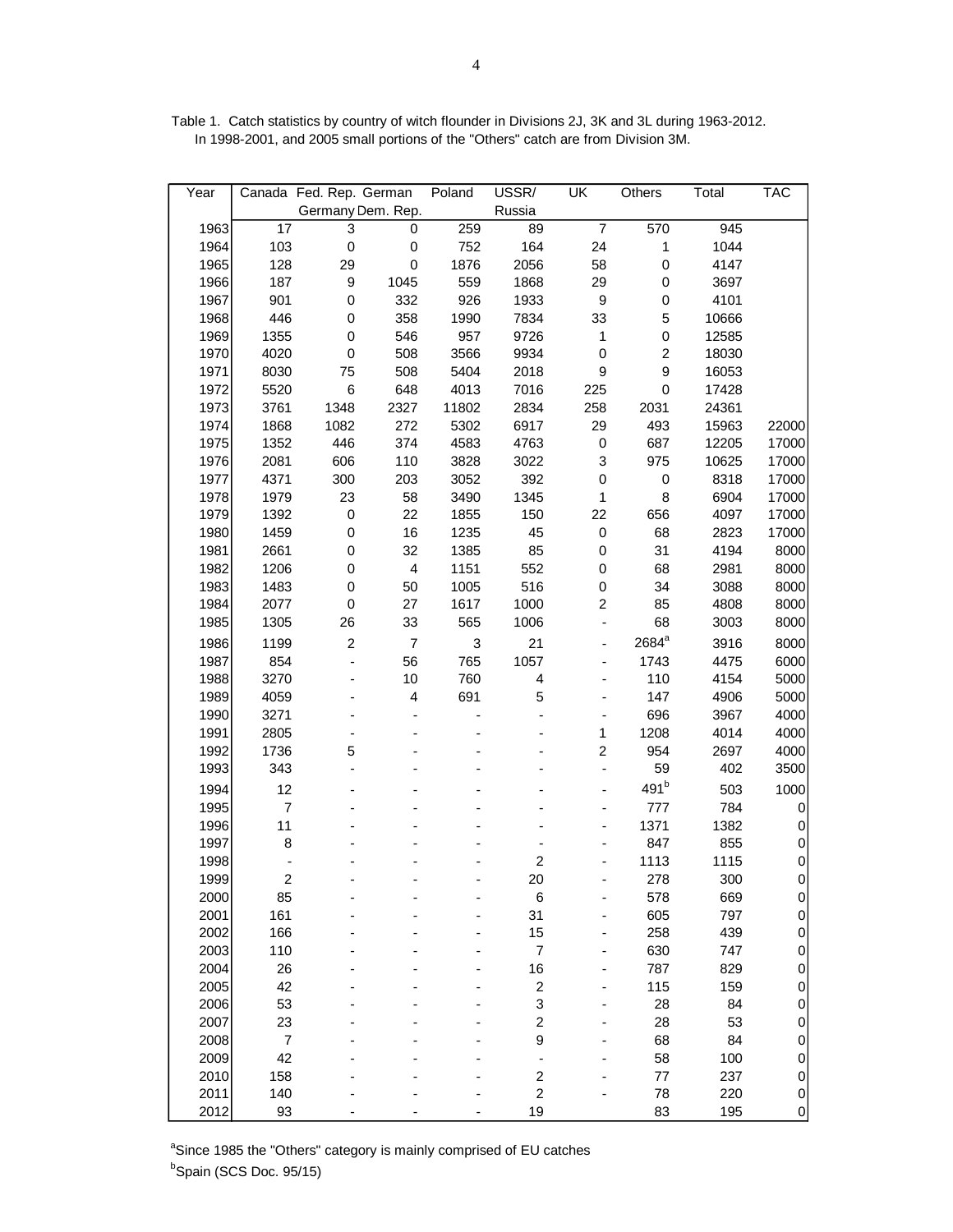| Depth              | Old                     | <b>New</b>      |                                     |                |                  |                |             |                |             |                    |                   |                            |                    |             |                   |             |                            |                |             |                |                            |
|--------------------|-------------------------|-----------------|-------------------------------------|----------------|------------------|----------------|-------------|----------------|-------------|--------------------|-------------------|----------------------------|--------------------|-------------|-------------------|-------------|----------------------------|----------------|-------------|----------------|----------------------------|
| Range<br>(m)       | Stratum<br>Area         | Stratum<br>Area | Stratum                             | 77             | 78               | 79             | 80          | 81             | 82          | 83                 | 84                | 85                         | 86                 | 87          | 88                | 89          | 90                         | 91             | 92          | 93             | 94                         |
|                    | 1427                    | 633             | 201                                 | 0              | $\mathbf 0$      | $\mathbf 0$    | 0           | $\mathbf 0$    | $\mathbf 0$ | $\mathbf 0$        | 61                | $\mathbf 0$                | $\mathbf 0$        | 0           | 0                 | $\mathbf 0$ | 0                          | $\mathbf 0$    | $\mathbf 0$ | 0              | 0                          |
|                    | 1823                    | 1594            | 205                                 | 0              | 0                | 0              | 0           | 0              | 11          | 0                  | 0                 | 0                          | 0                  | 0           | 0                 | 0           | 0                          | 0              | 0           | 0              | 0                          |
| 101                | 2582                    | 1870            | 206                                 | 114            | 0                | 0              | 0           | 0              | 37          | $\mathbf 0$        | 0                 | $\mathbf 0$                | 0                  | 0           | 0                 | 0           | 0                          | 0              | 0           | $\Omega$       | $\pmb{0}$                  |
| 200                | 2246                    | 2264            | 207                                 | $\Omega$       | $\Omega$         | $\Omega$       | $\Omega$    | $\Omega$       | 21          | $\Omega$           | $\Omega$          | $\Omega$                   | $\Omega$           | 0           | $\Omega$          | $\Omega$    | $\Omega$                   | $\Omega$       | $\Omega$    | $\Omega$       | $\mathbf 0$                |
|                    |                         | 733             | 237                                 |                |                  |                |             |                |             |                    |                   |                            |                    |             |                   |             |                            |                |             | $\Omega$       | 0                          |
|                    |                         | 778             | 238                                 |                |                  |                |             |                |             |                    |                   |                            |                    |             |                   |             |                            |                |             |                | 0                          |
|                    |                         |                 |                                     |                |                  |                |             |                |             |                    |                   |                            |                    |             |                   |             |                            |                |             |                |                            |
|                    | 440                     | 621             | 202                                 | 0              | 0                | $\mathbf 0$    | 0           | $\mathbf 0$    | 0           | $\mathbf 0$        | $\mathbf 0$       | 0                          | 0                  | 0           |                   | 0           | 0                          | 0              | 0           | 0              | 0                          |
|                    | 1608                    | 680             | 209                                 | 103            | 14               | 48             | 122         | $\mathbf 0$    | 83          | 123                | 19                | 152                        | 0                  | $\mathbf 0$ | 0                 | 0           | 14                         | 0              | 0           | 0              | $\mathbf 0$<br>$\mathbf 0$ |
| 201                | 774<br>1725             | 1035<br>1583    | 210<br>213                          | 133<br>265     | 45<br>249        | 121<br>160     | 338<br>298  | 24<br>280      | 129<br>371  | $\mathbf 0$<br>197 | 286<br>118        | $\mathbf 0$<br>102         | $\mathbf 0$<br>130 | 38<br>98    | $\mathbf 0$<br>21 | 22<br>56    | $\mathbf 0$<br>$\mathbf 0$ | 0<br>0         | 0<br>0      | 0<br>0         | 0                          |
| 300                | 1171                    | 1341            | 214                                 | 193            | 54               | $\mathbf 0$    | 58          | 65             | 122         | 74                 | 21                | 106                        | 71                 | $\mathbf 0$ | 16                | 14          | 19                         | 0              | 0           | 0              | 0                          |
|                    | 1270                    | 1302            | 215                                 | 193            | 33               | 11             | 0           | 82             | 67          | $\mathbf 0$        | 45                | $\mathbf 0$                | 0                  | 0           | $\mathbf 0$       | $\mathbf 0$ | $\mathbf 0$                | 0              | 0           | 0              | 0                          |
|                    | 1428                    | 2196            | 228                                 | 508            | 134              | 301            | 543         | 183            | 678         | 264                | 467               | 79                         | 728                | 93          | 123               | 151         | 76                         | 0              | 44          | 35             | $\pmb{0}$                  |
|                    | 508                     | 530             | 234                                 | 0              | 35               | 36             | 0           | $\mathbf 0$    | $\Omega$    | $\mathbf 0$        | 0                 | $\mathbf 0$                | 0                  | 0           | 0                 | 0           | 0                          | $\Omega$       | 0           | $\Omega$       | 0                          |
|                    | 480                     | 487             | 203                                 | $\overline{0}$ | $\Omega$         | $\overline{0}$ | $\Omega$    | $\overline{0}$ | 54          | 112                | $\overline{0}$    | $\Omega$                   | 19                 | $\mathbf 0$ | $\mathbf 0$       | 20          | $\Omega$                   | 0              | $\Omega$    | $\mathbf 0$    | $\overline{0}$             |
|                    | 448                     | 588             | 208                                 | 178            | 36               | 75             | 367         | 91             | 638         | 80                 | 95                | 608                        | 91                 | 0           | 0                 | 27          | 0                          | 0              | 0           | 0              | 0                          |
| 301                | 330                     | 251             | 211                                 | 447            | 198              | 100            | 289         | 70             | 242         | 12                 | 99                | 72                         | 27                 | 38          | 0                 | 34          | 0                          | $\mathbf 0$    | 0           | 0              | 0                          |
| 400                | 384                     | 360             | 216                                 | 0              | $\mathbf 0$      | 27             | 42          | 56             | 63          | 85                 | $\mathbf 0$       | 0                          | 54                 | 13          | 10                | 16          | 0                          | $\mathbf 0$    | 0           | 0              | 0                          |
|                    | 441                     | 450             | 222                                 | 197            | 99               | 29             | 103         | 155            | 285         | 69                 | 26                | 45                         | $\mathbf 0$        | $\mathbf 0$ | 173               | 46          | 0                          | 10             | 0           | 0              | $\mathbf 0$                |
|                    | 567                     | 536             | 229                                 | 183            | 177              | 118            | 215         | 127            | 139         | 155                | 103               | 52                         | 857                | 70          | 145               | 596         | 32                         | 31             | 28          | 15             | 13                         |
|                    | 354                     | 288             | 204                                 | 57             | $\mathbf 0$      | 37             |             | 85             | 125         | 13                 | 91                | 0                          | 71                 | 14          | 42                | 58          | 14                         | 0              | 0           | 0              | $\mathbf 0$                |
|                    | 268                     | 241             | 217                                 | $\mathbf 0$    | $\mathbf 0$      | 15             | $\mathbf 0$ | $\mathbf 0$    | $\mathbf 0$ | $\mathbf 0$        |                   | $\mathbf 0$                | 54                 | 64          | 44                | 72          | 6                          | $\mathbf 0$    | 0           | 0              | 13                         |
| 401                | 180                     | 158             | 223                                 | 13             | $\mathbf 0$      | $\mathbf 0$    | 0           | 37             | 0           | $\mathbf 0$        | 31                | $\mathbf 0$                | 139                | 116         | 59                | 64          | 18                         | 18             | 8           | 8              | 14                         |
| 500                | 686                     | 598             | 227                                 | 161            | 123              | 44             | 482         | 180            | 358         | 211                | 85                | 147                        | 329                | 411         | 203               | 228         | 1837                       | 207            | 125         | 132            | $\mathbf 0$                |
|                    | 420                     | 414             | 235                                 | 813            | 0                | 456            | 430         | 502            | 371         | 908                | 517               | 399                        | 121                | 168         | 0                 | 62          | 149                        | 37             | 20          | 0              | 41                         |
|                    |                         | 133             | 240                                 |                |                  |                |             |                |             |                    |                   |                            |                    |             |                   |             |                            |                |             | 36             | 19                         |
|                    |                         |                 |                                     |                |                  |                |             |                |             |                    |                   |                            |                    |             |                   |             |                            |                |             |                |                            |
|                    | 664                     | 557             | 212                                 | 1564           | 105              | 640            | 193         | 630            | 1116        | 1390               | 822               | 1253                       | 3139               | 834         | 392               | 588         | 639                        | 111            | 272         | 44             | 52                         |
| 501                | 420                     | 362             | 218                                 | 0              | 0                |                | 0           | 0              | 0           | 0                  |                   | 15                         | $\mathbf 0$        | 44          | 114               | 79          | 58                         | 13             | $\mathbf 0$ | 8              | 19                         |
| 750                | 270<br>237              | 228             | 224                                 | 0<br>0         | 0<br>$\mathbf 0$ | 0              | 0<br>15     | 0<br>0         | 0<br>0      | 0<br>$\mathbf 0$   | $\mathbf 0$<br>17 | $\mathbf 0$<br>$\mathbf 0$ | 32<br>57           | 48<br>15    | 120<br>101        | 125<br>396  | 17                         | 49<br>771 1711 | 32<br>346   | 0              | 23                         |
|                    |                         | 185<br>120      | 230<br>239                          |                |                  |                |             |                |             |                    |                   |                            |                    |             |                   |             |                            |                |             | 85<br>$\Omega$ | 105<br>0                   |
|                    |                         |                 |                                     |                |                  |                |             |                |             |                    |                   |                            |                    |             |                   |             |                            |                |             |                |                            |
| 751.               | 213                     | 283             | 219                                 |                |                  |                |             | $\mathbf 0$    |             | $\mathbf 0$        |                   | $\mathbf 0$                | 0                  | 0           | 0                 | $\Omega$    | 0                          | $\mathbf 0$    | 0           | 15             | 8                          |
| 1000               | 182                     | 186             | 231                                 | 0              | 0                |                | 0           |                | $\mathbf 0$ | 0                  | 0                 | 0                          | $\mathbf 0$        | 0           | 0                 |             | $\pmb{0}$                  | 457            | 176         | 197            | 118                        |
|                    | 122                     | 193             | 236                                 | 0              |                  |                |             | 14             | 0           | 0                  | 0                 | 0                          | 0                  | 0           | 9                 |             | 23                         | 25             | 51          | 51             | 37                         |
|                    |                         |                 |                                     |                |                  |                |             |                |             |                    |                   |                            |                    |             |                   |             |                            |                |             |                |                            |
| 1001               | 324<br>177              | 303             | 220                                 |                | $\overline{0}$   |                |             |                |             |                    |                   |                            |                    |             |                   |             |                            |                |             |                |                            |
| 1250               | 236                     | 195<br>228      | 225<br>232                          | 0<br>0         | 0                |                |             |                |             |                    |                   |                            |                    |             |                   |             |                            |                |             |                |                            |
|                    |                         |                 |                                     |                |                  |                |             |                |             |                    |                   |                            |                    |             |                   |             |                            |                |             |                |                            |
| 1251               | 286                     | 330             | 221                                 |                |                  |                |             |                |             |                    |                   |                            |                    |             |                   |             |                            |                |             |                |                            |
| 1500               | 180                     | 201             | 226                                 |                | $\mathbf 0$      |                |             |                |             |                    |                   |                            |                    |             |                   |             |                            |                |             |                |                            |
|                    | 180                     | 237             | 233                                 |                |                  |                |             |                |             |                    |                   |                            |                    |             |                   |             |                            |                |             |                |                            |
| <b>Grand Total</b> |                         |                 |                                     | 5123           | 1302             | 2218           | 3494        | 2581           | 4909        | 3693               | 2903              | 3030                       | 5920               | 2063 1571   |                   | 2653        |                            | 3672 2669 1102 |             | 627            | 462                        |
|                    | Biomass >1000m          |                 |                                     | 0              | $\mathbf 0$      | $\mathbf 0$    | $\mathbf 0$ | $\mathbf 0$    | $\mathbf 0$ | 0                  | $\mathbf 0$       | $\mathbf 0$                | $\mathbf 0$        | $\mathbf 0$ | $\mathbf 0$       | $\Omega$    | 0                          | $\mathbf 0$    | 0           | 0              | $\mathbf 0$                |
|                    | Percent >1000m          |                 |                                     | 0.0            | 0.0              | 0.0            | 0.0         | 0.0            | 0.0         | 0.0                | 0.0               | 0.0                        | 0.0                | 0.0         | 0.0               | 0.0         | 0.0                        | 0.0            | 0.0         | 0.0            | 0.0                        |
|                    | Biomass in Index strata |                 |                                     |                |                  |                |             |                |             |                    | 2903              | 3015                       | 5866               | 1956        | 1413              | 2502        | 3608                       | 2656           | 1102        | 568            | 403                        |
|                    |                         |                 | Fraction of biomass in Index Strata |                |                  |                |             |                |             |                    | 1.00              | 1.00                       | 0.99               | 0.95        | 0.90              | 0.94        | 0.98                       | 1.00           | 1.00 0.90   |                | 0.87                       |

Table 2. Estimated Biomass (tons) of Witch Flounder (M+F) in each stratum from surveys in Div. 2J during fall of 1977-1994. (Engel 145 data converted to Campelen Units).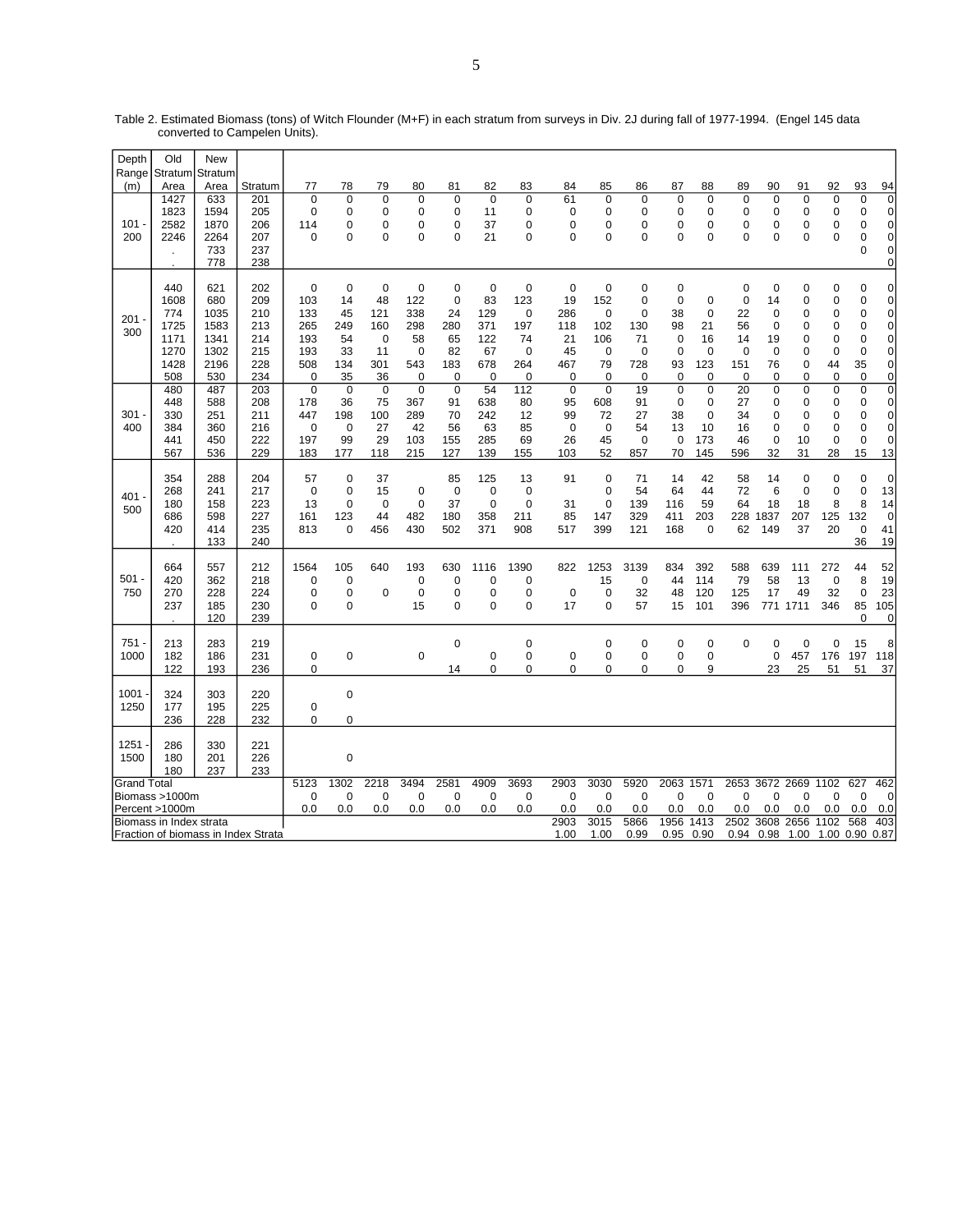| Depth              | Old                                 | New           |             |                    |                   |             |                   |                   |                          |                   |                          |                   |                   |                   |                            |                     |                   |                            |                    |                            |                      |
|--------------------|-------------------------------------|---------------|-------------|--------------------|-------------------|-------------|-------------------|-------------------|--------------------------|-------------------|--------------------------|-------------------|-------------------|-------------------|----------------------------|---------------------|-------------------|----------------------------|--------------------|----------------------------|----------------------|
| Range              | Stratum                             | Stratu        |             |                    |                   |             |                   |                   |                          |                   |                          |                   |                   |                   |                            |                     |                   |                            |                    |                            |                      |
| (m)                | Area                                | m Area<br>633 | Stratum     | 95                 | 96<br>$\mathbf 0$ | 97<br>0     | 98<br>$\mathbf 0$ | 99<br>$\mathbf 0$ | 00<br>$\mathbf 0$        | 01<br>$\mathbf 0$ | 02<br>$\mathbf 0$        | 03<br>$\mathbf 0$ | 04<br>$\mathbf 0$ | 05<br>$\mathbf 0$ | 06<br>$\mathbf 0$          | 07<br>0             | 08<br>$\mathbf 0$ | 09                         | 10<br>$\mathbf 0$  | 11<br>$\mathbf 0$          | 12<br>$\mathbf 0$    |
|                    | 1427<br>1823                        | 1594          | 201<br>205  |                    | 0                 | 0           | $\mathbf 0$       | $\mathbf 0$       | 0                        | 0                 | $\mathbf 0$              | 0                 | 0                 | 0                 | $\mathbf 0$                | 0                   | 0                 | 0<br>$\mathbf 0$           | $\mathbf 0$        | $\pmb{0}$                  | $\mathbf 0$          |
| $101 -$            | 2582                                | 1870          | 206         | 0                  | 0                 | 0           | $\mathbf 0$       | $\mathbf 0$       | $\mathbf 0$              | 0                 | $\mathbf 0$              | 0                 | 0                 | $\mathbf 0$       | $\mathbf 0$                | 0                   | 0                 | 0                          | 0                  | 35                         | $\mathbf 0$          |
| 200                | 2246                                | 2264          | 207         | 0                  | $\mathbf 0$       | 0           | $\mathbf 0$       | $\mathbf 0$       | $\mathbf 0$              | $\overline{0}$    | $\mathbf 0$              | $\mathbf 0$       | $\mathbf 0$       | $\mathbf 0$       | $\mathbf 0$                | 0                   | $\mathbf 0$       | 0                          | $\mathbf 0$        | $\mathbf 0$                | $\mathbf 0$          |
|                    |                                     | 733           | 237         | 0                  | 0                 | 0           | 0                 | 0                 | 0                        | 0                 | 0                        | 0                 | 0                 | 0                 | $\mathbf 0$                | 0                   | 0                 | 0                          | 0                  |                            | $\pmb{0}$            |
|                    | $\cdot$                             | 778           | 238         |                    | 0                 | 0           | $\mathbf 0$       | 0                 | $\mathbf 0$              | 0                 | $\mathbf 0$              | 0                 | 0                 | $\mathbf 0$       | $\mathbf 0$                | 0                   | 0                 | $\mathbf 0$                | 0                  | $\mathbf 0$                | $\mathbf 0$          |
|                    |                                     |               |             |                    |                   |             |                   |                   |                          |                   |                          |                   |                   |                   |                            |                     |                   |                            |                    |                            |                      |
|                    | 440                                 | 621           | 202         | $\mathbf 0$        | $\mathbf 0$       | 0           | $\mathbf 0$       | $\mathbf 0$       | $\mathbf 0$              | $\mathbf 0$       | $\mathbf 0$              | $\mathbf 0$       | $\mathbf 0$       | $\mathbf 0$       | $\mathbf 0$                | 0                   | $\mathbf 0$       | $\mathbf 0$                | $\mathbf 0$        | $\mathbf 0$                | $\mathbf 0$          |
|                    | 1608                                | 680           | 209         | 0                  | $\mathbf 0$       | 0           | $\mathbf 0$       | $\mathbf 0$       | 0                        | 0                 | $\mathbf 0$              | 0                 | 0                 | 0                 | $\mathbf 0$                | 0                   | 0                 | 0                          | 0                  | $\mathbf 0$                | $\mathbf 0$          |
| $201 -$            | 774                                 | 1035          | 210         | 0                  | $\mathbf 0$       | 0           | $\mathbf 0$       | $\mathbf 0$       | 0                        | 0                 | $\mathbf 0$              | 0                 | 0                 | $\mathbf 0$       | $\mathbf 0$                | 0                   | 0                 | $\mathbf 0$                | 0                  | $\mathbf 0$                | $\mathbf 0$          |
| 300                | 1725                                | 1583          | 213         | $\mathbf 0$        | $\mathbf 0$       | 0           | 8                 | $\mathbf 0$       | 0                        | 0                 | $\mathbf 0$              | 0                 | 0                 | $\mathbf 0$       | $\mathbf 0$                | 0                   | $\mathbf 0$       | $\mathbf 0$                | $\mathbf 0$        | 49                         | $\mathbf 0$          |
|                    | 1171                                | 1341          | 214         | 0                  | 0                 | 0           | 0                 | $\mathbf 0$       | 0                        | 0                 | 0                        | 0                 | 0                 | 0                 | 0                          | 0                   | 0                 | 0                          | $\overline{7}$     | 0                          | $\mathbf 0$          |
|                    | 1270                                | 1302          | 215         | $\mathbf 0$        | 0                 | 0           | 0                 | 0                 | 0                        | 0                 | $\mathbf 0$              | $\mathbf 0$       | 0                 | $\mathbf 0$       | $\mathbf 0$                | 0                   | $\mathbf 0$       | $\mathbf 0$                | $\mathbf 0$        | $\mathbf 0$                | $\mathbf 0$          |
|                    | 1428                                | 2196          | 228         | $\mathbf 0$        | 0                 | 0           | $\mathbf 0$       | 0                 | $\mathbf 0$              | 0                 | 3                        | 0                 | 0                 | 30                | $\mathbf 0$                | 0                   | 12                | $\mathbf 0$                | 105                | 150                        | 77                   |
|                    | 508                                 | 530           | 234         |                    | 0                 | 0           | 0                 | 0                 | 0                        | 0                 | 0                        | 0                 | 0                 | 0                 | $\mathbf 0$                | 0                   | 0                 | $\mathbf 0$                | $\mathbf 0$        | $\mathbf 0$                | 0                    |
|                    | 480<br>448                          | 487           | 203         | 0<br>0             | 0<br>$\mathbf 0$  | 0<br>0      | 0<br>$\mathbf 0$  | $\mathbf 0$       | $\pmb{0}$<br>$\mathbf 0$ | 0                 | $\pmb{0}$<br>$\mathbf 0$ | 0<br>0            | $\mathbf 0$       | 0<br>0            | $\mathbf 0$<br>$\mathbf 0$ | $\overline{0}$<br>0 | $\mathbf 0$<br>0  | $\mathbf 0$<br>$\mathbf 0$ | $\mathbf 0$        | $\mathbf 0$<br>$\mathbf 0$ | $\overline{0}$<br>92 |
| $301 -$            | 330                                 | 588<br>251    | 208<br>211  | 0                  | $\mathbf 0$       | 0           | $\mathbf 0$       | 0<br>$\mathbf 0$  | $\pmb{0}$                | 0<br>0            | $\mathbf 0$              | 0                 | 13<br>0           | $\mathbf 0$       | $\mathbf 0$                | 0                   | 0                 | $\overline{7}$             | 80<br>$\mathbf 0$  | 0                          | 107                  |
| 400                | 384                                 | 360           | 216         | 0                  | 2                 | 0           | $\mathbf 0$       | $\mathbf 0$       | 0                        | 0                 | 3                        | 0                 | 0                 | $\mathbf 0$       | 5                          | 5                   | 0                 | $\mathbf 0$                | $\mathbf 0$        | $\overline{\mathbf{4}}$    | 50                   |
|                    | 441                                 | 450           | 222         | 0                  | 6                 | 0           | 17                | 10                | $\pmb{0}$                | 0                 | $\mathbf 0$              | $\mathbf 0$       | 0                 | $\mathbf 0$       | 11                         | 0                   | $\pmb{0}$         | $\overline{\mathbf{4}}$    | 9                  | 23                         | 11                   |
|                    | 567                                 | 536           | 229         | 0                  | 0                 | 0           | $\mathbf 0$       | $\mathbf 0$       | 6                        | 4                 | $\pmb{0}$                | 11                | 4                 | 55                | 22                         | 81                  | 0                 | 74                         | 14                 | 66                         | 135                  |
|                    |                                     |               |             |                    |                   |             |                   |                   |                          |                   |                          |                   |                   |                   |                            |                     |                   |                            |                    |                            |                      |
|                    | 354                                 | 288           | 204         | 0                  | $\mathbf 0$       | 0           | $\mathbf 0$       | $\mathbf 0$       | $\pmb{0}$                | $\mathbf 0$       | $\pmb{0}$                | $\mathbf 0$       | 0                 | 0                 | $\mathbf 0$                | $\mathbf 0$         | $\pmb{0}$         | $\mathbf 0$                | 6                  | $\mathbf 0$                | 19                   |
| $401 -$            | 268                                 | 241           | 217         | 0                  | $\overline{7}$    | 8           | 6                 | $\mathbf 0$       | $\mathbf 0$              | 0                 | $\mathbf 0$              | $\overline{2}$    | 14                | 8                 | $\overline{4}$             | 0                   | $\mathbf 0$       | 6                          | $\mathbf 0$        | 25                         | 0                    |
| 500                | 180                                 | 158           | 223         | 0                  | $\overline{7}$    | 5           | 5                 | 0                 |                          | 4                 | $\mathbf{1}$             | 3                 | 0                 | 9                 | 13                         | 13                  | 10                | 4                          | 6                  | $\mathbf 0$                | 0                    |
|                    | 686                                 | 598           | 227         | 0                  | $\mathbf 0$       | 86          | 84                | 125               | 0                        | 26                | $\overline{4}$           | 0                 | 41                | 32                | 68                         | 105                 | 80                | 107                        | 132                | 50                         | 189                  |
|                    | 420                                 | 414           | 235         | $\mathbf 0$        | 16                | 3           | 22                | $\mathbf 0$       | $\mathbf 0$              | $\mathbf 0$       | 46                       | 0                 | 63                | 20                | 16                         | 28                  | 118               | 10                         | 341                | 658                        | 208                  |
|                    |                                     | 133           | 240         | 0                  | 17                | 16          | 11                | 24                | 11                       | 9                 | 0                        | 3                 | 14                | 31                | 43                         | 62                  | 18                | 102                        | 48                 | 6                          | 29                   |
|                    |                                     |               |             |                    |                   |             |                   |                   |                          |                   |                          |                   |                   |                   |                            |                     |                   |                            |                    |                            |                      |
| $501 -$            | 664<br>420                          | 557           | 212<br>218  | 71<br>$\mathbf{1}$ | 96<br>17          | 90<br>10    | 184<br>12         | 261<br>9          | 125                      | 8<br>0            | 38<br>$\mathbf 0$        | 52<br>3           | 193               | 341               | 599<br>6                   | 983<br>14           | 1568<br>9         | 758<br>65                  | 467<br>$\mathbf 0$ | 74<br>$\mathbf 0$          | 75                   |
| 750                | 270                                 | 362<br>228    | 224         | 1                  | 18                | 23          | 16                | $\mathbf{1}$      | $\overline{4}$<br>15     | 13                | $\mathbf{1}$             | 0                 | 20<br>0           | 12<br>3           | 32                         | 15                  | 29                | 16                         | 0                  | $\mathbf 0$                | 0<br>0               |
|                    | 237                                 | 185           | 230         | 69                 | 126               | 176         | 26                | 161               | 36                       | 21                | $\overline{2}$           | 48                | 60                | 108               | 137                        | 55                  | 88                | 199                        | 13                 | $\mathbf 0$                | 25                   |
|                    |                                     | 120           | 239         | 0                  | $\Omega$          | 0           | $\mathbf 0$       | $\mathbf 0$       | $\mathbf 0$              | $\mathbf 0$       | $\mathbf 0$              | $\Omega$          | $\mathbf 0$       | $\mathbf 0$       | $\mathbf 0$                | $\mathbf 0$         | 6                 | 0                          | 13                 | 3                          | 12                   |
|                    |                                     |               |             |                    |                   |             |                   |                   |                          |                   |                          |                   |                   |                   |                            |                     |                   |                            |                    |                            |                      |
| $751 -$            | 213                                 | 283           | 219         | 3                  | 13                | 9           | 14                | $\mathbf 0$       | 3                        | $\overline{4}$    | 6                        | 12                | 11                | $\mathbf 0$       | $\mathbf 0$                | 0                   |                   | $\mathbf 0$                | $\mathbf 0$        | $\mathbf 0$                | 0                    |
| 1000               | 182                                 | 186           | 231         | 115                | 6                 | 36          | 228               | 143               | 283                      | 59                | 257                      | 12                | 43                | 35                | $\pmb{0}$                  | $\overline{7}$      | 9                 | 0                          | $\pmb{0}$          | 10                         | 0                    |
|                    | 122                                 | 193           | 236         | 3                  | 28                | 3           | 11                | 16                | 13                       | 38                | 27                       | 29                | 0                 | 0                 | 6                          | 0                   |                   | $\mathbf 0$                | 0                  | $\mathbf 0$                | $\mathbf 0$          |
|                    |                                     |               |             |                    |                   |             |                   |                   |                          |                   |                          |                   |                   |                   |                            |                     |                   |                            |                    |                            |                      |
| 1001               | 324                                 | 303           | 220         |                    | 10                | 0           | 0                 |                   | 0                        | $\mathbf 0$       | 6                        | $\mathbf 0$       | 0                 | 0                 | $\mathbf 0$                | 0                   |                   | $\mathbf 0$                | $\mathbf 0$        | $\mathbf 0$                | $\pmb{0}$            |
| 1250               | 177                                 | 195           | 225         |                    | 0                 | 0           | $\mathbf 0$       | $\mathbf 2$       | $\mathbf{1}$             | $\mathbf{1}$      | $\mathbf 0$              | 0                 | 0                 | 0                 | $\mathbf 0$                | 0                   | $\pmb{0}$         | 0                          | $\mathbf 0$        | $\pmb{0}$                  | 0                    |
|                    | 236                                 | 228           | 232         |                    | 0                 | 0           | $\pmb{0}$         | 0                 | $\pmb{0}$                | 23                | $\pmb{0}$                | 4                 | 0                 | 0                 | $\pmb{0}$                  | 0                   | $\pmb{0}$         | $\mathbf 0$                | 0                  | $\mathbf 0$                | $\mathbf 0$          |
| 1251               | 286                                 | 221           |             | $\mathbf 0$        | 0                 | $\mathbf 0$ | $\mathbf 0$       | $\pmb{0}$         | $\mathbf 0$              | 3                 | $\mathbf 0$              | 0                 | 0                 | $\pmb{0}$         | 0                          |                     | $\mathbf 0$       | $\mathbf 0$                | $\mathbf 0$        | $\mathbf 0$                |                      |
| 1500               | 330<br>180<br>201<br>180<br>237     |               |             |                    | $\mathbf 0$       | 0           | $\mathbf 0$       | $\mathbf 0$       | $\mathbf 0$              | 0                 | $\mathbf 0$              | 0                 | $\mathbf 0$       | $\Omega$          | $\mathbf 0$                | $\Omega$            |                   | $\Omega$                   | $\mathbf 0$        | $\mathbf 0$                | 0                    |
|                    | 226<br>233                          |               |             |                    | 0                 | 0           | 6                 | $\mathbf 0$       | 0                        | 0                 | 6                        | 0                 | 0                 | 0                 | $\mathbf 0$                | 0                   | 0                 | 0                          | 0                  | 0                          | 0                    |
| <b>Grand Total</b> |                                     |               | 263         | 370                | 465               | 649         | 752               | 498               | 209                      | 404               | 178                      | 476               | 684               | 962               | 1369                       | 1947                | 1351              | 1242                       | 1243               | 1244                       |                      |
|                    | Biomass >1000m                      |               | $\mathbf 0$ | 10                 | 0                 | 6           | $\overline{2}$    | $\mathbf{1}$      | 24                       | 16                | 4                        | 0                 | $\mathbf 0$       | $\mathbf 0$       | $\mathbf 0$                | $\mathbf 0$         | $\mathbf 0$       | $\mathbf 0$                | $\mathbf 0$        | $\mathbf 0$                |                      |
| Percent >1000m     |                                     |               |             | 0.0                | 2.8               | 0.0         | 0.9               | 0.3               | 0.3                      | 11.4              | 3.9                      | 2.1               | 0.0               | 0.0               | 0.0                        | 0.0                 | 0.0               | 0.0                        | 0.0                | 0.0                        | 0.0                  |
|                    | Biomass in Index strata             |               |             | 260                | 305               | 423         | 601               | 716               | 478                      | 172               | 383                      | 154               | 418               | 633               | 909                        | 1293                | 1913              | 1178                       | 1180               | 1118                       | 987                  |
|                    | Fraction of biomass in Index Strata |               |             | 0.99               | 0.83              | 0.91        | 0.93              | 0.95              | 0.96                     | 0.82              | 0.95                     | 0.87              | 0.88              | 0.92              | 0.94                       | 0.94                | 0.98              | 0.87                       | 0.95               | 0.90                       | 0.79                 |

Table 3. Estimated Biomass (tons) of Witch Flounder (M+F) in each stratum from surveys in Div. 2J during fall of 1995-2012.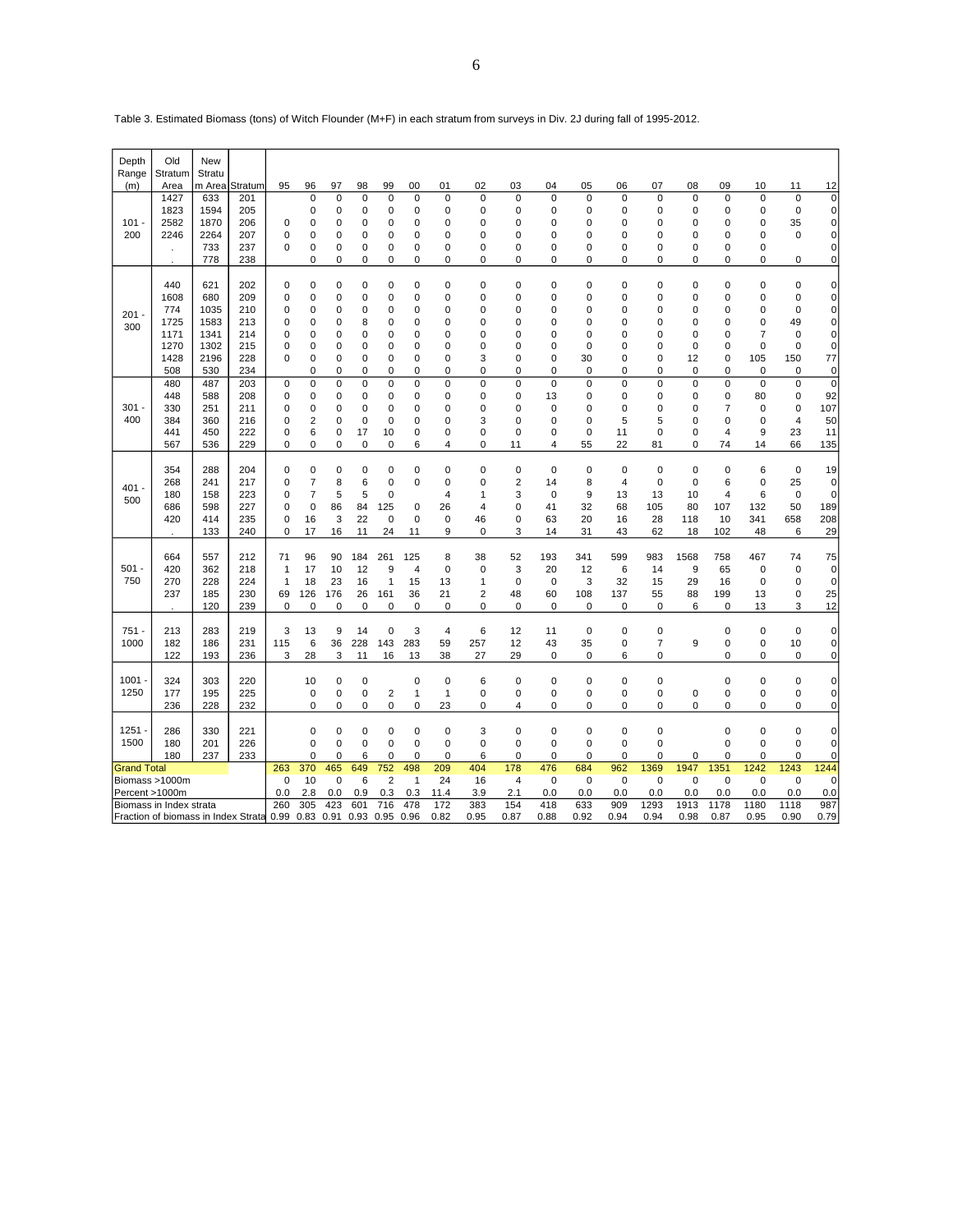| Depth              | Old                                                              | New                                                                                   |                                                                                  |                                                                    |                                                                    |                                                                   |                                                                    |                                                           |                                                                    |                                                                    |                                                                   |                                                              |                                                               |                                                             |                                                          |                                                            |                                                                    |                                                   |                                                                                              |                                                               |                                                                                            |
|--------------------|------------------------------------------------------------------|---------------------------------------------------------------------------------------|----------------------------------------------------------------------------------|--------------------------------------------------------------------|--------------------------------------------------------------------|-------------------------------------------------------------------|--------------------------------------------------------------------|-----------------------------------------------------------|--------------------------------------------------------------------|--------------------------------------------------------------------|-------------------------------------------------------------------|--------------------------------------------------------------|---------------------------------------------------------------|-------------------------------------------------------------|----------------------------------------------------------|------------------------------------------------------------|--------------------------------------------------------------------|---------------------------------------------------|----------------------------------------------------------------------------------------------|---------------------------------------------------------------|--------------------------------------------------------------------------------------------|
| Range<br>(m)       | Stratum<br>Area                                                  | Stratu<br>m Area                                                                      | Stratum                                                                          | 78                                                                 | 79                                                                 | 80                                                                | 81                                                                 | 82                                                        | 83                                                                 | 84                                                                 | 85                                                                | 86                                                           | 87                                                            | 88                                                          | 89                                                       | 90                                                         | 91                                                                 | 92                                                | 93                                                                                           | 94                                                            | 95                                                                                         |
|                    |                                                                  |                                                                                       |                                                                                  |                                                                    |                                                                    |                                                                   |                                                                    |                                                           |                                                                    |                                                                    |                                                                   |                                                              |                                                               |                                                             |                                                          |                                                            |                                                                    |                                                   |                                                                                              |                                                               |                                                                                            |
| $101 \cdot$        |                                                                  | 798<br>445                                                                            | 608<br>612                                                                       |                                                                    |                                                                    |                                                                   |                                                                    |                                                           |                                                                    |                                                                    |                                                                   |                                                              |                                                               |                                                             |                                                          |                                                            |                                                                    |                                                   |                                                                                              |                                                               |                                                                                            |
| 200                |                                                                  | 250                                                                                   | 616                                                                              |                                                                    |                                                                    |                                                                   |                                                                    |                                                           |                                                                    |                                                                    |                                                                   |                                                              |                                                               |                                                             |                                                          |                                                            |                                                                    |                                                   |                                                                                              |                                                               |                                                                                            |
|                    | 1455                                                             | 1347                                                                                  | 618                                                                              |                                                                    |                                                                    |                                                                   |                                                                    |                                                           |                                                                    | 0                                                                  | 0                                                                 | $\mathbf 0$                                                  | 0                                                             | $\mathbf 0$                                                 | 0                                                        | $\mathbf 0$                                                | 0                                                                  | $\mathsf 0$                                       | $\pmb{0}$                                                                                    | 0                                                             | 0                                                                                          |
|                    | 1588                                                             | 1753                                                                                  | 619                                                                              |                                                                    |                                                                    |                                                                   |                                                                    |                                                           |                                                                    | 0                                                                  | 0                                                                 | $\pmb{0}$                                                    | 0                                                             | $\mathbf 0$                                                 | 0                                                        | 0                                                          | 0                                                                  | $\mathbf 0$                                       | $\mathbf 0$                                                                                  | 0                                                             | $\mathbf{1}$                                                                               |
| $201 -$<br>300     | 2709<br>2859<br>668<br>447<br>1618<br>1274<br>1455<br>1132       | 342<br>573<br>251<br>2545<br>2537<br>1105<br>1555<br>1274<br>1455<br>1132             | 609<br>611<br>615<br>620<br>621<br>624<br>632<br>634<br>635<br>636<br>637        | 612<br>1051<br>356<br>395<br>788<br>1635<br>1482<br>1116           | 1410<br>3719<br>145<br>591<br>772<br>1887<br>1680<br>2242          | 509<br>498<br>105<br>230<br>1075<br>1443<br>1845<br>1430          | 152<br>424<br>378<br>524<br>536<br>1481<br>1166<br>1864            | 227<br>250<br>446<br>408<br>981<br>833<br>876<br>1905     | 133<br>788<br>121<br>447<br>177<br>538<br>711<br>3668              | 126<br>329<br>367<br>860<br>2211<br>2898<br>2724                   | 64<br>445<br>90<br>210<br>388<br>775<br>848<br>2490               | 198<br>26<br>66<br>89<br>256<br>15<br>314<br>702             | 0<br>62<br>19<br>34<br>209<br>136<br>520<br>841               | 0<br>0<br>0<br>38<br>373<br>338<br>824<br>215               | 0<br>63<br>$\mathbf 0$<br>82<br>131<br>166<br>355<br>158 | 0<br>0<br>7<br>0<br>0<br>21<br>63<br>0                     | 0<br>0<br>0<br>3<br>0<br>$\mathbf 0$<br>0<br>0                     | 0<br>0<br>0<br>8<br>25<br>31<br>0<br>57           | 0<br>0<br>12<br>4<br>$\mathbf 0$<br>0<br>17                                                  | 0<br>0<br>0<br>0<br>0<br>0<br>0                               | 0<br>$\mathbf 0$<br>$\pmb{0}$<br>$\pmb{0}$<br>$\mathbf{1}$<br>$\overline{\mathbf{c}}$<br>0 |
| $301 -$<br>400     | 1027<br>850<br>919<br>1085<br>499<br>544<br>2179<br>2059<br>1463 | 256<br>263<br>593<br>494<br>888<br>1113<br>1085<br>495<br>332<br>2067<br>2059<br>1463 | 610<br>614<br>617<br>623<br>625<br>626<br>628<br>629<br>630<br>633<br>638<br>639 | 500<br>864<br>3586<br>2454<br>1722<br>1048<br>2190<br>3316<br>1415 | 633<br>2238<br>5737<br>6077<br>1617<br>730<br>2876<br>8711<br>1092 | 584<br>988<br>5960<br>3512<br>2520<br>850<br>3722<br>4695<br>2077 | 551<br>1580<br>1149<br>1379<br>1745<br>981<br>1402<br>5840<br>1716 | 410<br>491<br>4128<br>2431<br>958<br>2399<br>3430<br>1127 | 601<br>1588<br>3477<br>4882<br>2253<br>727<br>2661<br>4381<br>3637 | 343<br>1416<br>1248<br>2070<br>1016<br>549<br>3092<br>8608<br>4062 | 650<br>1101<br>1110<br>2324<br>998<br>363<br>2072<br>7033<br>2121 | 164<br>50<br>57<br>954<br>225<br>168<br>1599<br>8275<br>1744 | 199<br>165<br>174<br>523<br>510<br>182<br>1105<br>5506<br>779 | 30<br>104<br>32<br>39<br>196<br>155<br>1931<br>7317<br>2637 | 10<br>12<br>56<br>214<br>63<br>28<br>1186<br>3393<br>544 | 0<br>0<br>0<br>0<br>66<br>$\mathbf 0$<br>365<br>327<br>487 | $\mathbf 0$<br>0<br>0<br>0<br>$\mathbf 0$<br>0<br>162<br>340<br>83 | 0<br>0<br>22<br>20<br>10<br>11<br>117<br>91<br>13 | $\mathbf 0$<br>0<br>0<br>$\mathbf 0$<br>0<br>$\overline{2}$<br>18<br>94<br>81<br>$\mathsf 0$ | 0<br>0<br>0<br>0<br>0<br>6<br>0<br>47<br>$\overline{4}$<br>36 | 0<br>0<br>3<br>$\pmb{0}$<br>0<br>4<br>0<br>3<br>4<br>40                                    |
| $401 -$<br>500     | 632<br>1184<br>1202<br>198<br>204                                | 30<br>691<br>1255<br>1321<br>69<br>216<br>134                                         | 613<br>622<br>627<br>631<br>640<br>645<br>650                                    | 598<br>2887<br>2274<br>51<br>12                                    | 1228<br>4140<br>2264                                               | 1938<br>8083<br>2534<br>177<br>$\mathbf 0$                        | 1010<br>11621<br>7736<br>62<br>12                                  | 600<br>8635<br>1009<br>411<br>341                         | 946<br>10560<br>5887<br>281                                        | 640<br>7849<br>6448<br>436<br>1519                                 | 1152<br>4541<br>4570<br>1074<br>238                               | 263<br>1598<br>2929<br>1669                                  | 653<br>1378<br>1553<br>2280<br>3079                           | 21<br>1341<br>598<br>1347<br>571                            | 20<br>738<br>358<br>1145<br>252                          | 37<br>243<br>73<br>176<br>991                              | 10<br>6<br>338<br>184<br>99                                        | 28<br>47<br>313<br>18<br>15                       | 14<br>69<br>63<br>0<br>15<br>21                                                              | 0<br>23<br>280<br>0<br>8<br>$\overline{4}$                    | 5<br>32<br>77<br>0<br>0<br>$\overline{\mathbf{c}}$                                         |
| $501 -$<br>750     | 584<br>333                                                       | 230<br>325<br>359                                                                     | 641<br>646<br>651                                                                | 0<br>0                                                             | 0<br>0                                                             | 39<br>68                                                          | 82<br>14                                                           | 72<br>25                                                  | 171<br>615                                                         | $\mathbf 0$<br>94                                                  | 813<br>108                                                        |                                                              | 1657<br>102                                                   |                                                             |                                                          | 11071<br>275                                               | 937<br>173                                                         | $\mathbf 0$<br>49                                 | 12<br>36<br>25                                                                               | 8<br>79<br>23                                                 | 9<br>3<br>19                                                                               |
| 751.<br>1000       | 931<br>409                                                       | 418<br>360<br>516                                                                     | 642<br>647<br>652                                                                | 0<br>0                                                             | 0                                                                  | 79<br>0                                                           | 0<br>0                                                             | 36<br>0                                                   |                                                                    | 131                                                                | 89<br>26                                                          |                                                              | 83                                                            |                                                             |                                                          | 390                                                        | 2496 1213<br>724                                                   | 790<br>198                                        | 81<br>67<br>266                                                                              | 65<br>108<br>154                                              | 17<br>30<br>52                                                                             |
| 1001               | 1266                                                             | 733                                                                                   | 643                                                                              | 0                                                                  | 0                                                                  |                                                                   |                                                                    |                                                           |                                                                    |                                                                    |                                                                   |                                                              |                                                               |                                                             |                                                          |                                                            |                                                                    |                                                   |                                                                                              |                                                               | 66                                                                                         |
| 1250               | 232                                                              | 228                                                                                   | 648                                                                              | $\mathbf 0$                                                        |                                                                    |                                                                   |                                                                    |                                                           |                                                                    |                                                                    |                                                                   |                                                              |                                                               |                                                             |                                                          |                                                            |                                                                    |                                                   |                                                                                              |                                                               |                                                                                            |
|                    |                                                                  | 531                                                                                   | 653                                                                              |                                                                    |                                                                    |                                                                   |                                                                    |                                                           |                                                                    |                                                                    |                                                                   |                                                              |                                                               |                                                             |                                                          |                                                            |                                                                    |                                                   | 429                                                                                          |                                                               | 66                                                                                         |
| 1251<br>1500       | 954<br>263                                                       | 474<br>212                                                                            | 644<br>649                                                                       | $\mathbf 0$<br>$\mathbf 0$                                         | 0                                                                  |                                                                   |                                                                    |                                                           |                                                                    |                                                                    |                                                                   |                                                              |                                                               |                                                             |                                                          |                                                            |                                                                    |                                                   |                                                                                              |                                                               | 0<br>C                                                                                     |
| <b>Grand Total</b> |                                                                  | 479                                                                                   | 654                                                                              | 30353                                                              | 49789                                                              | 44962                                                             | 43406                                                              | 32429 49251                                               |                                                                    | 49038                                                              | 35694 21359 21746 18110                                           |                                                              |                                                               |                                                             |                                                          | 8976 17088                                                 | 4272                                                               | 1863 1327                                         |                                                                                              | 846                                                           | 435                                                                                        |
|                    | Biomass >1000m                                                   |                                                                                       |                                                                                  | $\Omega$                                                           | 0                                                                  | $\mathbf 0$                                                       | 0                                                                  | 0                                                         | 0                                                                  | $\Omega$                                                           | 0                                                                 | $\Omega$                                                     | $\Omega$                                                      | 0                                                           | 0                                                        | 0                                                          | 0                                                                  | 0                                                 | 429                                                                                          | 0                                                             | 132                                                                                        |
|                    | Percent >1000m                                                   |                                                                                       |                                                                                  | 0.0                                                                | 0.0                                                                | 0.0                                                               | 0.0                                                                | 0.0                                                       | 0.0                                                                | 0.0                                                                | 0.0                                                               | 0.0                                                          | 0.0                                                           | 0.0                                                         | 0.0                                                      | 0.0                                                        | 0.0                                                                | 0.0                                               | 32.3                                                                                         | 0.0                                                           | 30.4                                                                                       |
|                    | Biomass in Index strata                                          |                                                                                       | Fraction of biomass in Index Strata                                              |                                                                    |                                                                    |                                                                   |                                                                    |                                                           |                                                                    | 49038<br>1.00                                                      | 35458 21270 21712 18072<br>0.99                                   | 1.00                                                         | 1.00                                                          | 1.00                                                        | 0.99                                                     | 8894 16698<br>0.98                                         | 3544<br>0.83                                                       | 1656<br>0.89                                      | 519                                                                                          | 557<br>0.39 0.66 0.46                                         | 201                                                                                        |

Table 4. Estimated Biomass (tons) of Witch Flounder (M+F) in each stratum from surveys in Div. 3K during fall of 1977-1995. (Engel 145 data converted to Campelen Units).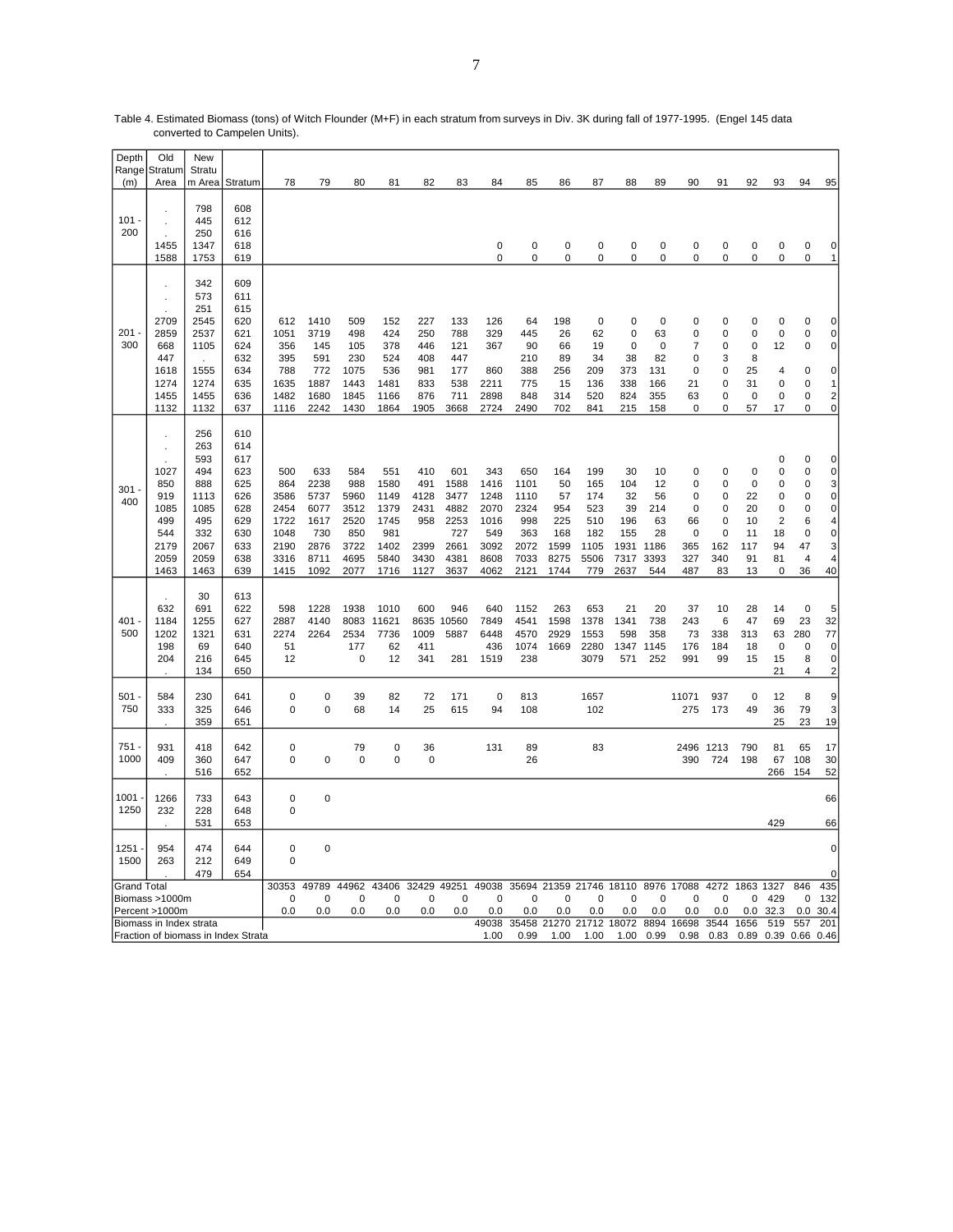| Depth<br>Range                                                                                                           | Old<br>Stratum                                                                     | New<br>Stratu                                                                         |                                                                                  |                                                                                               |                                                                                                                                            |                                                                                                       |                                                                                              |                                                                                  |                                                                         |                                                                                                                                            |                                                           |                                                                                                 |                                                                                                         |                                                                                                                                  |                                                                     |                                                                     |                                                               |                                                                                           |                                                                                     |                                                              |
|--------------------------------------------------------------------------------------------------------------------------|------------------------------------------------------------------------------------|---------------------------------------------------------------------------------------|----------------------------------------------------------------------------------|-----------------------------------------------------------------------------------------------|--------------------------------------------------------------------------------------------------------------------------------------------|-------------------------------------------------------------------------------------------------------|----------------------------------------------------------------------------------------------|----------------------------------------------------------------------------------|-------------------------------------------------------------------------|--------------------------------------------------------------------------------------------------------------------------------------------|-----------------------------------------------------------|-------------------------------------------------------------------------------------------------|---------------------------------------------------------------------------------------------------------|----------------------------------------------------------------------------------------------------------------------------------|---------------------------------------------------------------------|---------------------------------------------------------------------|---------------------------------------------------------------|-------------------------------------------------------------------------------------------|-------------------------------------------------------------------------------------|--------------------------------------------------------------|
| (m)                                                                                                                      | Area                                                                               | m Area                                                                                | Stratum                                                                          | 96                                                                                            | 97                                                                                                                                         | 98                                                                                                    | 99                                                                                           | 00                                                                               | 01                                                                      | 02                                                                                                                                         | 03                                                        | 04                                                                                              | 05                                                                                                      | 06                                                                                                                               | 07                                                                  | 08                                                                  | 09                                                            | 10                                                                                        | 11                                                                                  | 12                                                           |
| $101 -$<br>200                                                                                                           | 1455                                                                               | 798<br>445<br>250<br>1347                                                             | 608<br>612<br>616<br>618                                                         | 0<br>0<br>0<br>0                                                                              | 0<br>0<br>0<br>0                                                                                                                           | 0<br>$\mathbf 0$<br>0<br>0                                                                            | 0                                                                                            | 0<br>0<br>0<br>0                                                                 | 0<br>0<br>0<br>0                                                        | 0<br>0<br>0<br>0                                                                                                                           | 0<br>0<br>0<br>0                                          | 0<br>0<br>0<br>0                                                                                | $\mathbf 0$<br>$\mathbf 0$<br>$\mathbf 0$                                                               | 0<br>0<br>0<br>0                                                                                                                 | 0                                                                   | 0                                                                   | 0                                                             | 0<br>0<br>0                                                                               | 0                                                                                   | 0                                                            |
|                                                                                                                          | 1588                                                                               | 1753                                                                                  | 619                                                                              | 0                                                                                             | 0                                                                                                                                          | 0                                                                                                     | 0                                                                                            | 0                                                                                | 0                                                                       | 0                                                                                                                                          | 0                                                         | 0                                                                                               | 0                                                                                                       | 0                                                                                                                                | 0                                                                   | 0                                                                   | 0                                                             | 0                                                                                         | 0                                                                                   | 0                                                            |
| $201 -$<br>300                                                                                                           | 2709<br>2859<br>668<br>447                                                         | 342<br>573<br>251<br>2545<br>2537<br>1105                                             | 609<br>611<br>615<br>620<br>621<br>624<br>632                                    | 0<br>0<br>0<br>0<br>0<br>0                                                                    | 0<br>0<br>0<br>0<br>0<br>9                                                                                                                 | $\mathbf 0$<br>$\mathbf 0$<br>$\mathbf 0$<br>0<br>1<br>0                                              | 0<br>$\Omega$<br>6                                                                           | 0<br>0<br>1<br>0<br>$\mathbf 0$<br>5                                             | 0<br>0<br>0<br>0<br>0<br>24                                             | $\mathbf 0$<br>$\mathbf 0$<br>0<br>0<br>0<br>$\mathbf 0$                                                                                   | 0<br>0<br>0<br>0<br>0<br>0                                | 0<br>0<br>0<br>0<br>$\Omega$<br>9                                                               | $\mathbf 0$<br>$\mathbf 0$<br>$\mathbf 0$<br>0<br>0<br>$\mathbf 0$                                      | $\mathbf 0$<br>6<br>1<br>0<br>0<br>$\mathbf 0$                                                                                   | 0<br>0<br>0                                                         | 0<br>0<br>$\mathbf 0$                                               | $\mathbf 0$<br>0<br>0<br>$\mathbf 0$                          | $\mathbf 0$<br>0<br>0<br>0<br>0<br>0                                                      | 85<br>29<br>$\mathbf 0$                                                             | 43<br>50<br>31                                               |
|                                                                                                                          | 1618<br>1274<br>1455<br>1132                                                       | ÷<br>1555<br>1274<br>1455<br>1132                                                     | 634<br>635<br>636<br>637                                                         | 0<br>0<br>2<br>0                                                                              | $\mathbf 0$<br>46<br>37<br>3                                                                                                               | 0<br>17<br>$\mathbf 0$<br>$\overline{2}$                                                              | $\mathbf 0$<br>0<br>0<br>32                                                                  | 0<br>6<br>0                                                                      | 0<br>0<br>5<br>1                                                        | $\mathbf 0$<br>$\mathbf 0$<br>$\pmb{0}$<br>$\mathbf 0$                                                                                     | 0<br>0<br>0<br>0                                          | 0<br>0<br>0<br>0                                                                                | 3<br>16<br>1<br>1                                                                                       | $\mathbf 0$<br>$\mathbf 0$<br>$\mathbf 0$                                                                                        | 0<br>0<br>0<br>0                                                    | 0<br>$\mathbf 0$<br>78<br>63                                        | 12<br>0<br>0<br>$\overline{2}$                                | 15<br>0<br>$\mathbf{1}$<br>9                                                              | $\mathbf 0$<br>93<br>28<br>$\overline{4}$                                           | 67<br>4<br>82<br>0                                           |
| 301<br>400                                                                                                               | $\blacksquare$<br>1027<br>850<br>919<br>1085<br>499<br>544<br>2179<br>2059<br>1463 | 256<br>263<br>593<br>494<br>888<br>1113<br>1085<br>495<br>332<br>2067<br>2059<br>1463 | 610<br>614<br>617<br>623<br>625<br>626<br>628<br>629<br>630<br>633<br>638<br>639 | 1<br>0<br>0<br>0<br>4<br>0<br>0<br>$\overline{\mathbf{c}}$<br>$\overline{7}$<br>33<br>5<br>14 | $\mathbf 0$<br>$\mathbf 0$<br>$\overline{4}$<br>0<br>$\mathbf 0$<br>1<br>0<br>$\overline{2}$<br>$\mathbf{1}$<br>39<br>17<br>$\overline{4}$ | 3<br>$\pmb{0}$<br>13<br>0<br>$\overline{7}$<br>$\mathbf 0$<br>0<br>8<br>$\mathbf 0$<br>74<br>79<br>41 | $\mathbf 0$<br>$\mathbf 0$<br>$\overline{2}$<br>9<br>5<br>18<br>3<br>21<br>60<br>$\mathbf 0$ | 1<br>1<br>0<br>0<br>$\mathbf 0$<br>8<br>12<br>14<br>5<br>26<br>79<br>$\mathbf 0$ | 1<br>1<br>0<br>0<br>$\overline{2}$<br>5<br>3<br>1<br>8<br>13<br>75<br>0 | 3<br>$\mathbf 0$<br>$\mathbf 0$<br>$\mathbf 0$<br>$\mathbf 0$<br>$\mathbf 0$<br>$\mathbf 0$<br>$\mathbf 0$<br>$\mathbf 0$<br>11<br>14<br>3 | 0<br>0<br>0<br>0<br>0<br>0<br>0<br>0<br>0<br>1<br>11<br>0 | 0<br>0<br>0<br>0<br>$\overline{2}$<br>$\overline{2}$<br>15<br>24<br>$\mathbf 0$<br>3<br>59<br>0 | $\overline{2}$<br>$\mathbf 0$<br>$\mathbf 0$<br>0<br>9<br>1<br>$\mathbf 0$<br>1<br>14<br>82<br>39<br>21 | $\overline{7}$<br>$\mathbf 0$<br>$\mathbf 0$<br>$\mathbf 0$<br>26<br>13<br>8<br>27<br>$\overline{2}$<br>37<br>240<br>$\mathbf 0$ | 0<br>0<br>0<br>119<br>0<br>4<br>$\overline{7}$<br>108<br>411<br>133 | 0<br>0<br>$\overline{4}$<br>25<br>35<br>104<br>8<br>12<br>725<br>20 | 18<br>0<br>$\mathbf 0$<br>24<br>1<br>4<br>8<br>91<br>58<br>42 | $\overline{2}$<br>0<br>14<br>0<br>0<br>21<br>$\overline{7}$<br>0<br>3<br>200<br>438<br>63 | $\mathbf 0$<br>$\overline{7}$<br>201<br>219<br>210<br>55<br>11<br>109<br>192<br>215 | 38<br>122<br>7<br>144<br>251<br>57<br>16<br>126<br>657<br>56 |
| $401 -$<br>500                                                                                                           | 632<br>1184<br>1202<br>198<br>204                                                  | 30<br>691<br>1255<br>1321<br>69<br>216<br>134                                         | 613<br>622<br>627<br>631<br>640<br>645<br>650                                    | $\mathbf 0$<br>1<br>8<br>$\overline{7}$<br>8<br>18<br>9                                       | 0<br>6<br>48<br>85<br>3<br>15<br>17                                                                                                        | $\mathbf 0$<br>18<br>81<br>80<br>10<br>3<br>20                                                        | $\mathbf 0$<br>42<br>16<br>$\mathbf 0$<br>23<br>25                                           | 3<br>48<br>98<br>66<br>12<br>$\overline{7}$                                      | 0<br>42<br>40<br>18<br>14<br>9<br>15                                    | $\mathbf 0$<br>$\mathbf 0$<br>13<br>17<br>0<br>5<br>9                                                                                      | 0<br>0<br>$\overline{2}$<br>3<br>0<br>0<br>9              | $\mathbf 0$<br>6<br>50<br>150<br>30<br>0<br>51                                                  | 0<br>$\overline{7}$<br>11<br>165<br>2<br>80<br>13                                                       | $\mathbf 0$<br>$\mathbf 0$<br>73<br>43<br>52<br>79<br>162                                                                        | 27<br>265<br>125<br>22<br>61<br>173                                 | $\pmb{0}$<br>227<br>102<br>62<br>17<br>300                          | $\overline{c}$<br>96<br>57<br>39<br>309<br>105                | 0<br>0<br>162<br>99<br>170<br>228<br>333                                                  | 98<br>288<br>48<br>26<br>82<br>207                                                  | 58<br>373<br>258<br>55<br>234<br>179                         |
| $501 -$<br>750                                                                                                           | 584<br>333                                                                         | 230<br>325<br>359                                                                     | 641<br>646<br>651                                                                | 45<br>431<br>52                                                                               | 36<br>42<br>202                                                                                                                            | 108<br>40<br>127                                                                                      | 114<br>36<br>179                                                                             | 173                                                                              | 162<br>118<br>447                                                       | 25<br>154<br>134                                                                                                                           | 61<br>16<br>17                                            | 595<br>72<br>1309                                                                               | 74<br>107<br>809                                                                                        | 476<br>5<br>1596                                                                                                                 | 430<br>631<br>1637                                                  | 310<br>76<br>1162                                                   | 1413<br>247<br>2244                                           | 740<br>184<br>2689                                                                        | 511<br>372<br>714                                                                   | 730<br>108<br>609                                            |
| 751 -<br>1000                                                                                                            | 931<br>409                                                                         | 418<br>360<br>516                                                                     | 642<br>647<br>652                                                                | $\overline{7}$<br>50<br>149                                                                   | $\mathbf 0$<br>118<br>382                                                                                                                  | 6<br>103<br>408                                                                                       | 35<br>193<br>39                                                                              | 208<br>0<br>412                                                                  | 11<br>280<br>112                                                        | 14<br>9<br>59                                                                                                                              | 141<br>102<br>218                                         | 17<br>232<br>14                                                                                 | 476<br>238<br>657                                                                                       | 32<br>$\overline{4}$<br>$\pmb{0}$                                                                                                | 158<br>0<br>360                                                     | 16<br>30                                                            | 115<br>$\mathbf 0$<br>701                                     | 0<br>0<br>29                                                                              | $\mathbf 0$<br>$\overline{2}$<br>$\pmb{0}$                                          | 0<br>0<br>30                                                 |
| $1001 -$<br>1250                                                                                                         | 1266<br>232                                                                        | 733<br>228<br>531                                                                     | 643<br>648<br>653                                                                | 0<br>$\mathbf 0$<br>0                                                                         | 0<br>0<br>0                                                                                                                                | 0<br>0<br>0                                                                                           | 12<br>$\mathbf 0$<br>12                                                                      | 18<br>$\mathbf 0$<br>0                                                           | 0<br>0<br>18                                                            | $\mathbf 0$<br>$\mathbf 0$<br>$\mathbf 0$                                                                                                  | 37<br>$\mathbf 0$<br>33                                   | $\mathbf 0$<br>$\mathbf 0$<br>$\mathbf 0$                                                       | $\overline{7}$<br>$\mathbf 0$<br>8                                                                      | $\mathbf 0$<br>0<br>0                                                                                                            | 0<br>0<br>0                                                         | 0                                                                   | $\mathbf 0$<br>0<br>0                                         | 0<br>0<br>0                                                                               | $\pmb{0}$<br>$\mathbf 0$<br>$\mathsf 0$                                             | 0<br>0<br>$\boldsymbol{0}$                                   |
| 1251<br>1500                                                                                                             | 954<br>263                                                                         | 474<br>212<br>479                                                                     | 644<br>649<br>654                                                                | 0<br>0<br>0                                                                                   | 0<br>0<br>$\mathbf 0$                                                                                                                      | 0<br>0<br>4                                                                                           | 0<br>0<br>0                                                                                  | 0<br>0<br>0                                                                      | 0<br>0<br>0                                                             | 0<br>$\mathbf 0$<br>0                                                                                                                      | 0<br>0<br>0                                               | 0<br>0<br>0                                                                                     | $\mathbf 0$<br>0<br>0                                                                                   | $\mathbf 0$<br>0<br>0                                                                                                            | 0<br>0<br>0                                                         |                                                                     | 0<br>0<br>52                                                  | 0<br>10<br>0                                                                              | 0<br>$\mathbf 0$<br>0                                                               | 0<br>0<br>0                                                  |
| <b>Grand Total</b><br>Biomass >1000m<br>Percent >1000m<br>Biomass in Index strata<br>Fraction of biomass in Index Strata |                                                                                    |                                                                                       |                                                                                  | 855<br>0<br>0.0<br>593<br>0.69                                                                | 1116<br>0<br>0.0<br>394<br>0.35                                                                                                            | 1255<br>4<br>0.3<br>577<br>0.46                                                                       | 881<br>24<br>2.7<br>421<br>0.48                                                              | 1200<br>18<br>1.5<br>765<br>0.64                                                 | 427<br>18<br>1.3<br>552<br>0.39                                         | 471<br>0<br>0.0<br>257<br>0.55                                                                                                             | 651<br>70<br>10.7<br>235<br>0.36                          | 2641<br>$\mathbf 0$<br>0.0<br>1035<br>0.39                                                      | 2842<br>15<br>0.5<br>1107<br>0.39                                                                       | 2889<br>0<br>0.0<br>1113<br>0.39                                                                                                 | 4671<br>0<br>0.0<br>2500<br>0.54                                    | 3374<br>$\mathbf 0$<br>0.0<br>1882<br>0.56                          | 5639<br>52<br>0.9<br>2519<br>0.45                             | 3922<br>10<br>0.3<br>2340<br>0.60                                                         | 3923<br>$\mathbf 0$<br>0.0<br>2883<br>0.73                                          | 3924<br>0<br>0.0<br>3528<br>0.90                             |

Table 5. Estimated Biomass (tons) of Witch Flounder (M+F) in each stratum from surveys in Div. 3K during fall of 1995-2012.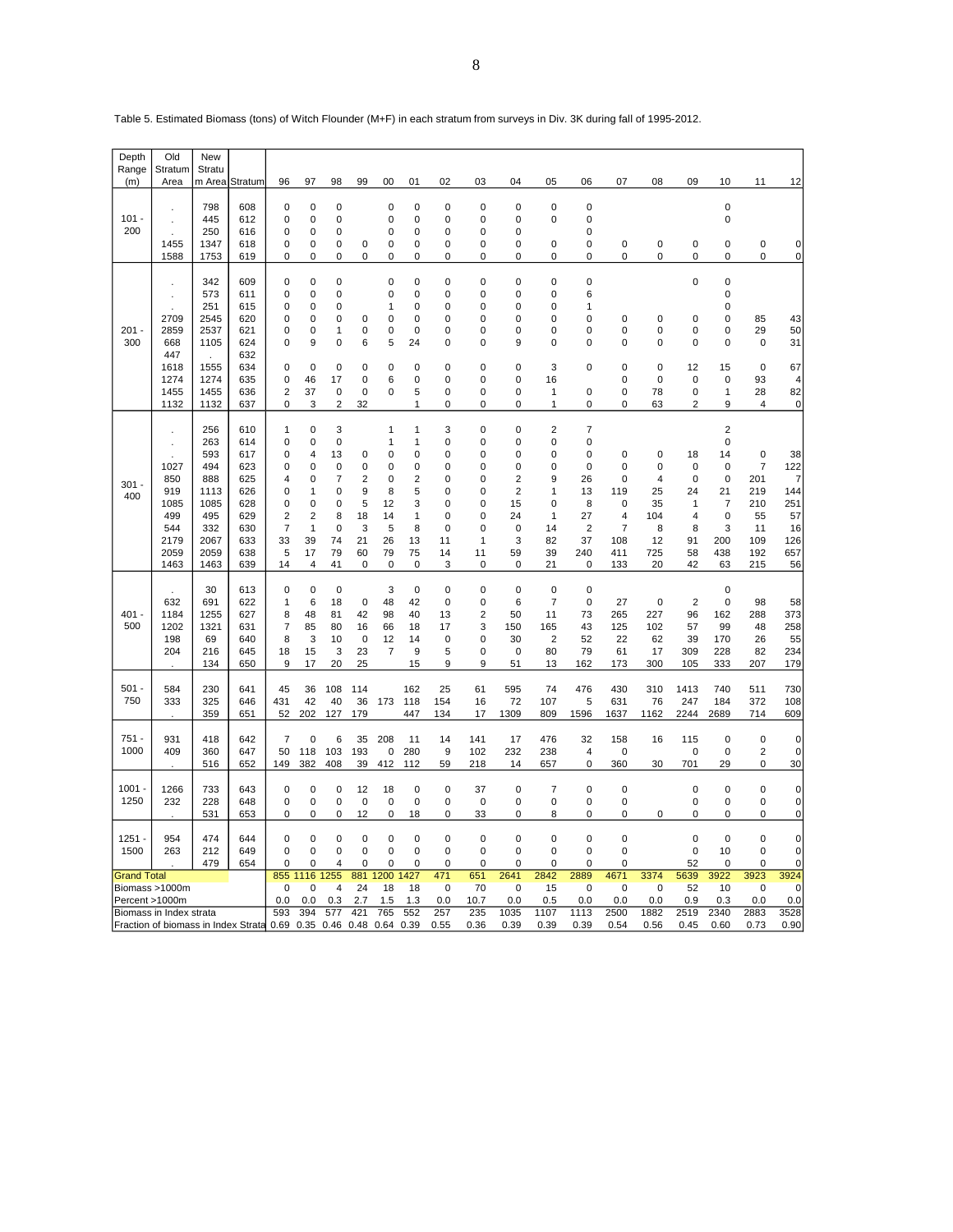| Depth              | णव                                 | <b>New</b>  |            |           |        |             |           |           |           |                           |                |           |      |                |
|--------------------|------------------------------------|-------------|------------|-----------|--------|-------------|-----------|-----------|-----------|---------------------------|----------------|-----------|------|----------------|
| Range              | Stratum                            | Stratum     |            |           |        |             |           |           |           |                           |                |           |      |                |
| (m)                | Area                               | Area        | Stratum    | 84        | 85     | 86          | 87        | 88        | 89        | 90                        | 91             | 92        | 93   | 94             |
| 30-56              |                                    |             |            |           |        |             |           |           |           |                           |                |           |      |                |
|                    | 2071                               | 268<br>2071 | 784<br>350 | 136       | 0      | $\mathbf 0$ | 0         | 0         | 0         | 0                         | 0              | 0         | 0    | 0              |
|                    | 1780                               | 1780        | 363        | 85        | 0      | 50          | 0         | 0         | 0         | 264                       | 33             | 41        | 0    | 0              |
| $57 -$             | 1121                               | 1121        | 371        | 46        | 0      | 0           | 0         | 0         | 0         | 0                         | 0              | 0         | 0    | 0              |
| 92                 | 2460                               | 2460        | 372        | 144       | 0      | 0           | 0         | 16        | 0         | 38                        | 8              | 0         | 0    | 0              |
|                    | 1120                               | 1120        | 384        | 98        | 0      | 0           | 0         | 0         | 0         | 0                         | 0              | 0         | 0    | 0              |
|                    |                                    | 465         | 785        |           |        |             |           |           |           |                           |                |           |      |                |
|                    | 1519                               | 1519        | 328        | 45        | 0      | 0           | $\pmb{0}$ | 0         | 0         | 0                         | 0              | $\pmb{0}$ | 0    | $\overline{0}$ |
|                    | 1574                               | 1574        | 341        | 230       | 0      | 0           | 34        | 34        | 0         | 0                         | 0              | 0         | 0    | 0              |
|                    | 585                                | 585         | 342        | 0         | 0      | 0           | 0         | 0         | 0         | 0                         | 0              | 0         | 0    | 0              |
|                    | 525<br>2120                        | 525<br>2120 | 343<br>348 | 84<br>334 | 0<br>0 | 0<br>0      | 0<br>0    | 0<br>44   | 0<br>0    | 0<br>0                    | 0<br>0         | 0<br>0    | 0    | 0              |
|                    | 2114                               | 2114        | 349        | 306       | 0      | 155         | 0         | 36        | 0         | 145                       | 0              | 0         | 0    | 0<br>$\pmb{0}$ |
|                    | 2817                               | 2817        | 364        | 202       | 0      | 143         | 0         | 39        | 0         | 27                        | 0              | 0         | 0    | 0              |
|                    | 1041                               | 1041        | 365        | 100       | 0      | 68          | 29        | 18        | 0         | 0                         | 36             | 0         | 0    | 0              |
| $93 -$             | 1320                               | 1320        | 370        | 190       | 0      | 0           | 34        | 0         | 0         | 0                         | 0              | 0         | 0    | $\pmb{0}$      |
| 183                | 2356                               | 2356        | 385        | 340       | 0      | 79          | 58        | 27        | 0         | 0                         | 0              | 0         | 0    | 0              |
|                    | 1481                               | 1481        | 390        | 159       | 0      | 0           | 0         | 0         | 0         | 0                         | 0              | 0         | 0    | 0              |
|                    |                                    | 84          | 786        |           |        |             |           |           |           |                           |                |           |      |                |
|                    |                                    | 613         | 787        |           |        |             |           |           |           |                           |                |           |      |                |
|                    | $\blacksquare$                     | 261         | 788        |           |        |             |           |           |           |                           |                |           |      |                |
|                    |                                    | 89          | 790        |           |        |             |           |           |           |                           |                |           |      |                |
|                    |                                    | 72<br>216   | 793<br>794 |           |        |             |           |           |           |                           |                |           |      |                |
|                    | ×,                                 | 98          | 797        |           |        |             |           |           |           |                           |                |           |      |                |
|                    |                                    | 72          | 799        |           |        |             |           |           |           |                           |                |           |      |                |
|                    | 1494                               | 1582        | 344        | 159       | 37     | 29          | 127       | 0         | 0         | 0                         | 0              | 0         | 0    | 0              |
|                    | 983                                | 983         | 347        | 467       | 0      | 42          | 0         | 154       | 66        | 0                         | 0              | 0         | 0    | 0              |
|                    | 1394                               | 1394        | 366        | 186       | 355    | 307         | 171       | 110       | 187       | 27                        | 0              | 7         | 0    | 0              |
| $184 -$            | 961                                | 961         | 369        | 374       | 570    | 706         | 320       | 1061      | 429       | 473                       | 162            | 0         | 0    | 0              |
| 274                | 983                                | 983         | 386        | 168       | 519    | 1082        | 1518      | 1750      | 442       | 218                       | 307            | 875       | 0    | 0              |
|                    | 821                                | 821         | 389        | 196       | 133    | 760         | 250       | 138       | 21        | 79                        | 0              | 27        | 0    | 0              |
|                    | 282                                | 282         | 391        | 0         | 32     | 0           | 9         | 0         | 0         | 0                         | 70             | 22        | 0    | 0              |
|                    |                                    | 164<br>72   | 795<br>789 |           |        |             |           |           |           |                           |                |           |      |                |
| $184 -$            | l.                                 | 227         | 791        |           |        |             |           |           |           |                           |                |           |      |                |
| 366                | $\cdot$                            | 100         | 798        |           |        |             |           |           |           |                           |                |           |      |                |
|                    | 1432                               | 1432        | 345        | 4484      | 1227   | 617         | 3693      | 2099 2358 |           | 750                       | $\mathbf 0$    | 61        | 73   | 0              |
|                    | 865                                | 865         | 346        | 1423      | 2240   | 3321        | 1201      | 1823 1287 |           | 1863                      | 203            | 40        | 14   | 0              |
|                    | 334                                | 334         | 368        | 47        | 29     | 386         | 23        | 64        | 144       | 106                       | 39             | 14        | 0    | 0              |
| 275 -              | 718                                | 718         | 387        | 169       | 404    | 276         | 572       |           | 1775 1546 | 3668                      | 159            | 52        | 32   | 12             |
| 366                | 361                                | 361         | 388        | 1229      | 48     |             | 589       | 92        | 126       | 0                         | 125            | 173       | 0    | 14             |
|                    | 145                                | 145         | 392        | 55        | 13     | 20          | 50        | 13        | 0         | 0                         | 0              | 0         | 0    | 4              |
|                    |                                    | 175         | 796        |           |        |             |           |           |           |                           |                |           |      |                |
|                    | 186                                | 81<br>186   | 800<br>729 | 146       | 127    | 280         |           |           |           | 48                        | 274            | 246       | 42   | 131            |
|                    | 216                                | 216         | 731        | 498       | 248    |             |           |           |           | 465                       | 178            | 356       | 38   | 79             |
| $367 -$            | 468                                | 468         | 733        | 328       | 1164   |             |           |           |           |                           | 1618 2110      | 610       | 183  | 60             |
| 549                | 272                                | 272         | 735        | 367       | 34     | 1714        |           |           |           |                           | 222            | 216       | 40   | 12             |
|                    |                                    | 50          | 792        |           |        |             |           |           |           |                           |                |           |      |                |
|                    | 170                                | 170         | 730        | 104       | 16     |             |           |           |           |                           | 130            | 6         | 140  | 88             |
| $550 -$            | 231                                | 231         | 732        | 282       | 235    |             |           |           |           | 29                        | 207            | 283       | 41   | 194            |
| 731                | 228                                | 228         | 734        | 30        | 184    |             |           |           |           | 168                       | 100            | 11        | 106  | 49             |
|                    | 175                                | 175         | 736        |           | 268    | 709         |           |           |           | 355                       | 913            | 90        | 70   | 20             |
| 732 -              |                                    | 227         | 737<br>741 |           |        |             |           |           |           |                           |                |           |      |                |
| 914                |                                    | 223<br>348  | 745        |           |        |             |           |           |           |                           |                |           |      |                |
|                    | ×,                                 | 159         | 748        |           |        |             |           |           |           |                           |                |           |      |                |
|                    |                                    | 221         | 738        |           |        |             |           |           |           |                           |                |           |      |                |
| $915 -$            |                                    | 206         | 742        |           |        |             |           |           |           |                           |                |           |      |                |
| 1097               |                                    | 392         | 746        |           |        |             |           |           |           |                           |                |           |      |                |
|                    |                                    | 126         | 749        |           |        |             |           |           |           |                           |                |           |      |                |
|                    | $\cdot$                            | 254         | 739        |           |        |             |           |           |           |                           |                |           |      |                |
| 1098 -             |                                    | 211         | 743        |           |        |             |           |           |           |                           |                |           |      |                |
| 1280               |                                    | 724         | 747        |           |        |             |           |           |           |                           |                |           |      |                |
|                    |                                    | 556<br>264  | 750<br>740 |           |        |             |           |           |           |                           |                |           |      |                |
| $1281 -$           | $\ddot{\phantom{0}}$               | 280         | 744        |           |        |             |           |           |           |                           |                |           |      |                |
| 1463               |                                    | 229         | 751        |           |        |             |           |           |           |                           |                |           |      |                |
| <b>Grand Total</b> |                                    |             |            | 13210     |        | 7881 10743  | 8679      |           |           | 9294 6606 10341 5274 3131 |                |           | 778  | 663            |
|                    | Biomass >731m                      |             |            | 0         | 0      | 0           | 0         | 0         | 0         | 0                         | 0              | 0         | 0    | 0              |
|                    | Percent >731m                      |             |            | 0.0       | 0.0    | 0.0         | 0.0       | 0.0       | 0.0       | 0.0                       | 0.0            | $_{0.0}$  | 0.0  | 0.0            |
|                    | Biomass in Index strata            |             |            | 13210     |        | 7613 10034  | 8679      | 9294 6606 |           |                           | 9986 4361 3041 |           | 708  | 644            |
|                    | Fraction of biomass in Index Strat |             |            | 1.00      | 0.97   | 0.93        | 1.00      |           | 1.00 1.00 | 0.97                      |                | 0.83 0.97 | 0.91 | 0.97           |

Table 6. Estimated Biomass (tons) of Witch Flounder (M+F) in each stratum from surveys in Div. 3L during fall of 1983-1994. (Engel 145 data converted to Campelen Units).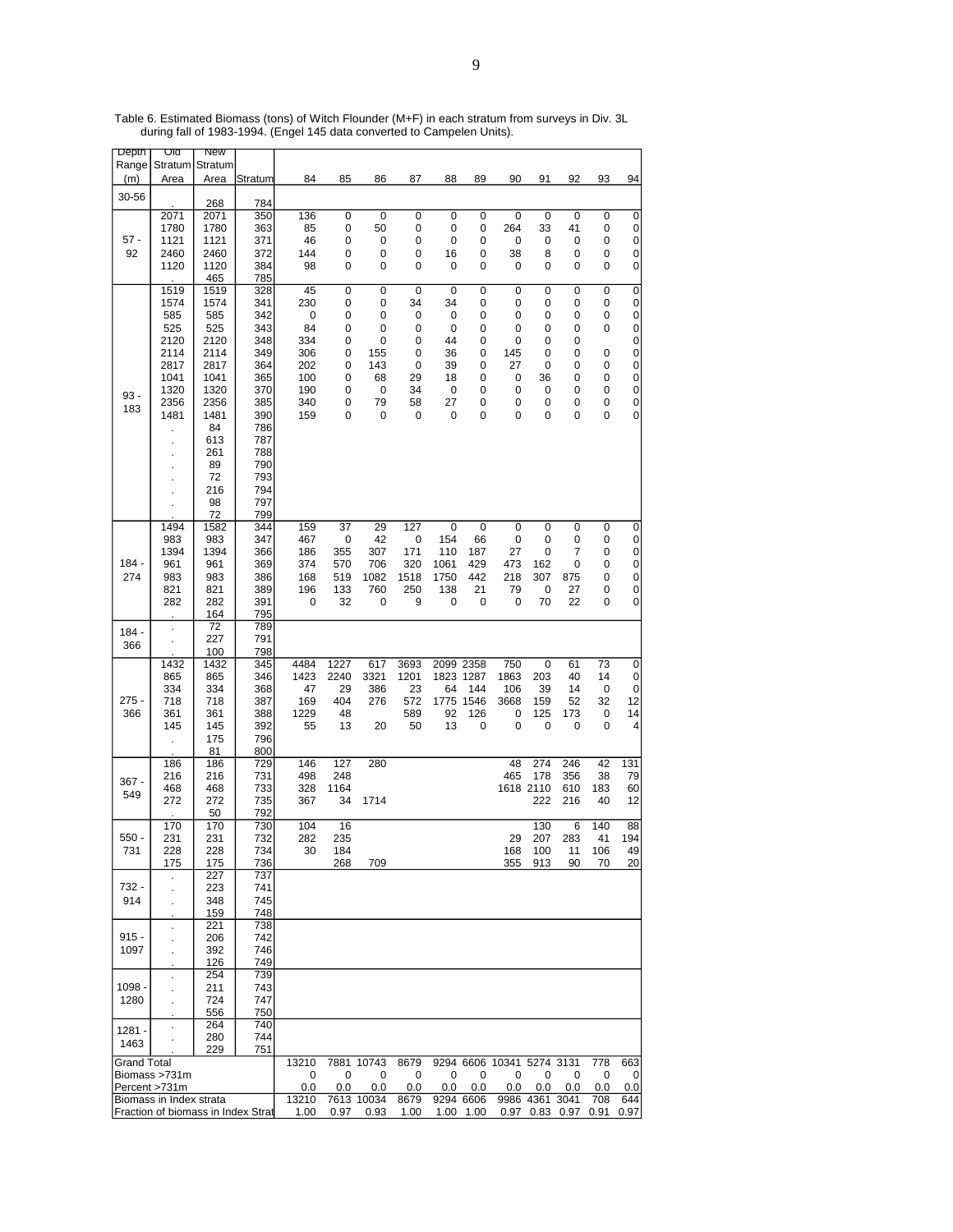| Depth                | Old                               | New          |            |                |           |             |             |                |                     |             |                |                |           |             |             |            |                    |
|----------------------|-----------------------------------|--------------|------------|----------------|-----------|-------------|-------------|----------------|---------------------|-------------|----------------|----------------|-----------|-------------|-------------|------------|--------------------|
| Rang                 | Stratum                           | Stratum      |            |                |           |             |             |                |                     |             |                |                |           |             |             |            |                    |
| e(m)                 | Area                              | Area         | Stratum    | 99             | 00        | 01          | 02          | 03             | 04                  | 05          | 06             | 7              | 08        | 09          | 10          | 11         | 12                 |
| 30-56                |                                   | 268          | 784        |                | 1         | 0           | 0<br>0      | 0<br>0         | 0<br>0              | 0<br>18     |                |                | 34        |             | 0           | $\pmb{0}$  | $\mathbf 0$        |
|                      | 2071<br>1780                      | 2071<br>1780 | 350<br>363 | $\pmb{0}$<br>0 | 0<br>0    | 0<br>0      | 0           | 0              | 0                   | 0           | 0<br>0         | $\pmb{0}$<br>0 | 0         | 0<br>0      | 0           | 30         | 0                  |
| $57 -$               | 1121                              | 1121         | 371        | 0              | 0         | 0           | 0           | 0              | 0                   | 0           | 0              | 0              | 0         | 0           | 0           | 0          | 0                  |
| 92                   | 2460                              | 2460         | 372        | 0              | 0         | 0           | 0           | 0              | 0                   | 0           | 0              | 0              | 0         | 0           | 0           | 0          | 17                 |
|                      | 1120                              | 1120         | 384        | 0              | 0         | 0           | 0           | 0              | 0                   | 0           | 0              | 0              | 0         | 0           | 0           | 0          | 0                  |
|                      |                                   | 465          | 785        |                | 0         | 0           | 0           | 0              | 0                   | 0           |                |                |           |             |             |            |                    |
|                      | 1519                              | 1519         | 328        | 0              | 0         | 0           | 0           | 0              | 0                   | 0           | 0              | 0              | 0         | 0           | 0           | 13         | 25                 |
|                      | 1574                              | 1574         | 341        | 0              | 0         | 0           | 0           | 0              | 0                   | 25          | 393            | 0              | 37        | 0           | 89          | 66         | 1                  |
|                      | 585                               | 585          | 342        | 0              | 0         | 0           | 1           | 0              | 0                   | 0           | 0              | 0              | 0         | 0           | 0           | 0          | 0                  |
|                      | 525                               | 525          | 343        | 0              | 0         | 0           | 0           | 0              | 0                   | 0           | 0              | 0              | 0         | 0           | 0           | 0          | 0                  |
|                      | 2120                              | 2120         | 348        | 0              | 1         | 0           | 0           | 0              | 0                   | 0           | 0              | 0              | 0         | 0           | 0           | 0          | 0                  |
|                      | 2114                              | 2114         | 349        | 0              | 2         | 0           | 0           | 17             | 0                   | 117         | 0              | 0              | 82        | 1           | 32          | 37         | 0                  |
|                      | 2817<br>1041                      | 2817<br>1041 | 364<br>365 | 0<br>0         | 0         | 0<br>0      | 0<br>0      | 0<br>0         | 0                   | 0<br>21     | 0<br>0         | 0<br>0         | 0<br>0    | 0<br>0      | 14<br>0     | 1<br>0     | 36<br>0            |
|                      | 1320                              | 1320         | 370        | 0              | 0         | 0           | 0           | 0              |                     | 0           | 0              | 0              | 0         | 0           | 0           | 1          | 0                  |
| $93 -$               | 2356                              | 2356         | 385        | 0              | 0         | 0           | 0           | 0              | 0                   | 0           | 0              | 0              | 0         | 0           | 5           | 0          | 0                  |
| 183                  | 1481                              | 1481         | 390        | 0              | 0         | 0           | 0           | 0              | 0                   | 0           | 0              | 0              | 0         | 0           | 0           | 0          | 0                  |
|                      |                                   | 84           | 786        |                | 0         | 1           | 0           | 1              | 0                   | 1           |                |                |           |             |             |            |                    |
|                      | ×                                 | 613          | 787        |                | 0         | 0           | 0           | 0              | 0                   | 0           | 0              |                |           |             |             |            |                    |
|                      |                                   | 261          | 788        |                | 0         | 0           | 0           | 0              | 0                   | 0           | 0              |                |           |             | 0           |            |                    |
|                      |                                   | 89           | 790        |                | 0         | 1           | 0           | 0              | 0                   | 0           |                |                |           |             | 0           |            |                    |
|                      |                                   | 72           | 793        |                | 0         | 0           | 2           | 0              | 0                   | 3           |                |                |           |             | 0           |            |                    |
|                      |                                   | 216          | 794        |                |           | 0           | 0           | 0              | 0                   | 0           | 0              |                |           |             | 0           |            |                    |
|                      |                                   | 98           | 797        |                | 0         | 0           | 0           | 0              | 0                   | 0           | 0              |                |           |             | 0           |            |                    |
|                      |                                   | 72           | 799        |                | 0         | 0           | 0           | 0              | 0                   | 0           | 0              |                |           |             | 0           |            |                    |
|                      | 1494<br>983                       | 1582<br>983  | 344<br>347 | 0<br>0         | 1<br>0    | 0<br>4      | 3<br>0      | 3<br>0         | $\overline{2}$<br>0 | 0<br>0      | 0<br>0         | 30<br>0        | 57<br>1   | 3<br>0      | 0<br>17     | 1<br>51    | $\mathbf 0$<br>249 |
|                      | 1394                              | 1394         | 366        | 0              | 0         | 0           | 0           | 6              |                     | 0           | 0              | 6              | 0         | 0           | 19          | 51         | 36                 |
| $184 -$              | 961                               | 961          | 369        | 0              | 0         | 0           | 0           | 0              |                     | 0           | 1              | 0              | 26        | 0           | 0           | 1          | 47                 |
| 274                  | 983                               | 983          | 386        | 0              | 0         | 0           | 0           | 0              |                     | 1           | 0              | 0              | 0         | 0           | 0           | 42         | 3                  |
|                      | 821                               | 821          | 389        | 0              | 11        | 0           | 0           | 0              | 0                   | 0           | 5              | 0              | 0         | 0           | 0           | 0          | 3                  |
|                      | 282                               | 282          | 391        | 0              | 0         | 0           | 0           | 0              | 0                   | 0           | 0              | 0              | 0         | 0           | 0           | 0          | 0                  |
|                      |                                   | 164          | 795        |                | 0         | 0           | 0           | 0              | 0                   | 0           | 0              |                |           |             | 0           |            |                    |
| 184                  | $\blacksquare$                    | 72           | 789        |                | 0         | 0           | 0           | 0              | 0                   | 0           | 0              |                |           |             |             |            |                    |
| 366                  |                                   | 227          | 791        |                | 0         | 0           | 1           | 3              | 0                   | 5           |                |                |           |             | 0           |            |                    |
|                      |                                   | 100          | 798        |                | 3         | 23          | 0           | 0              | 3                   | 2           |                |                |           |             | 0           |            |                    |
|                      | 1432                              | 1432         | 345        | 3              | 5         | $\mathbf 0$ | 8           | 5              | 1                   | 36          | 43             | 14             | 255       | 33          | 160         | 78         | 751                |
|                      | 865                               | 865          | 346        | 20             | 16        | 8           | 4           | 1              | 0                   | 72          | 97             | 75             | 609       | 39          | 12          | 444        | 522                |
| 275 -                | 334                               | 334          | 368        | 0              | 6         | 0<br>4      | 0           | 0<br>0         |                     | 3           | 12             | 0              | 28        | 0           | 0           | 2          | 47                 |
| 366                  | 718<br>361                        | 718<br>361   | 387<br>388 | 5<br>0         | 38<br>5   | 17          | 6<br>6      | 4              | 0                   | 1<br>3      | 17<br>32       | 35<br>11       | 132<br>17 | 0<br>21     | 101<br>6    | 76<br>4    | 53<br>8            |
|                      | 145                               | 145          | 392        | 0              | 0         | 14          | 0           | 0              | 0                   | 0           | 0              | 0              | 0         | 0           | 1           | 0          | 0                  |
|                      |                                   | 175          | 796        |                | 0         | 4           | 1           | 0              | 0                   | 9           | $\overline{2}$ |                |           |             | 1           |            |                    |
|                      |                                   | 81           | 800        |                | 6         | 24          | 22          | 1              | 4                   | 7           |                |                |           | 10          | 6           |            |                    |
|                      | 186                               | 186          | 729        | $\pmb{0}$      | 1         | 13          | 33          | 12             | 0                   | 3           | 32             | 28             | 74        | 11          | 195         | 80         | 18                 |
| 367 -                | 216                               | 216          | 731        | 19             | 16        | 4           | 3           | 13             | 22                  | 25          | 47             | 10             | 41        | 84          | 92          |            | 23                 |
| 549                  | 468                               | 468          | 733        | 54             | 62        | 50          | 106         | 8              | 248                 | 230         | 166            | 370            | 26        | 207         | 226         | 436        | 399                |
|                      | 272                               | 272          | 735        | 12             | 3         | 3           | 12          | 0              |                     | 61          | 45             | 188            | 334       | 509         | 298         | 539        | 754                |
|                      |                                   | 50           | 792        |                | 29        | 54          | 49          | 45             | 49                  | 79          |                |                |           |             | 25          |            |                    |
|                      | 170                               | 170          | 730        | 10             | 59        | 274         | 113         | 0              | 14                  | 0           | 48             | 14             | 4         | 39          | 68          | 47         | 59                 |
| $550 -$<br>731       | 231                               | 231          | 732        | 252            | 230<br>47 | 207<br>17   | 115<br>79   | 107<br>4       | 106                 | 36<br>0     | 183            | 120<br>44      | 149       | 252         | 336         | 138        | 74<br>49           |
|                      | 228<br>175                        | 228<br>175   | 734<br>736 | 95<br>93       | 415       | 185         | 1196        | 104            |                     | 195         | 84<br>758      | 777            | 19<br>832 | 468<br>932  | 219<br>956  | 653<br>548 | 387                |
|                      |                                   | 227          | 737        | 151            | 11        | 124         | 502         | 68             |                     | 48          | 11             | 0              |           | 0           | 80          |            |                    |
| 732 -                |                                   | 223          | 741        | 7              | 0         | 3           | 159         | 15             |                     |             | 10             | 0              |           | 15          | 0           |            |                    |
| 914                  |                                   | 348          | 745        | 65             | 0         | 0           | 0           | $\overline{7}$ |                     |             | 0              | 0              |           | 0           | 22          |            |                    |
|                      |                                   | 159          | 748        | 40             | 0         | 0           | 0           | 37             |                     |             | 0              | 0              |           | 0           | 5           |            |                    |
|                      |                                   | 221          | 738        | $\pmb{0}$      | 0         | 7           | 6           | 423            |                     |             | 0              | 0              |           | 0           | 0           |            |                    |
| $915 -$              | ÷.                                | 206          | 742        | 0              | 0         | 0           | 0           | 117            |                     |             | 0              | 0              |           | 0           | 0           |            |                    |
| 1097                 |                                   | 392          | 746        | 0              | 0         | 0           | 0           | 7              |                     |             | 0              | 0              |           | 0           | 0           |            |                    |
|                      |                                   | 126          | 749        |                | 0         | 0           | 0           | 0              |                     |             |                | 0              |           | 0           | 0           |            |                    |
|                      | $\blacksquare$                    | 254          | 739        | $\mathbf 0$    | 0         | 0           | $\mathbf 0$ | $\mathbf 0$    |                     | 0           | $\mathbf 0$    | $\mathbf 0$    |           | $\mathbf 0$ | $\mathbf 0$ |            |                    |
| $1098 \cdot$<br>1280 |                                   | 211          | 743        | 0              | 0         | 0<br>0      | 0           | 0              |                     |             | 0              | 0<br>0         |           | 0<br>0      | 0<br>0      |            |                    |
|                      |                                   | 724<br>556   | 747<br>750 | 0<br>0         | 0<br>0    | 0           | 0<br>0      | 0<br>0         |                     |             | 0              | 0              |           | 0           | 0           |            |                    |
|                      | $\ddot{\phantom{0}}$              | 264          | 740        | $\mathbf 0$    | 0         | 0           | $\pmb{0}$   | 0              |                     | $\mathbf 0$ | 0              | 0              |           | $\mathbf 0$ | 0           |            |                    |
| 1281 $\cdot$         |                                   | 280          | 744        |                | 0         | 0           | 0           | 0              |                     |             | 0              | 0              |           | 0           | 0           |            |                    |
| 1463                 |                                   | 229          | 751        |                | 0         | 0           | 0           | 0              |                     |             |                | 0              |           | 0           | 0           |            |                    |
| <b>Grand Total</b>   |                                   |              |            | 826            | 968       | 1042        | 2428        | 1010           | 451                 |             | 1003 1987      | 1723           | 2759 2625 |             | 2986        | 3339 3562  |                    |
|                      | Biomass >731m                     |              |            | 262            | 12        | 134         | 667         | 674            | 0                   | 48          | 21             | 0              | 0         | 15          | 108         | 0          | 0                  |
|                      | Percent >731m                     |              |            | 31.8           | 1.2       | 12.9        | 27.5        | 66.8           | 0.0                 | 4.8         | 1.1            | 0.0            | 0.0       | 0.6         | 3.6         | 0.0        | 0.0                |
|                      | Biomass in Index strata           |              |            | 471            | 502       | 614         | 489         | 182            | 394                 | 653         | 1205           | 946            | 1926      | 1669        | 1891        | 2792 3175  |                    |
|                      | Fraction of biomass in Index Stra |              |            | 0.57           | 0.52      | 0.59        | 0.20        | 0.18           | 0.87                | 0.65        | 0.61           | 0.55           | 0.70      | 0.64        | 0.63        | 0.84       | 0.89               |

Table 7. Estimated Biomass (tons) of Witch Flounder (M+F) in each stratum from surveys in Div. 3L during fall of 1995-2012. (Engel 145 data converted to Campelen Units).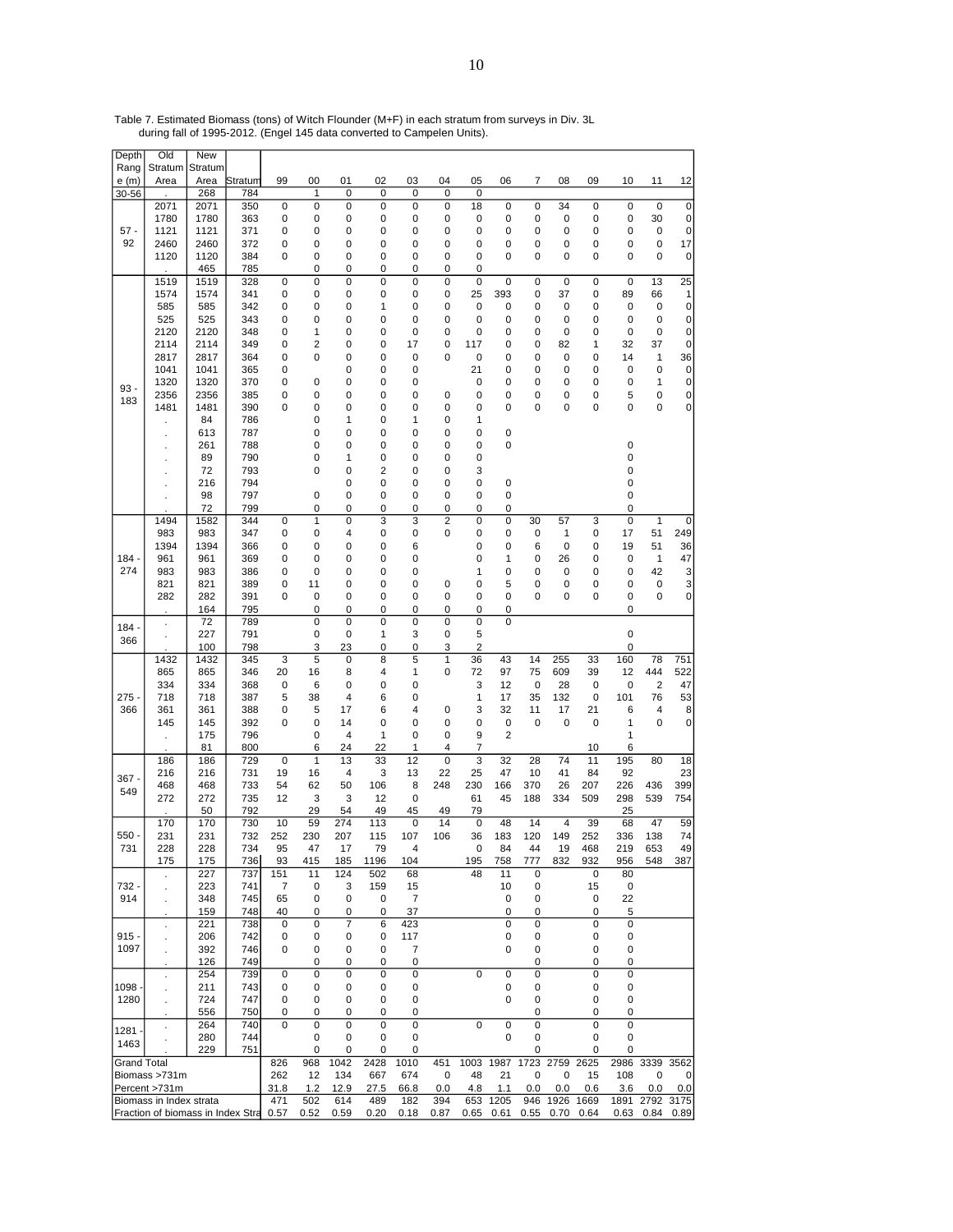| Depth          | Old              | New        |            |                    |                    |                |                |                |                |             |                   |                   |                |                |                |             |               |             |                |               |                            |
|----------------|------------------|------------|------------|--------------------|--------------------|----------------|----------------|----------------|----------------|-------------|-------------------|-------------------|----------------|----------------|----------------|-------------|---------------|-------------|----------------|---------------|----------------------------|
| Range          | Stratum          | Stratum    |            |                    |                    |                |                |                |                |             |                   |                   |                |                |                |             |               |             |                |               |                            |
| (m)            | Area             | Area       | Stratum    | 77                 | 78                 | 79             | 80             | 81             | 82             | 83          | 84                | 85                | 86             | 87             | 88             | 89          | 90            | 91          | 92             | 93            | 94                         |
|                | 1427             | 633        | 201        | $\Omega$           | U                  | $\Omega$       | 0              | $\Omega$       | $\Omega$       | 0           | 65                | $\Omega$          | $\Omega$       | $\Omega$       | 0              | 0           | $\Omega$      | 0           | $\Omega$       | 0             | $\overline{0}$             |
|                | 1823             | 1594       | 205        | 0                  | 0                  | 0              | 0              | 0              | 21             | 0           | 0                 | 0                 | 0              | 0              | 0              | 0           | 0             | 0           | $\mathbf 0$    | 0             | 0                          |
| $101 -$        | 2582             | 1870       | 206        | 129                | 0                  | 0              | 0              | 0              | 59             | 0           | 0                 | $\mathbf 0$       | $\mathbf 0$    | 0              | 0              | 0           | 0             | 0           | 0              | 0             | $\mathbf 0$                |
| 200            | 2246             | 2264       | 207        | $\Omega$           | $\Omega$           | 0              | 0              | $\Omega$       | 21             | 0           | $\Omega$          | 0                 | $\mathbf 0$    | $\Omega$       | 0              | $\mathbf 0$ | $\Omega$      | 0           | 0              | 0             | $\mathbf 0$                |
|                |                  | 733<br>778 | 237<br>238 |                    |                    |                |                |                |                |             |                   |                   |                |                |                |             |               |             |                | $\Omega$      | $\mathbf 0$<br>0           |
|                | 440              | 621        | 202        | 0                  | $\overline{0}$     | 0              | $\overline{0}$ | 0              | $\overline{0}$ | 0           | $\overline{0}$    | $\overline{0}$    | 0              | 0              |                | 0           | 0             | 0           | 0              | 0             | $\overline{0}$             |
|                | 1608             | 680        | 209        | 158                | 37                 | 32             | 147            | 0              | 80             | 158         | 32                | 147               | $\mathbf 0$    | $\mathbf 0$    | 0              | $\mathbf 0$ | 37            | 0           | $\mathbf 0$    | 0             | $\mathbf 0$                |
|                | 774              | 1035       | 210        | 142                | 46                 | 106            | 405            | 35             | 124            | $\mathbf 0$ | 373               | $\mathbf 0$       | $\mathbf 0$    | 53             | $\mathbf 0$    | 53          | $\Omega$      | 0           | $\mathbf 0$    | 0             | 0                          |
| 201            | 1725             | 1583       | 213        | 386                | 271                | 203            | 326            | 435            | 475            | 308         | 190               | 185               | 185            | 158            | 30             | 53          | $\Omega$      | 0           | 0              | 0             | $\mathbf 0$                |
| 300            | 1171             | 1341       | 214        | 268                | 69                 | $\mathbf 0$    | 97             | 64             | 141            | 101         | 40                | 134               | 81             | 0              | 27             | 54          | 32            | 0           | 0              | 0             | $\mathbf 0$                |
|                | 1270             | 1302       | 215        | 218                | 22                 | 29             | $\Omega$       | 35             | 78             | $\mathbf 0$ | 58                | $\mathbf 0$       | $\Omega$       | $\Omega$       | $\Omega$       | $\Omega$    | $\Omega$      | 0           | $\Omega$       | $\Omega$      | $\mathbf 0$                |
|                | 1428             | 2196       | 228        | 565                | 262                | 393            | 746            | 196            | 825            | 295         | 421               | 56                | 1080           | 112            | 196            | 393         | 229           | 0           | 79             | 101           | $\mathbf 0$                |
|                | 508              | 530        | 234        | $\Omega$           | 42                 | 35             | $\mathbf 0$    | $\Omega$       | $\mathbf 0$    | $\Omega$    | $\Omega$          | $\mathbf 0$       | $\mathbf 0$    | 0              | $\Omega$       | 0           | 0             | $\Omega$    | $\mathbf 0$    | 0             | 0                          |
|                | 480              | 487        | 203        | $\overline{0}$     | $\overline{0}$     | $\overline{0}$ | $\overline{0}$ | $\overline{0}$ | 66             | 154         | $\overline{0}$    | $\overline{0}$    | 33             | 0              | $\overline{0}$ | 22          | 0             | 0           | $\overline{0}$ | 0             | 0                          |
|                | 448              | 588        | 208        | 339                | 62                 | 139            | 508            | 154            | 924            | 123         | 144               | 965               | 123            | 0              | 0              | 123         | 0             | 0           | $\Omega$       | 0             | 0                          |
| 301            | 330              | 251        | 211        | 545                | 306                | 148            | 390            | 91             | 340            | 23          | 136               | 106               | 23             | 45             | 0              | 68          | 0             | 0           | $\mathbf 0$    | $\Omega$      | $\mathbf 0$                |
| 400            | 384<br>441       | 360<br>450 | 216<br>222 | $\mathbf 0$<br>303 | $\mathbf 0$<br>182 | 40<br>45       | 40<br>152      | 106<br>212     | 106<br>465     | 123<br>101  | $\mathbf 0$<br>40 | $\mathbf 0$<br>61 | 79<br>$\Omega$ | 26<br>0        | 26<br>394      | 26<br>61    | O<br>$\Omega$ | 0<br>20     | 0<br>$\Omega$  | 0<br>$\Omega$ | $\mathbf 0$<br>$\mathbf 0$ |
|                | 567              | 536        | 229        | 312                | 292                | 175            | 331            | 117            | 195            | 214         | 130               | 52                | 1846           | 260            | 364            | 1664        | 78            | 26          | 130            | 221           | 25                         |
|                | 354              | 288        | 204        | 73                 | 0                  | 73             |                | 97             | 130            | 16          | 122               | $\Omega$          | 97             | 24             | 73             | 97          | 24            | 0           | $\Omega$       | 0             | $\Omega$                   |
|                | 268              | 241        | 217        | 0                  | $\mathbf 0$        | 18             | $\mathbf 0$    | $\mathbf 0$    | 0              | $\mathbf 0$ |                   | $\mathbf 0$       | 74             | 92             | 74             | 92          | 18            | $\mathbf 0$ | $\mathbf 0$    | 0             | 155                        |
| $401 -$        | 180              | 158        | 223        | 12                 | 0                  | $\mathbf 0$    | $\mathbf 0$    | 37             | $\mathbf 0$    | $\mathbf 0$ | 50                | $\mathbf 0$       | 248            | 161            | 124            | 111         | 37            | 66          | 33             | 76            | 145                        |
| 500            | 686              | 598        | 227        | 165                | 189                | 47             | 566            | 189            | 396            | 283         | 126               | 212               | 409            | 684            | 220            | 354         | 4404          | 661         | 330            | 329           | 0                          |
|                | 420              | 414        | 235        | 1343               | 0                  | 664            | 549            | 664            | 578            | 1358        | 770               | 520               | 376            | 289            | 0              | 202         | 173           | 96          | 19             | 0             | 304                        |
|                |                  | 133        | 240        |                    |                    |                |                |                |                |             |                   |                   |                |                |                |             |               |             |                | 348           | 140                        |
|                | 664              | 557        | 212        | 2147               | 183                | 868            | 228            | 731            | 1461           | 1705        | 1127              | 1621              | 4658           | 1302           | 685            | 891         | 1218          | 411         | 365            | 77            | 281                        |
| $501 -$        | 420              | 362        | 218        | 0                  | 0                  |                | 0              | 0              | 0              | 0           |                   | 29                | 0              | 58             | 173            | 144         | 87            | 29          | $\mathbf 0$    | 100           | 199                        |
| 750            | 270              | 228        | 224        | 0                  | 0                  | $\mathbf 0$    | $\mathbf 0$    | 0              | $\mathbf 0$    | 0           | $\mathbf 0$       | $\mathbf 0$       | 56             | 56             | 204            | 186         | 19            | 111         | 74             | 0             | 146                        |
|                | 237              | 185        | 230        | $\Omega$           | $\Omega$           |                | 16             | 0              | $\mathbf 0$    | 0           | 16                | $\Omega$          | 65             | 16             | 147            | 782         | 1695          | 4548        | 880            | 471           | 382                        |
|                | 213              | 120<br>283 | 239<br>219 |                    |                    |                |                | 0              |                | 0           |                   | 0                 | $\overline{0}$ | $\overline{0}$ | 0              | 0           | U             | 0           | 0              | 0<br>156      | $\Omega$<br>58             |
| $751 -$        | 182              | 186        | 231        | 0                  | 0                  |                | $\mathbf 0$    |                | 0              | 0           | 0                 | 0                 | 0              | 0              | 0              |             | 0             | 939         | 401            | 512           | 375                        |
| 1000           | 122              | 193        | 236        | 0                  |                    |                |                | 25             | $\mathbf 0$    | 0           | $\Omega$          | 0                 | 0              | 0              | 8              |             | 59            | 34          | 151            | 199           | 159                        |
|                | 324              | 303        | 220        |                    | $\overline{0}$     |                |                |                |                |             |                   |                   |                |                |                |             |               |             |                |               |                            |
| $1001 -$       | 177              | 195        | 225        | 0                  |                    |                |                |                |                |             |                   |                   |                |                |                |             |               |             |                |               |                            |
| 1250           | 236              | 228        | 232        | 0                  | 0                  |                |                |                |                |             |                   |                   |                |                |                |             |               |             |                |               |                            |
| 1251           | 286              | 330        | 221        |                    |                    |                |                |                |                |             |                   |                   |                |                |                |             |               |             |                |               |                            |
| 1500           | 180              | 201        | 226        |                    | $\mathbf 0$        |                |                |                |                |             |                   |                   |                |                |                |             |               |             |                |               |                            |
|                | 180              | 237        | 233        |                    |                    |                |                |                |                |             |                   |                   |                |                |                |             |               |             |                |               |                            |
| Grand Total    |                  |            |            | 7106               | 1962               | 3016           | 4503           | 3190           | 6486           | 4963        | 3840              | 4089              | 9432           | 3337           | 2746           | 5377        | 8110          | 6941        | 2463           | 2588          | 2369                       |
|                | Abundance >1000m |            |            | 0                  | 0                  | $\mathbf 0$    | $\mathbf 0$    | 0              | 0              | 0           | 0                 | $\mathbf 0$       | $\mathbf 0$    | 0              | 0              | 0           | 0             | 0           | $\mathbf 0$    | 0             | 0                          |
| Percent >1000m |                  |            |            | 0.0                | 0.0                | 0.0            | 0.0            | 0.0            | 0.0            | 0.0         | 0.0               | 0.0               | 0.0            | 0.0            | 0.0            | 0.0         | 0.0           | 0.0         | 0.0            | 0.0           | 0.0                        |

Table 8. Abundance (000s) per stratum of Witch Flounder (M+F) from surveys in Div. 2J during fall of 1977-1994. Engel 145 data converted to Campelen Units.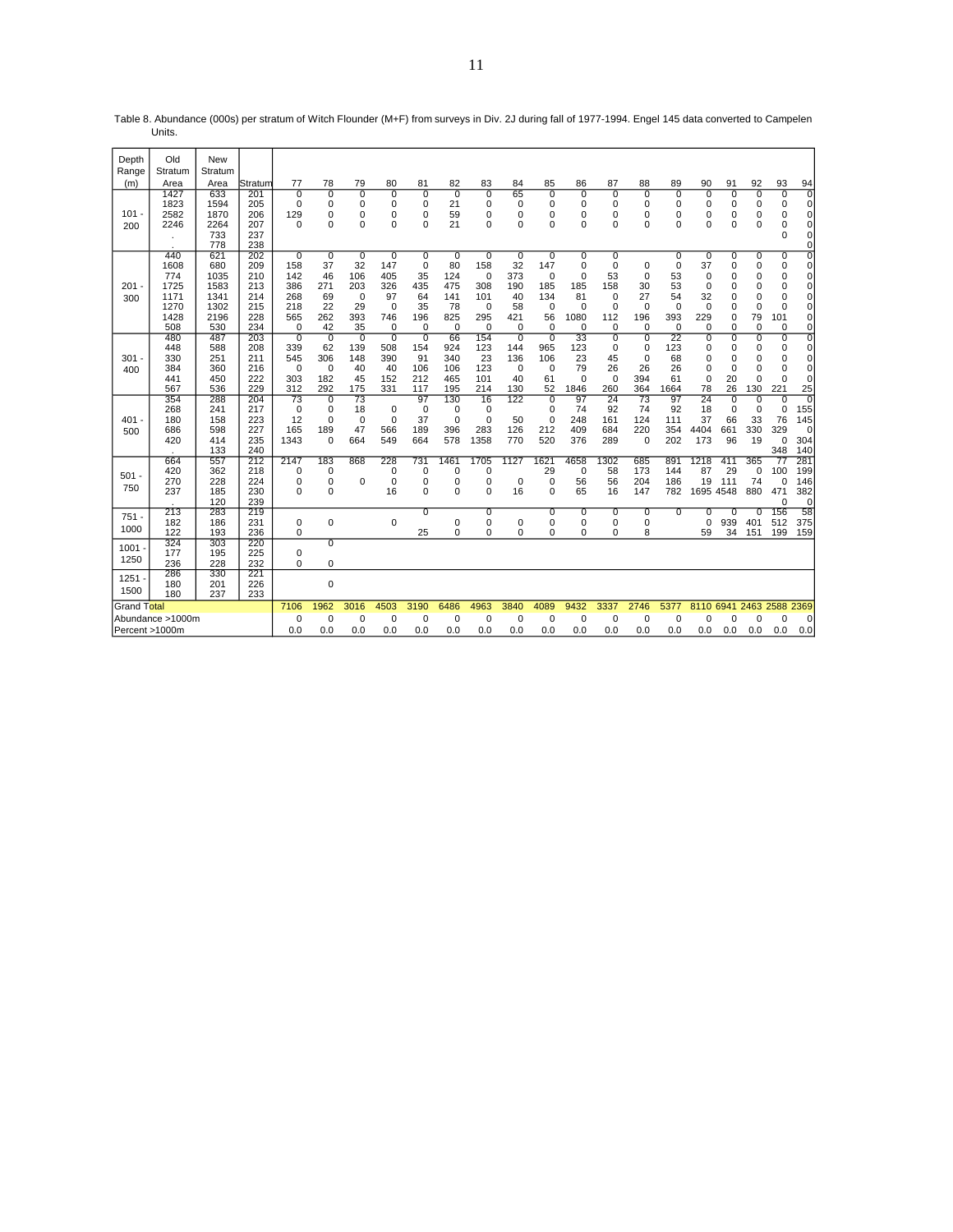| Depth              | Old              | <b>New</b> |            |                         |                    |                    |                           |                         |                 |                            |                   |                    |                            |                    |                |                      |                      |                |          |                |                            |
|--------------------|------------------|------------|------------|-------------------------|--------------------|--------------------|---------------------------|-------------------------|-----------------|----------------------------|-------------------|--------------------|----------------------------|--------------------|----------------|----------------------|----------------------|----------------|----------|----------------|----------------------------|
| Range              | Stratum          | Stratum    |            |                         |                    |                    |                           |                         |                 |                            |                   |                    |                            |                    |                |                      |                      |                |          |                |                            |
| (m)                | Area             | Area       | Stratum    | 95                      | 96                 | 97                 | 98                        | 99                      | 00              | 01                         | 02                | 03                 | 04                         | 05                 | 06             | 07                   | 08                   | 09             | 10       | 11             | 12                         |
|                    | 1427             | 633        | 201        |                         | 0                  | 0                  | 0                         | 0                       | 0               | $\overline{0}$             | $\overline{0}$    | $\overline{0}$     | $\overline{0}$             | $\overline{0}$     | 0              | $\overline{0}$       | $\Omega$             | $\overline{0}$ | 0        | 0              | 0                          |
|                    | 1823             | 1594       | 205        |                         | 0                  | 0                  | 0                         | 0                       | 0               | 0                          | 0                 | 0                  | 0                          | 0                  | 0              | 0                    | 0                    | 0              | 0        | 0              | 0                          |
| $101 -$            | 2582             | 1870       | 206        | $\Omega$                | 0                  | 0                  | 0                         | $\mathbf 0$             | $\Omega$        | 0                          | 0                 | 0                  | 0                          | $\mathbf 0$        | $\Omega$       | 0                    | $\Omega$             | 0              | 0        | 51             | 0                          |
| 200                | 2246             | 2264       | 207        | 0                       | 0                  | 0                  | 0                         | 0                       | 0               | 0                          | $\Omega$          | 0                  | $\Omega$                   | 0                  | $\Omega$       | $\Omega$             | $\Omega$             | 0              | $\Omega$ | 0              | 0                          |
|                    |                  | 733<br>778 | 237<br>238 | $\Omega$                | 0<br>0             | 0<br>0             | 0<br>0                    | $\mathbf 0$<br>0        | 0<br>0          | 0<br>0                     | 0<br>0            | 0<br>0             | $\Omega$<br>0              | 0<br>0             | 0<br>$\Omega$  | 0<br>$\Omega$        | $\Omega$<br>$\Omega$ | 0<br>0         | 34<br>0  | 0              | 0<br>0                     |
|                    | 440              | 621        | 202        | 0                       | 0                  | 0                  | 0                         | 0                       | 0               | 0                          | 0                 | 0                  | 0                          | 0                  | 0              | 0                    | 0                    | 0              | 0        | 0              | 0                          |
|                    | 1608             | 680        | 209        | 0                       | 0                  | 0                  | 0                         | 0                       | 0               | 0                          | 0                 | 0                  | 0                          | $\mathbf 0$        | 0              | 0                    | 0                    | $\mathbf 0$    | 0        | 0              | 0                          |
|                    | 774              | 1035       | 210        | 0                       | $\mathbf 0$        | 0                  | $\mathbf 0$               | $\mathbf 0$             | 0               | $\mathbf 0$                | 0                 | 0                  | 0                          | $\mathbf 0$        | 0              | 0                    | 0                    | $\mathbf 0$    | 0        | $\mathbf 0$    | 0                          |
| 201                | 1725             | 1583       | 213        | 0                       | 0                  | 0                  | 36                        | 0                       | 0               | $\mathbf 0$                | 0                 | 0                  | 0                          | 0                  | 0              | 0                    | $\Omega$             | 0              | 0        | 131            | 0                          |
| 300                | 1171             | 1341       | 214        | 0                       | 0                  | 0                  | $\mathbf 0$               | $\mathbf 0$             | 0               | 0                          | 0                 | 0                  | $\Omega$                   | $\mathbf 0$        | 0              | 0                    | 0                    | $\mathbf 0$    | 37       | $\mathbf 0$    | $\mathbf 0$                |
|                    | 1270             | 1302       | 215        | $\Omega$                | 0                  | 0                  | 0                         | $\mathbf 0$             | 0               | $\mathbf 0$                | 0                 | 0                  | 0                          | $\mathbf 0$        | 0              | 0                    | $\Omega$             | 0              | 0        | 0              | $\Omega$                   |
|                    | 1428             | 2196       | 228        | 0                       | 0                  | 0                  | 0                         | 0                       | 0               | 0                          | 38                | 0                  | 0                          | 38                 | 0              | 0                    | 49                   | 0              | 345      | 352            | 151                        |
|                    | 508<br>480       | 530<br>487 | 234<br>203 | 0                       | $\Omega$<br>0      | 0<br>0             | $\mathbf 0$<br>0          | $\Omega$<br>0           | $\Omega$<br>0   | $\Omega$<br>$\overline{0}$ | $\mathbf 0$<br>0  | $\Omega$<br>0      | $\Omega$<br>$\overline{0}$ | $\mathbf 0$<br>0   | $\Omega$<br>0  | $\Omega$<br>$\Omega$ | $\Omega$<br>0        | $\Omega$<br>0  | 0<br>0   | 0<br>$\Omega$  | 0<br>0                     |
|                    | 448              | 588        | 208        | $\Omega$                | $\mathbf 0$        | 0                  | 0                         | $\mathbf 0$             | $\Omega$        | $\mathbf 0$                | $\mathbf 0$       | $\mathbf 0$        | 81                         | 0                  | 0              | $\Omega$             | $\Omega$             | $\mathbf 0$    | 162      | 0              | 202                        |
| 301                | 330              | 251        | 211        | $\Omega$                | 0                  | 0                  | 0                         | 0                       | 0               | 0                          | $\mathbf 0$       | 0                  | 0                          | 0                  | 0              | 0                    | $\Omega$             | 17             | 0        | 0              | 234                        |
| 400                | 384              | 360        | 216        | 0                       | 25                 | 0                  | $\mathbf 0$               | $\mathbf 0$             | 0               | $\mathbf 0$                | 25                | $\mathbf 0$        | 0                          | $\mathbf 0$        | 25             | 25                   | 0                    | $\mathbf 0$    | 0        | 25             | 177                        |
|                    | 441              | 450        | 222        | $\Omega$                | 58                 | 0                  | 62                        | 62                      | 0               | $\Omega$                   | $\mathbf 0$       | $\mathbf 0$        | $\Omega$                   | $\Omega$           | 31             | $\Omega$             | $\Omega$             | 35             | 31       | 62             | 31                         |
|                    | 567              | 536        | 229        | 0                       | $\mathbf 0$        | 0                  | $\mathbf 0$               | 0                       | 37              | 33                         | 0                 | 37                 | 37                         | 147                | 111            | 184                  | 0                    | 295            | 49       | 184            | 406                        |
|                    | 354              | 288        | 204        | 0                       | 0                  | $\overline{0}$     | $\overline{\mathfrak{o}}$ | 0                       | 0               | $\overline{0}$             | $\overline{0}$    | $\overline{0}$     | $\overline{0}$             | $\overline{0}$     | 0              | $\overline{0}$       | 0                    | $\overline{0}$ | 20       | $\overline{0}$ | 40                         |
| 401                | 268<br>180       | 241<br>158 | 217<br>223 | $\mathbf 0$<br>$\Omega$ | 33<br>75           | 66<br>43           | 31<br>19                  | $\mathbf 0$<br>0        | $\mathbf 0$     | $\mathbf 0$<br>43          | $\mathbf 0$<br>12 | 19<br>22           | 66<br>$\mathbf 0$          | 50<br>36           | 17<br>54       | $\mathbf 0$<br>54    | 0<br>42              | 17<br>11       | 0<br>12  | 66<br>0        | $\mathbf 0$<br>$\mathbf 0$ |
| 500                | 686              | 598        | 227        | $\Omega$                | 0                  | 206                | 329                       | 535                     | 0               | 206                        | 47                | $\mathbf 0$        | 129                        | 165                | 329            | 329                  | 219                  | 247            | 411      | 123            | 247                        |
|                    | 420              | 414        | 235        | $\Omega$                | 51                 | 28                 | 85                        | $\mathbf 0$             | $\mathbf 0$     | $\mathbf 0$                | 65                | $\mathbf 0$        | 342                        | 114                | 57             | 85                   | 304                  | 28             | 940      | 1643           | 456                        |
|                    |                  | 133        | 240        | $\Omega$                | 146                | 55                 | 45                        | 137                     | 37              | 76                         | $\mathbf 0$       | 18                 | 46                         | 82                 | 119            | 106                  | 49                   | 312            | 115      | 27             | 46                         |
|                    | 664              | 557        | 212        | 306                     | 217                | 268                | 690                       | 536                     | 460             | 68                         | 115               | 115                | 575                        | 996                | 1396           | 2271                 | 3317                 | 1724           | 1120     | 153            | 153                        |
| 501                | 420              | 362        | 218        | 17                      | 199                | 75                 | 50                        | 47                      | 50              | $\mathbf 0$                | 0                 | 22                 | 149                        | 50                 | 50             | 25                   | 25                   | 171            | 0        | 0              | 0                          |
| 750                | 270              | 228        | 224        | 31                      | 78                 | 141                | 84                        | 16                      | 94              | 72                         | 16                | $\mathbf 0$        | 0                          | 16                 | 110            | 31                   | 81                   | 31             | 0        | 0              | $\mathbf 0$                |
|                    | 237              | 185<br>120 | 230<br>239 | 827<br>$\Omega$         | 582<br>$\mathbf 0$ | 865<br>$\mathbf 0$ | 102<br>$\mathbf 0$        | 674<br>$\Omega$         | 165<br>$\Omega$ | 130<br>$\Omega$            | 29<br>$\mathbf 0$ | 216<br>$\mathbf 0$ | 153                        | 407<br>$\mathbf 0$ | 394<br>0       | 153                  | 191<br>11            | 509            | 27<br>41 | 0<br>8         | 47                         |
|                    | 213              | 283        | 219        | 39                      | 58                 | 39                 | 78                        | 0                       | 17              | 16                         | 62                | $\overline{71}$    | 0<br>58                    | $\overline{0}$     | $\overline{0}$ | 0<br>$\overline{0}$  |                      | 0<br>0         | 0        | 0              | 33<br>0                    |
| 751                | 182              | 186        | 231        | 563                     | 26                 | 90                 | 832                       | 461                     | 1011            | 205                        | 951               | 44                 | 234                        | 154                | 0              | 26                   | 26                   | $\mathbf 0$    | 0        | 51             | 0                          |
| 1000               | 122              | 193        | 236        | 25                      | 133                | 13                 | 38                        | 66                      | 80              | 173                        | 80                | 133                | 0                          | 0                  | 27             | 0                    |                      | 0              | 0        | $\mathbf 0$    | $\pmb{0}$                  |
| $1001 -$           | 324              | 303        | 220        |                         | 42                 | 0                  | 0                         |                         | 0               | $\overline{0}$             | 19                | 0                  | 0                          | 0                  | 0              | 0                    |                      | 0              | 0        | 0              | 0                          |
| 1250               | 177              | 195        | 225        |                         | 0                  | 0                  | 0                         | 13                      | 13              | 12                         | $\mathbf 0$       | $\mathbf 0$        | 0                          | 0                  | 0              | 0                    | 0                    | 0              | 0        | 0              | 0                          |
|                    | 236              | 228        | 232        |                         | $\mathbf 0$        | 0                  | 0                         | $\mathbf 0$             | 0               | 63                         | 0                 | 18                 | $\mathbf 0$                | 0                  | 0              | 0                    | 0                    | 0              | 0        | 0              | 0                          |
| 1251               | 286              | 330        | 221        |                         | 0                  | 0                  | 0                         | 0                       | 0               | $\overline{0}$             | 23                | 0                  | 0                          | 0                  | 0              | $\overline{0}$       |                      | 0              | 0        | $\overline{0}$ | $\overline{0}$             |
| 1500               | 180<br>180       | 201<br>237 | 226<br>233 |                         | 0<br>$\Omega$      | 0<br>$\Omega$      | $\mathbf 0$<br>23         | $\mathbf 0$<br>$\Omega$ | 0<br>$\Omega$   | 0<br>$\Omega$              | $\mathbf 0$<br>16 | 0<br>$\Omega$      | 0<br>$\Omega$              | 0<br>$\Omega$      | 0<br>$\Omega$  | 0<br>$\Omega$        | $\Omega$             | 0<br>$\Omega$  | 0<br>0   | 0<br>$\Omega$  | 0<br>$\mathbf 0$           |
| <b>Grand Total</b> |                  |            |            | 1808                    | 1724               | 890                | 2505                      | 2548                    | 1964            | 096                        | 497               | 715                | 1870                       | 2254               | 2719           | 3290                 | 4313                 | 3398           | 3344     | 3399           | 2222                       |
|                    | Abundance >1000m |            |            | $\Omega$                | 42                 | 0                  | 23                        | 13                      | 13              | 75                         | 58                | 18                 | $\mathbf 0$                | $\mathbf 0$        | 0              | $\mathbf 0$          | $\mathbf 0$          | $\mathbf 0$    | 0        | $\mathbf 0$    | $\mathbf 0$                |
| Percent >1000m     |                  |            |            | 0.0                     | 2.4                | 0.0                | 0.9                       | 0.5                     | 0.7             | 6.8                        | 3.8               | 2.5                | 0.0                        | 0.0                | 0.0            | 0.0                  | 0.0                  | 0.0            | 0.0      | 0.0            | 0.0                        |
|                    |                  |            |            |                         |                    |                    |                           |                         |                 |                            |                   |                    |                            |                    |                |                      |                      |                |          |                |                            |

Table 9. Abundance (000s) per stratum of Witch Flounder (M+F) from surveys in Div. 2J during fall of 1995-2012.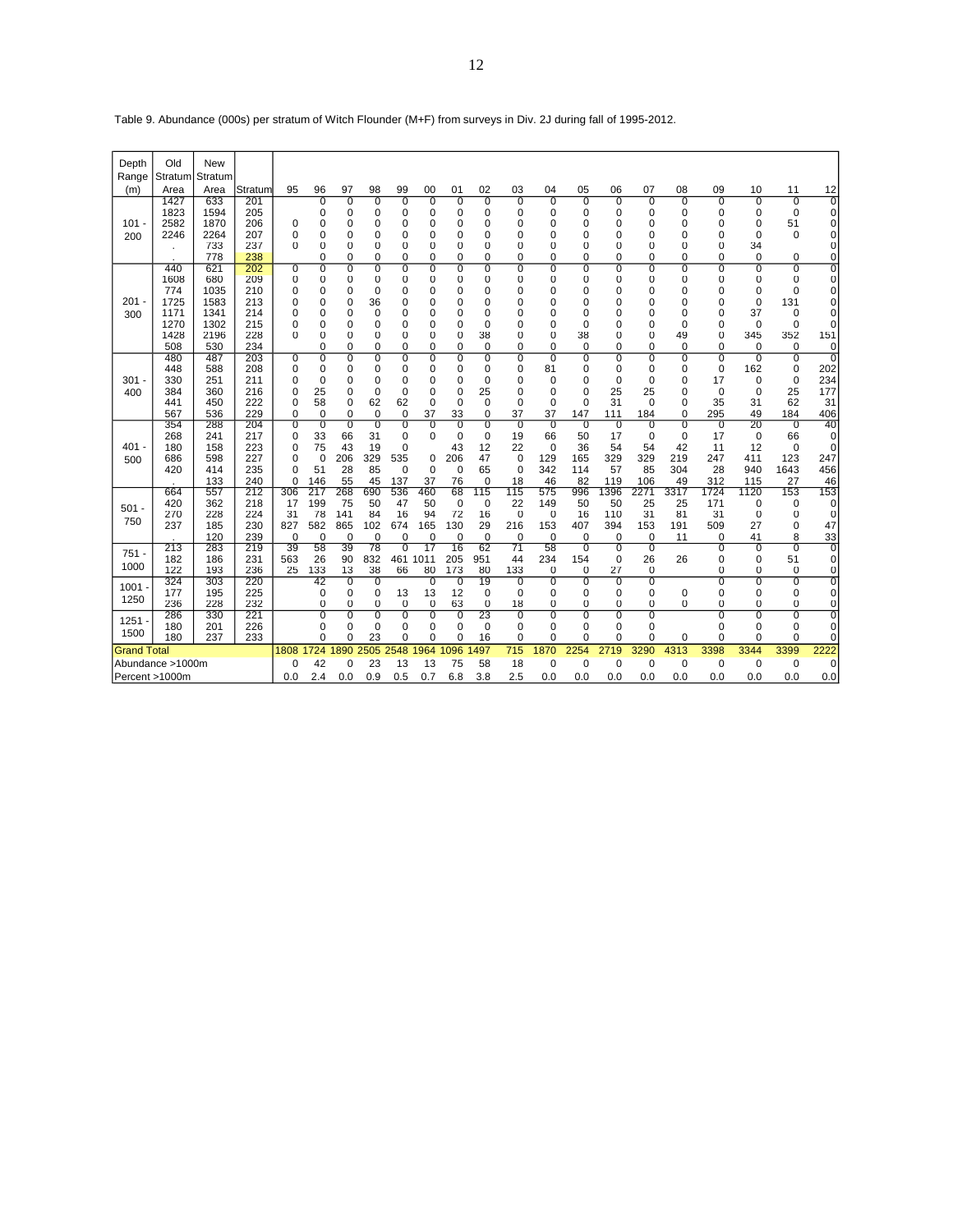| Depth<br>Range            | Old<br>Stratum       | <b>New</b><br>Stratum |         |             |            |             |       |             |       |             |             |             |             |             |      |                   |             |             |                |                |
|---------------------------|----------------------|-----------------------|---------|-------------|------------|-------------|-------|-------------|-------|-------------|-------------|-------------|-------------|-------------|------|-------------------|-------------|-------------|----------------|----------------|
| (m)                       | Area                 | Area                  | Stratun | 78          | 79         | 80          | 81    | 82          | 83    | 84          | 85          | 86          | 87          | 88          | 89   | 90                | 91          | 92          | 93             | 94             |
|                           |                      | 798                   | 608     |             |            |             |       |             |       |             |             |             |             |             |      |                   |             |             |                |                |
|                           | $\ddot{\phantom{a}}$ | 445                   | 612     |             |            |             |       |             |       |             |             |             |             |             |      |                   |             |             |                |                |
| $101 -$                   | $\ddot{\phantom{a}}$ | 250                   | 616     |             |            |             |       |             |       |             |             |             |             |             |      |                   |             |             |                |                |
| 200                       | 1455                 | 1347                  | 618     |             |            |             |       |             |       | 0           | 0           | 0           | 0           | $\mathbf 0$ | 0    | 0                 | $\mathbf 0$ | 0           | 0              | 0              |
|                           | 1588                 | 1753                  | 619     |             |            |             |       |             |       | $\Omega$    | 0           | 0           | 0           | $\Omega$    | 0    | 0                 | 0           | 0           | 0              | $\mathbf 0$    |
|                           |                      | 342                   | 609     |             |            |             |       |             |       |             |             |             |             |             |      |                   |             |             |                |                |
|                           | $\cdot$              | 573                   | 611     |             |            |             |       |             |       |             |             |             |             |             |      |                   |             |             |                |                |
|                           |                      | 251                   | 615     |             |            |             |       |             |       |             |             |             |             |             |      |                   |             |             |                |                |
|                           | 2709                 | 2545                  | 620     | 963         | 1975       | 621         | 149   | 166         | 112   | 115         | 80          | 124         | $\mathbf 0$ | $\mathbf 0$ | 0    | 0                 | $\mathbf 0$ | 0           | 0              | 0              |
| $201 -$                   | 2859                 | 2537                  | 621     | 1999        | 5148       | 696         | 286   | 169         | 688   | 253         | 393         | 28          | 66          | $\mathbf 0$ | 486  | 0                 | $\mathbf 0$ | $\mathbf 0$ | $\mathbf 0$    | $\mathbf 0$    |
| 300                       | 668                  | 1105                  | 624     | 525         | 230        | 161         | 597   | 459         | 184   | 368         | 161         | 92          | 31          | $\mathbf 0$ | 0    | 23                | $\mathbf 0$ | $\mathbf 0$ | 22             | $\overline{0}$ |
|                           | 447                  | $\mathbf{r}$          | 632     | 553         | 769        | 261         | 646   | 512         | 492   |             | 225         | 92          | 31          | 31          | 61   | 0                 | 6           | 57          |                |                |
|                           | 1618                 | 1555                  | 634     | 841         | 835        | 1272        | 668   | 911         | 223   | 890         | 544         | 267         | 283         | 482         | 254  | 0                 | $\Omega$    | 240         | 13             | $\overline{0}$ |
|                           | 1274                 | 1274                  | 635     | 1694        | 1906       | 1782        | 1577  | 876         | 584   | 2432        | 1127        | 29          | 146         | 456         | 175  | 29                | $\Omega$    | 58          | 0              | $\mathbf 0$    |
|                           | 1455                 | 1455                  | 636     | 1716        | 1716       | 1887        | 1168  | 961         | 634   | 2927        | 976         | 400         | 486         | 767         | 240  | 29                | 0           | $\mathbf 0$ | $\mathbf 0$    | $\mathbf 0$    |
|                           | 1132                 | 1132                  | 637     | 1609        | 3292       | 1972        | 2362  | 2380        | 4765  | 3530        | 3315        | 740         | 960         | 195         | 156  | 0                 | $\Omega$    | 52          | 52             | $\overline{0}$ |
|                           |                      | 256                   | 610     |             |            |             |       |             |       |             |             |             |             |             |      |                   |             |             |                |                |
|                           |                      | 263                   | 614     |             |            |             |       |             |       |             |             |             |             |             |      |                   |             |             |                |                |
|                           |                      | 593                   | 617     |             |            |             |       |             |       |             |             |             |             |             |      |                   |             |             | 0              | 0              |
|                           | 1027                 | 494                   | 623     | 871         | 989        | 871         | 742   | 480         | 871   | 565         | 918         | 283         | 537         | 311         | 47   | 0                 | $\mathbf 0$ | 0           | 0              | $\mathbf 0$    |
|                           | 850                  | 888                   | 625     | 1579        | 3976       | 1462        | 2572  | 585         | 2222  | 2081        | 1684        | 78          | 322         | 292         | 88   | 0                 | 0           | $\mathbf 0$ | $\Omega$       | $\mathbf 0$    |
| $301 -$                   | 919                  | 1113                  | 626     | 8849        | 11251      | 10644       | 1593  | 6928        | 4867  | 2865        | 1618        | 63          | 582         | 126         | 329  | 0                 | $\Omega$    | 42          | $\Omega$       | $\mathbf 0$    |
| 400                       | 1085                 | 1085                  | 628     | 3603        | 8358       | 5249        | 1841  | 3433        | 6567  | 2708        | 4229        | 1692        | 896         | 269         | 634  | 0                 | $\Omega$    | 149         | $\Omega$       | $\mathbf 0$    |
|                           | 499                  | 495                   | 629     | 3032        | 3672       | 4915        | 2791  | 1476        | 3638  | 1373        | 2094        | 526         | 732         | 755         | 412  | 103               | $\Omega$    | 46          | 182            | 136            |
|                           | 544                  | 332                   | 630     | 2769        | 1347       | 1122        | 1310  |             | 898   | 798         | 917         | 299         | 274         | 249         | 125  | 0                 | $\Omega$    | 25          | 30             | 0              |
|                           | 2179                 | 2067                  | 633     | 2964        | 3897       | 4526        | 2098  | 2955        | 3047  | 3627        | 2848        | 3559        | 1853        | 3485        | 3687 | 1063              | 360         | 552         | 600            | 57             |
|                           | 2059                 | 2059                  | 638     |             | 6833 15200 | 9725        | 9559  | 5910        | 6849  | 14417       | 12385 11330 |             |             | 7534 11400  | 5047 | 535               | 612         | 317         | 368            | 13             |
|                           | 1463                 | 1463                  | 639     | 2013        | 1157       | 2650        | 2013  | 1429        | 4025  | 5459        | 2792        | 2381        | 1236        | 3321        | 503  | 489               | 67          | 24          | $\Omega$       | 226            |
|                           | ÷.                   | 30                    | 613     |             |            |             |       |             |       |             |             |             |             |             |      |                   |             |             |                |                |
|                           | 632                  | 691                   | 622     | 2652        | 1942       | 3347        | 1608  | 1130        | 2260  | 978         | 1934        | 696         | 1478        | 203         | 290  | 130               | 58          | 261         | 238            | 0              |
| 401 -                     | 1184                 | 1255                  | 627     | 6026        | 11618      | 12948       | 22938 | 18544       | 22232 | 18690       | 17311       | 7753        | 3882        | 7199        | 6271 | 1954              | 434         | 271         | 3625           | 367            |
| 500                       | 1202                 | 1321                  | 631     | 8515        | 5677       | 6338        | 13261 | 1819        |       | 8863 12666  | 11433       | 8019        | 3417        | 2563        | 1819 | 276               | 2563 2260   |             | 727            | 2453           |
|                           | 198                  | 69                    | 640     | 109         |            | 232         | 82    | 463         |       | 572         | 1716        | 2465        | 4017        | 2274        | 1648 | 245               | 245         | 91          | $\Omega$       | 0              |
|                           | 204                  | 216                   | 645     | 14          |            | $\mathbf 0$ | 14    | 412         | 295   | 2020        | 393         |             | 5837        | 1108        | 463  | 2357              | 196         | 47          | 188            | 119            |
|                           |                      | 134                   | 650     |             |            |             |       |             |       |             |             |             |             |             |      |                   |             |             | 25             | 5              |
| 501 -                     | 584                  | 230                   | 641     | $\mathbf 0$ | 0          | 80          | 161   | 60          | 241   | $\mathbf 0$ | 1004        |             | 2437        |             |      | 17031             | 1366        | $\mathbf 0$ | 53             | 74             |
| 750                       | 333                  | 325                   | 646     | 0           | 0          | 46          | 23    | 46          | 710   | 92          | 122         |             | 115         |             |      | 527               | 366         | 290         | 209            | 462            |
|                           |                      | 359                   | 651     |             |            |             |       |             |       |             |             |             |             |             |      |                   |             |             | 49             | 111            |
| $751 -$                   | 931                  | 418                   | 642     | 0           |            | 64          | 0     | 43          |       | 128         | 128         |             | 128         |             |      | 4013              | 2177 1089   |             | 383            | 173            |
| 1000                      | 409                  | 360                   | 647     | 0           | 0          | $\mathbf 0$ | 0     | 0           |       |             | 38          |             |             |             |      | 534               | 1594        | 506         | 281            | 264            |
|                           |                      | 516                   | 652     |             |            |             |       |             |       |             |             |             |             |             |      |                   |             |             | 899            | 355            |
| $1001 -$                  | 1266                 | 733                   | 643     | 0           | 0          |             |       |             |       |             |             |             |             |             |      |                   |             |             |                |                |
| 1250                      | 232                  | 228                   | 648     | $\Omega$    |            |             |       |             |       |             |             |             |             |             |      |                   |             |             |                |                |
|                           |                      | 531                   | 653     |             |            |             |       |             |       |             |             |             |             |             |      |                   |             |             | 974            |                |
| 1251 -                    | 954                  | 474                   | 644     | $\pmb{0}$   | 0          |             |       |             |       |             |             |             |             |             |      |                   |             |             |                |                |
| 1500                      | 263                  | 212<br>479            | 649     | 0           |            |             |       |             |       |             |             |             |             |             |      |                   |             |             |                |                |
| Grand T <mark>otal</mark> |                      |                       | 654     | 59729       | 84955      | 72872       |       | 70058 52146 | 75267 | 79553       |             | 70384 40917 | 37279 35486 |             |      | 22734 29338 10045 |             |             | 6377 8918 4815 |                |
|                           |                      |                       |         | 0           | 0          | $\mathbf 0$ | 0     | 0           | 0     | 0           |             | 0           | 0           | $\mathbf 0$ | 0    | 0                 | 0           | 0           | 974            | 0              |
|                           | Abundance >1000m     |                       |         | 0.0         | 0.0        | 0.0         | 0.0   | 0.0         | 0.0   | 0.0         | 0<br>0.0    |             | 0.0         | 0.0         | 0.0  |                   | 0.0         |             | 0.0 10.9       | 0.0            |
| Percent >1000m            |                      |                       |         |             |            |             |       |             |       |             |             | 0.0         |             |             |      | 0.0               |             |             |                |                |

Table 10. Abundance (000s) per stratum of Witch Flounder (M+F) from surveys in Div. 3K during fall of 1978-1994. Engel 145 data converted to Campelen Units.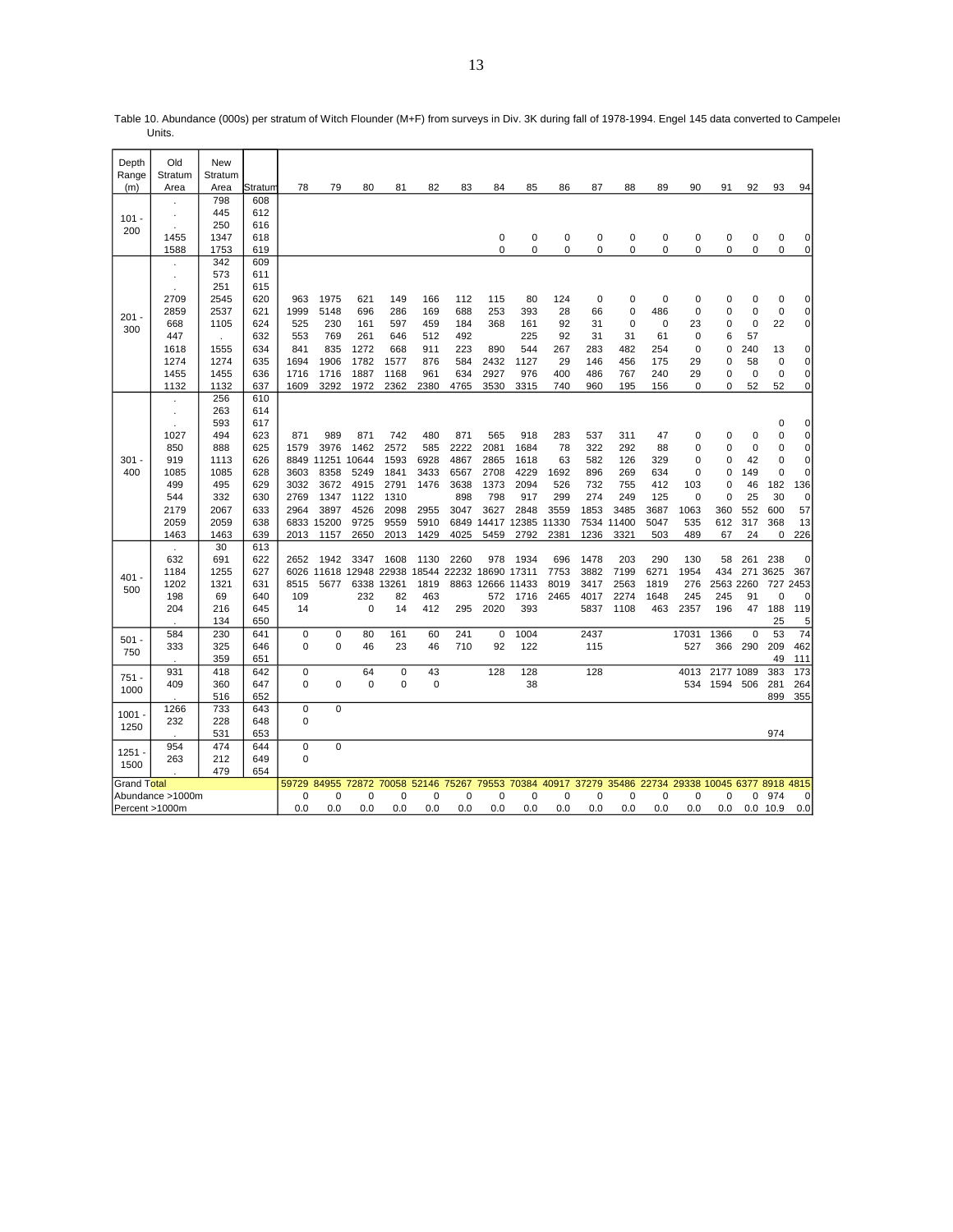| Depth              | Old<br>Stratum   | <b>New</b><br>Stratum |            |                |                   |             |             |                |             |             |             |             |                |                |                |               |                    |                            |                   |             |             |
|--------------------|------------------|-----------------------|------------|----------------|-------------------|-------------|-------------|----------------|-------------|-------------|-------------|-------------|----------------|----------------|----------------|---------------|--------------------|----------------------------|-------------------|-------------|-------------|
| Range<br>(m)       | Area             | Area                  | Stratum    | 95             | 96                | 97          | 98          | 99             | 00          | 01          | 02          | 03          | 04             | 05             | 06             | 07            | 08                 | 09                         | 10                | 11          | 12          |
|                    |                  | 798                   | 608        |                | $\mathbf 0$       | 0           | $\mathbf 0$ |                | $\mathbf 0$ | $\mathbf 0$ | $\mathbf 0$ | 0           | $\mathbf 0$    | $\mathbf 0$    | $\mathbf 0$    |               |                    |                            | $\Omega$          |             |             |
|                    |                  | 445                   | 612        |                | $\mathbf 0$       | 0           | $\mathbf 0$ |                | 31          | $\mathbf 0$ | 0           | 0           | $\mathbf 0$    | $\mathbf 0$    | 0              |               |                    |                            | 0                 |             |             |
| $101 -$<br>200     |                  | 250                   | 616        |                | 0                 | 0           | 0           |                | 0           | 0           | 0           | 0           | $\Omega$       |                | 0              |               |                    |                            |                   |             |             |
|                    | 1455             | 1347                  | 618        | 0              | 0                 | 0           | $\mathbf 0$ | 0              | 0           | 0           | 0           | 0           | 0              | 0              | 0              | 0             | $\mathbf 0$        | $\mathbf 0$                | $\mathbf 0$       | 0           | 0           |
|                    | 1588             | 1753                  | 619        | 54             | 0                 | 0           | $\mathbf 0$ | 0              | 0           | $\mathbf 0$ | 0           | 0           | 0              | 0              | 0              | $\Omega$      | 0                  | 0                          | 0                 | 0           | $\mathbf 0$ |
|                    |                  | 342                   | 609        |                | 0                 | $\mathbf 0$ | $\mathbf 0$ |                | 0           | 0           | $\mathbf 0$ | 0           | $\mathbf 0$    | $\mathbf 0$    | $\mathbf 0$    |               |                    | 0                          | 27                |             |             |
|                    |                  | 573                   | 611        |                | $\mathbf 0$       | 0           | $\mathbf 0$ |                | 0           | 0           | 0           | 0           | 0              | 39             | 39             |               |                    |                            | $\mathbf 0$       |             |             |
|                    |                  | 251                   | 615        |                | 0                 | 0           | $\mathbf 0$ |                | 17          | 0           | 0           | 0           | $\mathbf 0$    | $\mathbf 0$    | 35             |               |                    |                            | $\mathbf 0$       |             |             |
|                    | 2709             | 2545                  | 620        | 0              | 0                 | 0           | $\mathbf 0$ | 0              | 0           | 0           | 0           | 0           | $\mathbf 0$    | 0              | 0              | 0             | 0                  | $\mathbf 0$                | $\mathbf 0$       | 102         | 35          |
| $201 -$            | 2859             | 2537                  | 621        | 0              | $\overline{0}$    | 0           | 187         | $\overline{0}$ | 0           | $\mathbf 0$ | 0           | 0           | $\Omega$       | $\overline{0}$ | 0              | $\Omega$      | $\mathbf 0$        | O                          | 0                 | 407         | 44          |
| 300                | 668              | 1105                  | 624        | 0              | $\overline{0}$    | 30          | $\mathbf 0$ | 57             | 30          | 30          | 0           | 0           | 30             | $\overline{0}$ | 0              | $\Omega$      | $\mathbf 0$        | 0                          | $\mathbf 0$       | 0           | 61          |
|                    | 447              |                       | 632        |                |                   |             |             |                |             |             |             |             |                |                |                |               |                    |                            |                   |             |             |
|                    | 1618             | 1555                  | 634        | 0              | $\mathbf 0$       | 0           | $\mathbf 0$ | 0              | $\mathbf 0$ | 0           | $\mathbf 0$ | 0           | $\Omega$       | 61             | 0              | $\Omega$      | $\mathbf 0$        | 36                         | 41                | 0           | 122         |
|                    | 1274<br>1455     | 1274<br>1455          | 635<br>636 | 29<br>29       | $\mathbf 0$<br>33 | 70<br>67    | 105<br>0    | 0<br>0         | 80<br>0     | 0<br>71     | 0<br>0      | 0<br>0      | 0<br>$\Omega$  | 52<br>40       | $\mathbf 0$    | 0<br>$\Omega$ | $\mathbf 0$<br>100 | $\mathbf 0$<br>$\mathbf 0$ | $\mathbf 0$<br>33 | 175<br>67   | 40<br>214   |
|                    | 1132             | 1132                  | 637        | $\mathbf 0$    | $\mathbf 0$       | 31          | 62          | 145            |             | 31          | 0           | 0           | $\mathbf 0$    | 31             | 0              | $\Omega$      | 147                | 39                         | 62                | 36          | $\mathbf 0$ |
|                    |                  | 256                   | 610        |                | 104               | 18          | 53          |                | 35          | 55          | 106         | 16          | $\mathbf 0$    | 53             | 65             |               |                    |                            | 18                |             |             |
|                    |                  | 263                   | 614        |                | 36                | 18          | $\mathbf 0$ |                | 163         | 36          | $\mathbf 0$ | 0           | 0              | $\mathbf 0$    | 0              |               |                    |                            | $\mathbf 0$       |             |             |
|                    |                  | 593                   | 617        | 41             | $\mathbf 0$       | 27          | 51          | 0              | $\mathbf 0$ | 0           | 0           | 0           | $\Omega$       | $\mathbf 0$    | 0              | $\Omega$      | $\mathbf 0$        | 41                         | 31                | $\mathbf 0$ | 136         |
|                    | 1027             | 494                   | 623        | $\mathbf 0$    | $\mathbf 0$       | 0           | $\mathbf 0$ | 0              | 0           | $\mathbf 0$ | 0           | 0           | $\mathbf 0$    | $\mathbf 0$    | 0              | 0             | $\mathbf 0$        | $\mathbf 0$                | 0                 | 30          | 340         |
|                    | 850              | 888                   | 625        | 41             | 24                | 0           | 31          | 31             | 0           | 35          | $\mathbf 0$ | 0           | 31             | 31             | 31             | $\Omega$      | 54                 | $\mathbf 0$                | 0                 | 525         | 41          |
| 301                | 919              | 1113                  | 626        | 0              | $\mathbf 0$       | 122         | $\mathbf 0$ | 575            | 364         | 306         | 0           | 0           | 38             | 54             | 170            | 1990          | 531                | 995                        | 389               | 697         | 429         |
| 400                | 1085             | 1085                  | 628        | 27             | $\mathbf 0$       | 30          | $\mathbf 0$ | 179            | 269         | 114         | 0           | 30          | 30             | $\mathbf 0$    | 94             | 0             | 203                | 37                         | 186               | 533         | 473         |
|                    | 499              | 495                   | 629        | 306            | 34                | 34          | 68          | 375            | 280         | 45          | 0           | $\mathbf 0$ | 34             | 34             | 511            | 61            | 291                | 34                         | $\mathbf 0$       | 146         | 136         |
|                    | 544              | 332                   | 630        | $\mathbf 0$    | 46                | 46          | 23          | 114            | 101         | 15          | 20          | 0           | $\mathbf 0$    | 23             | 43             | 46            | 188                | 91                         | 78                | 23          | 23          |
|                    | 2179             | 2067                  | 633        | 67             | 221               | 284         | 348         | 63             | 190         | 135         | 72          | 32          | 63             | 284            | 71             | 352           | 101                | 308                        | 691               | 384         | 320         |
|                    | 2059             | 2059                  | 638        | 78             | 150               | 157         | 661         | 602            | 1020        | 617         | 252         | 328         | 678            | 552            | 560            | 2490          | 2098               | 750                        | 1625              | 649         | 1711        |
|                    | 1463             | 1463                  | 639        | 115            | 34                | 101         | 168         | 0              | 0           | 0           | 93          | 0           | $\mathbf 0$    | 161            | 0              | 335           | 67                 | 140                        | 134               | 365         | 134         |
|                    |                  | 30                    | 613        |                | $\overline{2}$    | 4           | 14          |                | 220         | 14          | 9           | 6           | $\overline{2}$ | 10             | 10             |               |                    |                            | 8                 |             |             |
|                    | 632              | 691                   | 622        | 28             | 23                | 32          | 95          | $\overline{0}$ | 63          | 158         | $\mathbf 0$ | 0           | 63             | 60             | 0              | 32            | $\mathbf 0$        | 36                         | 0                 | 143         | 190         |
| $401 -$            | 1184             | 1255                  | 627        | 792            | 127               | 1343        | 2244        |                | 660 2012    | 773         | 362         | 134         | 475            | 387            | 1098           | 2676          | 1435               | 1906                       | 3128              | 1770        | 1416        |
| 500                | 1202             | 1321                  | 631        | 537            | 178               | 569         | 485         | 84             | 628         | 314         | 212         | 121         | 500            | 682            | 165            | 575           | 554                | 654                        | 575               | 195         | 878         |
|                    | 198              | 69                    | 640        | $\mathbf 0$    | 38                | 19          | 62          | 5              | 47          | 138         | 9           | 5           | 160            | 14             | 157            | 81            | 194                | 166                        | 451               | 90          | 133         |
|                    | 204              | 216                   | 645        | $\mathbf 0$    | 149               | 45          | 13          | 104            | 74          | 110         | 74          | $\mathbf 0$ | $\mathbf 0$    | 292            | 253            | 223<br>565    | 53                 | 852                        | 481<br>747        | 198         | 461         |
|                    | 584              | 134<br>230            | 650<br>641 | 37<br>79       | 28<br>253         | 147<br>190  | 313<br>506  | 179<br>378     |             | 166<br>791  | 99<br>156   | 166<br>301  | 424<br>1946    | 57<br>232      | 571<br>1171    | 1130          | 951<br>1086        | 339<br>2832                | 1548              | 553<br>1070 | 470<br>1894 |
| $501 -$            | 333              | 325                   | 646        |                | 22 2209           | 156         | 156         | 156            | 797         | 536         | 786         | 89          | 313            | 291            | 22             | 1406          | 250                | 536                        | 425               | 854         | 291         |
| 750                |                  | 359                   | 651        | 247            | 444               | 771         | 444         | 571            |             | 1552        | 1242        | 222         | 4864           | 2796           | 4889           | 4157          | 3185               | 6675                       | 6748              | 1506        | 1411        |
|                    | 931              | 418                   | 642        | 86             | 29                | $\mathbf 0$ | 29          | 173            | 597         | 33          | 58          | 316         | 29             | 1294           | 86             | 288           | 29                 | 230                        | $\mathbf 0$       | $\mathbf 0$ | $\mathbf 0$ |
| $751 -$            | 409              | 360                   | 647        | 50             | 173               | 198         | 272         | 743            | $\mathbf 0$ | 867         | 25          | 347         | 672            | 718            | 25             | $\mathbf 0$   |                    | 0                          | 0                 | 25          | 0           |
| 1000               |                  | 516                   | 652        | 390            | 745               | 1207        | 1526        | 177            | 887         | 238         | 177         | 1278        | 71             | 1810           | 0              | 674           | 71                 | 1463                       | 106               | 0           | 81          |
|                    | 1266             | 733                   | 643        | 235            | 0                 | 0           | $\Omega$    | 34             | 45          | 0           | $\mathbf 0$ | 123         | $\Omega$       | 34             | $\Omega$       | $\Omega$      |                    | $\overline{0}$             | $\Omega$          | $\mathbf 0$ | $\mathbf 0$ |
| 1001               | 232              | 228                   | 648        |                | 0                 | 0           | 0           | 0              | 0           | 0           | 0           | 0           | 0              | 0              | 0              | 0             |                    | 0                          | 0                 | 0           | 0           |
| 1250               |                  | 531                   | 653        | 256            | $\Omega$          | $\Omega$    | $\Omega$    | 37             | $\Omega$    | 37          | $\Omega$    | 146         | $\Omega$       | 37             | 0              | $\Omega$      | 0                  | 0                          | $\Omega$          | $\Omega$    | $\mathbf 0$ |
|                    | 954              | 474                   | 644        | $\overline{0}$ | $\mathbf 0$       | 0           | $\mathbf 0$ | $\overline{0}$ | $\mathbf 0$ | $\mathbf 0$ | $\mathbf 0$ | $\mathbf 0$ | $\mathbf 0$    | $\mathbf 0$    | $\overline{0}$ | $\mathbf 0$   |                    | $\overline{0}$             | $\mathbf 0$       | $\mathbf 0$ | $\mathbf 0$ |
| 1251<br>1500       | 263              | 212                   | 649        |                | 0                 | 0           | 0           | 0              | 0           | 0           | 0           | 0           | 0              | 0              | 0              | 0             |                    | $\mathbf 0$                | 15                | 0           | 0           |
|                    |                  | 479                   | 654        | $\Omega$       | $\Omega$          | 0           | 38          | $\Omega$       | $\Omega$    | 0           | $\Omega$    | $\Omega$    | $\Omega$       | 0              | 0              | $\Omega$      |                    | 33                         | $\Omega$          | $\mathbf 0$ | 0           |
| <b>Grand Total</b> |                  |                       |            | 3546 5081      |                   | 5716        | 7955        | 5441           | 7952        | 7220        | 3752        | 3659        | 10424          | 10129          | 10065 17080    |               | 11589              | 18194                      | 17547             | 10541       | 11482       |
|                    | Abundance >1000m |                       |            | 491            | 0                 | 0           | 38          | 70             | 45          | 37          | 0           | 269         | $\mathbf 0$    | 70             | 0              | $\mathbf 0$   | 0                  | 33                         | 15                | 0           | 0           |
| Percent >1000m     |                  |                       |            | 13.8           | 0.0               | 0.0         | 0.5         | 1.3            | 0.6         | 0.5         | 0.0         | 7.4         | 0.0            | 0.7            | 0.0            | 0.0           | 0.0                | 0.2                        | 0.1               | 0.0         | 0.0         |

Table 11. Abundance (000s) per stratum of Witch Flounder (M+F) from surveys in Div. 3K during fall of 1995-2012.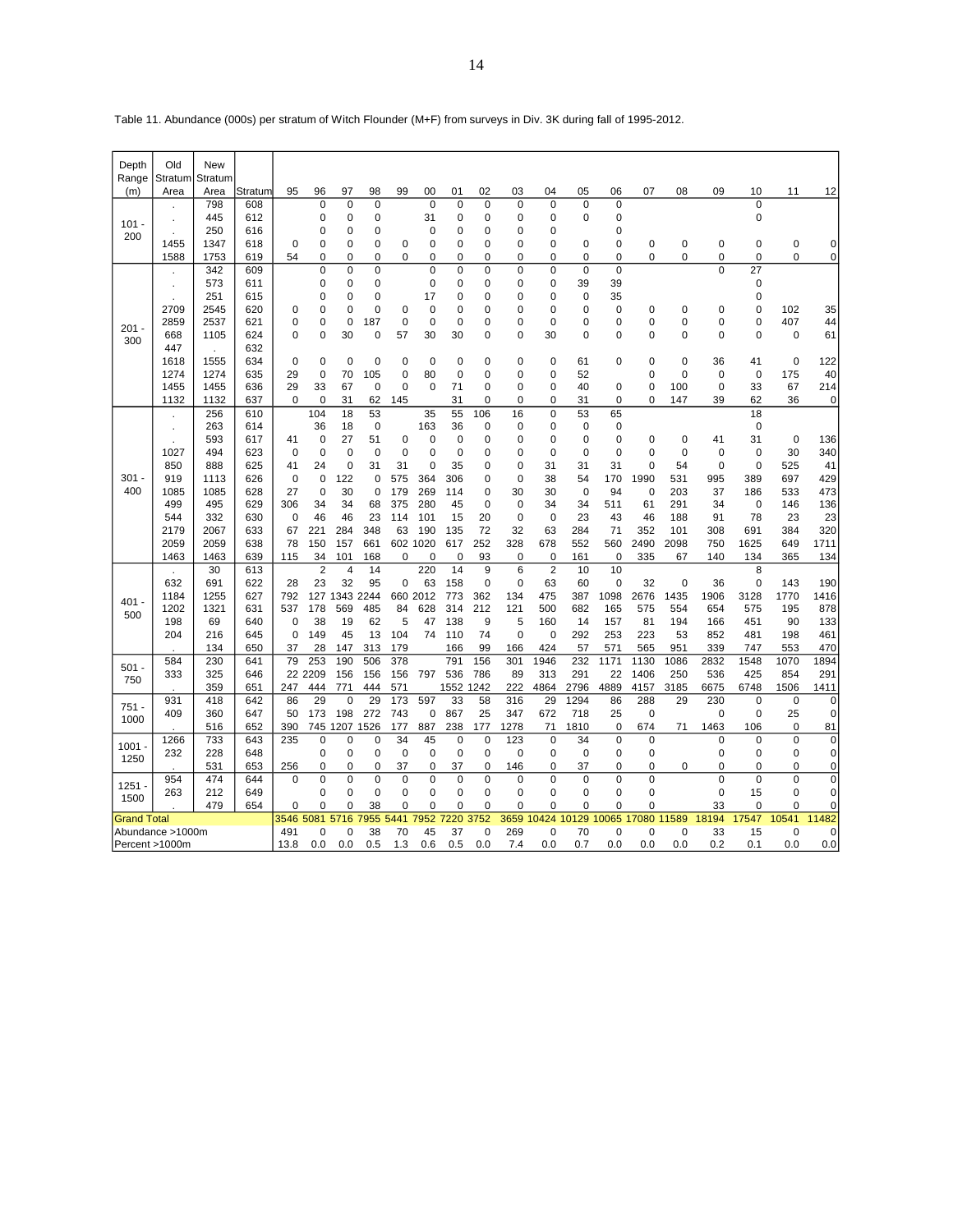| Depth              | Old             |                            |            |                  |                  |                  |                                        |                   |            |           |                    |                    |           |                      |                  |                        |                          |                        |
|--------------------|-----------------|----------------------------|------------|------------------|------------------|------------------|----------------------------------------|-------------------|------------|-----------|--------------------|--------------------|-----------|----------------------|------------------|------------------------|--------------------------|------------------------|
| Range<br>(m)       | Stratum<br>Area | <b>New Stratum</b><br>Area | Stratum    | 84               | 85               | 86               | 87                                     | 88                | 89         | 90        | 91                 | 92                 | 93        | 94                   | 95               | 96                     | 97                       | 98                     |
| $30 -$             |                 |                            |            |                  |                  |                  |                                        |                   |            |           |                    |                    |           |                      |                  |                        |                          |                        |
| 56                 |                 | 268                        | 784        |                  |                  |                  |                                        |                   |            |           |                    |                    |           |                      |                  | 0                      | 0                        | 0                      |
|                    | 2071            | 2071                       | 350        | 166              | $\mathbf 0$      | $\mathbf 0$      | 0                                      | 0                 | 0          | 0         | $\mathbf 0$        | $\pmb{0}$          | 0         | $\mathsf 0$          | $\pmb{0}$        | 0                      | $\mathbf 0$              | 0                      |
| $57 -$             | 1780<br>1121    | 1780<br>1121               | 363<br>371 | 92<br>44         | 0<br>0           | 35<br>0          | 0<br>0                                 | 0<br>0            | 0<br>0     | 306<br>0  | 43<br>0            | 39<br>0            | 0<br>0    | 0<br>0               | 0<br>0           | 0<br>0                 | 0<br>44                  | 0<br>$\pmb{0}$         |
| 92                 | 2460            | 2460                       | 372        | 182              | 0                | 0                | 0                                      | 26                | 0          | 34        | 13                 | 0                  | 0         | 0                    | 34               | 0                      | $\mathbf 0$              | $\pmb{0}$              |
|                    | 1120            | 1120                       | 384        | 128              | 0                | 0                | 0                                      | 0                 | 0          | 0         | 0                  | 0                  | 0         | 0                    | 0                | 0                      | 0                        | 0                      |
|                    |                 | 465                        | 785        |                  |                  |                  |                                        |                   |            |           |                    |                    |           |                      |                  | 0                      | 0                        | $\pmb{0}$              |
|                    | 1519<br>1574    | 1519<br>1574               | 328<br>341 | 52<br>217        | $\mathsf 0$<br>0 | $\mathbf 0$<br>0 | $\mathbf 0$<br>24                      | $\mathbf 0$<br>27 | 0<br>0     | 0<br>0    | $\mathbf 0$<br>0   | $\mathbf 0$<br>0   | 0<br>0    | $\mathsf 0$<br>0     | $\mathbf 0$<br>0 | 0<br>0                 | $\mathbf 0$<br>0         | 0<br>43                |
|                    | 585             | 585                        | 342        | 0                | 0                | 0                | 0                                      | 0                 | 0          | 0         | 0                  | 0                  | 0         | 0                    | 0                | 0                      | 0                        | 0                      |
|                    | 525             | 525                        | 343        | 90               | 0                | 0                | 0                                      | 0                 | 0          | 0         | 0                  | 0                  | 0         | 0                    | 0                | 0                      | $\mathbf 0$              | 0                      |
|                    | 2120            | 2120                       | 348        | 292              | 0                | 0                | 0                                      | 58                | 0          | 0         | 0                  | 0                  |           | 0                    | 0                | 0                      | 0                        | 49                     |
|                    | 2114<br>2817    | 2114<br>2817               | 349<br>364 | 291<br>271       | 0<br>0           | 162<br>155       | 0<br>0                                 | 32<br>55          | 0<br>0     | 166<br>32 | 0<br>0             | 0<br>0             | 0<br>0    | 0<br>0               | 0<br>0           | 0<br>0                 | 42<br>0                  | 0<br>43                |
|                    | 1041            | 1041                       | 365        | 143              | 0                | 57               | 48                                     | 29                | 0          | 0         | 48                 | 0                  | 0         | 0                    | $\mathbf 0$      | 0                      | $\mathbf 0$              | 0                      |
| $93 -$             | 1320            | 1320                       | 370        | 233              | 0                | 0                | 30                                     | 0                 | 0          | 0         | 0                  | 0                  | 0         | 0                    | 0                | 0                      | 0                        | $\pmb{0}$              |
| 183                | 2356            | 2356                       | 385        | 324              | 0                | 122              | 36                                     | 25                | 0          | 0         | 0                  | 0                  | 0         | 0                    | 0                | 0                      | 0                        | 0                      |
|                    | 1481            | 1481<br>84                 | 390<br>786 | 136              | 0                | 0                | 0                                      | 0                 | 0          | 0         | $\mathbf 0$        | 0                  | 0         | 0                    | $\mathbf 0$      | 0<br>90                | 0<br>36                  | $\pmb{0}$<br>23        |
|                    |                 | 613                        | 787        |                  |                  |                  |                                        |                   |            |           |                    |                    |           |                      |                  | 0                      | $\mathbf 0$              | $\pmb{0}$              |
|                    |                 | 261                        | 788        |                  |                  |                  |                                        |                   |            |           |                    |                    |           |                      |                  | 0                      | 0                        | 18                     |
|                    |                 | 89                         | 790        |                  |                  |                  |                                        |                   |            |           |                    |                    |           |                      |                  | 6                      | 18                       | 55                     |
|                    |                 | 72<br>216                  | 793<br>794 |                  |                  |                  |                                        |                   |            |           |                    |                    |           |                      |                  | 0<br>0                 | 0<br>$\mathbf 0$         | 0<br>$\pmb{0}$         |
|                    |                 | 98                         | 797        |                  |                  |                  |                                        |                   |            |           |                    |                    |           |                      |                  | 7                      | 0                        | 0                      |
|                    |                 | 72                         | 799        |                  |                  |                  |                                        |                   |            |           |                    |                    |           |                      |                  | 0                      | 0                        | $\pmb{0}$              |
|                    | 1494            | 1582                       | 344        | 206              | 46               | 117              | 154                                    | 0                 | $\pmb{0}$  | 0         | 0                  | 0                  | 0         | 0                    | 0                | 0                      | 0                        | $\pmb{0}$              |
|                    | 983<br>1394     | 983<br>1394                | 347<br>366 | 586<br>157       | 0<br>362         | 34<br>431        | $\pmb{0}$<br>219                       | 135<br>110        | 108<br>164 | 0<br>32   | 0<br>0             | 0<br>8             | 0<br>0    | 0<br>0               | 0<br>0           | 0<br>0                 | 0<br>38                  | $\pmb{0}$<br>$\pmb{0}$ |
| $184 -$            | 961             | 961                        | 369        | 359              | 507              | 661              | 330                                    | 1348              | 529        | 463       | 162                | 0                  | 0         | 0                    | 39               | 0                      | 0                        | 0                      |
| 274                | 983             | 983                        | 386        | 186              | 568              | 1082             | 1792                                   | 1974              | 352        | 237       |                    | 270 1262           | 0         | 0                    | 0                | 0                      | 0                        | $\pmb{0}$              |
|                    | 821             | 821                        | 389        | 169              | 158              | 875              | 226                                    | 169               | 28         | 75        | 0                  | 38                 | 0         | 0                    | 33               | 0                      | 0                        | $\pmb{0}$              |
|                    | 282             | 282<br>164                 | 391<br>795 | 0                | 39               | $\mathbf 0$      | 19                                     | 0                 | 0          | 0         | 91                 | 26                 | 0         | 0                    | 34               | 0<br>0                 | 19<br>0                  | $\pmb{0}$<br>0         |
| $184 -$            | $\cdot$         | 72                         | 789        |                  |                  |                  |                                        |                   |            |           |                    |                    |           |                      |                  | $\mathbf 0$            | 5                        | 5                      |
| 366                |                 | 227                        | 791        |                  |                  |                  |                                        |                   |            |           |                    |                    |           |                      |                  | 42                     | 62                       | 0                      |
|                    | 1432            | 100<br>1432                | 798<br>345 | 6895             | 1488             | 739              | 4531                                   | 2589              | 3180       | 2088      | 0                  | 345                | 394       | 0                    | 113              | 7<br>70                | 7<br>223                 | 172<br>439             |
|                    | 865             | 865                        | 346        | 2380             | 3498             | 3927             | 1487                                   | 2427 1606         |            | 2340      | 389                | 170                | 76        | 0                    | 0                | 35                     | 317                      | 178                    |
|                    | 334             | 334                        | 368        | 46               | 46               | 459              | 23                                     | 69                | 207        | 115       | 69                 | 14                 | 0         | 0                    | 23               | 0                      | 23                       | 0                      |
| 275 -              | 718             | 718                        | 387        | 165              | 444              | 247              | 691                                    | 2025              | 1679       | 4971      | 198                | 66                 | 33        | 77                   | 99               | 49                     | 44                       | 0                      |
| 366                | 361<br>145      | 361<br>145                 | 388<br>392 | 1440<br>80       | 50<br>20         | 20               | 819<br>70                              | 149<br>20         | 149<br>0   | 0<br>0    | 116<br>$\mathbf 0$ | 199<br>$\mathbf 0$ | 0<br>0    | 14<br>$\overline{7}$ | 0<br>$\mathbf 0$ | 0<br>0                 | $\pmb{0}$<br>$\mathbf 0$ | 149<br>0               |
|                    |                 | 175                        | 796        |                  |                  |                  |                                        |                   |            |           |                    |                    |           |                      |                  | 0                      | 107                      | 24                     |
|                    |                 | 81                         | 800        |                  |                  |                  |                                        |                   |            |           |                    |                    |           |                      |                  |                        | 156                      | 178                    |
|                    | 186<br>216      | 186<br>216                 | 729<br>731 | 217<br>877       | 192<br>371       | 409              |                                        |                   |            | 64<br>520 | 341<br>248         | 422<br>604         | 51<br>99  | 290<br>200           | 34<br>45         | 375                    | 115<br>0                 | $\mathbf 0$<br>74      |
| $367 -$            | 468             | 468                        | 733        | 338              | 1609             |                  |                                        |                   |            | 2221 2983 |                    | 665                | 258       | 136                  | 32               | 19                     | $\mathbf 0$              | 114                    |
| 549                | 272             | 272                        | 735        | 661              | 37               | 2320             |                                        |                   |            |           | 349                | 249                | 37        | 14                   | 75               | 58                     | 75                       | 168                    |
|                    |                 | 50                         | 792        |                  |                  |                  |                                        |                   |            |           |                    |                    |           |                      |                  | 901                    | 423                      | 279                    |
| 550 -              | 170<br>231      | 170<br>231                 | 730<br>732 | 105<br>365       | 23<br>302        |                  |                                        |                   |            | 32        | 117<br>270         | 12<br>397          | 195<br>48 | 171<br>339           | 108<br>78        | $\Omega$<br>280        | 47<br>413                | 19<br>969              |
| 731                | 228             | 228                        | 734        | 21               | 267              |                  |                                        |                   |            | 251       | 110                | 16                 | 141       | 146                  | 44               | 467                    | 70                       | 380                    |
|                    | 175             | 175                        | 736        |                  | 373              | 987              |                                        |                   |            |           | 506 1613           | 217                | 241       | 34                   | 75               | 782                    | 277                      | 1037                   |
| 732 -              | $\mathbf{r}$    | 227<br>223                 | 737<br>741 |                  |                  |                  |                                        |                   |            |           |                    |                    |           |                      | 78               | 468<br>291             | 297<br>460               | 1109<br>892            |
| 914                |                 | 348                        | 745        |                  |                  |                  |                                        |                   |            |           |                    |                    |           |                      |                  | 311                    | 479                      | 168                    |
|                    |                 | 159                        | 748        |                  |                  |                  |                                        |                   |            |           |                    |                    |           |                      |                  | 186                    | 0                        | 0                      |
|                    |                 | 221                        | 738        |                  |                  |                  |                                        |                   |            |           |                    |                    |           |                      | 61               | 532                    | 347                      | 56                     |
| $915 -$<br>1097    |                 | 206<br>392                 | 742<br>746 |                  |                  |                  |                                        |                   |            |           |                    |                    |           |                      |                  | 43<br>216              | 14<br>168                | 14<br>0                |
|                    |                 | 126                        | 749        |                  |                  |                  |                                        |                   |            |           |                    |                    |           |                      |                  | 61                     | 43                       | 0                      |
|                    |                 | 254                        | 739        |                  |                  |                  |                                        |                   |            |           |                    |                    |           |                      |                  | 0                      | $\mathbf 0$              | $\mathbf 0$            |
| $1098 -$           |                 | 211                        | 743        |                  |                  |                  |                                        |                   |            |           |                    |                    |           |                      |                  | 0                      | 0                        | 0                      |
| 1280               |                 | 724<br>556                 | 747<br>750 |                  |                  |                  |                                        |                   |            |           |                    |                    |           |                      |                  | 0<br>0                 | 0<br>0                   | 100<br>0               |
|                    | ÷,              | 264                        | 740        |                  |                  |                  |                                        |                   |            |           |                    |                    |           |                      |                  | 0                      | $\mathbf 0$              | 0                      |
| $1281 -$<br>1463   |                 | 280                        | 744        |                  |                  |                  |                                        |                   |            |           |                    |                    |           |                      |                  | 0                      | 0                        | 0                      |
|                    |                 | 229                        | 751        |                  |                  |                  |                                        |                   |            |           |                    |                    |           |                      |                  | 0                      | 14                       | 0                      |
| <b>Grand Total</b> | Biomass >731m   |                            |            | 17914 10401<br>0 | 0                | 0                | 12839 10500 11269 8002 14453 7428<br>0 | 0                 | 0          | 0         | 0                  | 4748<br>0          | 0         | 1572 1428 1004<br>0  | 139              | 5297<br>2108 1821 2337 | 4383 6755                |                        |
|                    | Percent >731m   |                            |            | 0.0              | 0.0              | 0.0              | 0.0                                    | 0.0               | 0.0        | 0.0       | 0.0                | 0.0                | 0.0       |                      | $0.0$ 13.8       |                        | 39.8 41.6 34.6           |                        |

Table 12. Abundance (000s) per stratum of Witch Flounder (M+F) from surveys in Div. 3L during fall of 1984-1998. (Engel 145 data converted to Campelen Units).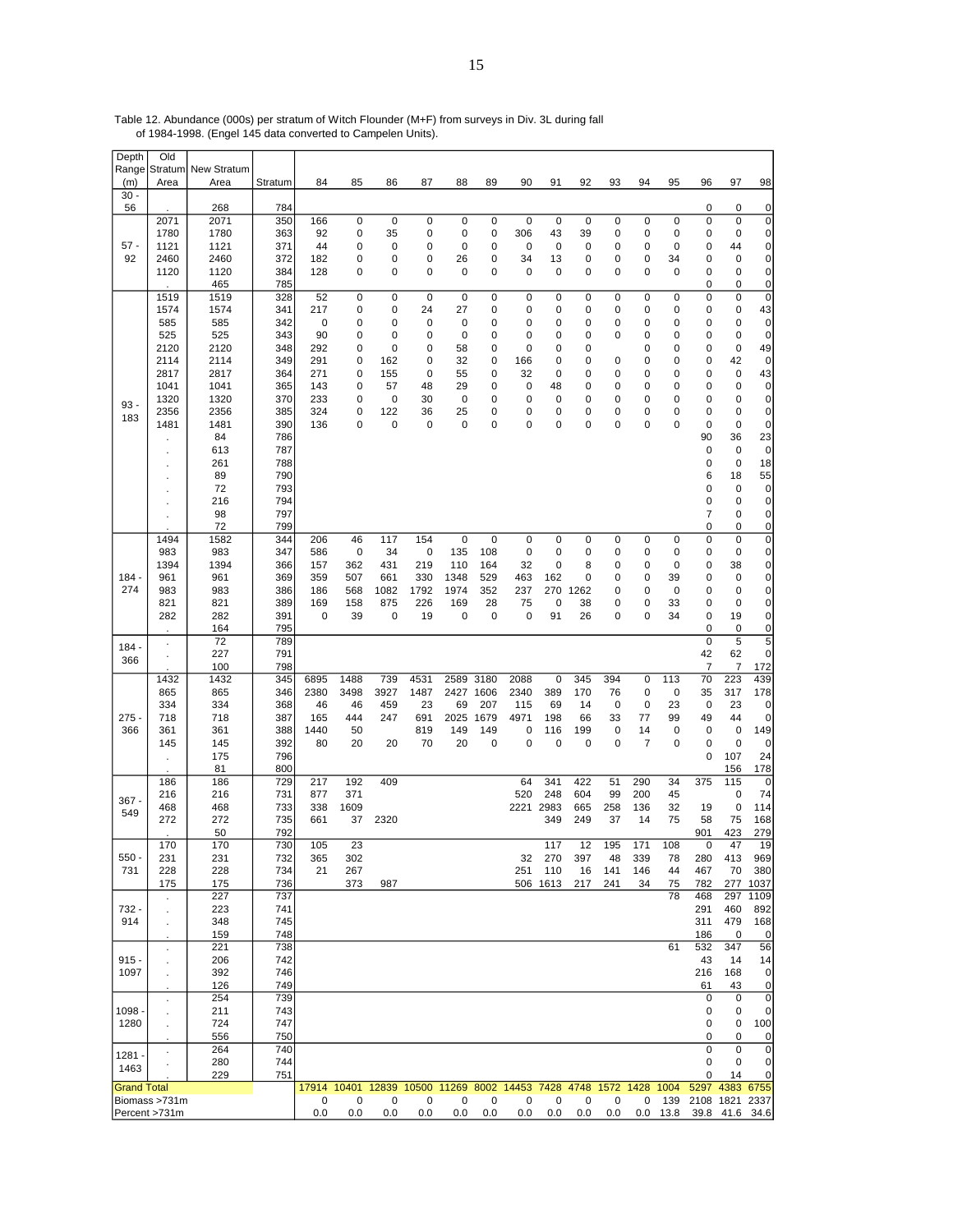| Depth              | Old                  | <b>New</b>   |            |                   |             |             |                  |                  |           |                 |                |           |             |                |                   |                   |            |
|--------------------|----------------------|--------------|------------|-------------------|-------------|-------------|------------------|------------------|-----------|-----------------|----------------|-----------|-------------|----------------|-------------------|-------------------|------------|
| Rang               | Stratum              | Stratum      |            |                   |             |             |                  |                  |           |                 |                |           |             |                |                   |                   |            |
| e(m)<br>$30 -$     | Area                 | Area         | Stratum    | 99                | 00          | 01          | 02               | 03               | 04        | 05              | 06             | 07        | 08          | 09             | 10                | 11                | 12         |
| 56                 |                      | 268          | 784        |                   | 74          | 0           | 0                | 0                | 0         | 0               |                |           |             |                |                   |                   |            |
|                    | 2071                 | 2071         | 350        | 0                 | 0           | 0           | 0                | 0                | 0         | 41              | 0              | 47        | 47          | 0              | 0                 | $\mathbf 0$       | 41         |
|                    | 1780                 | 1780         | 363        | 0                 | 0           | 0           | 0                | 0                | 0         | 0               | 0              | 0         | 0           | 0              | 0                 | 49                | 0          |
| 57 -               | 1121                 | 1121         | 371        | 0                 | 0           | 0           | 0                | 0                | 0         | 0               | 0              | 0         | 0           | 0              | 0                 | 0                 | 0          |
| 92                 | 2460<br>1120         | 2460<br>1120 | 372<br>384 | 0<br>0            | 0<br>0      | 0<br>0      | 0<br>0           | 0<br>0           | 0<br>0    | 0<br>0          | 0<br>0         | 0<br>0    | 0<br>0      | 0<br>0         | 0<br>0            | 0<br>$\mathbf 0$  | 80<br>0    |
|                    |                      | 465          | 785        |                   | 0           | 32          | 0                | 0                | 0         | 37              |                |           |             |                |                   |                   |            |
|                    | 1519                 | 1519         | 328        | $\mathbf 0$       | 0           | $\mathbf 0$ | $\mathbf 0$      | 0                | 0         | 0               | $\mathbf 0$    | 0         | $\mathbf 0$ | 0              | 42                | 37                | 42         |
|                    | 1574                 | 1574         | 341        | 0                 | 0           | 0           | 0                | 0                | 0         | 49              | 606            | 0         | 99          | 38             | 173               | 130               | 130        |
|                    | 585<br>525           | 585<br>525   | 342<br>343 | 40<br>0           | 0<br>0      | 0<br>0      | 40<br>0          | 0<br>0           | 0<br>0    | 0<br>0          | 0<br>0         | 0<br>0    | 0<br>0      | 0<br>0         | 0<br>0            | 0<br>0            | 0<br>0     |
|                    | 2120                 | 2120         | 348        | 0                 | 73          | 0           | 0                | 0                | 48        | 42              | 42             | 0         | 0           | 0              | 0                 | $\mathbf 0$       | 48         |
|                    | 2114                 | 2114         | 349        | 0                 | 42          | 0           | 0                | 125              | 42        | 148             | 0              | 42        | 97          | 43             | 42                | 83                | 0          |
|                    | 2817                 | 2817         | 364        | 43                | 0           | 43          | 0                | 0                | 0         | 0               | 0              | 0         | 0           | 0              | 344               | 166               | 437        |
|                    | 1041                 | 1041         | 365        | 0                 |             | 0           | 0                | 0                |           | 48              | 0              | 0         | 0           | 0              | $\mathbf 0$       | 0                 | 0          |
| 93 -               | 1320<br>2356         | 1320<br>2356 | 370<br>385 | 0<br>0            | 0<br>0      | 0<br>0      | 0<br>0           | 0<br>0           | 0         | 0<br>0          | 0<br>0         | 0<br>0    | 0<br>0      | 0<br>0         | 0<br>41           | 61<br>0           | 0<br>0     |
| 183                | 1481                 | 1481         | 390        | 0                 | 0           | 0           | 0                | 0                | 0         | 0               | 0              | 0         | 0           | 0              | 0                 | 0                 | 0          |
|                    |                      | 84           | 786        |                   | 40          | 164         | 29               | 64               | 40        | 204             |                |           |             |                |                   |                   |            |
|                    |                      | 613          | 787        |                   | 0           | 0           | 0                | 0                | 0         | 0               | 0              |           |             |                |                   |                   |            |
|                    |                      | 261          | 788        |                   | 18          | 0           | 0                | 0                | 0         | 0               | 0              |           |             |                | 41                |                   |            |
|                    | $\cdot$              | 89<br>72     | 790<br>793 |                   | 0<br>0      | 37<br>0     | 6<br>50          | 0<br>0           | 0<br>7    | 0<br>6          |                |           |             |                | 0<br>8            |                   |            |
|                    |                      | 216          | 794        |                   |             | 0           | 0                | 0                | 0         | 0               | 0              |           |             |                | 0                 |                   |            |
|                    |                      | 98           | 797        |                   | 0           | 0           | 0                | 0                | 0         | 0               | 0              |           |             |                | 0                 |                   |            |
|                    |                      | 72           | 799        |                   | 0           | 0           | 6                | 0                | 0         | 0               | 0              |           |             |                | 0                 |                   |            |
|                    | 1494                 | 1582         | 344        | $\mathbf 0$       | 64          | $\mathbf 0$ | 87               | 131              | 50        | $\mathbf 0$     | 44             | 381       | 169         | 54             | $\mathbf 0$       | 218               | 0          |
|                    | 983<br>1394          | 983<br>1394  | 347<br>366 | 0<br>38           | 0<br>0      | 45<br>0     | 0<br>0           | 0<br>77          | 0         | 0<br>34         | 0<br>0         | 0<br>38   | 45<br>0     | 0<br>0         | 81<br>31          | 90<br>48          | 496<br>78  |
| $184 -$            | 961                  | 961          | 369        | 0                 | 0           | 0           | 0                | 0                |           | 32              | 39             | 0         | 44          | 0              | 0                 | 132               | 166        |
| 274                | 983                  | 983          | 386        | 0                 | 0           | 0           | 80               | 0                |           | 52              | 0              | 0         | 0           | 0              | 0                 | 135               | 97         |
|                    | 821                  | 821          | 389        | 0                 | 301         | 0           | 0                | 0                | 38        | 0               | 151            | 0         | 0           | 0              | 0                 | 0                 | 113        |
|                    | 282                  | 282          | 391        | 0                 | 0           | 0           | 0                | 0                | 0         | 0               | 0              | 0         | 0           | 0              | 0                 | $\mathbf 0$       | 19         |
|                    | $\ddot{\phantom{0}}$ | 164<br>72    | 795<br>789 |                   | 56<br>22    | 0<br>5      | 0<br>24          | 0<br>5           | 0<br>20   | 0<br>12         | 10<br>25       |           |             |                | 0                 |                   |            |
| ، 184              |                      | 227          | 791        |                   | 0           | 28          | 10               | 16               | 0         | 45              |                |           |             |                | $\pmb{0}$         |                   |            |
| 366                |                      | 100          | 798        |                   | 135         | 530         | 21               | 0                | 123       | 41              |                |           |             |                | 9                 |                   |            |
|                    | 1432                 | 1432         | 345        | 149               | 117         | 79          | 468              | 184              | 105       | 569             | 214            | 197       | 919         | 621            | 1791              | 396               | 1525       |
|                    | 865                  | 865          | 346        | 282               | 119<br>23   | 278         | 326              | 59<br>23         | 40        | 357             | 326<br>20      | 472       | 1503        | 282            | 299               | 984<br>23         | 982        |
| 275                | 334<br>718           | 334<br>718   | 368<br>387 | 20<br>44          | 593         | 0<br>44     | 0<br>93          | 0                |           | 138<br>56       | 176            | 0<br>395  | 163<br>582  | 0<br>0         | 0<br>296          | 691               | 152<br>646 |
| 366                | 361                  | 361          | 388        | 0                 | 124         | 309         | 44               | 94               | 0         | 174             | 50             | 265       | 132         | 110            | 22                | 206               | 50         |
|                    | 145                  | 145          | 392        | 0                 | 0           | 16          | 0                | 0                | 0         | 27              | 0              | 0         | 0           | 0              | 30                | 0                 | 9          |
|                    |                      | 175          | 796        |                   | 21          | 638         | 96               | 0                | 0         | 385             | 120            |           |             |                | 84                |                   |            |
|                    | 186                  | 81<br>186    | 800<br>729 | 0                 | 136<br>34   | 953<br>13   | 574<br>80        | 28<br>26         | 166<br>0  | 195<br>23       | 102            | 181       | 239         | 1088<br>61     | 376<br>534        | 256               | 102        |
|                    | 216                  | 216          | 731        | 56                | 59          | 15          | 40               | 116              | 187       | 94              | 178            | 40        | 238         | 431            | 322               |                   | 89         |
| $367 -$<br>549     | 468                  | 468          | 733        | 129               | 170         | 109         | 433              | 61               | 1506      | 869             | 526            | 1470      | 57          | 765            | 916               | 1642 1343         |            |
|                    | 272                  | 272          | 735        | 50                | 17          | 19          | 17               | 0                |           | 151             | 133            | 401       | 872         | 1478           | 871               | 1291              | 1954       |
|                    |                      | 50           | 792        |                   | 915         | 829         | 2887             | 2298             | 1331      | 2368            |                |           |             |                | 1032              |                   |            |
| $550 -$            | 170<br>231           | 170<br>231   | 730<br>732 | 21<br>508         | 58<br>524   | 509<br>565  | 222<br>233       | 10<br>229        | 42<br>249 | $\pmb{0}$<br>89 | 79<br>381      | 21<br>222 | 10<br>254   | 82<br>427      | 114<br>681        | 79<br>313         | 147<br>182 |
| 731                | 228                  | 228          | 734        | 173               | 125         | 28          | 265              | 25               |           | 0               | 200            | 92        | 32          | 876            |                   | 471 1689          | 105        |
|                    | 175                  | 175          | 736        | 433               | 1432        | 681         | 3295             | 631              |           |                 | 614 1637       | 1601      | 2035 2022   |                | 2077              | 1276              | 923        |
|                    | $\epsilon$           | 227          | 737        | 390               | 16          | 281         | 1028             | 390              |           | 125             | 16             | 0         |             | 0              | 203               |                   |            |
| 732 -<br>914       | $\cdot$              | 223<br>348   | 741<br>745 | 14<br>202         | 0<br>24     | 31<br>24    | 291<br>$\pmb{0}$ | 70<br>48         |           |                 | 15<br>0        | 0<br>0    |             | 31<br>0        | 0<br>48           |                   |            |
|                    | $\ddot{\phantom{0}}$ |              |            |                   |             |             |                  |                  |           |                 |                |           |             |                |                   |                   |            |
|                    |                      | 159          | 748        |                   | 0           | 0           | 0                |                  |           |                 | 0              | 0         |             | 0              |                   |                   |            |
|                    | ÷,                   | 221          | 738        | 50<br>$\mathbf 0$ | 0           | 14          | 30               | 55<br>1049       |           |                 | $\overline{0}$ | 0         |             | $\overline{0}$ | 11<br>$\mathbf 0$ |                   |            |
| $915 -$            | $\ddot{\phantom{a}}$ | 206          | 742        | 13                | $\mathbf 0$ | 0           | $\mathbf 0$      | 264              |           |                 | 0              | 0         |             | 0              | 0                 |                   |            |
| 1097               |                      | 392          | 746        | $\mathbf 0$       | 27          | 0           | 0                | 13               |           |                 | 0              | 0         |             | 0              | 0                 |                   |            |
|                    |                      | 126          | 749        |                   | 0           | 0           | 0                | 0                |           |                 |                | 0         |             | 0              | 0                 |                   |            |
|                    | ä,                   | 254          | 739        | 0                 | 0           | 0           | $\mathbf 0$      | $\mathbf 0$      |           | $\mathbf 0$     | $\mathbf 0$    | 0         |             | 0              | 0                 |                   |            |
| 1098<br>1280       |                      | 211<br>724   | 743<br>747 | 0<br>0            | 0<br>0      | 0<br>0      | $\pmb{0}$<br>0   | 0<br>$\mathbf 0$ |           |                 | 0<br>0         | 0<br>0    |             | 0<br>0         | 0<br>0            |                   |            |
|                    |                      | 556          | 750        | 0                 | 0           | 0           | 0                | 0                |           |                 |                | 0         |             | 0              | 0                 |                   |            |
| 1281 .             | ÷.                   | 264          | 740        | 0                 | 0           | 0           | $\pmb{0}$        | $\mathbf 0$      |           | $\mathbf 0$     | $\pmb{0}$      | 0         |             | 0              | 0                 |                   |            |
| 1463               |                      | 280          | 744        |                   | 0           | 0           | $\pmb{0}$        | $\mathbf 0$      |           |                 | 0              | 0         |             | 0              | 0                 |                   |            |
|                    |                      | 229          | 751        |                   | 0           | 0           | 0                | 0                |           |                 |                | 0         |             | 0              | 0                 |                   | 9954       |
| <b>Grand Total</b> | Biomass >731m        |              |            | 2655<br>669       | 5361<br>67  | 7316<br>349 | 10776<br>1350    | 6090<br>1890     | 3990<br>0 | 7023<br>125     | 5091<br>31     | 5865<br>0 | 7538<br>0   | 8410<br>31     | 10991<br>262      | 9994<br>$\pmb{0}$ | 0          |

Table 13. Abundance (000s) per stratum of Witch Flounder (M+F) from surveys in Div. 3L during fall of 1999-2012.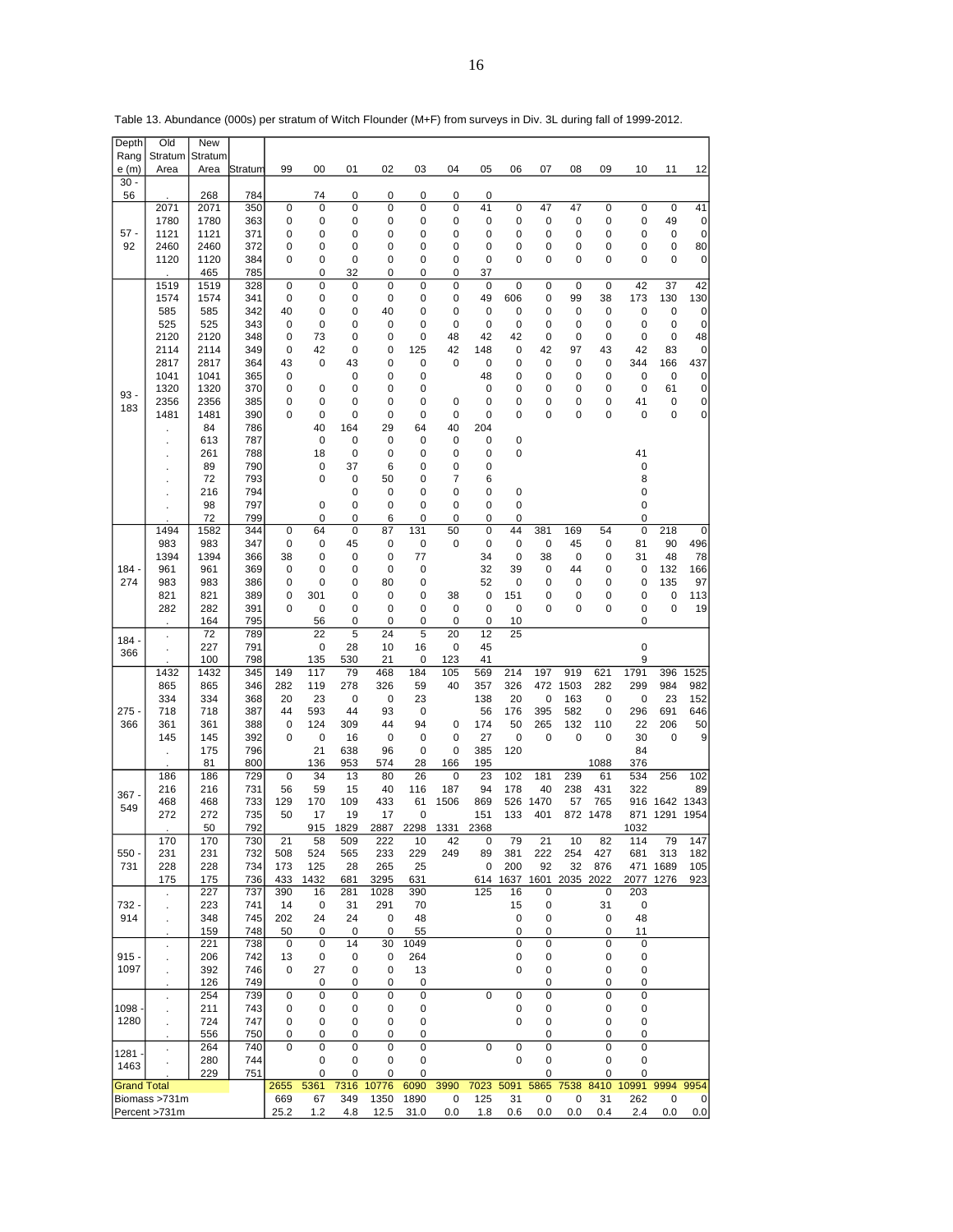Table 14. Mean Numbers per Tow of Witch Flounder (M+F) in each stratum from surveys in Div. 2J during fall of 1977-1994. Engel 145 data converted to Campelen Units.

| Depth<br>Range    | Old<br>Stratum                                            | New<br>Stratum                                            |                                                      |                                                      |                                                      |                                                      |                                                      |                                                      |                                                      |                                                      |                                                      |                                                      |                                                      |                                                      |                                               |                                                      |                                                      |                                                      |                                                      |                                                      |                                                      |
|-------------------|-----------------------------------------------------------|-----------------------------------------------------------|------------------------------------------------------|------------------------------------------------------|------------------------------------------------------|------------------------------------------------------|------------------------------------------------------|------------------------------------------------------|------------------------------------------------------|------------------------------------------------------|------------------------------------------------------|------------------------------------------------------|------------------------------------------------------|------------------------------------------------------|-----------------------------------------------|------------------------------------------------------|------------------------------------------------------|------------------------------------------------------|------------------------------------------------------|------------------------------------------------------|------------------------------------------------------|
| (m)               | Area                                                      | Area                                                      | Stratum                                              | 77                                                   | 78                                                   | 79                                                   | 80                                                   | 81                                                   | 82                                                   | 83                                                   | 84                                                   | 85                                                   | 86                                                   | 87                                                   | 88                                            | 89                                                   | 90                                                   | 91                                                   | 92                                                   | 93                                                   | 94                                                   |
| $101 -$<br>200    | 1427<br>1823<br>2582<br>2246<br>$\cdot$                   | 633<br>1594<br>1870<br>2264<br>733<br>778                 | 201<br>205<br>206<br>207<br>237<br>238               | 0.0<br>0.0<br>0.4<br>0.0                             | 0.0<br>0.0<br>0.0<br>0.0                             | 0.0<br>0.0<br>0.0<br>0.0                             | 0.0<br>0.0<br>0.0<br>0.0                             | 0.0<br>0.0<br>0.0<br>0.0                             | 0.0<br>0.1<br>0.2<br>0.1                             | 0.0<br>0.0<br>0.0<br>0.0                             | 0.3<br>0.0<br>0.0<br>0.0                             | 0.0<br>0.0<br>0.0<br>0.0                             | 0.0<br>0.0<br>0.0<br>0.0                             | 0.0<br>0.0<br>0.0<br>0.0                             | 0.0<br>0.0<br>0.0<br>0.0                      | 0.0<br>0.0<br>0.0<br>0.0                             | 0.0<br>0.0<br>0.0<br>0.0                             | 0.0<br>0.0<br>0.0<br>0.0                             | 0.0<br>0.0<br>0.0<br>0.0                             | 0.0<br>0.0<br>0.0<br>0.0<br>0.0                      | 0.0<br>0.0<br>0.0<br>0.0<br>0.0<br>0.0               |
| 201<br>300        | 440<br>1608<br>774<br>1725<br>1171<br>1270<br>1428<br>508 | 621<br>680<br>1035<br>1583<br>1341<br>1302<br>2196<br>530 | 202<br>209<br>210<br>213<br>214<br>215<br>228<br>234 | 0.0<br>0.7<br>1.3<br>1.6<br>1.7<br>1.3<br>2.9<br>0.0 | 0.0<br>0.2<br>0.4<br>1.1<br>0.4<br>0.1<br>1.3<br>0.6 | 0.0<br>0.1<br>1.0<br>0.9<br>0.0<br>0.2<br>2.0<br>0.5 | 0.0<br>0.7<br>3.8<br>1.4<br>0.6<br>0.0<br>3.8<br>0.0 | 0.0<br>0.0<br>0.3<br>1.8<br>0.4<br>0.2<br>1.0<br>0.0 | 0.0<br>0.4<br>1.2<br>2.0<br>0.9<br>0.4<br>4.2<br>0.0 | 0.0<br>0.7<br>0.0<br>1.3<br>0.6<br>0.0<br>1.5<br>0.0 | 0.0<br>0.1<br>3.5<br>0.8<br>0.3<br>0.3<br>2.1<br>0.0 | 0.0<br>0.7<br>0.0<br>0.8<br>0.8<br>0.0<br>0.3<br>0.0 | 0.0<br>0.0<br>0.0<br>0.8<br>0.5<br>0.0<br>5.5<br>0.0 | 0.0<br>0.0<br>0.5<br>0.7<br>0.0<br>0.0<br>0.6<br>0.0 | 0.0<br>0.0<br>0.1<br>0.2<br>0.0<br>1.0<br>0.0 | 0.0<br>0.0<br>0.5<br>0.2<br>0.3<br>0.0<br>2.0<br>0.0 | 0.0<br>0.2<br>0.0<br>0.0<br>0.2<br>0.0<br>1.2<br>0.0 | 0.0<br>0.0<br>0.0<br>0.0<br>0.0<br>0.0<br>0.0<br>0.0 | 0.0<br>0.0<br>0.0<br>0.0<br>0.0<br>0.0<br>0.4<br>0.0 | 0.0<br>0.0<br>0.0<br>0.0<br>0.0<br>0.0<br>0.3<br>0.0 | 0.0<br>0.0<br>0.0<br>0.0<br>0.0<br>0.0<br>0.0<br>0.0 |
| $301 -$<br>400    | 480<br>448<br>330<br>384<br>441<br>567<br>354             | 487<br>588<br>251<br>360<br>450<br>536<br>288             | 203<br>208<br>211<br>216<br>222<br>229<br>204        | 0.0<br>5.5<br>12.0<br>0.0<br>5.0<br>4.0<br>1.5       | 0.0<br>1.0<br>6.8<br>0.0<br>3.0<br>3.8<br>0.0        | 0.0<br>2.3<br>3.3<br>0.8<br>0.8<br>2.3<br>1.5        | 0.0<br>8.3<br>8.6<br>0.8<br>2.5<br>4.3               | 0.0<br>2.5<br>2.0<br>2.0<br>3.5<br>1.5<br>2.0        | 1.0<br>15.0<br>7.5<br>2.0<br>7.7<br>2.5<br>2.7       | 2.3<br>2.0<br>0.5<br>2.3<br>1.7<br>2.8<br>0.3        | 0.0<br>2.3<br>3.0<br>0.0<br>0.7<br>1.7<br>2.5        | 0.0<br>15.7<br>2.3<br>0.0<br>1.0<br>0.7<br>0.0       | 0.5<br>2.0<br>0.5<br>1.5<br>0.0<br>23.7<br>2.0       | 0.0<br>0.0<br>1.0<br>0.5<br>0.0<br>3.3<br>0.5        | 0.0<br>0.0<br>0.0<br>0.5<br>6.5<br>4.7<br>1.5 | 0.3<br>2.0<br>1.5<br>0.5<br>1.0<br>21.3<br>2.0       | 0.0<br>0.0<br>0.0<br>0.0<br>0.0<br>1.0<br>0.5        | 0.0<br>0.0<br>0.0<br>0.0<br>0.3<br>0.3<br>0.0        | 0.0<br>0.0<br>0.0<br>0.0<br>0.0<br>1.7<br>0.0        | 0.0<br>0.0<br>0.0<br>0.0<br>0.0<br>3.0<br>0.0        | 0.0<br>0.0<br>0.0<br>0.0<br>0.0<br>0.3<br>0.0        |
| $401 -$<br>500    | 268<br>180<br>686<br>420                                  | 241<br>158<br>598<br>414<br>133                           | 217<br>223<br>227<br>235<br>240                      | 0.0<br>0.5<br>1.8<br>23.3                            | 0.0<br>0.0<br>2.0<br>0.0                             | 0.5<br>0.0<br>0.5<br>11.5                            | 0.0<br>0.0<br>6.0<br>9.5                             | 0.0<br>1.5<br>2.0<br>11.5                            | 0.0<br>0.0<br>4.2<br>10.0                            | 0.0<br>0.0<br>3.0<br>23.5                            | 2.0<br>1.3<br>13.3                                   | 0.0<br>0.0<br>2.3<br>9.0                             | 2.0<br>10.0<br>4.3<br>6.5                            | 2.5<br>6.5<br>7.3<br>5.0                             | 2.0<br>5.0<br>2.3<br>0.0                      | 2.5<br>4.5<br>3.8<br>3.5                             | 0.5<br>1.5<br>46.7<br>3.0                            | 0.0<br>2.7<br>7.0<br>1.7                             | 0.0<br>1.3<br>3.5<br>0.3                             | 0.0<br>3.5<br>4.0<br>0.0<br>19.0                     | 4.7<br>6.7<br>0.0<br>5.3<br>7.7                      |
| $501 -$<br>750    | 664<br>420<br>270<br>237                                  | 557<br>362<br>228<br>185<br>120                           | 212<br>218<br>224<br>230<br>239                      | 23.5<br>0.0<br>0.0<br>0.0                            | 2.0<br>0.0<br>0.0<br>0.0                             | 9.5<br>0.0                                           | 2.5<br>0.0<br>0.0<br>0.5                             | 8.0<br>0.0<br>0.0<br>0.0                             | 16.0<br>0.0<br>0.0<br>0.0                            | 18.7<br>0.0<br>0.0<br>0.0                            | 12.3<br>0.0<br>0.5                                   | 17.8<br>0.5<br>0.0<br>0.0                            | 51.0<br>0.0<br>1.5<br>2.0                            | 14.3<br>1.0<br>1.5<br>0.5                            | 7.5<br>3.0<br>5.5<br>4.5                      | 9.8<br>2.5<br>5.0<br>24.0                            | 13.3<br>1.5<br>0.5<br>52.0                           | 4.5<br>0.5<br>3.0<br>139.5                           | 4.0<br>0.0<br>2.0<br>27.0                            | 1.0<br>2.0<br>0.0<br>18.5<br>0.0                     | 3.7<br>4.0<br>4.7<br>15.0<br>0.0                     |
| $751 -$<br>1000   | 213<br>182<br>122                                         | 283<br>186<br>193                                         | 219<br>231<br>236                                    | 0.0<br>0.0                                           | 0.0                                                  |                                                      | 0.0                                                  | 0.0<br>1.5                                           | 0.0<br>0.0                                           | 0.0<br>0.0<br>0.0                                    | 0.0<br>0.0                                           | 0.0<br>0.0<br>0.0                                    | 0.0<br>0.0<br>0.0                                    | 0.0<br>0.0<br>0.0                                    | 0.0<br>0.0<br>0.5                             | 0.0                                                  | 0.0<br>0.0<br>3.5                                    | 0.0<br>37.5<br>2.0                                   | 0.0<br>16.0<br>9.0                                   | 4.0<br>20.0<br>7.5                                   | 1.5<br>14.7<br>6.0                                   |
| 1001<br>1250      | 324<br>177<br>236                                         | 303<br>195<br>228                                         | 220<br>225<br>232                                    | 0.0<br>0.0                                           | 0.0<br>0.0                                           |                                                      |                                                      |                                                      |                                                      |                                                      |                                                      |                                                      |                                                      |                                                      |                                               |                                                      |                                                      |                                                      |                                                      |                                                      |                                                      |
| 1251<br>1500      | 286<br>180<br>180                                         | 330<br>201<br>237                                         | 221<br>226<br>233                                    |                                                      | 0.0                                                  |                                                      |                                                      |                                                      |                                                      |                                                      |                                                      |                                                      |                                                      |                                                      |                                               |                                                      |                                                      |                                                      |                                                      |                                                      |                                                      |
| <b>All strata</b> |                                                           |                                                           |                                                      | 2.2                                                  | 0.6                                                  | 1.0                                                  | 1.4                                                  | 1.0                                                  | 2.0                                                  | 1.5                                                  | 1.2                                                  | 1.3                                                  | 2.9                                                  | 1.0                                                  | 0.9                                           | 1.7                                                  | 2.5                                                  | 2.1                                                  | 0.8                                                  | 0.8                                                  | 0.7                                                  |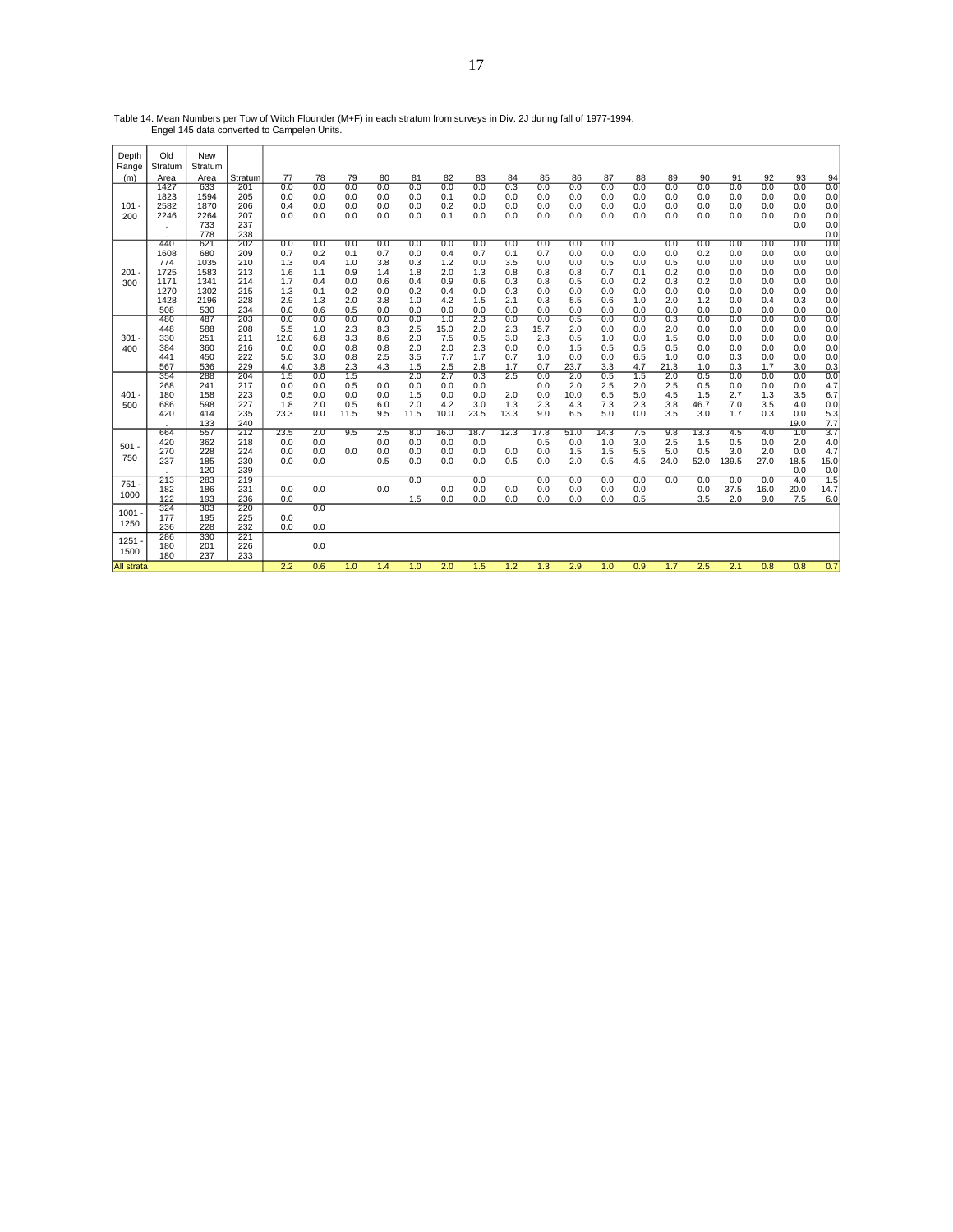|                   |            | Table 15. Mean Numbers per Tow of Witch Flounder (M+F) in each stratum from Surveys in Div. ZJ during fail of 1995-2012. |            |            |            |            |            |            |            |            |            |            |            |            |            |            |            |            |            |            |            |
|-------------------|------------|--------------------------------------------------------------------------------------------------------------------------|------------|------------|------------|------------|------------|------------|------------|------------|------------|------------|------------|------------|------------|------------|------------|------------|------------|------------|------------|
| Depth             | Old        | New                                                                                                                      |            |            |            |            |            |            |            |            |            |            |            |            |            |            |            |            |            |            |            |
| Range             | Stratum    | Stratum                                                                                                                  |            |            |            |            |            |            |            |            |            |            |            |            |            |            |            |            |            |            |            |
| (m)               | Area       | Area                                                                                                                     | Stratum    | 95         | 96         | 97         | 98         | 99         | 00         | 01         | 02         | 03         | 04         | 05         | 06         | 07         | 08         | 09         | 10         | 11         | 12         |
|                   | 1427       | 633                                                                                                                      | 201        |            | 0.0        | 0.0        | 0.0        | 0.0        | 0.0        | 0.0        | 0.0        | 0.0        | 0.0        | 0.0        | 0.0        | 0.0        | 0.0        | 0.0        | 0.0        | 0.0        | 0.0        |
|                   | 1823       | 1594                                                                                                                     | 205        |            | 0.0        | 0.0        | 0.0        | 0.0        | 0.0        | 0.0        | 0.0        | 0.0        | 0.0        | 0.0        | 0.0        | 0.0        | 0.0        | 0.0        | 0.0        | 0.0        | 0.0        |
| $101 -$           | 2582       | 1870                                                                                                                     | 206        | 0.0        | 0.0        | 0.0        | 0.0        | 0.0        | 0.0        | 0.0        | 0.0        | 0.0        | 0.0        | 0.0        | 0.0        | 0.0        | 0.0        | 0.0        | 0.0        | 0.2        | 0.0        |
| 200               | 2246       | 2264                                                                                                                     | 207        | 0.0        | 0.0        | 0.0        | 0.0        | 0.0        | 0.0        | 0.0        | 0.0        | 0.0        | 0.0        | 0.0        | 0.0        | 0.0        | 0.0        | 0.0        | 0.0        | 0.0        | 0.0        |
|                   |            | 733                                                                                                                      | 237        | 0.0        | 0.0        | 0.0        | 0.0        | 0.0        | 0.0        | 0.0        | 0.0        | 0.0        | 0.0        | 0.0        | 0.0        | 0.0        | 0.0        | 0.0        | 0.3        |            | 0.0        |
|                   |            | 778                                                                                                                      | 238        |            | 0.0        | 0.0        | 0.0        | 0.0        | 0.0        | 0.0        | 0.0        | 0.0        | 0.0        | 0.0        | 0.0        | 0.0        | 0.0        | 0.0        | 0.0        | 0.0        | 0.0        |
|                   | 440        | 621                                                                                                                      | 202        | 0.0        | 0.0        | 0.0        | 0.0        | 0.0        | 0.0        | 0.0        | 0.0        | 0.0        | 0.0        | 0.0        | 0.0        | 0.0        | 0.0        | 0.0        | 0.0        | 0.0        | 0.0        |
|                   | 1608       | 680                                                                                                                      | 209        | 0.0        | 0.0        | 0.0        | 0.0        | 0.0        | 0.0        | 0.0        | 0.0        | 0.0        | 0.0        | 0.0        | 0.0        | 0.0        | 0.0        | 0.0        | 0.0        | 0.0        | 0.0        |
|                   | 774        | 1035                                                                                                                     | 210        | 0.0        | 0.0        | 0.0        | 0.0        | 0.0        | 0.0        | 0.0        | 0.0        | 0.0        | 0.0        | 0.0        | 0.0        | 0.0        | 0.0        | 0.0        | 0.0        | 0.0        | 0.0        |
| $201 -$           | 1725       | 1583                                                                                                                     | 213        | 0.0        | 0.0        | 0.0        | 0.2        | 0.0        | 0.0        | 0.0        | 0.0        | 0.0        | 0.0        | 0.0        | 0.0        | 0.0        | 0.0        | 0.0        | 0.0        | 0.6        | 0.0        |
| 300               | 1171       | 1341                                                                                                                     | 214        | 0.0        | 0.0        | 0.0        | 0.0        | 0.0        | 0.0        | 0.0        | 0.0        | 0.0        | 0.0        | 0.0        | 0.0        | 0.0        | 0.0        | 0.0        | 0.2        | 0.0        | 0.0        |
|                   | 1270       | 1302                                                                                                                     | 215        | 0.0        | 0.0        | 0.0        | 0.0        | 0.0        | 0.0        | 0.0        | 0.0        | 0.0        | 0.0        | 0.0        | 0.0        | 0.0        | 0.0        | 0.0        | 0.0        | 0.0        | 0.0        |
|                   | 1428       | 2196                                                                                                                     | 228        | 0.0        | 0.0        | 0.0        | 0.0        | 0.0        | 0.0        | 0.0        | 0.1        | 0.0        | 0.0        | 0.1        | 0.0        | 0.0        | 0.2        | 0.0        | 1.1        | 1.2        | 0.5        |
|                   | 508        | 530                                                                                                                      | 234        |            | 0.0        | 0.0        | 0.0        | 0.0        | 0.0        | 0.0        | 0.0        | 0.0        | 0.0        | 0.0        | 0.0        | 0.0        | 0.0        | 0.0        | 0.0        | 0.0        | 0.0        |
|                   | 480        | 487                                                                                                                      | 203        | 0.0        | 0.0        | 0.0        | 0.0        | 0.0        | 0.0        | 0.0        | 0.0        | 0.0        | 0.0        | 0.0        | 0.0        | 0.0<br>0.0 | 0.0        | 0.0        | 0.0        | 0.0        | 0.0        |
| $301 -$           | 448<br>330 | 588<br>251                                                                                                               | 208<br>211 | 0.0<br>0.0 | 0.0<br>0.0 | 0.0<br>0.0 | 0.0<br>0.0 | 0.0<br>0.0 | 0.0<br>0.0 | 0.0<br>0.0 | 0.0<br>0.0 | 0.0<br>0.0 | 1.0<br>0.0 | 0.0<br>0.0 | 0.0<br>0.0 | 0.0        | 0.0<br>0.0 | 0.0<br>0.5 | 2.0<br>0.0 | 0.0<br>0.0 | 2.5<br>6.8 |
|                   | 384        | 360                                                                                                                      | 216        | 0.0        | 0.5        | 0.0        | 0.0        | 0.0        | 0.0        | 0.0        | 0.5        | 0.0        | 0.0        | 0.0        | 0.5        | 0.5        | 0.0        | 0.0        | 0.0        | 0.5        | 3.6        |
| 400               | 441        | 450                                                                                                                      | 222        | 0.0        | 0.9        | 0.0        | 1.0        | 1.0        | 0.0        | 0.0        | 0.0        | 0.0        | 0.0        | 0.0        | 0.5        | 0.0        | 0.0        | 0.6        | 0.5        | 1.0        | 0.5        |
|                   | 567        | 536                                                                                                                      | 229        | 0.0        | 0.0        | 0.0        | 0.0        | 0.0        | 0.5        | 0.4        | 0.0        | 0.5        | 0.5        | 2.0        | 1.5        | 2.5        | 0.0        | 4.0        | 0.7        | 2.5        | 5.5        |
|                   | 354        | 288                                                                                                                      | 204        | 0.0        | 0.0        | 0.0        | 0.0        | 0.0        | 0.0        | 0.0        | 0.0        | 0.0        | 0.0        | 0.0        | 0.0        | 0.0        | 0.0        | 0.0        | 0.5        | 0.0        | 1.0        |
|                   | 268        | 241                                                                                                                      | 217        | 0.0        | 1.0        | 2.0        | 0.9        | 0.0        | 0.0        | 0.0        | 0.0        | 0.6        | 2.0        | 1.5        | 0.5        | 0.0        | 0.0        | 0.5        | 0.0        | 2.0        | 0.0        |
| $401 -$           | 180        | 158                                                                                                                      | 223        | 0.0        | 3.4        | 2.0        | 0.9        | 0.0        |            | 2.0        | 0.6        | 1.0        | 0.0        | 1.6        | 2.5        | 2.5        | 1.9        | 0.5        | 0.6        | 0.0        | 0.0        |
| 500               | 686        | 598                                                                                                                      | 227        | 0.0        | 0.0        | 2.5        | 4.0        | 6.5        | 0.0        | 2.5        | 0.6        | 0.0        | 1.6        | 2.0        | 4.0        | 4.0        | 2.7        | 3.0        | 5.0        | 1.5        | 3.0        |
|                   | 420        | 414                                                                                                                      | 235        | 0.0        | 0.9        | 0.5        | 1.5        | 0.0        | 0.0        | 0.0        | 1.1        | 0.0        | 6.0        | 2.0        | 1.0        | 1.5        | 5.3        | 0.5        | 16.5       | 28.9       | 8.0        |
|                   |            | 133                                                                                                                      | 240        | 0.0        | 8.0        | 3.0        | 2.5        | 7.5        | 2.0        | 4.2        | 0.0        | 1.0        | 2.5        | 4.5        | 6.5        | 5.8        | 2.7        | 17.1       | 6.3        | 1.5        | 2.5        |
|                   | 664        | 557                                                                                                                      | 212        | 4.0        | 2.8        | 3.5        | 9.0        | 7.0        | 6.0        | 0.9        | 1.5        | 1.5        | 7.5        | 13.0       | 18.2       | 29.6       | 43.3       | 22.5       | 14.6       | 2.0        | 2.0        |
|                   | 420        | 362                                                                                                                      | 218        | 0.3        | 4.0        | 1.5        | 1.0        | 0.9        | 1.0        | 0.0        | 0.0        | 0.4        | 3.0        | 1.0        | 1.0        | 0.5        | 0.5        | 3.4        | 0.0        | 0.0        | 0.0        |
| $501 -$           | 270        | 228                                                                                                                      | 224        | 1.0        | 2.5        | 4.5        | 2.7        | 0.5        | 3.0        | 2.3        | 0.5        | 0.0        | 0.0        | 0.5        | 3.5        | 1.0        | 2.6        | 1.0        | 0.0        | 0.0        | 0.0        |
| 750               | 237        | 185                                                                                                                      | 230        | 32.5       | 22.9       | 34.0       | 4.0        | 26.5       | 6.5        | 5.1        | 1.1        | 8.5        | 6.0        | 16.0       | 15.5       | 6.0        | 7.5        | 20.0       | 1.1        | 0.0        | 1.8        |
|                   |            | 120                                                                                                                      | 239        | 0.0        | 0.0        | 0.0        | 0.0        | 0.0        | 0.0        | 0.0        | 0.0        | 0.0        | 0.0        | 0.0        | 0.0        | 0.0        | 0.7        | 0.0        | 2.5        | 0.5        | 2.0        |
| $751 -$           | 213        | 283                                                                                                                      | 219        | 1.0        | 1.5        | 1.0        | 2.0        | 0.0        | 0.4        | 0.4        | 1.6        | 1.8        | 1.5        | 0.0        | 0.0        | 0.0        |            | 0.0        | 0.0        | 0.0        | 0.0        |
| 1000              | 182        | 186                                                                                                                      | 231        | 22.0       | 1.0        | 3.5        | 32.5       | 18.0       | 39.5       | 8.0        | 37.2       | 1.7        | 9.1        | 6.0        | 0.0        | 1.0        | 1.0        | 0.0        | 0.0        | 2.0        | 0.0        |
|                   | 122        | 193                                                                                                                      | 236        | 0.9        | 5.0        | 0.5        | 1.4        | 2.5        | 3.0        | 6.5        | 3.0        | 5.0        | 0.0        | 0.0        | 1.0        | 0.0        |            | 0.0        | 0.0        | 0.0        | 0.0        |
| $1001 -$          | 324        | 303                                                                                                                      | 220        |            | 1.0        | 0.0        | 0.0        |            | 0.0        | 0.0        | 0.4        | 0.0        | 0.0        | 0.0        | 0.0        | 0.0        |            | 0.0        | 0.0        | 0.0        | 0.0        |
| 1250              | 177        | 195                                                                                                                      | 225        |            | 0.0        | 0.0        | 0.0        | 0.5        | 0.5        | 0.4        | 0.0        | 0.0        | 0.0        | 0.0        | 0.0        | 0.0        | 0.0        | 0.0        | 0.0        | 0.0        | 0.0        |
|                   | 236        | 228                                                                                                                      | 232        |            | 0.0        | 0.0        | 0.0        | 0.0        | 0.0        | 2.0        | 0.0        | 0.6        | 0.0        | 0.0        | 0.0        | 0.0        | 0.0        | 0.0        | 0.0        | 0.0        | 0.0        |
| $1251 -$          | 286        | 330                                                                                                                      | 221        |            | 0.0        | 0.0        | 0.0        | 0.0        | 0.0        | 0.0        | 0.5        | 0.0        | 0.0        | 0.0        | 0.0        | 0.0        |            | 0.0        | 0.0        | 0.0        | 0.0        |
| 1500              | 180        | 201                                                                                                                      | 226        |            | 0.0        | 0.0        | 0.0        | 0.0        | 0.0        | 0.0        | 0.0        | 0.0        | 0.0        | 0.0        | 0.0        | 0.0        |            | 0.0        | 0.0        | 0.0        | 0.0        |
|                   | 180        | 237                                                                                                                      | 233        |            | 0.0        | 0.0        | 0.7        | 0.0        | 0.0        | 0.0        | 0.5        | 0.0        | 0.0        | 0.0        | 0.0        | 0.0        | 0.0        | 0.0        | 0.0        | 0.0        | 0.0        |
| <b>All strata</b> |            |                                                                                                                          |            | 0.6        | 0.5        | 0.5        | 0.7        | 0.7        | 0.6        | 0.3        | 0.4        | 0.2        | 0.5        | 0.6        | 0.8        | 0.9        | 1.3        | 1.0        | 1.0        | 0.9        | 0.6        |

Table 15. Mean Numbers per Tow of Witch Flounder (M+F) in each stratum from surveys in Div. 2J during fall of 1995-2012.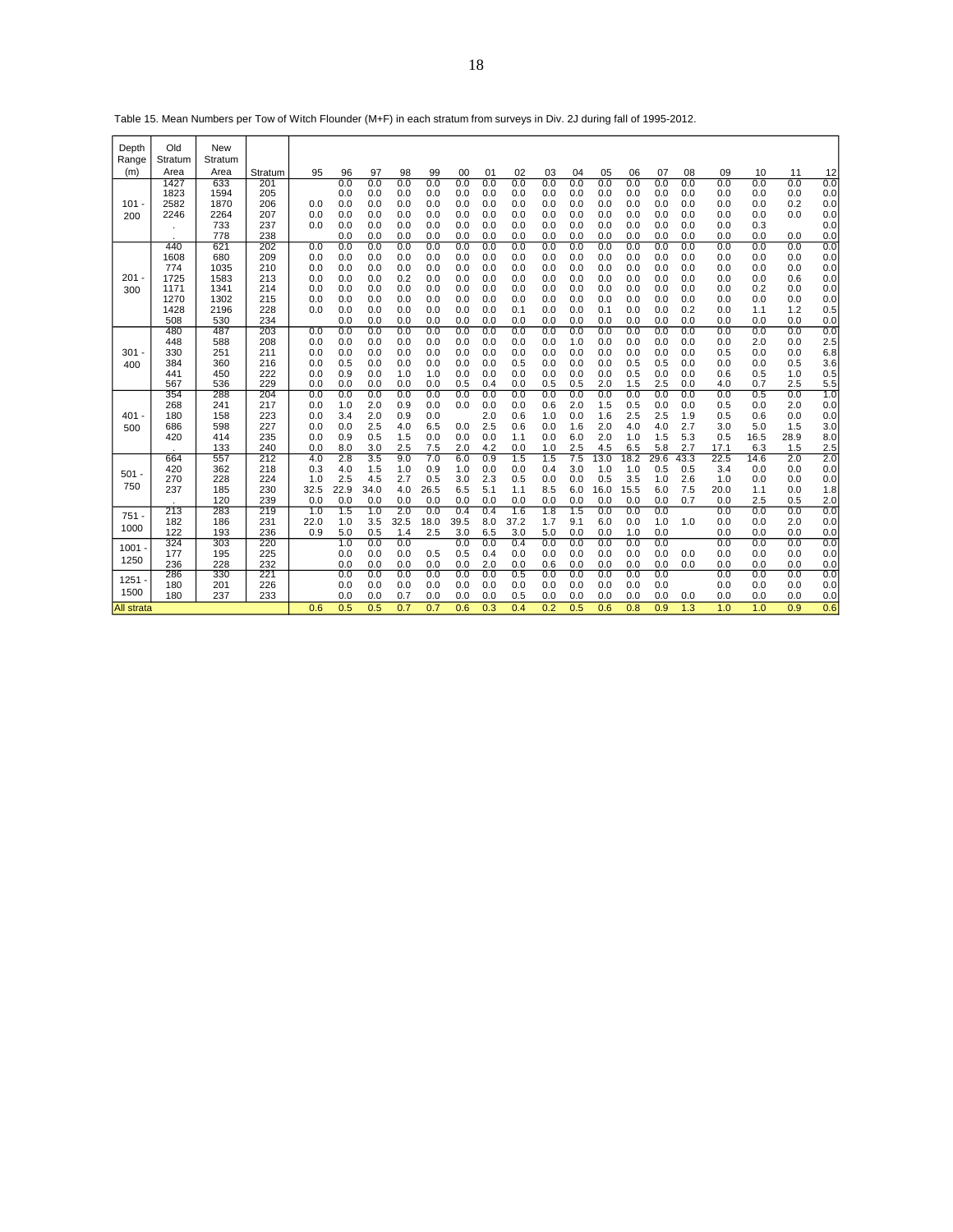Table 16. Mean Numbers per Tow of Witch Flounder (M+F) in each stratum from surveys in Div. 3K during fall of 1978-1994. Engel 145 data converted to Campelen Units.

| Depth        | Old             | New             |            |             |             |             |             |            |             |             |              |            |            |            |            |            |            |            |            |            |
|--------------|-----------------|-----------------|------------|-------------|-------------|-------------|-------------|------------|-------------|-------------|--------------|------------|------------|------------|------------|------------|------------|------------|------------|------------|
| Range<br>(m) | Stratum<br>Area | Stratum<br>Area | Stratum    | 78          | 79          | 80          | 81          | 82         | 83          | 84          | 85           | 86         | 87         | 88         | 89         | 90         | 91         | 92         | 93         | 94         |
|              |                 | 798             | 608        |             |             |             |             |            |             |             |              |            |            |            |            |            |            |            |            |            |
|              | à.              | 445             | 612        |             |             |             |             |            |             |             |              |            |            |            |            |            |            |            |            |            |
| $101 -$      |                 | 250             | 616        |             |             |             |             |            |             |             |              |            |            |            |            |            |            |            |            |            |
| 200          | 1455            | 1347            | 618        |             |             |             |             |            |             | 0.0         | 0.0          | 0.0        | 0.0        | 0.0        | 0.0        | 0.0        | 0.0        | 0.0        | 0.0        | 0.0        |
|              | 1588            | 1753            | 619        |             |             |             |             |            |             | 0.0         | 0.0          | 0.0        | 0.0        | 0.0        | 0.0        | 0.0        | 0.0        | 0.0        | 0.0        | 0.0        |
|              |                 | 342             | 609        |             |             |             |             |            |             |             |              |            |            |            |            |            |            |            |            |            |
|              | $\epsilon$      | 573             | 611        |             |             |             |             |            |             |             |              |            |            |            |            |            |            |            |            |            |
|              | $\mathbf{r}$    | 251             | 615        |             |             |             |             |            |             |             |              |            |            |            |            |            |            |            |            |            |
|              | 2709            | 2545            | 620        | 2.6         | 5.3         | 1.7         | 0.4         | 0.4        | 0.3         | 0.3         | 0.2          | 0.3        | 0.0        | 0.0        | 0.0        | 0.0        | 0.0        | 0.0        | 0.0        | 0.0        |
| $201 -$      | 2859            | 2537            | 621        | 5.1         | 13.1        | 1.8         | 0.7         | 0.4        | 1.8         | 0.6         | 1.0          | 0.1        | 0.2        | 0.0        | 1.2        | 0.0        | 0.0        | 0.0        | 0.0        | 0.0        |
| 300          | 668             | 1105            | 624        | 5.7         | 2.5         | 1.8         | 6.5         | 5.0        | 2.0         | 4.0         | 1.8          | 1.0        | 0.3        | 0.0        | 0.0        | 0.3        | 0.0        | 0.0        | 0.1        | 0.0        |
|              | 447             |                 | 632        | 9.0         | 12.5        | 4.3         | 10.5        | 8.3        | 8.0         |             | 3.7          | 1.5        | 0.5        | 0.5        | 1.0        | 0.0        | 0.1        | 0.9        |            |            |
|              | 1618            | 1555            | 634        | 3.8         | 3.8         | 5.7         | 3.0         | 4.1        | 1.0         | 4.0         | 2.4          | 1.2        | 1.3        | 2.2        | 1.1        | 0.0        | 0.0        | 1.1        | 0.1        | 0.0        |
|              | 1274            | 1274            | 635        | 9.7         | 10.9        | 10.2        | 9.0         | 5.0        | 3.3         | 13.9        | 6.4          | 0.2        | 0.8        | 2.6        | 1.0        | 0.2        | 0.0        | 0.3        | 0.0        | 0.0        |
|              | 1455            | 1455            | 636        | 8.6         | 8.6         | 9.4         | 5.8         | 4.8        | 3.2         | 14.6        | 4.9          | 2.0        | 2.4        | 3.8        | 1.2        | 0.1        | 0.0        | 0.0        | 0.0        | 0.0        |
|              | 1132            | 1132            | 637        | 10.3        | 21.1        | 12.7        | 15.2        | 15.3       | 30.6        | 22.7        | 21.3         | 4.8        | 6.2        | 1.3        | 1.0        | 0.0        | 0.0        | 0.3        | 0.3        | 0.0        |
|              | ä,              | 256             | 610        |             |             |             |             |            |             |             |              |            |            |            |            |            |            |            |            |            |
|              | $\epsilon$      | 263             | 614        |             |             |             |             |            |             |             |              |            |            |            |            |            |            |            |            |            |
|              | à.              | 593             | 617        |             |             |             |             |            |             |             |              |            |            |            |            |            |            |            | 0.0        | 0.0        |
|              | 1027<br>850     | 494<br>888      | 623<br>625 | 6.2<br>13.5 | 7.0<br>34.0 | 6.2<br>12.5 | 5.3<br>22.0 | 3.4<br>5.0 | 6.2<br>19.0 | 4.0<br>17.8 | 6.5          | 2.0<br>0.7 | 3.8<br>2.8 | 2.2<br>2.5 | 0.3<br>0.8 | 0.0        | 0.0        | 0.0<br>0.0 | 0.0        | 0.0        |
| $301 -$      | 919             | 1113            | 626        | 70.0        | 89.0        | 84.2        | 12.6        | 54.8       | 38.5        | 22.7        | 14.4<br>12.8 | 0.5        | 4.6        |            | 2.6        | 0.0<br>0.0 | 0.0<br>0.0 |            | 0.0<br>0.0 | 0.0<br>0.0 |
| 400          | 1085            | 1085            | 628        | 24.1        | 56.0        | 35.2        | 12.3        | 23.0       | 44.0        | 18.1        | 28.3         | 11.3       | 6.0        | 1.0<br>1.8 | 4.3        | 0.0        | 0.0        | 0.3<br>1.0 | 0.0        | 0.0        |
|              | 499             | 495             | 629        | 44.2        | 53.5        | 71.6        | 40.7        | 21.5       | 53.0        | 20.0        | 30.5         | 7.7        | 10.7       | 11.0       | 6.0        | 1.5        | 0.0        | 0.7        | 2.7        | 2.0        |
|              | 544             | 332             | 630        | 37.0        | 18.0        | 15.0        | 17.5        |            | 12.0        | 10.7        | 12.3         | 4.0        | 3.7        | 3.3        | 1.7        | 0.0        | 0.0        | 0.3        | 0.7        | 0.0        |
|              | 2179            | 2067            | 633        | 9.9         | 13.0        | 15.1        | 7.0         | 9.9        | 10.2        | 12.1        | 9.5          | 11.9       | 6.2        | 11.6       | 12.3       | 3.5        | 1.2        | 1.8        | 2.1        | 0.2        |
|              | 2059            | 2059            | 638        | 24.1        | 53.7        | 34.3        | 33.8        | 20.9       | 24.2        | 50.9        | 43.7         | 40.0       | 26.6       | 40.3       | 17.8       | 1.9        | 2.2        | 1.1        | 1.3        | 0.0        |
|              | 1463            | 1463            | 639        | 10.0        | 5.8         | 13.2        | 10.0        | 7.1        | 20.0        | 27.1        | 13.9         | 11.8       | 6.1        | 16.5       | 2.5        | 2.4        | 0.3        | 0.1        | 0.0        | 1.1        |
|              |                 | 30              | 613        |             |             |             |             |            |             |             |              |            |            |            |            |            |            |            |            |            |
|              | 632             | 691             | 622        | 30.5        | 22.3        | 38.5        | 18.5        | 13.0       | 26.0        | 11.3        | 22.3         | 8.0        | 17.0       | 2.3        | 3.3        | 1.5        | 0.7        | 3.0        | 2.5        | 0.0        |
|              | 1184            | 1255            | 627        | 37.0        | 71.3        | 79.5        | 140.8       | 113.9      | 136.5       | 114.8       | 106.3        | 47.6       | 23.8       | 44.2       | 38.5       | 12.0       | 2.7        | 1.7        | 21.0       | 2.1        |
| 401          | 1202            | 1321            | 631        | 51.5        | 34.3        | 38.3        | 80.2        | 11.0       | 53.6        | 76.6        | 69.1         | 48.5       | 20.7       | 15.5       | 11.0       | 1.7        | 15.5       | 13.7       | 4.0        | 13.5       |
| 500          | 198             | 69              | 640        | 4.0         |             | 8.5         | 3.0         | 17.0       |             | 21.0        | 63.0         | 90.5       | 147.5      | 83.5       | 60.5       | 9.0        | 9.0        | 3.3        | 0.0        | 0.0        |
|              | 204             | 216             | 645        | 0.5         |             | 0.0         | 0.5         | 14.7       | 10.5        | 72.0        | 14.0         |            | 208.0      | 39.5       | 16.5       | 84.0       | 7.0        | 1.7        | 6.3        | 4.0        |
|              |                 | 134             | 650        |             |             |             |             |            |             |             |              |            |            |            |            |            |            |            | 1.3        | 0.3        |
| $501 -$      | 584             | 230             | 641        | 0.0         | 0.0         | 1.0         | 2.0         | 0.8        | 3.0         | 0.0         | 12.5         |            | 30.3       |            |            | 212.0      | 17.0       | 0.0        | 1.7        | 2.3        |
| 750          | 333             | 325             | 646        | 0.0         | 0.0         | 1.0         | 0.5         | 1.0        | 15.5        | 2.0         | 2.7          |            | 2.5        |            |            | 11.5       | 8.0        | 6.3        | 4.7        | 10.3       |
|              |                 | 359             | 651        |             |             |             |             |            |             |             |              |            |            |            |            |            |            |            | 1.0        | 2.3        |
| $751 -$      | 931             | 418             | 642        | 0.0         |             | 0.5         | 0.0         | 0.3        |             | 1.0         | 1.0          |            | 1.0        |            |            | 31.3       | 17.0       | 8.5        | 6.7        | 3.0        |
| 1000         | 409             | 360             | 647        | 0.0         | 0.0         | 0.0         | 0.0         | 0.0        |             |             | 0.7          |            |            |            |            | 9.5        | 28.3       | 9.0        | 5.7        | 5.3        |
|              |                 | 516             | 652        |             |             |             |             |            |             |             |              |            |            |            |            |            |            |            | 12.7       | 5.0        |
| 1001         | 1266            | 733             | 643        | 0.0         | 0.0         |             |             |            |             |             |              |            |            |            |            |            |            |            |            |            |
| 1250         | 232             | 228             | 648        | 0.0         |             |             |             |            |             |             |              |            |            |            |            |            |            |            |            |            |
|              |                 | 531             | 653        |             |             |             |             |            |             |             |              |            |            |            |            |            |            |            | 13.3       |            |
| 1251         | 954<br>263      | 474             | 644        | 0.0<br>0.0  | 0.0         |             |             |            |             |             |              |            |            |            |            |            |            |            |            |            |
| 1500         |                 | 212<br>479      | 649<br>654 |             |             |             |             |            |             |             |              |            |            |            |            |            |            |            |            |            |
| All strata   |                 |                 |            | 13.9        | 21.0        | 18.6        | 17.9        | 13.6       | 20.3        | 18.9        | 16.2         | 10.2       | 8.7        | 8.8        | 5.7        | 6.8        | 2.3        | 1.5        | 2.0        | 1.1        |
|              |                 |                 |            |             |             |             |             |            |             |             |              |            |            |            |            |            |            |            |            |            |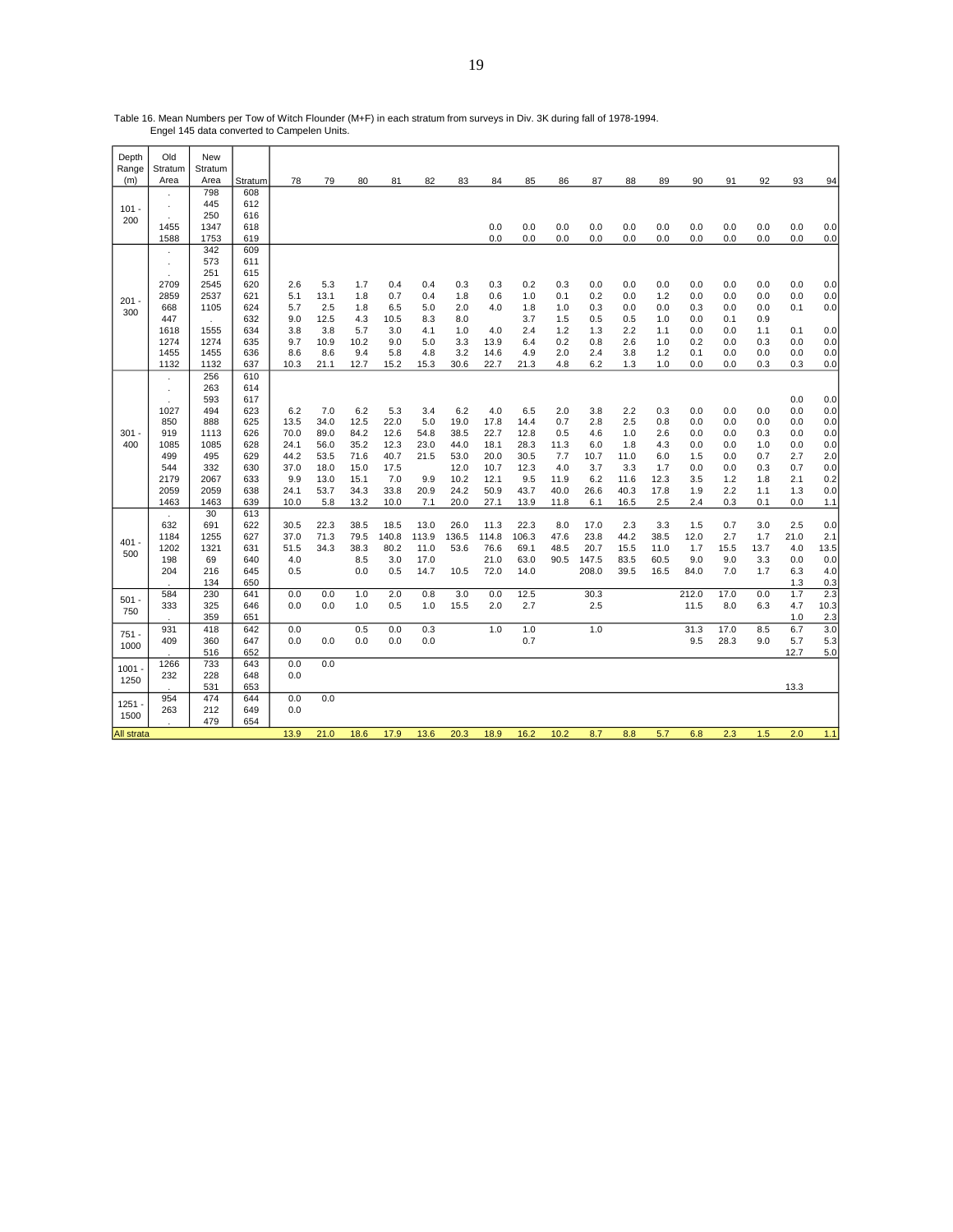| Depth<br>Range | Old<br>Stratum | <b>New</b><br>Stratum |            |            |            |            |            |            |            |            |            |            |            |            |            |            |            |            |            |            |            |
|----------------|----------------|-----------------------|------------|------------|------------|------------|------------|------------|------------|------------|------------|------------|------------|------------|------------|------------|------------|------------|------------|------------|------------|
| (m)            | Area           | Area                  | Stratum    | 95         | 96         | 97         | 98         | 99         | 00         | 01         | 02         | 03         | 04         | 05         | 06         | 07         | 08         | 09         | 10         | 11         | 12         |
|                |                | 798                   | 608        |            | 0.0        | 0.0        | 0.0        |            | 0.0        | 0.0        | 0.0        | 0.0        | 0.0        | 0.0        | 0.0        |            |            |            | 0.0        |            |            |
| $101 -$        |                | 445                   | 612        |            | 0.0        | 0.0        | 0.0        |            | 0.5        | 0.0        | 0.0        | 0.0        | 0.0        | 0.0        | 0.0        |            |            |            | 0.0        |            |            |
| 200            |                | 250                   | 616        |            | 0.0        | 0.0        | 0.0        |            | 0.0        | 0.0        | 0.0        | 0.0        | 0.0        |            | 0.0        |            |            |            |            |            |            |
|                | 1455           | 1347                  | 618        | 0.0        | 0.0        | 0.0        | 0.0        | 0.0        | 0.0        | 0.0        | 0.0        | 0.0        | 0.0        | 0.0        | 0.0        | 0.0        | 0.0        | 0.0        | 0.0        | 0.0        | 0.0        |
|                | 1588           | 1753                  | 619        | 0.2        | 0.0        | 0.0        | 0.0        | 0.0        | 0.0        | 0.0        | 0.0        | 0.0        | 0.0        | 0.0        | 0.0        | 0.0        | 0.0        | 0.0        | 0.0        | 0.0        | 0.0        |
|                |                | 342                   | 609        |            | 0.0        | 0.0        | 0.0        |            | 0.0        | 0.0        | 0.0        | 0.0        | 0.0        | 0.0        | 0.0        |            |            | 0.0        | 0.6        |            |            |
|                |                | 573                   | 611        |            | 0.0        | 0.0        | 0.0        |            | 0.0        | 0.0        | 0.0        | 0.0        | 0.0        | 0.5        | 0.5        |            |            |            | 0.0        |            |            |
|                |                | 251                   | 615        | 0.0        | 0.0        | 0.0<br>0.0 | 0.0        | 0.0        | 0.5        | 0.0        | 0.0        | 0.0        | 0.0        | 0.0<br>0.0 | 1.0<br>0.0 | 0.0        | 0.0        | 0.0        | 0.0        |            |            |
|                | 2709           | 2545                  | 620        | 0.0        | 0.0        |            | 0.0        | 0.0        | 0.0        | 0.0        | 0.0        | 0.0        | 0.0        |            | 0.0        |            |            | 0.0        | 0.0        | 0.3        | 0.1        |
| $201 -$        | 2859<br>668    | 2537<br>1105          | 621<br>624 | 0.0        | 0.0<br>0.0 | 0.0<br>0.2 | 0.5<br>0.0 | 0.4        | 0.0<br>0.2 | 0.0<br>0.2 | 0.0<br>0.0 | 0.0<br>0.0 | 0.0<br>0.2 | 0.0<br>0.0 | 0.0        | 0.0<br>0.0 | 0.0<br>0.0 | 0.0        | 0.0<br>0.0 | 1.2<br>0.0 | 0.1<br>0.4 |
| 300            | 447            |                       | 632        |            |            |            |            |            |            |            |            |            |            |            |            |            |            |            |            |            |            |
|                | 1618           | ÷.<br>1555            | 634        | 0.0        | 0.0        | 0.0        | 0.0        | 0.0        | 0.0        | 0.0        | 0.0        | 0.0        | 0.0        | 0.3        | 0.0        | 0.0        | 0.0        | 0.2        | 0.2        | 0.0        | 0.6        |
|                | 1274           | 1274                  | 635        | 0.2        | 0.0        | 0.4        | 0.6        | 0.0        | 0.5        | 0.0        | 0.0        | 0.0        | 0.0        | 0.3        |            | 0.0        | 0.0        | 0.0        | 0.0        | 1.0        | 0.2        |
|                | 1455           | 1455                  | 636        | 0.1        | 0.2        | 0.3        | 0.0        | 0.0        | 0.0        | 0.4        | 0.0        | 0.0        | 0.0        | 0.2        | 0.0        | 0.0        | 0.5        | 0.0        | 0.2        | 0.3        | 1.1        |
|                | 1132           | 1132                  | 637        | 0.0        | 0.0        | 0.2        | 0.4        | 0.9        |            | 0.2        | 0.0        | 0.0        | 0.0        | 0.2        | 0.0        | 0.0        | 0.9        | 0.3        | 0.4        | 0.2        | 0.0        |
|                |                | 256                   | 610        |            | 2.9        | 0.5        | 1.5        |            | 1.0        | 1.6        | 3.0        | 0.4        | 0.0        | 1.5        | 1.8        |            |            |            | 0.5        |            |            |
|                |                | 263                   | 614        |            | 1.0        | 0.5        | 0.0        |            | 4.5        | 1.0        | 0.0        | 0.0        | 0.0        | 0.0        | 0.0        |            |            |            | 0.0        |            |            |
|                |                | 593                   | 617        | 0.5        | 0.0        | 0.3        | 0.6        | 0.0        | 0.0        | 0.0        | 0.0        | 0.0        | 0.0        | 0.0        | 0.0        | 0.0        | 0.0        | 0.5        | 0.4        | 0.0        | 1.7        |
|                | 1027           | 494                   | 623        | 0.0        | 0.0        | 0.0        | 0.0        | 0.0        | 0.0        | 0.0        | 0.0        | 0.0        | 0.0        | 0.0        | 0.0        | 0.0        | 0.0        | 0.0        | 0.0        | 0.4        | 5.0        |
|                | 850            | 888                   | 625        | 0.3        | 0.2        | 0.0        | 0.3        | 0.3        | 0.0        | 0.3        | 0.0        | 0.0        | 0.3        | 0.3        | 0.3        | 0.0        | 0.4        | 0.0        | 0.0        | 4.3        | 0.3        |
| $301 -$        | 919            | 1113                  | 626        | 0.0        | 0.0        | 0.8        | 0.0        | 3.8        | 2.4        | 2.0        | 0.0        | 0.0        | 0.3        | 0.4        | 1.1        | 13.0       | 3.5        | 6.5        | 2.5        | 4.6        | 2.8        |
| 400            | 1085           | 1085                  | 628        | 0.2        | 0.0        | 0.2        | 0.0        | 1.2        | 1.8        | 0.8        | 0.0        | 0.2        | 0.2        | 0.0        | 0.6        | 0.0        | 1.4        | 0.3        | 1.2        | 3.6        | 3.2        |
|                | 499            | 495                   | 629        | 4.5        | 0.5        | 0.5        | 1.0        | 5.5        | 4.1        | 0.7        | 0.0        | 0.0        | 0.5        | 0.5        | 7.5        | 0.9        | 4.3        | 0.5        | 0.0        | 2.1        | 2.0        |
|                | 544            | 332                   | 630        | 0.0        | 1.0        | 1.0        | 0.5        | 2.5        | 2.2        | 0.3        | 0.4        | 0.0        | 0.0        | 0.5        | 0.9        | 1.0        | 4.1        | 2.0        | 1.7        | 0.5        | 0.5        |
|                | 2179           | 2067                  | 633        | 0.2        | 0.8        | 1.0        | 1.2        | 0.2        | 0.7        | 0.5        | 0.3        | 0.1        | 0.2        | 1.0        | 0.3        | 1.2        | 0.4        | 1.1        | 2.4        | 1.3        | 1.1        |
|                | 2059           | 2059                  | 638        | 0.3        | 0.5        | 0.6        | 2.3        | 2.1        | 3.6        | 2.2        | 0.9        | 1.2        | 2.4        | 2.0        | 2.0        | 8.8        | 7.4        | 2.6        | 5.7        | 2.3        | 6.0        |
|                | 1463           | 1463                  | 639        | 0.6        | 0.2        | 0.5        | 0.8        | 0.0        | 0.0        | 0.0        | 0.5        | 0.0        | 0.0        | 0.8        | 0.0        | 1.7        | 0.3        | 0.7        | 0.7        | 1.8        | 0.7        |
|                |                | 30                    | 613        |            | 0.6        | 1.0        | 3.5        |            | 53.2       | 3.4        | 2.3        | 1.4        | 0.6        | 2.4        | 2.4        |            |            |            | 2.0        |            |            |
|                | 632            | 691                   | 622        | 0.3        | 0.2        | 0.3        | 1.0        | 0.0        | 0.7        | 1.7        | 0.0        | 0.0        | 0.7        | 0.6        | 0.0        | 0.3        | 0.0        | 0.4        | 0.0        | 1.5        | 2.0        |
| $401 -$        | 1184           | 1255                  | 627        | 4.6        | 0.7        | 7.8        | 13.0       | 3.8        | 11.7       | 4.5        | 2.1        | 0.8        | 2.8        | 2.2        | 6.4        | 15.5       | 8.3        | 11.0       | 18.1       | 10.3       | 8.2        |
| 500            | 1202           | 1321                  | 631        | 3.0        | 1.0        | 3.1        | 2.7        | 0.5        | 3.5        | 1.7        | 1.2        | 0.7        | 2.8        | 3.8        | 0.9        | 3.2        | 3.0        | 3.6        | 3.2        | 1.1        | 4.8        |
|                | 198            | 69                    | 640        | 0.0        | 4.1        | 2.0        | 6.5        | 0.5        | 5.0        | 14.5       | 1.0        | 0.5        | 16.9       | 1.5        | 16.5       | 8.5        | 20.4       | 17.5       | 47.5       | 9.5        | 14.0       |
|                | 204            | 216                   | 645        | 0.0        | 5.0        | 1.5        | 0.4        | 3.5        | 2.5        | 3.7        | 2.5        | 0.0        | 0.0        | 9.8        | 8.5        | 7.5        | 1.8        | 28.7       | 16.2       | 6.7        | 15.5       |
|                |                | 134                   | 650        | 2.0        | 1.5        | 8.0        | 17.0       | 9.7        |            | 9.0        | 5.4        | 9.0        | 23.0       | 3.1        | 31.0       | 30.7       | 51.6       | 18.4       | 40.5       | 30.0       | 25.5       |
| $501 -$        | 584            | 230                   | 641        | 2.5        | 8.0        | 6.0        | 16.0       | 11.9       |            | 25.0       | 4.9        | 9.5        | 61.5       | 7.3        | 37.0       | 35.7       | 34.3       | 89.5       | 48.9       | 33.8       | 59.9       |
| 750            | 333            | 325                   | 646        | 0.5        | 49.4       | 3.5        | 3.5        | 3.5        | 17.8       | 12.0       | 17.6       | 2.0        | 7.0        | 6.5        | 0.5        | 31.4       | 5.6        | 12.0       | 9.5        | 19.1       | 6.5        |
|                |                | 359                   | 651        | 5.0        | 9.0        | 15.6       | 9.0        | 11.6       |            | 31.4       | 25.1       | 4.5        | 98.5       | 56.6       | 99.0       | 84.2       | 64.5       | 135.2      | 136.6      | 30.5       | 28.6       |
| $751 -$        | 931            | 418                   | 642        | 1.5        | 0.5        | 0.0        | 0.5        | 3.0        | 10.4       | 0.6        | 1.0        | 5.5        | 0.5        | 22.5       | 1.5        | 5.0        | 0.5        | 4.0        | 0.0        | 0.0        | 0.0        |
| 1000           | 409            | 360                   | 647        | 1.0        | 3.5        | 4.0        | 5.5        | 15.0       | 0.0        | 17.5       | 0.5        | 7.0        | 13.6       | 14.5       | 0.5        | 0.0        |            | 0.0        | 0.0        | 0.5        | 0.0        |
|                |                | 516                   | 652        | 5.5        | 10.5       | 17.0       | 21.5       | 2.5        | 12.5       | 3.4        | 2.5        | 18.0       | 1.0        | 25.5       | 0.0        | 9.5        | 1.0        | 20.6       | 1.5        | 0.0        | 1.1        |
| $1001 -$       | 1266           | 733                   | 643        | 2.3        | 0.0        | 0.0        | 0.0        | 0.3        | 0.4        | 0.0        | 0.0        | 1.2        | 0.0        | 0.3        | 0.0        | 0.0        |            | 0.0        | 0.0        | 0.0        | 0.0        |
| 1250           | 232            | 228                   | 648        |            | 0.0        | 0.0        | 0.0        | 0.0        | 0.0        | 0.0        | 0.0        | 0.0        | 0.0        | 0.0        | 0.0        | 0.0        |            | 0.0        | 0.0        | 0.0        | 0.0        |
|                |                | 531                   | 653        | 3.5<br>0.0 | 0.0        | 0.0        | 0.0        | 0.5        | 0.0        | 0.5        | 0.0        | 2.0        | 0.0        | 0.5        | 0.0        | 0.0        | 0.0        | 0.0        | 0.0        | 0.0        | 0.0        |
| 1251           | 954            | 474<br>212            | 644        |            | 0.0<br>0.0 | 0.0<br>0.0 | 0.0<br>0.0 | 0.0<br>0.0 | 0.0<br>0.0 | 0.0<br>0.0 | 0.0<br>0.0 | 0.0        | 0.0        | 0.0<br>0.0 | 0.0<br>0.0 | 0.0<br>0.0 |            | 0.0        | 0.0        | 0.0        | 0.0        |
| 1500           | 263            | 479                   | 649<br>654 | 0.0        | 0.0        | 0.0        | 0.6        | 0.0        | 0.0        | 0.0        | 0.0        | 0.0<br>0.0 | 0.0<br>0.0 | 0.0        | 0.0        | 0.0        |            | 0.0<br>0.5 | 0.5<br>0.0 | 0.0<br>0.0 | 0.0<br>0.0 |
| All strata     |                |                       |            | 0.8        | 1.0        | 1.1        | 1.6        | 1.2        | 1.6        | 1.4        | 0.7        | 0.7        | 2.0        | 2.0        | 2.0        | 3.7        | 2.7        | 3.9        | 3.5        | 2.3        | 2.5        |
|                |                |                       |            |            |            |            |            |            |            |            |            |            |            |            |            |            |            |            |            |            |            |

Table 17. Mean Numbers per Tow of Witch Flounder (M+F) in each stratum from surveys in Div. 3K during fall of 1995-2012.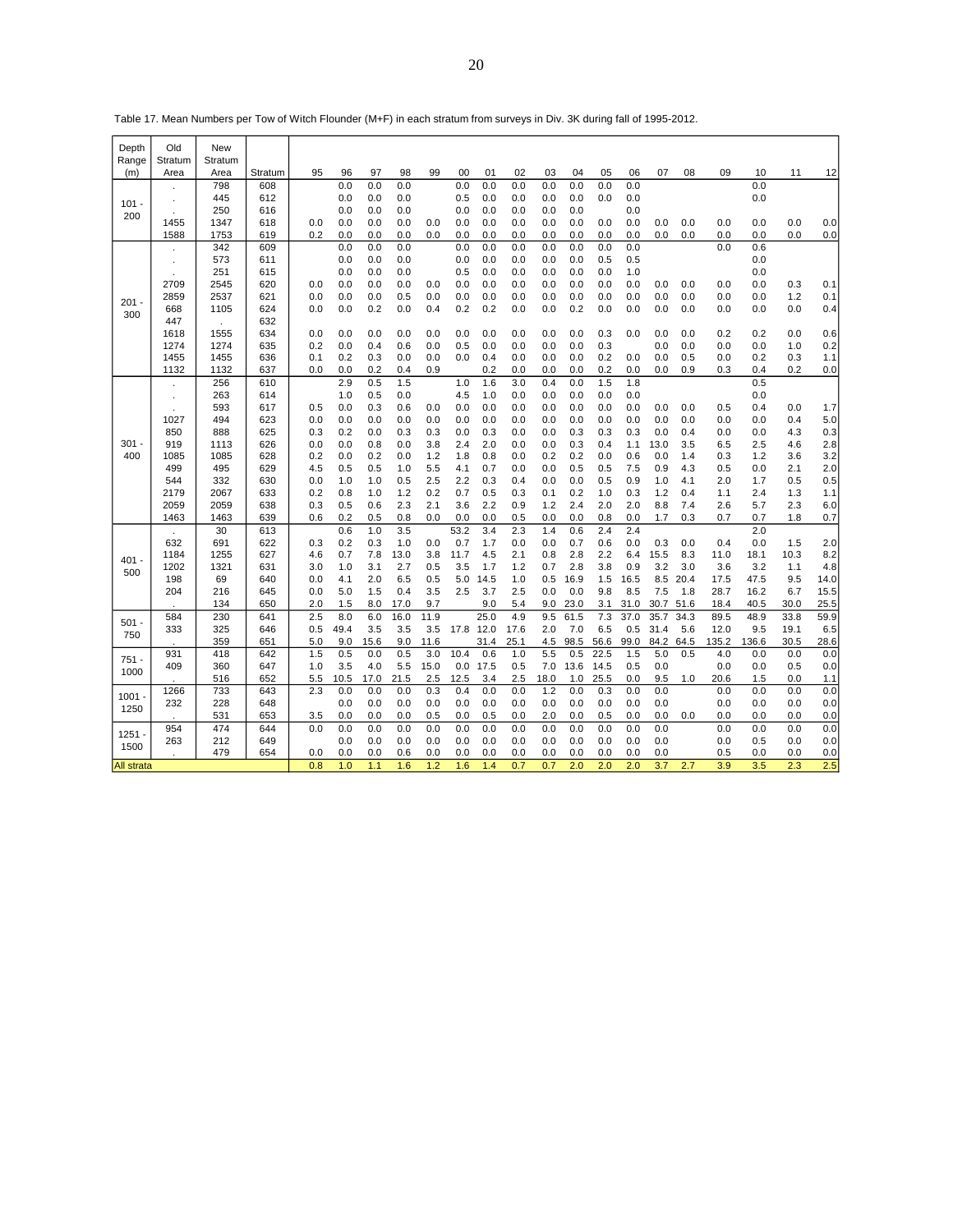| Depth<br>Range    | Old                        | Stratum New Stratum |            |             |             |            |                 |             |            |            |             |             |            |            |            |              |             |              |
|-------------------|----------------------------|---------------------|------------|-------------|-------------|------------|-----------------|-------------|------------|------------|-------------|-------------|------------|------------|------------|--------------|-------------|--------------|
| (m)               | Area                       | Area                | Stratum    | 84          | 85          | 86         | 87              | 88          | 89         | 90         | 91          | 92          | 93         | 94         | 95         | 96           | 97          | 98           |
| $30 -$            |                            |                     |            |             |             |            |                 |             |            |            |             |             |            |            |            |              |             |              |
| 56                |                            | 268                 | 784        |             |             |            |                 |             |            |            |             |             |            |            |            | 0.0          | 0.0         | 0.0          |
|                   | 2071<br>1780               | 2071<br>1780        | 350<br>363 | 0.6<br>0.4  | 0.0<br>0.0  | 0.0<br>0.1 | 0.0<br>0.0      | 0.0<br>0.0  | 0.0<br>0.0 | 0.0<br>1.3 | 0.0<br>0.2  | 0.0<br>0.2  | 0.0<br>0.0 | 0.0<br>0.0 | 0.0<br>0.0 | 0.0<br>0.0   | 0.0<br>0.0  | 0.0<br>0.0   |
| $57 -$            | 1121                       | 1121                | 371        | 0.3         | 0.0         | 0.0        | 0.0             | 0.0         | 0.0        | 0.0        | 0.0         | 0.0         | 0.0        | 0.0        | 0.0        | 0.0          | 0.3         | 0.0          |
| 92                | 2460                       | 2460                | 372        | 0.5         | 0.0         | 0.0        | $_{0.0}$        | 0.1         | 0.0        | 0.1        | 0.0         | 0.0         | 0.0        | 0.0        | 0.1        | 0.0          | 0.0         | 0.0          |
|                   | 1120                       | 1120                | 384        | 0.8         | 0.0         | 0.0        | 0.0             | 0.0         | 0.0        | 0.0        | 0.0         | 0.0         | 0.0        | 0.0        | 0.0        | 0.0          | 0.0         | 0.0          |
|                   |                            | 465                 | 785        |             |             |            |                 |             |            |            |             |             |            |            | 0.0        | 0.0          | 0.0<br>0.0  | 0.0          |
|                   | 1519<br>1574               | 1519<br>1574        | 328<br>341 | 0.3<br>1.0  | 0.0<br>0.0  | 0.0<br>0.0 | 0.0<br>0.1      | 0.0<br>0.1  | 0.0<br>0.0 | 0.0<br>0.0 | 0.0<br>0.0  | 0.0<br>0.0  | 0.0<br>0.0 | 0.0<br>0.0 | 0.0        | 0.0<br>0.0   | 0.0         | 0.0<br>0.2   |
|                   | 585                        | 585                 | 342        | 0.0         | 0.0         | 0.0        | 0.0             | 0.0         | 0.0        | 0.0        | 0.0         | 0.0         | 0.0        | 0.0        | 0.0        | 0.0          | 0.0         | 0.0          |
|                   | 525                        | 525                 | 343        | 1.3         | 0.0         | 0.0        | 0.0             | 0.0         | 0.0        | 0.0        | 0.0         | 0.0         | 0.0        | 0.0        | 0.0        | 0.0          | 0.0         | 0.0          |
|                   | 2120                       | 2120                | 348        | 1.0         | 0.0         | 0.0        | 0.0             | 0.2         | 0.0        | 0.0        | 0.0         | 0.0         |            | 0.0        | 0.0        | 0.0          | 0.0         | 0.2          |
|                   | 2114<br>2817               | 2114<br>2817        | 349<br>364 | 1.0<br>0.7  | 0.0<br>0.0  | 0.6<br>0.4 | 0.0<br>$_{0.0}$ | 0.1<br>0.1  | 0.0<br>0.0 | 0.6<br>0.1 | 0.0<br>0.0  | 0.0<br>0.0  | 0.0<br>0.0 | 0.0<br>0.0 | 0.0<br>0.0 | 0.0<br>0.0   | 0.1<br>0.0  | 0.0<br>0.1   |
|                   | 1041                       | 1041                | 365        | 1.0         | 0.0         | 0.4        | 0.3             | 0.2         | 0.0        | 0.0        | 0.3         | 0.0         | 0.0        | 0.0        | 0.0        | 0.0          | 0.0         | 0.0          |
|                   | 1320                       | 1320                | 370        | 1.3         | 0.0         | 0.0        | 0.2             | 0.0         | 0.0        | 0.0        | 0.0         | 0.0         | 0.0        | 0.0        | 0.0        | 0.0          | 0.0         | 0.0          |
| $93 -$<br>183     | 2356                       | 2356                | 385        | 1.0         | 0.0         | 0.4        | 0.1             | 0.1         | 0.0        | 0.0        | 0.0         | 0.0         | 0.0        | 0.0        | 0.0        | 0.0          | 0.0         | 0.0          |
|                   | 1481                       | 1481                | 390        | 0.7         | 0.0         | 0.0        | 0.0             | 0.0         | 0.0        | 0.0        | 0.0         | 0.0         | 0.0        | 0.0        | 0.0        | 0.0          | 0.0         | 0.0          |
|                   |                            | 84<br>613           | 786<br>787 |             |             |            |                 |             |            |            |             |             |            |            |            | 7.8<br>0.0   | 3.1<br>0.0  | 2.0<br>0.0   |
|                   | ä,                         | 261                 | 788        |             |             |            |                 |             |            |            |             |             |            |            |            | 0.0          | 0.0         | 0.5          |
|                   |                            | 89                  | 790        |             |             |            |                 |             |            |            |             |             |            |            |            | 0.5          | 1.5         | 4.5          |
|                   |                            | 72                  | 793        |             |             |            |                 |             |            |            |             |             |            |            |            | 0.0          | 0.0         | 0.0          |
|                   |                            | 216                 | 794        |             |             |            |                 |             |            |            |             |             |            |            |            | 0.0          | 0.0         | 0.0          |
|                   |                            | 98<br>72            | 797<br>799 |             |             |            |                 |             |            |            |             |             |            |            |            | 0.5<br>0.0   | 0.0<br>0.0  | 0.0<br>0.0   |
|                   | 1494                       | 1582                | 344        | 1.0         | 0.2         | 0.6        | 0.8             | 0.0         | 0.0        | 0.0        | 0.0         | 0.0         | 0.0        | 0.0        | 0.0        | 0.0          | 0.0         | 0.0          |
|                   | 983                        | 983                 | 347        | 4.3         | 0.0         | 0.3        | 0.0             | 1.0         | 0.8        | 0.0        | 0.0         | 0.0         | 0.0        | 0.0        | 0.0        | 0.0          | 0.0         | 0.0          |
|                   | 1394                       | 1394                | 366        | 0.8         | 1.9         | 2.3        | 1.1             | 0.6         | 0.9        | 0.2        | 0.0         | 0.0         | 0.0        | 0.0        | 0.0        | 0.0          | 0.2         | 0.0          |
| $184 -$           | 961                        | 961                 | 369        | 2.7         | 3.8         | 5.0        | 2.5             | 10.2        | 4.0        | 3.5        | 1.2         | 0.0         | 0.0        | 0.0        | 0.3        | 0.0          | 0.0         | 0.0          |
| 274               | 983<br>821                 | 983<br>821          | 386<br>389 | 1.4<br>1.5  | 4.2<br>1.4  | 8.0<br>7.8 | 13.3<br>2.0     | 14.6<br>1.5 | 2.6<br>0.3 | 1.8<br>0.7 | 2.0<br>0.0  | 9.3<br>0.3  | 0.0<br>0.0 | 0.0<br>0.0 | 0.0<br>0.3 | 0.0<br>0.0   | 0.0<br>0.0  | 0.0<br>0.0   |
|                   | 282                        | 282                 | 391        | 0.0         | 1.0         | 0.0        | 0.5             | 0.0         | 0.0        | 0.0        | 2.3         | 0.7         | 0.0        | 0.0        | 0.9        | 0.0          | 0.5         | 0.0          |
|                   |                            | 164                 | 795        |             |             |            |                 |             |            |            |             |             |            |            |            | 0.0          | 0.0         | 0.0          |
| $184 -$           |                            | 72                  | 789        |             |             |            |                 |             |            |            |             |             |            |            |            | 0.0          | 0.5         | 0.5          |
| 366               |                            | 227<br>100          | 791<br>798 |             |             |            |                 |             |            |            |             |             |            |            |            | 1.0<br>0.5   | 2.0         | 0.0          |
|                   | 1432                       | 1432                | 345        | 35.0        | 7.6         | 3.8        | 23.0            | 13.1        | 16.1       | 10.6       | 0.0         | 1.8         | 2.0        | 0.0        | 0.6        | 0.4          | 0.5<br>1.1  | 12.5<br>2.2  |
|                   | 865                        | 865                 | 346        | 20.0        | 29.4        | 33.0       | 12.5            | 20.4        | 13.5       | 19.7       | 3.3         | 1.4         | 0.6        | 0.0        | 0.0        | 0.3          | 2.7         | 1.5          |
|                   | 334                        | 334                 | 368        | 1.0         | 1.0         | 10.0       | 0.5             | 1.5         | 4.5        | 2.5        | 1.5         | 0.3         | 0.0        | $_{0.0}$   | 0.5        | 0.0          | 0.5         | 0.0          |
| $275 -$           | 718                        | 718                 | 387        | 1.7         | 4.5         | 2.5        | 7.0             | 20.5        | 17.0       | 50.3       | 2.0         | 0.7         | 0.3        | 0.8        | 1.0        | 0.5          | 0.4         | 0.0          |
| 366               | 361<br>145                 | 361<br>145          | 388<br>392 | 29.0<br>4.0 | 1.0<br>1.0  | 1.0        | 16.5<br>3.5     | 3.0<br>1.0  | 3.0<br>0.0 | 0.0<br>0.0 | 2.3<br>0.0  | 4.0<br>0.0  | 0.0<br>0.0 | 0.3<br>0.3 | 0.0<br>0.0 | 0.0<br>0.0   | 0.0<br>0.0  | 3.0<br>0.0   |
|                   |                            | 175                 | 796        |             |             |            |                 |             |            |            |             |             |            |            |            | 0.0          | 4.4         | 1.0          |
|                   |                            | 81                  | 800        |             |             |            |                 |             |            |            |             |             |            |            |            |              | 14.0        | 16.0         |
|                   | 186                        | 186                 | 729        | 8.5         | 7.5         | 16.0       |                 |             |            | 2.5        | 13.3        | 16.5        | 2.0        | 11.3       | 1.3        | 14.7         | 4.5         | 0.0          |
| $367 -$           | 216                        | 216                 | 731        | 29.5        | 12.5        |            |                 |             |            | 17.5       | 8.3         | 20.3        | 3.3        | 6.7        | 1.5        |              | 0.0         | 2.5          |
| 549               | 468<br>272                 | 468<br>272          | 733<br>735 | 5.3<br>17.7 | 25.0<br>1.0 | 62.0       |                 |             |            | 34.5       | 46.3<br>9.3 | 10.3<br>6.7 | 4.0<br>1.0 | 2.1<br>0.4 | 0.5<br>2.0 | 0.3<br>1.5   | 0.0<br>2.0  | 1.8<br>4.5   |
|                   |                            | 50                  | 792        |             |             |            |                 |             |            |            |             |             |            |            |            | 131.0 61.5   |             | 40.5         |
|                   | 170                        | 170                 | 730        | 4.5         | 1.0         |            |                 |             |            |            | 5.0         | 0.5         | 8.3        | 7.3        | 4.6        | 0.0          | 2.0         | 0.8          |
| $550 -$           | 231                        | 231                 | 732        | 11.5        | 9.5         |            |                 |             |            | 1.0        | 8.5         | 12.5        | 1.5        | 10.7       | 2.4        | 8.8          | 13.0        | 30.5         |
| 731               | 228                        | 228                 | 734        | 0.7         | 8.5         |            |                 |             |            | 8.0        | 3.5         | 0.5         | 4.5        | 4.7        | 1.4        | 14.9         | 2.2         | 12.1         |
|                   | 175                        | 175<br>227          | 736<br>737 |             | 15.5        | 41.0       |                 |             |            | 21.0 67.0  |             | 9.0         | 10.0       | 1.4        | 3.1<br>2.5 | 32.5<br>15.0 | 11.5<br>9.5 | 43.1<br>35.5 |
| 732 -             | $\epsilon$<br>$\mathbf{r}$ | 223                 | 741        |             |             |            |                 |             |            |            |             |             |            |            |            | 9.5          | 15.0        | 29.1         |
| 914               | ä,                         | 348                 | 745        |             |             |            |                 |             |            |            |             |             |            |            |            | 6.5          | 10.0        | 3.5          |
|                   |                            | 159                 | 748        |             |             |            |                 |             |            |            |             |             |            |            |            | 8.5          | 0.0         | 0.0          |
|                   | ä,                         | 221                 | 738        |             |             |            |                 |             |            |            |             |             |            |            | 2.0        | 17.5         | 11.4        | 1.8          |
| $915 -$<br>1097   |                            | 206<br>392          | 742<br>746 |             |             |            |                 |             |            |            |             |             |            |            |            | 1.5<br>4.0   | 0.5<br>3.1  | 0.5<br>0.0   |
|                   |                            | 126                 | 749        |             |             |            |                 |             |            |            |             |             |            |            |            | 3.5          | 2.5         | 0.0          |
|                   | $\blacksquare$             | 254                 | 739        |             |             |            |                 |             |            |            |             |             |            |            |            | 0.0          | 0.0         | 0.0          |
| $1098 -$          |                            | 211                 | 743        |             |             |            |                 |             |            |            |             |             |            |            |            | 0.0          | 0.0         | 0.0          |
| 1280              | $\ddot{\phantom{a}}$       | 724                 | 747        |             |             |            |                 |             |            |            |             |             |            |            |            | 0.0          | 0.0         | 1.0          |
|                   | $\mathcal{L}$              | 556<br>264          | 750<br>740 |             |             |            |                 |             |            |            |             |             |            |            |            | 0.0<br>0.0   | 0.0<br>0.0  | 0.0<br>0.0   |
| $1281 -$          |                            | 280                 | 744        |             |             |            |                 |             |            |            |             |             |            |            |            | 0.0          | 0.0         | 0.0          |
| 1463              |                            | 229                 | 751        |             |             |            |                 |             |            |            |             |             |            |            |            | 0.0          | 0.4         | 0.0          |
| <b>All strata</b> |                            |                     |            | 3.4         | 2.0         | 2.5        | 2.1             | 2.2         | 1.6        | 2.7        | 1.4         | 0.9         | 0.3        | 0.3        | 0.2        | 0.8          | 0.7         | 1.1          |

Table 18. Mean Numbers per Tow of Witch Flounder (M+F) in each stratum from surveys in Div. 3L during fall of 1984-1998. (Engel 145 data converted to Campelen Units).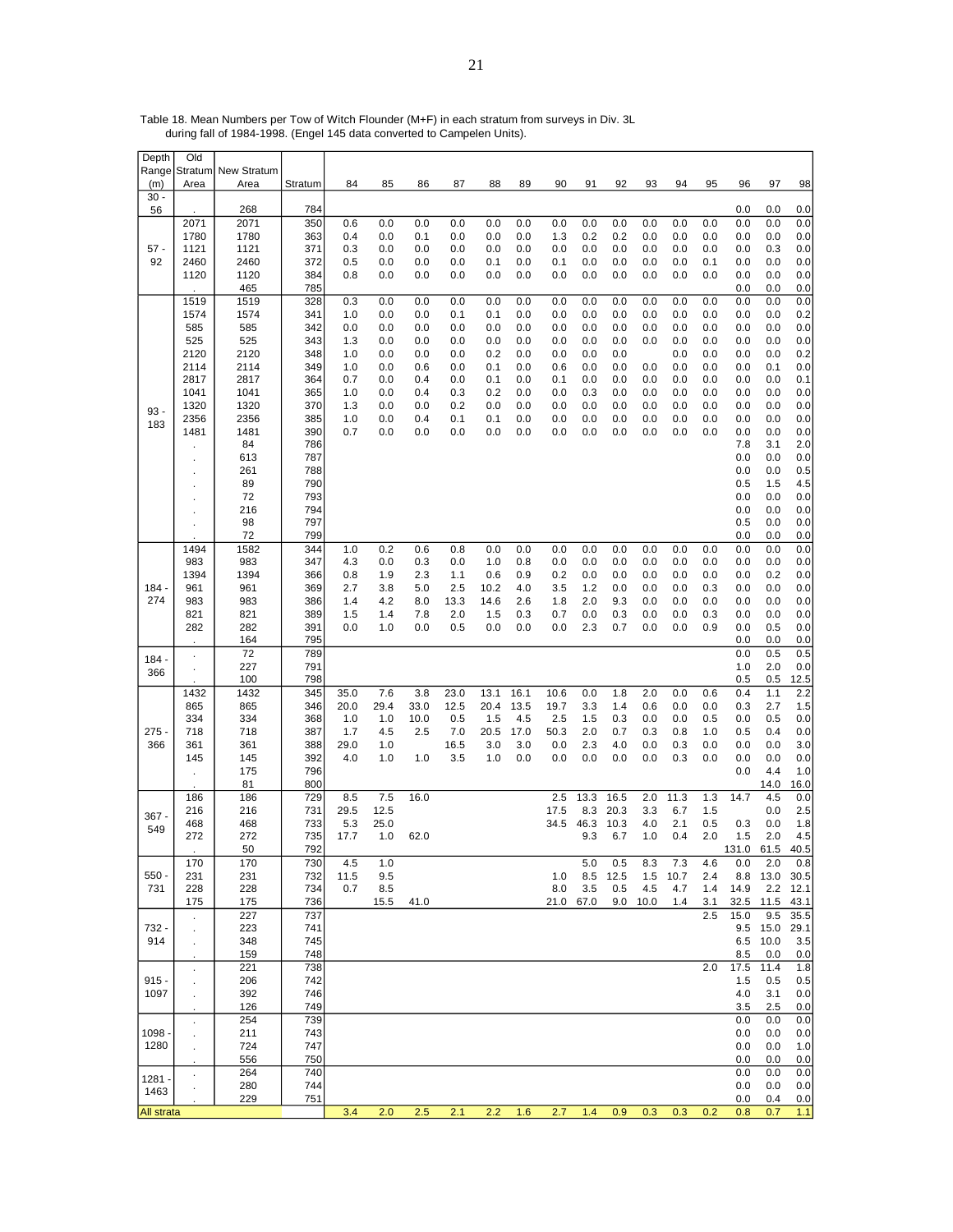| Depth              | Old             | New             |            |             |             |             |             |            |             |             |             |             |             |              |                 |             |             |
|--------------------|-----------------|-----------------|------------|-------------|-------------|-------------|-------------|------------|-------------|-------------|-------------|-------------|-------------|--------------|-----------------|-------------|-------------|
| Rang               | Stratum<br>Area | Stratum<br>Area | Stratum    | 99          | 00          | 01          | 02          | 03         | 04          | 05          | 06          | 07          | 08          | 09           | 10              | 11          | 12          |
| e (m)<br>$30 -$    |                 |                 |            |             |             |             |             |            |             |             |             |             |             |              |                 |             |             |
| 56                 |                 | 268             | 784        |             | 2.0         | 0.0         | 0.0         | 0.0        | 0.0         | 0.0         |             |             |             |              |                 |             |             |
|                    | 2071<br>1780    | 2071<br>1780    | 350<br>363 | 0.0<br>0.0  | 0.0<br>0.0  | 0.0<br>0.0  | 0.0<br>0.0  | 0.0<br>0.0 | 0.0<br>0.0  | 0.1<br>0.0  | 0.0<br>0.0  | 0.2<br>0.0  | 0.2<br>0.0  | 0.0<br>0.0   | 0.0<br>0.0      | 0.0<br>0.2  | 0.1<br>0.0  |
| $57 -$             | 1121            | 1121            | 371        | 0.0         | 0.0         | 0.0         | 0.0         | 0.0        | 0.0         | 0.0         | 0.0         | 0.0         | 0.0         | 0.0          | 0.0             | 0.0         | 0.0         |
| 92                 | 2460            | 2460            | 372        | 0.0         | 0.0         | 0.0         | 0.0         | 0.0        | 0.0         | 0.0         | 0.0         | 0.0         | 0.0         | 0.0          | 0.0             | 0.0         | 0.2         |
|                    | 1120            | 1120<br>465     | 384<br>785 | 0.0         | 0.0<br>0.0  | 0.0<br>0.5  | 0.0<br>0.0  | 0.0<br>0.0 | 0.0<br>0.0  | 0.0<br>0.6  | 0.0         | 0.0         | 0.0         | 0.0          | 0.0             | 0.0         | 0.0         |
|                    | 1519            | 1519            | 328        | 0.0         | 0.0         | 0.0         | 0.0         | 0.0        | 0.0         | 0.0         | 0.0         | 0.0         | 0.0         | 0.0          | 0.2             | 0.2         | 0.2         |
|                    | 1574            | 1574            | 341        | 0.0         | 0.0         | 0.0         | 0.0         | 0.0        | 0.0         | 0.2         | 2.8         | 0.0         | 0.5         | 0.2          | 0.8             | 0.6         | 0.6         |
|                    | 585             | 585             | 342        | 0.5         | 0.0         | 0.0         | 0.5         | 0.0        | 0.0         | 0.0         | 0.0         | 0.0         | 0.0         | 0.0          | 0.0             | 0.0         | 0.0         |
|                    | 525<br>2120     | 525<br>2120     | 343<br>348 | 0.0<br>0.0  | 0.0<br>0.3  | 0.0<br>0.0  | 0.0<br>0.0  | 0.0<br>0.0 | 0.0<br>0.2  | 0.0<br>0.1  | 0.0<br>0.1  | 0.0<br>0.0  | 0.0<br>0.0  | 0.0<br>0.0   | 0.0<br>0.0      | 0.0<br>0.0  | 0.0<br>0.2  |
|                    | 2114            | 2114            | 349        | 0.0         | 0.1         | 0.0         | 0.0         | 0.4        | 0.1         | 0.5         | 0.0         | 0.1         | 0.3         | 0.1          | 0.1             | 0.3         | 0.0         |
|                    | 2817            | 2817            | 364        | 0.1         | 0.0         | 0.1         | 0.0         | 0.0        | 0.0         | 0.0         | 0.0         | 0.0         | 0.0         | 0.0          | 0.9             | 0.4         | 1.1         |
|                    | 1041<br>1320    | 1041<br>1320    | 365<br>370 | 0.0<br>0.0  | 0.0         | 0.0<br>0.0  | 0.0<br>0.0  | 0.0<br>0.0 |             | 0.3<br>0.0  | 0.0<br>0.0  | 0.0<br>0.0  | 0.0<br>0.0  | 0.0<br>0.0   | $_{0.0}$<br>0.0 | 0.0<br>0.3  | 0.0<br>0.0  |
| $93 -$             | 2356            | 2356            | 385        | 0.0         | 0.0         | 0.0         | 0.0         | 0.0        | 0.0         | 0.0         | 0.0         | 0.0         | 0.0         | 0.0          | 0.1             | 0.0         | 0.0         |
| 183                | 1481            | 1481            | 390        | 0.0         | 0.0         | 0.0         | 0.0         | 0.0        | 0.0         | 0.0         | 0.0         | 0.0         | 0.0         | 0.0          | 0.0             | 0.0         | 0.0         |
|                    |                 | 84              | 786        |             | 3.5         | 14.2        | 2.5         | 5.5        | 3.4         | 17.6        |             |             |             |              |                 |             |             |
|                    | ÷,              | 613<br>261      | 787<br>788 |             | 0.0<br>0.5  | 0.0<br>0.0  | 0.0<br>0.0  | 0.0<br>0.0 | 0.0<br>0.0  | 0.0<br>0.0  | 0.0<br>0.0  |             |             |              | 1.1             |             |             |
|                    |                 | 89              | 790        |             | 0.0         | 3.0         | 0.5         | 0.0        | 0.0         | 0.0         |             |             |             |              | 0.0             |             |             |
|                    |                 | 72              | 793        |             | 0.0         | 0.0         | 5.0         | 0.0        | 0.7         | 0.6         |             |             |             |              | 0.8             |             |             |
|                    |                 | 216             | 794<br>797 |             | 0.0         | 0.0<br>0.0  | 0.0<br>0.0  | 0.0<br>0.0 | 0.0<br>0.0  | 0.0<br>0.0  | 0.0<br>0.0  |             |             |              | 0.0<br>0.0      |             |             |
|                    |                 | 98<br>72        | 799        |             | 0.0         | 0.0         | 0.6         | 0.0        | 0.0         | 0.0         | 0.0         |             |             |              | 0.0             |             |             |
|                    | 1494            | 1582            | 344        | 0.0         | 0.3         | 0.0         | 0.4         | 0.6        | 0.2         | 0.0         | 0.2         | 1.8         | 0.8         | 0.3          | 0.0             | 1.0         | 0.0         |
|                    | 983             | 983             | 347        | 0.0         | 0.0         | 0.3         | 0.0         | 0.0        | 0.0         | 0.0         | 0.0         | 0.0         | 0.3         | 0.0          | 0.6             | 0.7         | 3.7         |
| $184 -$            | 1394<br>961     | 1394<br>961     | 366<br>369 | 0.2<br>0.0  | 0.0<br>0.0  | 0.0<br>0.0  | 0.0<br>0.0  | 0.4<br>0.0 |             | 0.2<br>0.2  | 0.0<br>0.3  | 0.2<br>0.0  | 0.0<br>0.3  | 0.0<br>0.0   | 0.2<br>0.0      | 0.3<br>1.0  | 0.4<br>1.3  |
| 274                | 983             | 983             | 386        | 0.0         | 0.0         | 0.0         | 0.6         | 0.0        |             | 0.4         | 0.0         | 0.0         | 0.0         | 0.0          | 0.0             | 1.0         | 0.7         |
|                    | 821             | 821             | 389        | 0.0         | 2.7         | 0.0         | 0.0         | 0.0        | 0.3         | 0.0         | 1.3         | 0.0         | 0.0         | 0.0          | 0.0             | 0.0         | 1.0         |
|                    | 282             | 282             | 391        | 0.0         | 0.0         | 0.0         | 0.0         | 0.0        | 0.0         | 0.0         | 0.0         | 0.0         | 0.0         | 0.0          | 0.0<br>0.0      | 0.0         | 0.5         |
|                    | l,              | 164<br>72       | 795<br>789 |             | 2.5<br>2.2  | 0.0<br>0.5  | 0.0<br>2.4  | 0.0<br>0.5 | 0.0<br>2.0  | 0.0<br>1.2  | 0.4<br>2.5  |             |             |              |                 |             |             |
| $184 \cdot$<br>366 |                 | 227             | 791        |             | 0.0         | 0.9         | 0.3         | 0.5        | 0.0         | 1.4         |             |             |             |              | 0.0             |             |             |
|                    |                 | 100             | 798        |             | 9.8         | 38.5        | 1.5         | 0.0        | 8.9         | 3.0         |             |             |             |              | 0.7             |             |             |
|                    | 1432<br>865     | 1432<br>865     | 345<br>346 | 0.8<br>2.4  | 0.6<br>1.0  | 0.4<br>2.3  | 2.4<br>2.7  | 0.9<br>0.5 | 0.5<br>0.3  | 2.9<br>3.0  | 1.1<br>2.7  | 1.0<br>4.0  | 4.7<br>12.6 | 3.2<br>2.4   | 9.1<br>2.5      | 2.0<br>8.3  | 7.7<br>8.3  |
|                    | 334             | 334             | 368        | 0.4         | 0.5         | 0.0         | 0.0         | 0.5        |             | 3.0         | 0.4         | 0.0         | 3.6         | 0.0          | 0.0             | 0.5         | 3.3         |
| 275                | 718             | 718             | 387        | 0.4         | 6.0         | 0.4         | 0.9         | 0.0        |             | 0.6         | 1.8         | 4.0         | 5.9         | 0.0          | 3.0             | 7.0         | 6.5         |
| 366                | 361             | 361             | 388        | 0.0         | 2.5         | 6.2         | 0.9         | 1.9        | 0.0         | 3.5         | 1.0         | 5.3         | 2.7         | 2.2          | 0.4             | 4.1         | 1.0         |
|                    | 145             | 145<br>175      | 392<br>796 | 0.0         | 0.0<br>0.9  | 0.8<br>26.5 | 0.0<br>4.0  | 0.0<br>0.0 | 0.0<br>0.0  | 1.3<br>16.0 | 0.0<br>5.0  | 0.0         | 0.0         | 0.0          | 1.5<br>3.5      | 0.0         | 0.4         |
|                    |                 | 81              | 800        |             | 12.2        | 85.5        | 51.6        | 2.5        | 14.9        | 17.5        |             |             |             | 97.7         | 33.7            |             |             |
|                    | 186             | 186             | 729        | 0.0         | 1.3         | 0.5         | 3.1         | 1.0        | 0.0         | 0.9         | 4.0         | 7.1         | 9.3         | 2.4          | 20.9            | 10.0        | 4.0         |
| $367 -$            | 216<br>468      | 216<br>468      | 731<br>733 | 1.9<br>2.0  | 2.0<br>2.6  | 0.5<br>1.7  | 1.3<br>6.7  | 3.9<br>0.9 | 6.3<br>23.4 | 3.2<br>13.5 | 6.0<br>8.2  | 1.3<br>22.8 | 8.0<br>0.9  | 14.5<br>11.9 | 10.8<br>14.2    | 25.5        | 3.0<br>20.9 |
| 549                | 272             | 272             | 735        | 1.3         | 0.4         | 0.5         | 0.4         | 0.0        |             | 4.0         | 3.6         | 10.7        | 23.3        | 39.5         | 23.3            | 34.5 52.2   |             |
|                    |                 | 50              | 792        |             | 133.1 265.9 |             | 419.7 334.1 |            | 193.5 344.3 |             |             |             |             |              | 150.0           |             |             |
| $550 -$            | 170             | 170             | 730        | 0.9         | 2.5         | 21.8        | 9.5         | 0.4        | 1.8         | 0.0         | 3.4         | 0.9         | 0.4         | 3.5          | 4.9             | 3.4         | 6.3         |
| 731                | 231<br>228      | 231<br>228      | 732<br>734 | 16.0<br>5.5 | 16.5<br>4.0 | 17.8<br>0.9 | 7.3<br>8.4  | 7.2<br>0.8 | 7.8         | 2.8<br>0.0  | 12.0<br>6.4 | 7.0<br>2.9  | 8.0<br>1.0  | 13.4<br>27.9 | 21.4<br>15.0    | 9.9<br>53.9 | 5.7<br>3.4  |
|                    | 175             | 175             | 736        | 18.0        | 59.5        | 28.3        | 136.9       | 26.2       |             | 25.5        | 68.0        | 66.5        | 84.5        | 84.0         | 86.3            | 53.0        | 38.3        |
|                    | $\mathcal{L}$   | 227             | 737        | 12.5        | 0.5         | 9.0         | 32.9        | 12.5       |             | 4.0         | 0.5         | 0.0         |             | 0.0          | 6.5             |             |             |
| 732 -<br>914       |                 | 223<br>348      | 741<br>745 | 0.4<br>4.2  | 0.0<br>0.5  | 1.0<br>0.5  | 9.5<br>0.0  | 2.3<br>1.0 |             |             | 0.5<br>0.0  | 0.0<br>0.0  |             | 1.0<br>0.0   | 0.0<br>1.0      |             |             |
|                    | ÷.              | 159             | 748        | 2.3         | 0.0         | 0.0         | 0.0         | 2.5        |             |             | 0.0         | 0.0         |             | 0.0          | 0.5             |             |             |
|                    | $\epsilon$      | 221             | 738        | 0.0         | 0.0         | 0.4         | 1.0         | 34.5       |             |             | 0.0         | 0.0         |             | 0.0          | 0.0             |             |             |
| $915 -$            | $\blacksquare$  | 206             | 742        | 0.4         | 0.0         | 0.0         | 0.0         | 9.3        |             |             | 0.0         | 0.0         |             | 0.0          | 0.0             |             |             |
| 1097               | ÷.              | 392<br>126      | 746<br>749 | 0.0         | 0.5<br>0.0  | 0.0<br>0.0  | 0.0<br>0.0  | 0.3<br>0.0 |             |             | 0.0         | 0.0<br>0.0  |             | 0.0<br>0.0   | 0.0<br>0.0      |             |             |
|                    | ä,              | 254             | 739        | 0.0         | 0.0         | 0.0         | 0.0         | 0.0        |             | 0.0         | 0.0         | 0.0         |             | 0.0          | 0.0             |             |             |
| $1098 -$           | ä,              | 211             | 743        | 0.0         | 0.0         | 0.0         | 0.0         | 0.0        |             |             | 0.0         | 0.0         |             | 0.0          | 0.0             |             |             |
| 1280               | l,              | 724             | 747        | 0.0         | 0.0         | 0.0         | 0.0         | 0.0        |             |             | 0.0         | 0.0         |             | 0.0          | 0.0             |             |             |
|                    | $\cdot$         | 556<br>264      | 750<br>740 | 0.0<br>0.0  | 0.0<br>0.0  | 0.0<br>0.0  | 0.0<br>0.0  | 0.0<br>0.0 |             | 0.0         | 0.0         | 0.0<br>0.0  |             | 0.0<br>0.0   | 0.0<br>0.0      |             |             |
| $1281 -$<br>1463   |                 | 280             | 744        |             | 0.0         | 0.0         | 0.0         | 0.0        |             |             | 0.0         | 0.0         |             | 0.0          | 0.0             |             |             |
|                    |                 | 229             | 751        |             | 0.0         | 0.0         | 0.0         | 0.0        |             |             |             | 0.0         |             | 0.0          | 0.0             |             |             |
| <b>All strata</b>  |                 |                 |            | 0.5         | 0.9         | 1.1         | 1.7         | 1.0        | 0.8         | 1.2         | 0.8         | 1.0         | 1.4         | 1.4          | 1.8             | 1.9         | 1.9         |

Table 19. Mean Numbers per Tow of Witch Flounder (M+F) in each stratum from surveys in Div. 3L during fall of 1999-2012.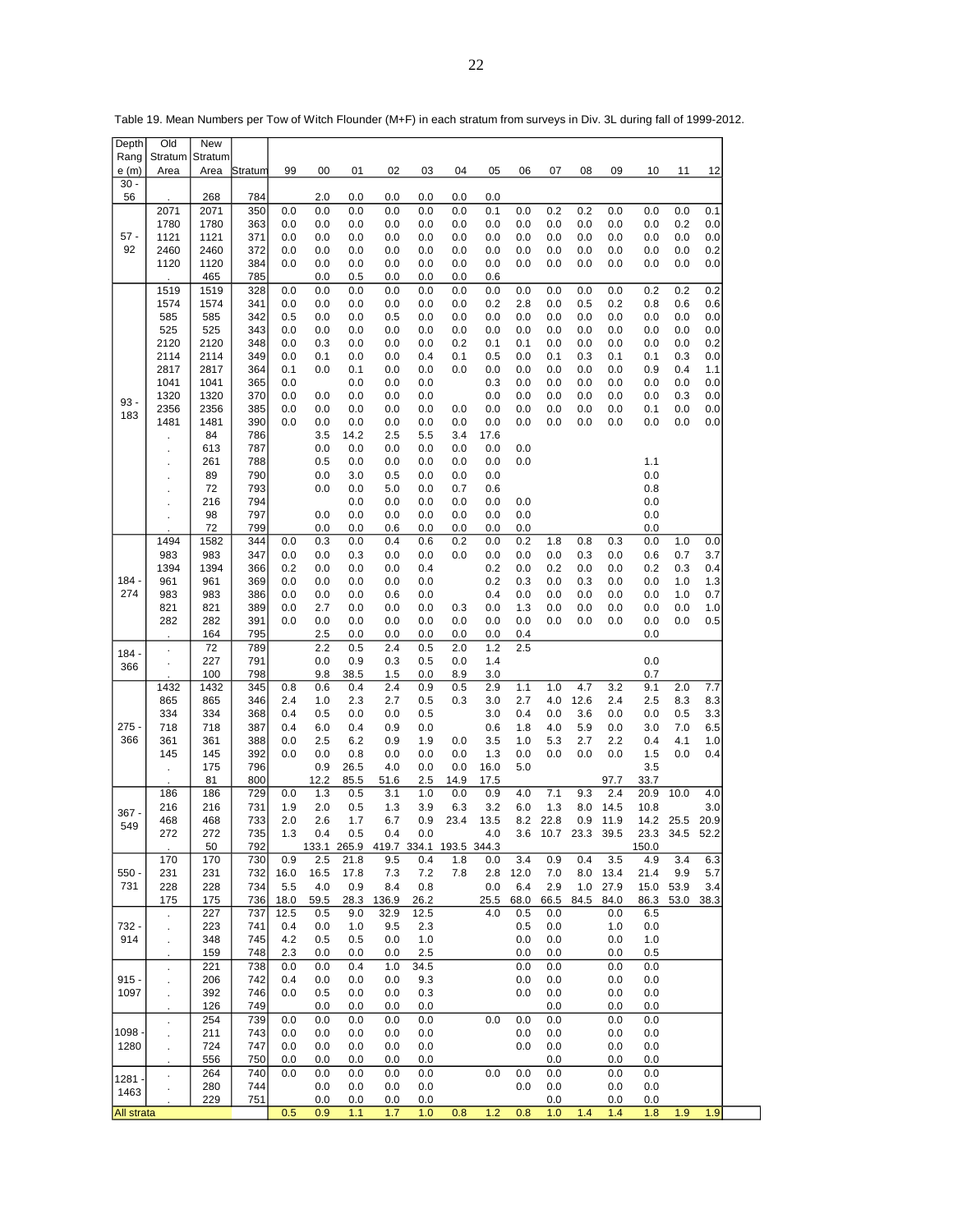Table 20. Mean Weight (kg) per Tow of Witch Flounder (M+F) in each stratum from surveys in Div. 2J during fall of 1977-1994. Engel 145 data converted to Campelen Units.

| Depth      | Old          | <b>New</b> |            |            |            |            |            |            |            |            |     |            |            |            |            |            |            |            |            |                      |
|------------|--------------|------------|------------|------------|------------|------------|------------|------------|------------|------------|-----|------------|------------|------------|------------|------------|------------|------------|------------|----------------------|
| Range      | Stratu       | Stratum    |            |            |            |            |            |            |            |            |     |            |            |            |            |            |            |            |            |                      |
| (m)        | m Area       | Area       | Stratum    | 77         | 78         | 79         | 80         | 81         | 82         | 83         | 84  | 85         | 86         | 87         | 88         | 89         | 90         | 91         | 92         | 93 94                |
|            | 1427         | 633        | 201        | 0.0        | 0.0        | 0.0        | 0.0        | 0.0        | 0.0        | 0.0        | 0.3 | 0.0        | 0.0        | 0.0        | 0.0        | 0.0        | 0.0        | 0.0        | 0.0        | 0.0 0.0              |
|            | 1823         | 1594       | 205        | 0.0        | 0.0        | 0.0        | 0.0        | 0.0        | 0.0        | 0.0        | 0.0 | 0.0        | 0.0        | 0.0        | 0.0        | 0.0        | 0.0        | 0.0        | 0.0        | 0.0 0.0              |
| 101        | 2582         | 1870       | 206        | 0.3        | 0.0        | 0.0        | 0.0        | 0.0        | 0.1        | 0.0        | 0.0 | 0.0        | 0.0        | 0.0        | 0.0        | 0.0        | 0.0        | 0.0        | 0.0        | 0.0 0.0              |
| 200        | 2246         | 2264       | 207<br>237 | 0.0        | 0.0        | 0.0        | 0.0        | 0.0        | 0.1        | 0.0        | 0.0 | 0.0        | 0.0        | 0.0        | 0.0        | 0.0        | 0.0        | 0.0        | 0.0        | 0.0 0.0              |
|            | $\mathbf{r}$ | 733<br>778 | 238        |            |            |            |            |            |            |            |     |            |            |            |            |            |            |            |            | 0.0 0.0<br>0.0       |
|            | 440          | 621        | 202        | 0.0        | 0.0        | 0.0        | 0.0        | 0.0        | 0.0        | 0.0        | 0.0 | 0.0        | 0.0        | 0.0        |            | 0.0        | 0.0        | 0.0        | 0.0        | $0.0\ 0.0$           |
|            | 1608         | 680        | 209        | 0.5        | 0.1        | 0.2        | 0.6        | 0.0        | 0.4        | 0.6        | 0.1 | 0.7        | 0.0        | 0.0        | 0.0        | 0.0        | 0.1        | 0.0        | 0.0        | 0.0 0.0              |
|            | 774          | 1035       | 210        | 1.2        | 0.4        | 1.1        | 3.2        | 0.2        | 1.2        | 0.0        | 2.7 | 0.0        | 0.0        | 0.4        | 0.0        | 0.2        | 0.0        | 0.0        | 0.0        | 0.0 0.0              |
| 201        | 1725         | 1583       | 213        | 1.1        | 1.1        | 0.7        | 1.3        | 1.2        | 1.6        | 0.8        | 0.5 | 0.4        | 0.5        | 0.4        | 0.1        | 0.2        | 0.0        | 0.0        | 0.0        | 0.0 0.0              |
| 300        | 1171         | 1341       | 214        | 1.2        | 0.3        | 0.0        | 0.4        | 0.4        | 0.8        | 0.5        | 0.1 | 0.7        | 0.4        | 0.0        | 0.1        | 0.1        | 0.1        | 0.0        | 0.0        | 0.0 0.0              |
|            | 1270         | 1302       | 215        | 1.1        | 0.2        | 0.1        | 0.0        | 0.5        | 0.4        | 0.0        | 0.3 | 0.0        | 0.0        | 0.0        | 0.0        | 0.0        | 0.0        | 0.0        | 0.0        | 0.0 0.0              |
|            | 1428         | 2196       | 228        | 2.6        | 0.7        | 1.5        | 2.8        | 0.9        | 3.4        | 1.3        | 2.4 | 0.4        | 3.7        | 0.5        | 0.6        | 0.8        | 0.4        | 0.0        | 0.2        | $0.1 \ 0.0$          |
|            | 508          | 530        | 234        | 0.0        | 0.5        | 0.5        | 0.0        | 0.0        | 0.0        | 0.0        | 0.0 | 0.0        | 0.0        | 0.0        | 0.0        | 0.0        | 0.0        | 0.0        | 0.0        | 0.0 0.0              |
|            | 480          | 487        | 203        | 0.0        | 0.0        | 0.0        | 0.0        | 0.0        | 0.8        | 1.7        | 0.0 | 0.0        | 0.3        | 0.0        | 0.0        | 0.3        | 0.0        | 0.0        | 0.0        | 0.0 0.0              |
|            | 448          | 588        | 208        | 2.9        | 0.6        | 1.2        | 6.0        | 1.5        | 10.4       | 1.3        | 1.5 | 9.9        | 1.5        | 0.0        | 0.0        | 0.4        | 0.0        | 0.0        | 0.0        | 0.0 0.0              |
| $301 -$    | 330          | 251        | 211        | 9.8        | 4.4        | 2.2        | 6.4        | 1.5        | 5.3        | 0.3        | 2.2 | 1.6        | 0.6        | 0.8        | 0.0        | 0.7        | 0.0        | 0.0        | 0.0        | 0.0 0.0              |
| 400        | 384          | 360        | 216        | 0.0        | 0.0        | 0.5        | 0.8        | 1.1        | 1.2        | 1.6        | 0.0 | 0.0        | 1.0        | 0.3        | 0.2        | 0.3        | 0.0        | 0.0        | 0.0        | 0.0 0.0              |
|            | 441          | 450        | 222        | 3.3        | 1.6        | 0.5        | 1.7        | 2.6        | 4.7        | 1.1        | 0.4 | 0.8        | 0.0        | 0.0        | 2.8        | 0.8        | 0.0        | 0.2        | 0.0        | 0.0 0.0              |
|            | 567          | 536        | 229        | 2.4        | 2.3        | 1.5        | 2.8        | 1.6        | 1.8        | 2.0        | 1.3 | 0.7        | 11.0       | 0.9        | 1.9        | 7.6        | 0.4        | 0.4        | 0.4        | $0.2\ 0.2$           |
|            | 354<br>268   | 288        | 204<br>217 | 1.2        | 0.0        | 0.8<br>0.4 |            | 1.7        | 2.6        | 0.3        | 1.9 | 0.0        | 1.5        | 0.3        | 0.9<br>1.2 | 1.2        | 0.3        | 0.0        | 0.0        | 0.0 0.0              |
| 401.       | 180          | 241<br>158 | 223        | 0.0<br>0.5 | 0.0<br>0.0 | 0.0        | 0.0<br>0.0 | 0.0<br>1.5 | 0.0<br>0.0 | 0.0<br>0.0 | 1.3 | 0.0<br>0.0 | 1.5<br>5.6 | 1.7<br>4.7 | 2.4        | 2.0<br>2.6 | 0.2<br>0.7 | 0.0<br>0.7 | 0.0<br>0.3 | 0.0 0.4              |
|            | 686          | 598        | 227        | 1.7        | 1.3        | 0.5        | 5.1        | 1.9        | 3.8        | 2.2        | 0.9 | 1.6        | 3.5        | 4.4        | 2.2        | 2.4        | 19.5       | 2.2        | 1.3        | 0.4 0.6<br>$1.6$ 0.0 |
| 500        | 420          | 414        | 235        | 14.1       | 0.0        | 7.9        | 7.4        | 8.7        | 6.4        | 15.7       | 9.0 | 6.9        | 2.1        | 2.9        | 0.0        | 1.1        | 2.6        | 0.6        | 0.4        | 0.0 0.7              |
|            |              | 133        | 240        |            |            |            |            |            |            |            |     |            |            |            |            |            |            |            |            | $2.0$ 1.0            |
|            | 664          | 557        | 212        | 17.1       | 1.2        | 7.0        | 2.1        | 6.9        | 12.2       | 15.2       | 9.0 | 13.7       | 34.4       | 9.1        | 4.3        | 6.4        | 7.0        | 1.2        | 3.0        | $0.6$ 0.7            |
|            | 420          | 362        | 218        | 0.0        | 0.0        |            | 0.0        | 0.0        | 0.0        | 0.0        |     | 0.3        | 0.0        | 0.8        | 2.0        | 1.4        | 1.0        | 0.2        | 0.0        | $0.2\;0.4$           |
| $501 -$    | 270          | 228        | 224        | 0.0        | 0.0        | 0.0        | 0.0        | 0.0        | 0.0        | 0.0        | 0.0 | 0.0        | 0.9        | 1.3        | 3.2        | 3.4        | 0.4        | 1.3        | 0.9        | 0.0 0.7              |
| 750        | 237          | 185        | 230        | 0.0        | 0.0        |            | 0.5        | 0.0        | 0.0        | 0.0        | 0.5 | 0.0        | 1.7        | 0.5        | 3.1        | 12.1       | 23.7       | 52.5       | 10.6       | 3.34.1               |
|            |              | 120        | 239        |            |            |            |            |            |            |            |     |            |            |            |            |            |            |            |            | 0.0 0.0              |
| $751 -$    | 213          | 283        | 219        |            |            |            |            | 0.0        |            | 0.0        |     | 0.0        | 0.0        | 0.0        | 0.0        | 0.0        | 0.0        | 0.0        | 0.0        | $0.4$ 0.2            |
|            | 182          | 186        | 231        | 0.0        | 0.0        |            | 0.0        |            | 0.0        | 0.0        | 0.0 | 0.0        | 0.0        | 0.0        | 0.0        |            | 0.0        | 18.2       | 7.0        | 7.7 4.6              |
| 1000       | 122          | 193        | 236        | 0.0        |            |            |            | 0.9        | 0.0        | 0.0        | 0.0 | 0.0        | 0.0        | 0.0        | 0.5        |            | 1.4        | 1.5        | 3.1        | $1.9$ 1.4            |
| 1001       | 324          | 303        | 220        |            | 0.0        |            |            |            |            |            |     |            |            |            |            |            |            |            |            |                      |
| 1250       | 177          | 195        | 225        | 0.0        |            |            |            |            |            |            |     |            |            |            |            |            |            |            |            |                      |
|            | 236          | 228        | 232        | 0.0        | 0.0        |            |            |            |            |            |     |            |            |            |            |            |            |            |            |                      |
| 1251       | 286          | 330        | 221        |            |            |            |            |            |            |            |     |            |            |            |            |            |            |            |            |                      |
| 1500       | 180<br>180   | 201<br>237 | 226<br>233 |            | 0.0        |            |            |            |            |            |     |            |            |            |            |            |            |            |            |                      |
|            |              |            |            |            |            |            |            |            |            |            |     |            |            |            |            |            |            |            |            |                      |
| All strata |              |            |            | 1.6        | 0.4        | 0.7        | 1.1        | 0.8        | 1.5        | 1.1        | 0.9 | 0.9        | 1.8        | 0.6        | 0.5        | 0.8        | 1.1        | 0.8        | 0.3        | $0.2$ 0.1            |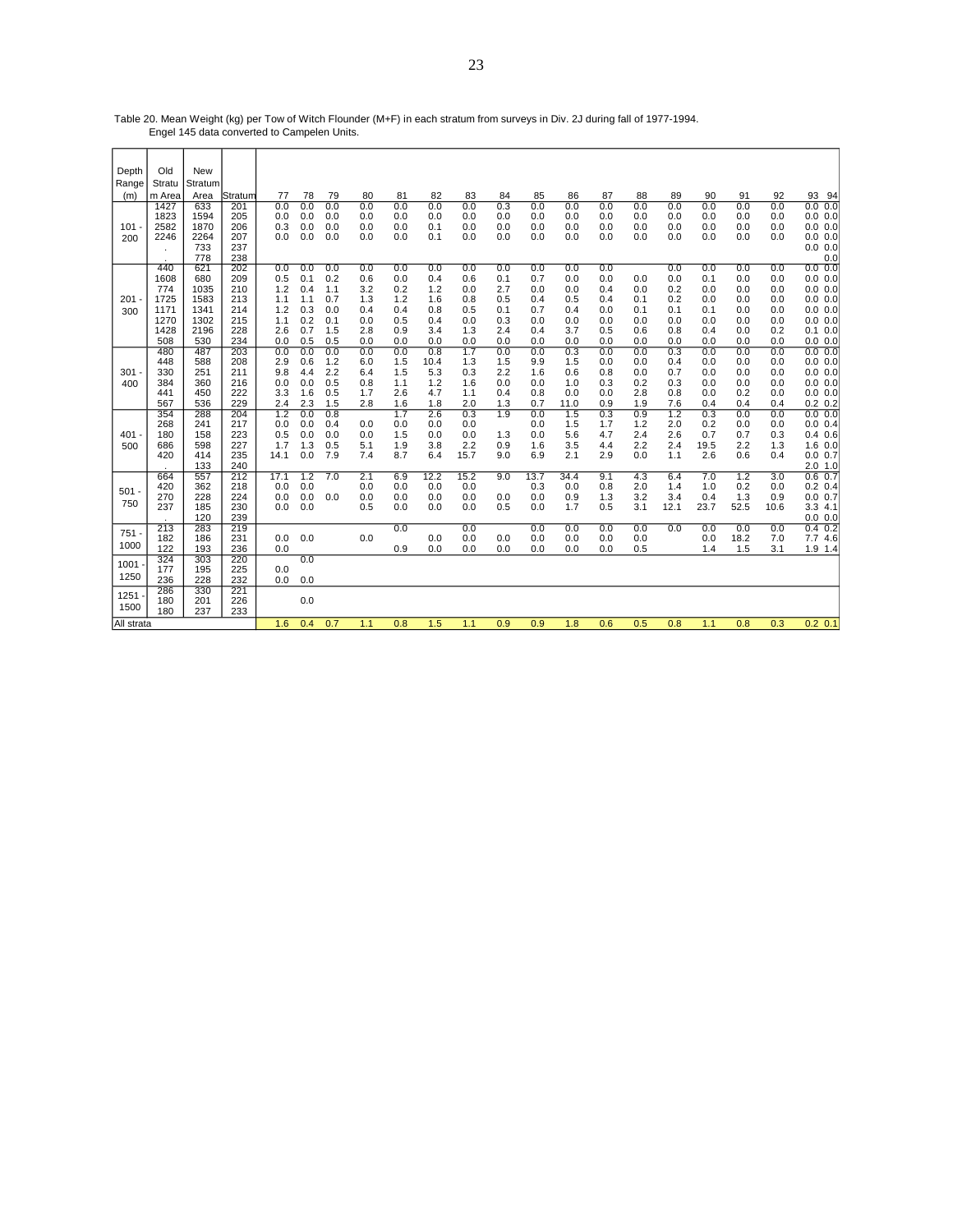| Table 21. Mean Weight (kg) per Tow of Witch Flounder (M+F) in each stratum from surveys in Div. 2J |  |
|----------------------------------------------------------------------------------------------------|--|
| during fall of 1995-2012.                                                                          |  |

| Depth             | Old           | New        |            |            |            |            |                  |            |            |            |            |            |            |             |             |             |             |             |            |            |            |
|-------------------|---------------|------------|------------|------------|------------|------------|------------------|------------|------------|------------|------------|------------|------------|-------------|-------------|-------------|-------------|-------------|------------|------------|------------|
|                   | Range Stratum | Stratu     |            |            |            |            |                  |            |            |            |            |            |            |             |             |             |             |             |            |            |            |
| (m)               | Area          | m Area     | Stratum    | 95         | 96         | 97         | 98               | 99         | 00         | 01         | 02         | 03         | 04         | 05          | 06          | 07          | 08          | 09          | 10         | 11         | 12         |
|                   | 1427          | 633        | 201        |            | 0.0        | 0.0        | 0.0              | 0.0        | 0.0        | 0.0        | 0.0        | 0.0        | 0.0        | 0.0         | 0.0         | 0.0         | 0.0         | 0.0         | 0.0        | 0.0        | 0.0        |
|                   | 1823          | 1594       | 205        |            | 0.0        | 0.0        | 0.0              | 0.0        | 0.0        | 0.0        | 0.0        | 0.0        | 0.0        | 0.0         | 0.0         | 0.0         | 0.0         | 0.0         | 0.0        | 0.0        | 0.0        |
| 101               | 2582          | 1870       | 206        | 0.0        | 0.0        | 0.0        | 0.0              | 0.0        | 0.0        | 0.0        | 0.0        | 0.0        | 0.0        | 0.0         | 0.0         | 0.0         | 0.0         | 0.0         | 0.0        | 0.2        | 0.0        |
| 200               | 2246          | 2264       | 207        | 0.0        | 0.0        | 0.0        | 0.0              | 0.0        | 0.0        | 0.0        | 0.0        | 0.0        | 0.0        | 0.0         | 0.0         | 0.0         | 0.0         | 0.0         | 0.0        | 0.0        | 0.0        |
|                   |               | 733        | 237        | 0.0        | 0.0        | 0.0        | 0.0              | 0.0        | 0.0        | 0.0        | 0.0        | 0.0        | 0.0        | 0.0         | 0.0         | 0.0         | 0.0         | 0.0         | 0.3        |            | 0.0        |
|                   | 440           | 778<br>621 | 238<br>202 | 0.0        | 0.0<br>0.0 | 0.0<br>0.0 | 0.0<br>0.0       | 0.0<br>0.0 | 0.0<br>0.0 | 0.0<br>0.0 | 0.0<br>0.0 | 0.0<br>0.0 | 0.0<br>0.0 | 0.0<br>0.0  | 0.0<br>0.0  | 0.0<br>0.0  | 0.0<br>0.0  | 0.0<br>0.0  | 0.0<br>0.0 | 0.0<br>0.0 | 0.0<br>0.0 |
|                   | 1608          | 680        | 209        | 0.0        | 0.0        | 0.0        | 0.0              | 0.0        | 0.0        | 0.0        | 0.0        | 0.0        | 0.0        | 0.0         | 0.0         | 0.0         | 0.0         | 0.0         | 0.0        | 0.0        | 0.0        |
|                   | 774           | 1035       | 210        | 0.0        | 0.0        | 0.0        | 0.0              | 0.0        | 0.0        | 0.0        | 0.0        | 0.0        | 0.0        | 0.0         | 0.0         | 0.0         | 0.0         | 0.0         | 0.0        | 0.0        | 0.0        |
| 201               | 1725          | 1583       | 213        | 0.0        | 0.0        | 0.0        | 0.2              | 0.0        | 0.0        | 0.0        | 0.0        | 0.0        | 0.0        | 0.0         | 0.0         | 0.0         | 0.0         | 0.0         | 0.0        | 0.6        | 0.0        |
| 300               | 1171          | 1341       | 214        | 0.0        | 0.0        | 0.0        | 0.0              | 0.0        | 0.0        | 0.0        | 0.0        | 0.0        | 0.0        | 0.0         | 0.0         | 0.0         | 0.0         | 0.0         | 0.2        | 0.0        | 0.0        |
|                   | 1270          | 1302       | 215        | 0.0        | 0.0        | 0.0        | 0.0              | 0.0        | 0.0        | 0.0        | 0.0        | 0.0        | 0.0        | 0.0         | 0.0         | 0.0         | 0.0         | 0.0         | 0.0        | 0.0        | 0.0        |
|                   | 1428          | 2196       | 228        | 0.0        | 0.0        | 0.0        | 0.0              | 0.0        | 0.0        | 0.0        | 0.1        | 0.0        | 0.0        | 0.1         | 0.0         | 0.0         | 0.2         | 0.0         | 1.1        | 1.2        | 0.5        |
|                   | 508           | 530        | 234        |            | 0.0        | 0.0        | 0.0              | 0.0        | 0.0        | 0.0        | 0.0        | 0.0        | 0.0        | 0.0         | 0.0         | 0.0         | 0.0         | 0.0         | 0.0        | 0.0        | 0.0        |
|                   | 480           | 487        | 203        | 0.0        | 0.0        | 0.0        | 0.0              | 0.0        | 0.0        | 0.0        | 0.0        | 0.0        | 0.0        | 0.0         | 0.0         | 0.0         | 0.0         | 0.0         | 0.0        | 0.0        | 0.0        |
|                   | 448           | 588        | 208        | 0.0        | 0.0        | 0.0        | 0.0              | 0.0        | 0.0        | 0.0        | 0.0        | 0.0        | 1.0        | 0.0         | 0.0         | 0.0         | 0.0         | 0.0         | 2.0        | 0.0        | 2.5        |
| 301               | 330           | 251        | 211        | 0.0        | 0.0        | 0.0        | 0.0              | 0.0        | 0.0        | 0.0        | 0.0        | 0.0        | 0.0        | 0.0         | 0.0         | 0.0         | 0.0         | 0.5         | 0.0        | 0.0        | 6.8        |
| 400               | 384           | 360        | 216        | 0.0        | 0.5        | 0.0        | 0.0              | 0.0        | 0.0        | 0.0        | 0.5        | 0.0        | 0.0        | 0.0         | 0.5         | 0.5         | 0.0         | 0.0         | 0.0        | 0.5        | 3.6        |
|                   | 441           | 450        | 222        | 0.0        | 0.9        | 0.0        | 1.0              | 1.0        | 0.0        | 0.0        | 0.0        | 0.0        | 0.0        | 0.0         | 0.5         | 0.0         | 0.0         | 0.6         | 0.5        | 1.0        | 0.5        |
|                   | 567           | 536        | 229        | 0.0        | 0.0        | 0.0        | 0.0              | 0.0        | 0.5        | 0.4        | 0.0        | 0.5        | 0.5        | 2.0         | 1.5         | 2.5         | 0.0         | 4.0         | 0.7        | 2.5        | 5.5        |
|                   | 354           | 288        | 204        | 0.0        | 0.0        | 0.0        | 0.0              | 0.0        | 0.0        | 0.0        | 0.0        | 0.0        | 0.0        | 0.0         | 0.0         | 0.0         | 0.0         | 0.0         | 0.5        | 0.0        | 1.0        |
|                   | 268           | 241        | 217        | 0.0        | 1.0        | 2.0        | 0.9              | 0.0        | 0.0        | 0.0        | 0.0        | 0.6        | 2.0        | 1.5         | 0.5         | 0.0         | 0.0         | 0.5         | 0.0        | 2.0        | 0.0        |
| 401               | 180           | 158        | 223        | 0.0        | 3.4        | 2.0        | 0.9              | 0.0        |            | 2.0        | 0.6        | 1.0        | 0.0        | 1.6         | 2.5         | 2.5         | 1.9         | 0.5         | 0.6        | 0.0        | 0.0        |
| 500               | 686           | 598        | 227        | 0.0        | 0.0        | 2.5        | 4.0              | 6.5        | 0.0        | 2.5        | 0.6        | 0.0        | 1.6        | 2.0         | 4.0         | 4.0         | 2.7         | 3.0         | 5.0        | 1.5        | 3.0        |
|                   | 420           | 414        | 235        | 0.0        | 0.9        | 0.5        | 1.5              | 0.0        | 0.0        | 0.0        | 1.1        | 0.0        | 6.0        | 2.0         | 1.0         | 1.5         | 5.3         | 0.5         | 16.5       | 28.9       | 8.0        |
|                   |               | 133        | 240        | 0.0        | 8.0        | 3.0        | 2.5              | 7.5        | 2.0        | 4.2        | 0.0        | 1.0        | 2.5        | 4.5         | 6.5         | 5.8         | 2.7         | 17.1        | 6.3        | 1.5        | 2.5        |
|                   | 664           | 557        | 212        | 4.0<br>0.3 | 2.8<br>4.0 | 3.5<br>1.5 | 9.0<br>1.0       | 7.0        | 6.0<br>1.0 | 0.9<br>0.0 | 1.5<br>0.0 | 1.5<br>0.4 | 7.5<br>3.0 | 13.0<br>1.0 | 18.2<br>1.0 | 29.6<br>0.5 | 43.3<br>0.5 | 22.5<br>3.4 | 14.6       | 2.0        | 2.0        |
| $501 -$           | 420<br>270    | 362<br>228 | 218<br>224 | 1.0        | 2.5        | 4.5        | 2.7              | 0.9<br>0.5 | 3.0        | 2.3        | 0.5        | 0.0        | 0.0        | 0.5         | 3.5         | 1.0         | 2.6         | 1.0         | 0.0<br>0.0 | 0.0<br>0.0 | 0.0<br>0.0 |
| 750               | 237           | 185        | 230        | 32.5       | 22.9       | 34.0       | 4.0              | 26.5       | 6.5        | 5.1        | 1.1        | 8.5        | 6.0        | 16.0        | 15.5        | 6.0         | 7.5         | 20.0        | 1.1        | 0.0        | 1.8        |
|                   |               | 120        | 239        | 0.0        | 0.0        | 0.0        | 0.0              | 0.0        | 0.0        | 0.0        | 0.0        | 0.0        | 0.0        | 0.0         | 0.0         | 0.0         | 0.7         | 0.0         | 2.5        | 0.5        | 2.0        |
|                   | 213           | 283        | 219        | 1.0        | 1.5        | 1.0        | $\overline{2.0}$ | 0.0        | 0.4        | 0.4        | 1.6        | 1.8        | 1.5        | 0.0         | 0.0         | 0.0         |             | 0.0         | 0.0        | 0.0        | 0.0        |
| $751 -$           | 182           | 186        | 231        | 22.0       | 1.0        | 3.5        | 32.5             | 18.0       | 39.5       | 8.0        | 37.2       | 1.7        | 9.1        | 6.0         | 0.0         | 1.0         | 1.0         | 0.0         | 0.0        | 2.0        | 0.0        |
| 1000              | 122           | 193        | 236        | 0.9        | 5.0        | 0.5        | 1.4              | 2.5        | 3.0        | 6.5        | 3.0        | 5.0        | 0.0        | 0.0         | 1.0         | 0.0         |             | 0.0         | 0.0        | 0.0        | 0.0        |
|                   | 324           | 303        | 220        |            | 1.0        | 0.0        | 0.0              |            | 0.0        | 0.0        | 0.4        | 0.0        | 0.0        | 0.0         | 0.0         | 0.0         |             | 0.0         | 0.0        | 0.0        | 0.0        |
| 1001              | 177           | 195        | 225        |            | 0.0        | 0.0        | 0.0              | 0.5        | 0.5        | 0.4        | 0.0        | 0.0        | 0.0        | 0.0         | 0.0         | 0.0         | 0.0         | 0.0         | 0.0        | 0.0        | 0.0        |
| 1250              | 236           | 228        | 232        |            | 0.0        | 0.0        | 0.0              | 0.0        | 0.0        | 2.0        | 0.0        | 0.6        | 0.0        | 0.0         | 0.0         | 0.0         | 0.0         | 0.0         | 0.0        | 0.0        | 0.0        |
|                   | 286           | 330        | 221        |            | 0.0        | 0.0        | 0.0              | 0.0        | 0.0        | 0.0        | 0.5        | 0.0        | 0.0        | 0.0         | 0.0         | 0.0         |             | 0.0         | 0.0        | 0.0        | 0.0        |
| 1251              | 180           | 201        | 226        |            | 0.0        | 0.0        | 0.0              | 0.0        | 0.0        | 0.0        | 0.0        | 0.0        | 0.0        | 0.0         | 0.0         | 0.0         |             | 0.0         | 0.0        | 0.0        | 0.0        |
| 1500              | 180           | 237        | 233        |            | 0.0        | 0.0        | 0.7              | 0.0        | 0.0        | 0.0        | 0.5        | 0.0        | 0.0        | 0.0         | 0.0         | 0.0         | 0.0         | 0.0         | 0.0        | 0.0        | 0.0        |
| <b>All strata</b> |               |            |            | 0.1        | 0.1        | 0.1        | 0.2              | 0.2        | 0.1        | 0.1        | 0.1        | 0.1        | 0.1        | 0.2         | 0.3         | 0.4         | 0.6         | 0.4         | 0.4        | 0.3        | 0.3        |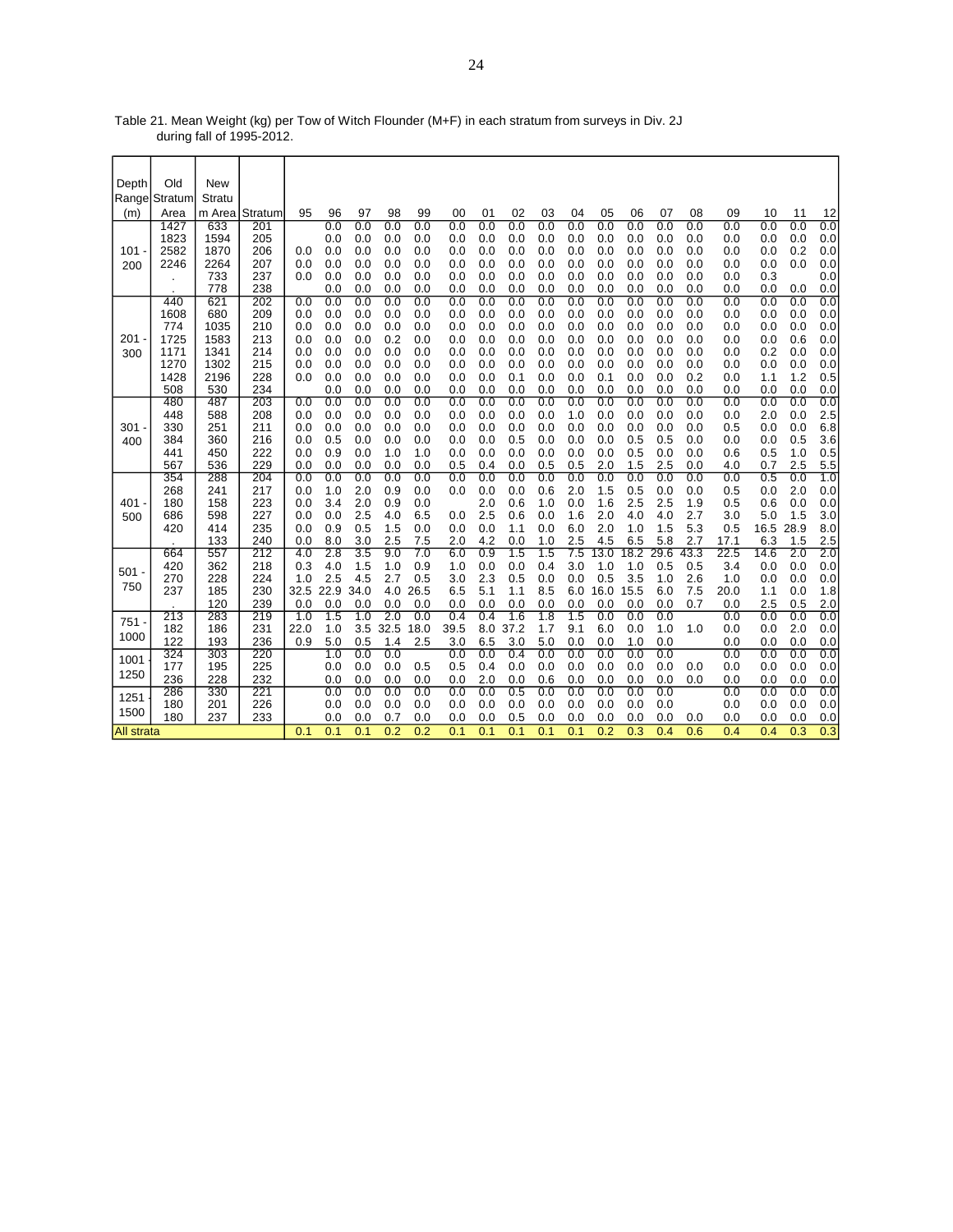| Depth      | Old                  | New        |         |      |      |      |      |      |           |      |      |      |       |           |     |       |          |     |            |            |
|------------|----------------------|------------|---------|------|------|------|------|------|-----------|------|------|------|-------|-----------|-----|-------|----------|-----|------------|------------|
| Range      | Stratum              | Stratum    |         |      |      |      |      |      |           |      |      |      |       |           |     |       |          |     |            |            |
| (m)        | Area                 | Area       | Stratum | 78   | 79   | 80   | 81   | 82   | 83        | 84   | 85   | 86   | 87    | 88        | 89  | 90    | 91       | 92  | 93         | 94         |
|            |                      | 798        | 608     |      |      |      |      |      |           |      |      |      |       |           |     |       |          |     |            |            |
| $101 -$    | $\cdot$              | 445        | 612     |      |      |      |      |      |           |      |      |      |       |           |     |       |          |     |            |            |
| 200        |                      | 250        | 616     |      |      |      |      |      |           |      |      |      |       |           |     |       |          |     |            |            |
|            | 1455                 | 1347       | 618     |      |      |      |      |      |           | 0.0  | 0.0  | 0.0  | 0.0   | 0.0       | 0.0 | 0.0   | 0.0      | 0.0 | 0.0        | 0.0        |
|            | 1588                 | 1753       | 619     |      |      |      |      |      |           | 0.0  | 0.0  | 0.0  | 0.0   | 0.0       | 0.0 | 0.0   | 0.0      | 0.0 | 0.0        | 0.0        |
|            |                      | 342        | 609     |      |      |      |      |      |           |      |      |      |       |           |     |       |          |     |            |            |
|            | $\cdot$              | 573        | 611     |      |      |      |      |      |           |      |      |      |       |           |     |       |          |     |            |            |
|            | $\cdot$              | 251        | 615     |      |      |      |      |      |           |      |      |      |       |           |     |       |          |     |            |            |
|            | 2709                 | 2545       | 620     | 1.6  | 3.8  | 1.4  | 0.4  | 0.6  | 0.4       | 0.3  | 0.2  | 0.5  | 0.0   | 0.0       | 0.0 | 0.0   | 0.0      | 0.0 | 0.0        | 0.0        |
| $201 -$    | 2859                 | 2537       | 621     | 2.7  | 9.5  | 1.3  | 1.1  | 0.6  | 2.0       | 0.8  | 1.1  | 0.1  | 0.2   | 0.0       | 0.2 | 0.0   | 0.0      | 0.0 | 0.0        | 0.0        |
|            | 668                  | 1105       | 624     | 3.9  | 1.6  | 1.1  | 4.1  | 4.9  | 1.3       | 4.0  | 1.0  | 0.7  | 0.2   | 0.0       | 0.0 | 0.1   | 0.0      | 0.0 | 0.1        | 0.0        |
| 300        | 447                  |            | 632     | 6.4  | 9.6  | 3.7  | 8.5  | 6.6  | 7.3       |      | 3.4  | 1.5  | 0.5   | 0.6       | 1.3 | 0.0   | 0.1      | 0.1 |            |            |
|            | 1618                 | 1555       | 634     | 3.5  | 3.5  | 4.8  | 2.4  | 4.4  | 0.8       | 3.9  | 1.7  | 1.1  | 0.9   | 1.7       | 0.6 | 0.0   | 0.0      | 0.1 | 0.0        | 0.0        |
|            | 1274                 | 1274       | 635     | 9.3  | 10.8 | 8.2  | 8.5  | 4.8  | 3.1       | 12.6 | 4.4  | 0.1  | 0.8   | 1.9       | 0.9 | 0.1   | 0.0      | 0.2 | 0.0        | 0.0        |
|            | 1455                 | 1455       | 636     | 7.4  | 8.4  | 9.2  | 5.8  | 4.4  | 3.6       | 14.5 | 4.2  | 1.6  | 2.6   | 4.1       | 1.8 | 0.3   | 0.0      | 0.0 | 0.0        | 0.0        |
|            | 1132                 | 1132       | 637     | 7.2  | 14.4 | 9.2  | 12.0 | 12.2 | 23.6      | 17.5 | 16.0 | 4.5  | 5.4   | 1.4       | 1.0 | 0.0   | 0.0      | 0.4 | 0.1        | 0.0        |
|            |                      | 256        | 610     |      |      |      |      |      |           |      |      |      |       |           |     |       |          |     |            |            |
|            | $\ddot{\phantom{0}}$ | 263        | 614     |      |      |      |      |      |           |      |      |      |       |           |     |       |          |     |            |            |
|            |                      | 593        | 617     |      |      |      |      |      |           |      |      |      |       |           |     |       |          |     | 0.0        | 0.0        |
|            | 1027                 | 494        | 623     | 3.5  | 4.5  | 4.1  | 3.9  | 2.9  | 4.3       | 2.4  | 4.6  | 1.2  | 1.4   | 0.2       | 0.1 | 0.0   | 0.0      | 0.0 | 0.0        | 0.0        |
|            | 850                  | 888        | 625     | 7.4  | 19.1 | 8.4  | 13.5 | 4.2  | 13.6      | 12.1 | 9.4  | 0.4  | 1.4   | 0.9       | 0.1 | 0.0   | 0.0      | 0.0 | 0.0        | 0.0        |
| $301 -$    | 919                  | 1113       | 626     | 28.4 | 45.4 | 47.1 | 9.1  | 32.7 | 27.5      | 9.9  | 8.8  | 0.4  | 1.4   | 0.3       | 0.4 | 0.0   | 0.0      | 0.2 | 0.0        | 0.0        |
| 400        | 1085                 | 1085       | 628     | 16.4 | 40.7 | 23.5 | 9.2  | 16.3 | 32.7      | 13.9 | 15.6 | 6.4  | 3.5   | 0.3       | 1.4 | 0.0   | 0.0      | 0.1 | 0.0        | 0.0        |
|            | 499                  | 495        | 629     | 25.1 | 23.6 | 36.7 | 25.4 | 14.0 | 32.8      | 14.8 | 14.5 | 3.3  | 7.4   | 2.9       | 0.9 | 1.0   | 0.0      | 0.1 | 0.0        | 0.1        |
|            | 544                  | 332        | 630     | 14.0 | 9.8  | 11.4 | 13.1 |      | 9.7       | 7.3  | 4.9  | 2.2  | 2.4   | 2.1       | 0.4 | 0.0   | 0.0      | 0.2 | 0.4        | 0.0        |
|            | 2179                 | 2067       | 633     | 7.3  | 9.6  | 12.4 | 4.7  | 8.0  | 8.9       | 10.3 | 6.9  | 5.3  | 3.7   | 6.4       | 4.0 | 1.2   | 0.5      | 0.4 | 0.3        | 0.2        |
|            | 2059                 | 2059       | 638     | 11.7 | 30.8 | 16.6 | 20.6 | 12.1 | 15.5      | 30.4 | 24.8 | 29.2 | 19.4  | 25.8 12.0 |     | 1.2   | 1.2      | 0.3 | 0.3        | 0.0        |
|            | 1463                 | 1463       | 639     | 7.0  | 5.4  | 10.3 | 8.5  | 5.6  | 18.1      | 20.2 | 10.5 | 8.7  | 3.9   | 13.1      | 2.7 | 2.4   | 0.4      | 0.1 | 0.0        | 0.2        |
|            |                      | 30         | 613     |      |      |      |      |      |           |      |      |      |       |           |     |       |          |     |            |            |
|            | $\cdot$<br>632       | 691        | 622     | 6.9  | 14.1 | 22.3 | 11.6 | 6.9  | 10.9      | 7.4  | 13.2 | 3.0  | 7.5   | 0.2       | 0.2 | 0.4   | 0.1      | 0.3 | 0.1        | 0.0        |
|            | 1184                 | 1255       | 627     | 17.7 | 25.4 | 49.6 | 71.4 | 53.0 | 64.8      | 48.2 | 27.9 | 9.8  | 8.5   | 8.2       | 4.5 | 1.5   | 0.0      | 0.3 | 0.4        | 0.1        |
| 401 -      | 1202                 | 1321       | 631     | 13.8 | 13.7 | 15.3 | 46.8 | 6.1  | 35.6      | 39.0 | 27.6 | 17.7 | 9.4   | 3.6       | 2.2 | 0.4   | 2.0      | 1.9 | 0.3        | 1.5        |
| 500        | 198                  | 69         | 640     | 1.9  |      | 6.5  | 2.3  | 15.1 |           | 16.0 | 39.4 | 61.3 | 83.7  | 49.5 42.1 |     | 6.5   | 6.8      | 0.7 | 0.0        |            |
|            | 204                  | 216        | 645     | 0.4  |      | 0.0  | 0.4  |      | 12.2 10.0 | 54.1 | 8.5  |      | 109.7 | 20.4      | 9.0 | 35.3  | 3.5      | 0.5 | 0.5        | 0.0        |
|            |                      | 134        | 650     |      |      |      |      |      |           |      |      |      |       |           |     |       |          |     |            | 0.3        |
|            | 584                  | 230        | 641     | 0.0  | 0.0  | 0.5  | 1.0  | 0.9  | 2.1       | 0.0  | 10.1 |      | 20.6  |           |     | 137.8 | 11.7     | 0.0 | 1.1<br>0.4 | 0.2<br>0.2 |
| $501 -$    | 333                  | 325        | 646     | 0.0  | 0.0  | 1.5  | 0.3  |      |           | 2.1  | 2.4  |      | 2.2   |           |     | 6.0   | 3.8      | 1.1 | 0.8        |            |
| 750        |                      | 359        | 651     |      |      |      |      |      | 0.5 13.4  |      |      |      |       |           |     |       |          |     | 0.5        | 1.8        |
|            | 931                  | 418        | 642     | 0.0  |      | 0.6  | 0.0  | 0.3  |           | 1.0  | 0.7  |      | 0.6   |           |     | 19.5  | 9.5      | 6.2 | 1.4        | 0.5<br>1.1 |
| $751 -$    | 409                  | 360        | 647     | 0.0  | 0.0  | 0.0  | 0.0  | 0.0  |           |      | 0.5  |      |       |           |     |       | 6.9 12.9 | 3.5 | 1.4        | 2.2        |
| 1000       |                      | 516        | 652     |      |      |      |      |      |           |      |      |      |       |           |     |       |          |     | 3.7        | 2.2        |
|            |                      |            |         |      |      |      |      |      |           |      |      |      |       |           |     |       |          |     |            |            |
| 1001 -     | 1266                 | 733<br>228 | 643     | 0.0  | 0.0  |      |      |      |           |      |      |      |       |           |     |       |          |     |            |            |
| 1250       | 232                  |            | 648     | 0.0  |      |      |      |      |           |      |      |      |       |           |     |       |          |     |            |            |
|            |                      | 531        | 653     |      |      |      |      |      |           |      |      |      |       |           |     |       |          |     | 5.9        |            |
| $1251 -$   | 954                  | 474        | 644     | 0.0  | 0.0  |      |      |      |           |      |      |      |       |           |     |       |          |     |            |            |
| 1500       | 263                  | 212        | 649     | 0.0  |      |      |      |      |           |      |      |      |       |           |     |       |          |     |            |            |
|            |                      | 479        | 654     |      |      |      |      |      |           |      |      |      |       |           |     |       |          |     |            |            |
| All strata |                      |            |         | 7.1  | 12.3 | 11.5 | 11.1 | 8.4  | 13.3      | 11.6 | 8.2  | 5.3  | 5.1   | 4.5       | 2.2 | 3.9   | 1.0      | 0.4 | 0.3        | 0.2        |

Table 22. Mean Weight (kg) per Tow of Witch Flounder (M+F) in each stratum from surveys in Div. 3K during fall of 1978-1994. Engel 145 data converted to Campelen Units.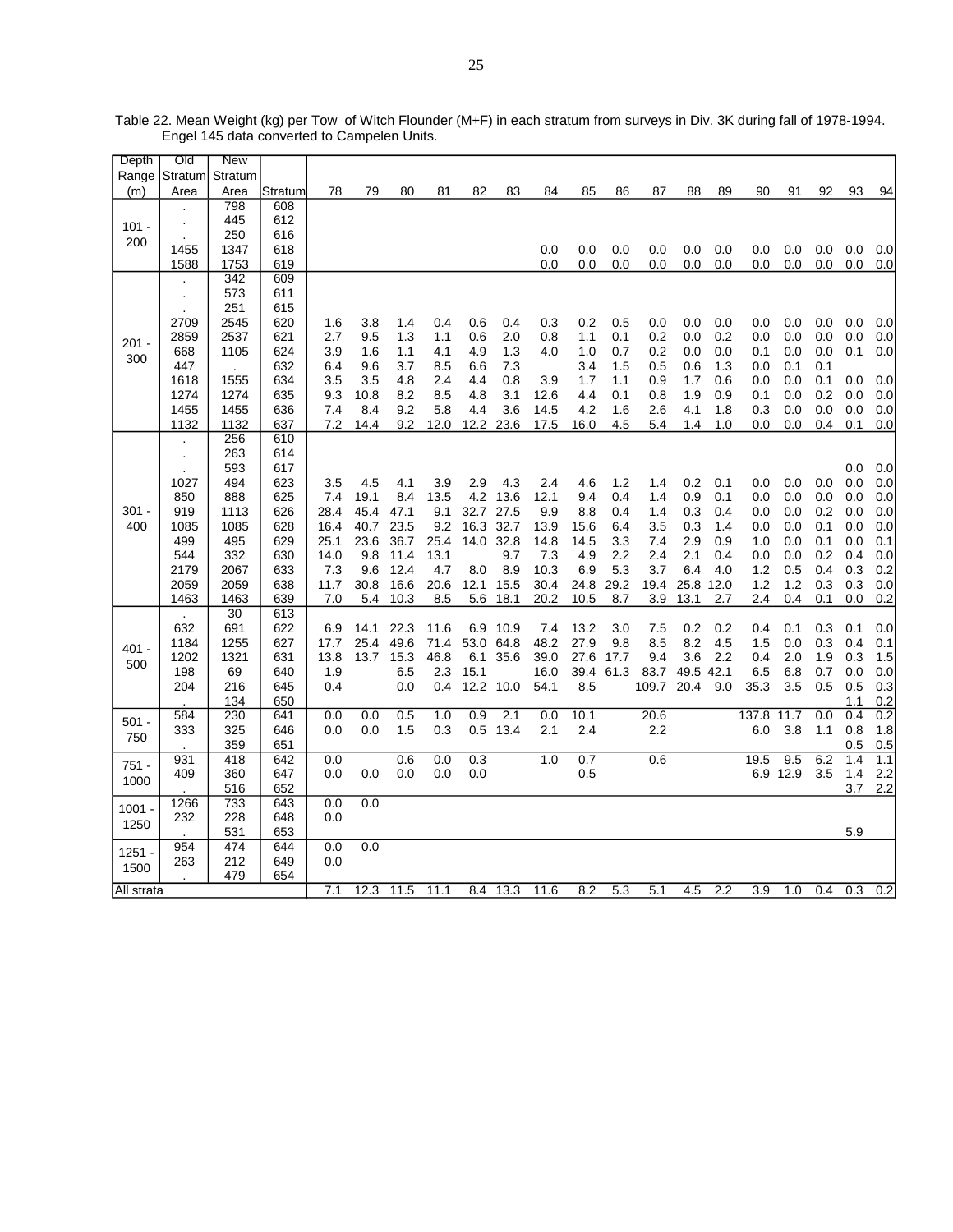| Depth             | Old            | <b>New</b>   |            |            |            |            |            |            |            |                |            |            |               |            |            |            |            |       |            |            |            |
|-------------------|----------------|--------------|------------|------------|------------|------------|------------|------------|------------|----------------|------------|------------|---------------|------------|------------|------------|------------|-------|------------|------------|------------|
|                   | Range Stratum  | Stratu       |            |            |            |            |            |            |            |                |            |            |               |            |            |            |            |       |            |            |            |
| (m)               | Area           | m Area       | Stratum    | 95         | 96         | 97         | 98         | 99         | 00         | 01             | 02         | 03         | 04            | 05         | 06         | 07         | 08         | 09    | 10         | 11         | 12         |
|                   |                | 798          | 608        |            | 0.0        | 0.0        | 0.0        |            | 0.0        | 0.0            | 0.0        | 0.0        | 0.0           | 0.0        | 0.0        |            |            |       | 0.0        |            |            |
| $101 -$           |                | 445          | 612        |            | 0.0        | 0.0        | 0.0        |            | 0.5        | 0.0            | 0.0        | 0.0        | 0.0           | 0.0        | 0.0        |            |            |       | 0.0        |            |            |
| 200               |                | 250          | 616        |            | 0.0        | 0.0        | 0.0        |            | 0.0        | 0.0            | 0.0        | 0.0        | 0.0           |            | 0.0        |            |            |       |            |            |            |
|                   | 1455           | 1347         | 618        | 0.0        | 0.0        | 0.0        | 0.0        | 0.0        | 0.0        | 0.0            | 0.0        | 0.0        | 0.0           | 0.0        | 0.0        | 0.0        | 0.0        | 0.0   | 0.0        | 0.0        | 0.0        |
|                   | 1588           | 1753         | 619        | 0.2        | 0.0        | 0.0        | 0.0        | 0.0        | 0.0        | 0.0            | 0.0        | 0.0        | 0.0           | 0.0        | 0.0        | 0.0        | 0.0        | 0.0   | 0.0        | 0.0        | 0.0        |
|                   |                | 342          | 609        |            | 0.0        | 0.0        | 0.0        |            | 0.0        | 0.0            | 0.0        | 0.0        | 0.0           | 0.0        | 0.0        |            |            | 0.0   | 0.6        |            |            |
|                   | $\blacksquare$ | 573          | 611        |            | 0.0        | 0.0        | 0.0        |            | 0.0        | 0.0            | 0.0        | 0.0        | 0.0           | 0.5        | 0.5        |            |            |       | 0.0        |            |            |
|                   |                | 251          | 615        |            | 0.0        | 0.0        | 0.0        |            | 0.5        | 0.0            | 0.0        | 0.0        | 0.0           | 0.0        | 1.0        |            |            |       | 0.0        |            |            |
|                   | 2709           | 2545         | 620        | 0.0        | 0.0        | 0.0        | 0.0        | 0.0        | 0.0        | 0.0            | 0.0        | 0.0        | 0.0           | 0.0        | 0.0        | 0.0        | 0.0        | 0.0   | 0.0        | 0.3        | 0.1        |
| $201 -$           | 2859<br>668    | 2537<br>1105 | 621<br>624 | 0.0<br>0.0 | 0.0<br>0.0 | 0.0<br>0.2 | 0.5<br>0.0 | 0.0<br>0.4 | 0.0<br>0.2 | 0.0<br>0.2     | 0.0<br>0.0 | 0.0<br>0.0 | 0.0<br>0.2    | 0.0<br>0.0 | 0.0<br>0.0 | 0.0<br>0.0 | 0.0<br>0.0 | 0.0   | 0.0<br>0.0 | 1.2<br>0.0 | 0.1<br>0.4 |
| 300               |                |              |            |            |            |            |            |            |            |                |            |            |               |            |            |            |            | 0.0   |            |            |            |
|                   | 447            |              | 632        |            |            |            |            |            |            |                |            |            |               |            |            |            |            |       |            |            |            |
|                   | 1618           | 1555         | 634        | 0.0        | 0.0        | 0.0        | 0.0        | 0.0        | 0.0        | 0.0            | 0.0        | 0.0        | 0.0           | 0.3        | 0.0        | 0.0        | 0.0        | 0.2   | 0.2        | 0.0        | 0.6        |
|                   | 1274           | 1274<br>1455 | 635        | 0.2<br>0.1 | 0.0<br>0.2 | 0.4<br>0.3 | 0.6        | 0.0        | 0.5<br>0.0 | 0.0<br>0.4     | 0.0<br>0.0 | 0.0<br>0.0 | 0.0<br>0.0    | 0.3<br>0.2 |            | 0.0        | 0.0        | 0.0   | 0.0<br>0.2 | 1.0<br>0.3 | 0.2        |
|                   | 1455           |              | 636        |            |            |            | 0.0        | 0.0        |            |                |            |            |               |            | 0.0        | 0.0        | 0.5        | 0.0   |            |            | 1.1        |
|                   | 1132           | 1132<br>256  | 637        | 0.0        | 0.0<br>2.9 | 0.2<br>0.5 | 0.4<br>1.5 | 0.9        | 1.0        | 0.2<br>1.6     | 0.0<br>3.0 | 0.0<br>0.4 | 0.0<br>0.0    | 0.2<br>1.5 | 0.0<br>1.8 | 0.0        | 0.9        | 0.3   | 0.4<br>0.5 | 0.2        | 0.0        |
|                   |                | 263          | 610<br>614 |            | 1.0        | 0.5        | 0.0        |            | 4.5        | 1.0            | 0.0        | 0.0        | 0.0           | 0.0        | 0.0        |            |            |       | 0.0        |            |            |
|                   |                | 593          | 617        | 0.5        | 0.0        | 0.3        | 0.6        | 0.0        | 0.0        | 0.0            | 0.0        | 0.0        | 0.0           | 0.0        | 0.0        | 0.0        | 0.0        | 0.5   | 0.4        | 0.0        | 1.7        |
|                   | 1027           | 494          | 623        | 0.0        | 0.0        | 0.0        | 0.0        | 0.0        | 0.0        | 0.0            | 0.0        | 0.0        | 0.0           | 0.0        | 0.0        | 0.0        | 0.0        | 0.0   | 0.0        | 0.4        | $5.0\,$    |
|                   | 850            | 888          | 625        | 0.3        | 0.2        | 0.0        | 0.3        | 0.3        | 0.0        | 0.3            | 0.0        | 0.0        | 0.3           | 0.3        | 0.3        | 0.0        | 0.4        | 0.0   | 0.0        | 4.3        | 0.3        |
| $301 -$           | 919            | 1113         | 626        | 0.0        | 0.0        | 0.8        | 0.0        | 3.8        | 2.4        | 2.0            | 0.0        | 0.0        | 0.3           | 0.4        | 1.1        | 13.0       | 3.5        | 6.5   | 2.5        | 4.6        | 2.8        |
| 400               | 1085           | 1085         | 628        | 0.2        | 0.0        | 0.2        | 0.0        | 1.2        | 1.8        | 0.8            | 0.0        | 0.2        | 0.2           | 0.0        | 0.6        | 0.0        | 1.4        | 0.3   | 1.2        | 3.6        | 3.2        |
|                   | 499            | 495          | 629        | 4.5        | 0.5        | 0.5        | 1.0        | 5.5        | 4.1        | 0.7            | 0.0        | 0.0        | 0.5           | 0.5        | 7.5        | 0.9        | 4.3        | 0.5   | 0.0        | 2.1        | 2.0        |
|                   | 544            | 332          | 630        | 0.0        | 1.0        | 1.0        | 0.5        | 2.5        | 2.2        | 0.3            | 0.4        | 0.0        | 0.0           | 0.5        | 0.9        | 1.0        | 4.1        | 2.0   | 1.7        | 0.5        | 0.5        |
|                   | 2179           | 2067         | 633        | 0.2        | 0.8        | 1.0        | 1.2        | 0.2        | 0.7        | 0.5            | 0.3        | 0.1        | 0.2           | 1.0        | 0.3        | 1.2        | 0.4        | 1.1   | 2.4        | 1.3        | 1.1        |
|                   | 2059           | 2059         | 638        | 0.3        | 0.5        | 0.6        | 2.3        | 2.1        | 3.6        | 2.2            | 0.9        | 1.2        | 2.4           | 2.0        | 2.0        | 8.8        | 7.4        | 2.6   | 5.7        | 2.3        | 6.0        |
|                   | 1463           | 1463         | 639        | 0.6        | 0.2        | 0.5        | 0.8        | 0.0        | 0.0        | 0.0            | 0.5        | 0.0        | 0.0           | 0.8        | 0.0        | 1.7        | 0.3        | 0.7   | 0.7        | 1.8        | 0.7        |
|                   |                | 30           | 613        |            | 0.6        | 1.0        | 3.5        |            | 53.2       | 3.4            | 2.3        | 1.4        | 0.6           | 2.4        | 2.4        |            |            |       | 2.0        |            |            |
|                   | 632            | 691          | 622        | 0.3        | 0.2        | 0.3        | 1.0        | 0.0        | 0.7        | 1.7            | 0.0        | 0.0        | 0.7           | 0.6        | 0.0        | 0.3        | 0.0        | 0.4   | 0.0        | 1.5        | 2.0        |
|                   | 1184           | 1255         | 627        | 4.6        | 0.7        | 7.8        | 13.0       | 3.8        | 11.7       | 4.5            | 2.1        | 0.8        | 2.8           | 2.2        | 6.4        | 15.5       | 8.3        | 11.0  | 18.1       | 10.3       | 8.2        |
| 401.              | 1202           | 1321         | 631        | 3.0        | 1.0        | 3.1        | 2.7        | 0.5        | 3.5        | 1.7            | 1.2        | 0.7        | 2.8           | 3.8        | 0.9        | 3.2        | 3.0        | 3.6   | 3.2        | 1.1        | 4.8        |
| 500               | 198            | 69           | 640        | 0.0        | 4.1        | 2.0        | 6.5        | 0.5        | 5.0        | 14.5           | 1.0        | 0.5        | 16.9          | 1.5        | 16.5       | 8.5        | 20.4       | 17.5  | 47.5       | 9.5        | 14.0       |
|                   | 204            | 216          | 645        | 0.0        | 5.0        | 1.5        | 0.4        | 3.5        | 2.5        | 3.7            | 2.5        | 0.0        | 0.0           | 9.8        | 8.5        | 7.5        | 1.8        | 28.7  | 16.2       | 6.7        | 15.5       |
|                   |                | 134          | 650        | 2.0        | 1.5        | 8.0        | 17.0       | 9.7        |            | 9.0            | 5.4        | 9.0        | 23.0          | 3.1        | 31.0       | 30.7       | 51.6       | 18.4  | 40.5       | 30.0       | 25.5       |
|                   | 584            | 230          | 641        | 2.5        | 8.0        | 6.0        | 16.0       | 11.9       |            | 25.0           | 4.9        | 9.5        | 61.5          | 7.3        | 37.0       | 35.7       | 34.3       | 89.5  | 48.9       | 33.8       | 59.9       |
| $501 -$           | 333            | 325          | 646        | 0.5        | 49.4       | 3.5        | 3.5        | 3.5        |            | 17.8 12.0 17.6 |            | 2.0        | 7.0           | 6.5        | 0.5        | 31.4       | 5.6        | 12.0  | 9.5        | 19.1       | 6.5        |
| 750               |                | 359          | 651        | 5.0        | 9.0        | 15.6       | 9.0        | 11.6       |            | 31.4           | 25.1       |            | 4.5 98.5      | 56.6       | 99.0       | 84.2       | 64.5       | 135.2 | 136.6      | 30.5       | 28.6       |
|                   | 931            | 418          | 642        | 1.5        | 0.5        | 0.0        | 0.5        | 3.0        | 10.4       | 0.6            | 1.0        | 5.5        | 0.5           | 22.5       | 1.5        | 5.0        | 0.5        | 4.0   | 0.0        | 0.0        | 0.0        |
| 751.              | 409            | 360          | 647        | 1.0        | 3.5        | 4.0        | 5.5        | 15.0       | 0.0        | 17.5           | 0.5        |            | 7.0 13.6 14.5 |            | 0.5        | 0.0        |            | 0.0   | 0.0        | 0.5        | 0.0        |
| 1000              |                | 516          | 652        | 5.5        | 10.5       | 17.0       | 21.5       | 2.5        | 12.5       | 3.4            | 2.5        | 18.0       | 1.0           | 25.5       | 0.0        | 9.5        | 1.0        | 20.6  | 1.5        | 0.0        | 1.1        |
|                   | 1266           | 733          | 643        | 2.3        | 0.0        | 0.0        | 0.0        | 0.3        | 0.4        | 0.0            | 0.0        | 1.2        | 0.0           | 0.3        | 0.0        | 0.0        |            | 0.0   | 0.0        | 0.0        | 0.0        |
| 1001              | 232            | 228          | 648        |            | 0.0        | 0.0        | 0.0        | 0.0        | 0.0        | 0.0            | 0.0        | 0.0        | 0.0           | 0.0        | 0.0        | 0.0        |            | 0.0   | 0.0        | 0.0        | 0.0        |
| 1250              |                | 531          | 653        | 3.5        | 0.0        | 0.0        | 0.0        | 0.5        | 0.0        | 0.5            | 0.0        | 2.0        | 0.0           | 0.5        | 0.0        | 0.0        | 0.0        | 0.0   | 0.0        | 0.0        | 0.0        |
|                   | 954            | 474          | 644        | 0.0        | 0.0        | 0.0        | 0.0        | 0.0        | 0.0        | 0.0            | 0.0        | 0.0        | 0.0           | 0.0        | 0.0        | 0.0        |            | 0.0   | 0.0        | 0.0        | 0.0        |
| 1251              | 263            | 212          | 649        |            | 0.0        | 0.0        | 0.0        | 0.0        | 0.0        | 0.0            | 0.0        | 0.0        | 0.0           | 0.0        | 0.0        | 0.0        |            | 0.0   | 0.5        | 0.0        | 0.0        |
| 1500              |                | 479          | 654        | 0.0        | 0.0        | 0.0        | 0.6        | 0.0        | 0.0        | 0.0            | 0.0        | 0.0        | 0.0           | 0.0        | 0.0        | 0.0        |            | 0.5   | 0.0        | 0.0        | 0.0        |
| <b>All strata</b> |                |              |            | 0.1        | 0.2        | 0.2        | 0.2        | 0.2        | 0.2        | 0.3            | 0.1        | 0.1        | 0.5           | 0.6        | 0.6        | 1.0        | 0.8        | 1.2   | 1.1        | 0.8        | 0.9        |

Table 23. Mean Weight (kg) per Tow of Witch Flounder (M+F) in each stratum from surveys in Div. 3K during fall of 1995-2012.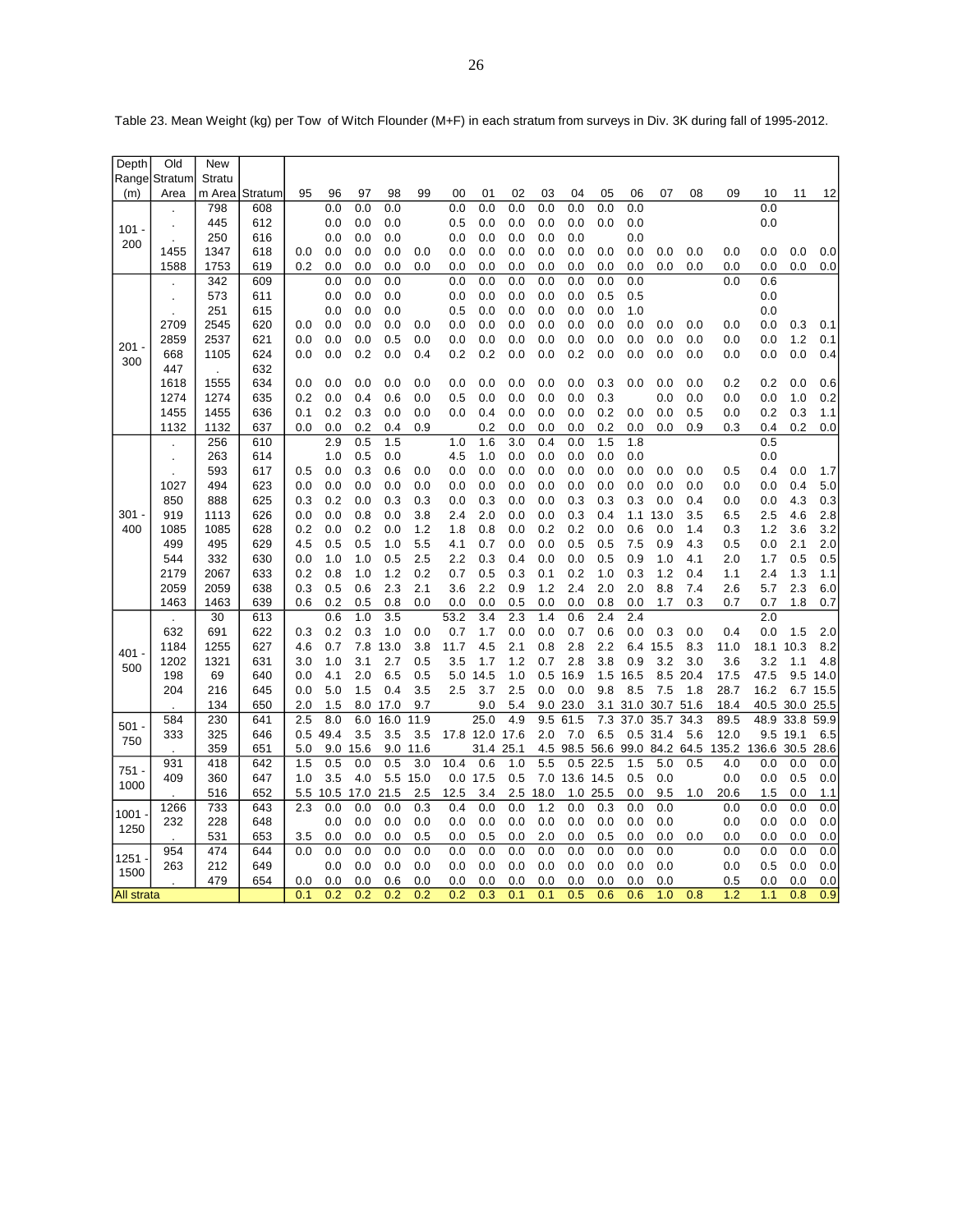| Depth             | Old                  |                    |            |             |            |            |            |            |            |            |            |            |            |            |            |             |            |             |
|-------------------|----------------------|--------------------|------------|-------------|------------|------------|------------|------------|------------|------------|------------|------------|------------|------------|------------|-------------|------------|-------------|
| Range             | Stratum              | <b>New Stratum</b> |            |             |            |            |            |            |            |            |            |            |            |            |            |             |            |             |
| (m)<br>$30 -$     | Area                 | Area               | Stratum    | 84          | 85         | 86         | 87         | 88         | 89         | 90         | 91         | 92         | 93         | 94         | 95         | 96          | 97         | 98          |
| 56                |                      | 268                | 784        |             |            |            |            |            |            |            |            |            |            |            |            | 0.0         | 0.0        | 0.0         |
|                   | 2071                 | 2071               | 350        | 0.5         | 0.0        | 0.0        | 0.0        | 0.0        | 0.0        | 0.0        | 0.0        | 0.0        | 0.0        | 0.0        | 0.0        | 0.0         | 0.0        | 0.0         |
|                   | 1780                 | 1780               | 363        | 0.3         | 0.0        | 0.2        | 0.0        | 0.0        | 0.0        | 1.1        | 0.1        | 0.2        | 0.0        | 0.0        | 0.0        | 0.0         | 0.0        | 0.0         |
| $57 -$            | 1121                 | 1121               | 371        | 0.3         | 0.0        | 0.0        | 0.0        | 0.0        | 0.0        | 0.0        | 0.0        | 0.0        | 0.0        | 0.0        | 0.0        | 0.0         | 0.0        | 0.0         |
| 92                | 2460                 | 2460               | 372        | 0.4         | 0.0        | 0.0        | 0.0        | 0.0        | 0.0        | 0.1        | 0.0        | 0.0        | 0.0        | 0.0        | 0.1        | 0.0         | 0.0        | 0.0         |
|                   | 1120                 | 1120               | 384        | 0.6         | 0.0        | 0.0        | 0.0        | 0.0        | 0.0        | 0.0        | 0.0        | 0.0        | 0.0        | 0.0        | 0.0        | 0.0         | 0.0        | 0.0         |
|                   |                      | 465                | 785        |             |            |            |            |            |            |            |            |            |            |            |            | 0.0         | 0.0        | 0.0         |
|                   | 1519                 | 1519               | 328        | 0.2         | 0.0        | 0.0        | 0.0        | 0.0        | 0.0        | 0.0        | 0.0        | 0.0        | 0.0        | 0.0        | 0.0        | 0.0         | 0.0        | 0.0         |
|                   | 1574<br>585          | 1574<br>585        | 341<br>342 | 1.1<br>0.0  | 0.0<br>0.0 | 0.0<br>0.0 | 0.2<br>0.0 | 0.2<br>0.0 | 0.0<br>0.0 | 0.0<br>0.0 | 0.0<br>0.0 | 0.0<br>0.0 | 0.0<br>0.0 | 0.0<br>0.0 | 0.0<br>0.0 | 0.0<br>0.0  | 0.0<br>0.0 | 0.0<br>0.0  |
|                   | 525                  | 525                | 343        | 1.2         | 0.0        | 0.0        | 0.0        | 0.0        | 0.0        | 0.0        | 0.0        | 0.0        | 0.0        | 0.0        | 0.0        | 0.0         | 0.0        | 0.0         |
|                   | 2120                 | 2120               | 348        | 1.1         | 0.0        | 0.0        | 0.0        | 0.2        | 0.0        | 0.0        | 0.0        | 0.0        |            | 0.0        | 0.0        | 0.0         | 0.0        | 0.0         |
|                   | 2114                 | 2114               | 349        | 1.1         | 0.0        | 0.5        | 0.0        | 0.1        | 0.0        | 0.5        | 0.0        | 0.0        | 0.0        | 0.0        | 0.0        | 0.0         | 0.0        | 0.0         |
|                   | 2817                 | 2817               | 364        | 0.5         | 0.0        | 0.4        | 0.0        | 0.1        | 0.0        | 0.1        | 0.0        | 0.0        | 0.0        | 0.0        | 0.0        | 0.0         | 0.0        | 0.0         |
|                   | 1041                 | 1041               | 365        | 0.7         | 0.0        | 0.5        | 0.2        | 0.1        | 0.0        | 0.0        | 0.3        | 0.0        | 0.0        | 0.0        | 0.0        | 0.0         | 0.0        | 0.0         |
| $93 -$            | 1320                 | 1320               | 370        | 1.0         | 0.0        | 0.0        | 0.2        | 0.0        | 0.0        | 0.0        | 0.0        | 0.0        | 0.0        | 0.0        | 0.0        | 0.0         | 0.0        | 0.0         |
| 183               | 2356                 | 2356               | 385        | 1.0         | 0.0        | 0.2        | 0.2        | 0.1        | 0.0        | 0.0        | 0.0        | 0.0        | 0.0        | 0.0        | 0.0        | 0.0         | 0.0        | 0.0         |
|                   | 1481                 | 1481               | 390        | 0.8         | 0.0        | 0.0        | 0.0        | 0.0        | 0.0        | 0.0        | 0.0        | 0.0        | 0.0        | 0.0        | 0.0        | 0.0         | 0.0        | 0.0         |
|                   |                      | 84                 | 786        |             |            |            |            |            |            |            |            |            |            |            |            | 0.1         | 0.0        | 0.0         |
|                   |                      | 613                | 787        |             |            |            |            |            |            |            |            |            |            |            |            | 0.0         | 0.0        | 0.0         |
|                   |                      | 261<br>89          | 788<br>790 |             |            |            |            |            |            |            |            |            |            |            |            | 0.0<br>0.0  | 0.0<br>0.0 | 0.0<br>0.1  |
|                   |                      | 72                 | 793        |             |            |            |            |            |            |            |            |            |            |            |            | 0.0         | 0.0        | 0.0         |
|                   |                      | 216                | 794        |             |            |            |            |            |            |            |            |            |            |            |            | 0.0         | 0.0        | 0.0         |
|                   |                      | 98                 | 797        |             |            |            |            |            |            |            |            |            |            |            |            | 0.0         | 0.0        | 0.0         |
|                   |                      | 72                 | 799        |             |            |            |            |            |            |            |            |            |            |            |            | 0.0         | 0.0        | 0.0         |
|                   | 1494                 | 1582               | 344        | 0.8         | 0.2        | 0.1        | 0.6        | 0.0        | 0.0        | 0.0        | 0.0        | 0.0        | 0.0        | 0.0        | 0.0        | 0.0         | 0.0        | 0.0         |
|                   | 983                  | 983                | 347        | 3.5         | 0.0        | 0.3        | 0.0        | 1.1        | 0.5        | 0.0        | 0.0        | 0.0        | 0.0        | 0.0        | 0.0        | 0.0         | 0.0        | 0.0         |
|                   | 1394                 | 1394               | 366        | 1.0         | 1.9        | 1.6        | 0.9        | 0.6        | 1.0        | 0.1        | 0.0        | 0.0        | 0.0        | 0.0        | 0.0        | 0.0         | 0.0        | 0.0         |
| 184 -             | 961                  | 961                | 369        | 2.8         | 4.3        | 5.3        | 2.4        | 8.0        | 3.2        | 3.6        | 1.2        | 0.0        | 0.0        | 0.0        | 0.0        | 0.0         | 0.0        | 0.0         |
| 274               | 983                  | 983                | 386        | 1.2         | 3.8        | 8.0        | 11.2       | 12.9       | 3.3        | 1.6        | 2.3        | 6.5        | 0.0        | 0.0        | 0.0        | 0.0         | 0.0        | 0.0         |
|                   | 821<br>282           | 821<br>282         | 389<br>391 | 1.7<br>0.0  | 1.2<br>0.8 | 6.7<br>0.0 | 2.2<br>0.2 | 1.2<br>0.0 | 0.2<br>0.0 | 0.7<br>0.0 | 0.0<br>1.8 | 0.2<br>0.6 | 0.0<br>0.0 | 0.0<br>0.0 | 0.3<br>0.9 | 0.0<br>0.0  | 0.0<br>0.7 | 0.0<br>0.0  |
|                   |                      | 164                | 795        |             |            |            |            |            |            |            |            |            |            |            |            | 0.0         | 0.0        | 0.0         |
|                   | $\cdot$              | 72                 | 789        |             |            |            |            |            |            |            |            |            |            |            |            | 0.0         | 0.0        | 0.0         |
| 184               |                      | 227                | 791        |             |            |            |            |            |            |            |            |            |            |            |            | 0.1         | 0.0        | 0.0         |
| 366               |                      | 100                | 798        |             |            |            |            |            |            |            |            |            |            |            |            | 0.0         | 0.1        | 1.6         |
|                   | 1432                 | 1432               | 345        | 22.8        | 6.2        | 3.1        | 18.7       | 10.7       | 12.0       | 3.8        | 0.0        | 0.3        | 0.4        | 0.0        | 0.0        | 0.0         | 0.0        | 0.2         |
|                   | 865                  | 865                | 346        | 12.0        | 18.8       | 27.9       | 10.1       | 15.3       | 10.8       | 15.7       | 1.7        | 0.3        | 0.1        | 0.0        | 0.0        | 0.1         | 0.0        | 0.0         |
|                   | 334                  | 334                | 368        | 1.0         | 0.6        | 8.4        | 0.5        | 1.4        | 3.1        | 2.3        | 0.8        | 0.3        | 0.0        | 0.0        | 0.5        | 0.0         | 0.0        | 0.0         |
| $275 -$           | 718                  | 718                | 387        | 1.7         | 4.1        | 2.8        | 5.8        | 18.0       | 15.7       | 37.1       | 1.6        | 0.5        | 0.3        | 0.1        | 0.6        | 0.1         | 0.0        | 0.0         |
| 366               | 361                  | 361                | 388        | 24.7<br>2.7 | 1.0        |            | 11.9       | 1.8        | 2.5<br>0.0 | 0.0        | 2.5        | 3.5<br>0.0 | 0.0<br>0.0 | 0.3<br>0.2 | 0.0        | 0.0         | 0.0        | 0.3         |
|                   | 145                  | 145<br>175         | 392<br>796 |             | 0.6        | 1.0        | 2.5        | 0.6        |            | 0.0        | 0.0        |            |            |            | 0.0        | 0.0<br>0.0  | 0.0<br>0.0 | 0.0<br>0.1  |
|                   |                      | 81                 | 800        |             |            |            |            |            |            |            |            |            |            |            |            |             | 0.7        | 0.2         |
|                   | 186                  | 186                | 729        | 5.7         | 5.0        | 10.9       |            |            |            | 1.9        | 10.7       | 9.6        | 1.6        | 5.1        | 0.1        | 5.9         | 0.9        | 0.0         |
|                   | 216                  | 216                | 731        | 16.8        | 8.3        |            |            |            |            | 15.7       | 6.0        | 12.0       | 1.3        | 2.7        | 0.6        |             | 0.0        | 0.3         |
| 367 -             | 468                  | 468                | 733        | 5.1         | 18.1       |            |            |            |            | 25.1       | 32.8       | 9.5        | 2.8        | 0.9        | 0.4        | 0.2         | 0.0        | 0.6         |
| 549               | 272                  | 272                | 735        | 9.8         | 0.9        | 45.8       |            |            |            |            | 5.9        | 5.8        | 1.1        | 0.3        | 0.1        | 0.5         | 0.6        | 0.5         |
|                   |                      | 50                 | 792        |             |            |            |            |            |            |            |            |            |            |            |            | 8.1         | 5.4        | 1.7         |
|                   | 170                  | 170                | 730        | 4.4         | 0.7        |            |            |            |            |            | 5.5        | 0.3        | 6.0        | 3.8        | 3.5        | 0.0         | 0.9        | 0.5         |
| $550 -$           | 231                  | 231                | 732        | 8.9         | 7.4        |            |            |            |            | 0.9        | 6.5        | 8.9        | 1.3        | 6.1        | 0.5        | 4.6         | 3.8        | 13.9        |
| 731               | 228                  | 228                | 734        | 1.0         | 5.9        |            |            |            |            | 5.4        | 3.2        | 0.4        | 3.4        | 1.6        | 1.2        | 4.0         | 0.5        | 4.8         |
|                   | 175                  | 175<br>227         | 736<br>737 |             | 11.2       | 29.4       |            |            |            | 14.7       | 37.9       | 3.7        | 2.9        | 0.8        | 0.4<br>0.6 | 10.9<br>4.2 | 1.7<br>3.3 | 5.6<br>14.0 |
| 732 -             |                      | 223                | 741        |             |            |            |            |            |            |            |            |            |            |            |            | 3.8         | 5.4        | 10.2        |
| 914               | $\cdot$              | 348                | 745        |             |            |            |            |            |            |            |            |            |            |            |            | 3.2         | 4.4        | 2.6         |
|                   |                      | 159                | 748        |             |            |            |            |            |            |            |            |            |            |            |            | 4.0         | 0.0        | 0.0         |
|                   |                      | 221                | 738        |             |            |            |            |            |            |            |            |            |            |            | 0.3        | 10.9        | 4.2        | 0.8         |
| $915 -$           |                      | 206                | 742        |             |            |            |            |            |            |            |            |            |            |            |            | 1.1         | 0.1        | 0.3         |
| 1097              |                      | 392                | 746        |             |            |            |            |            |            |            |            |            |            |            |            | 2.2         | 2.3        | 0.0         |
|                   |                      | 126                | 749        |             |            |            |            |            |            |            |            |            |            |            |            | 1.9         | 1.7        | 0.0         |
|                   | $\ddot{\phantom{a}}$ | 254                | 739        |             |            |            |            |            |            |            |            |            |            |            |            | 0.0         | 0.0        | 0.0         |
| 1098              |                      | 211                | 743        |             |            |            |            |            |            |            |            |            |            |            |            | 0.0         | 0.0        | 0.0         |
| 1280              |                      | 724                | 747        |             |            |            |            |            |            |            |            |            |            |            |            | 0.0         | 0.0        | 1.1         |
|                   |                      | 556<br>264         | 750<br>740 |             |            |            |            |            |            |            |            |            |            |            |            | 0.0<br>0.0  | 0.0<br>0.0 | 0.0<br>0.0  |
| 1281              |                      | 280                | 744        |             |            |            |            |            |            |            |            |            |            |            |            | 0.0         | 0.0        | 0.0         |
| 1463              |                      | 229                | 751        |             |            |            |            |            |            |            |            |            |            |            |            | 0.0         | 0.0        | 0.0         |
| <b>All strata</b> |                      |                    |            | 2.5         | 1.5        | 2.1        | 1.7        | 1.8        | 1.3        | 2.0        | 1.0        | 0.6        | 0.2        | 0.1        | 0.1        | 0.3         | 0.2        | 0.3         |

Table 24. Mean Weight (kg) per Tow of Witch Flounder (M+F) in each stratum from surveys in Div. 3L during fall of 1984-1998. (Engel 145 data converted to Campelen Units).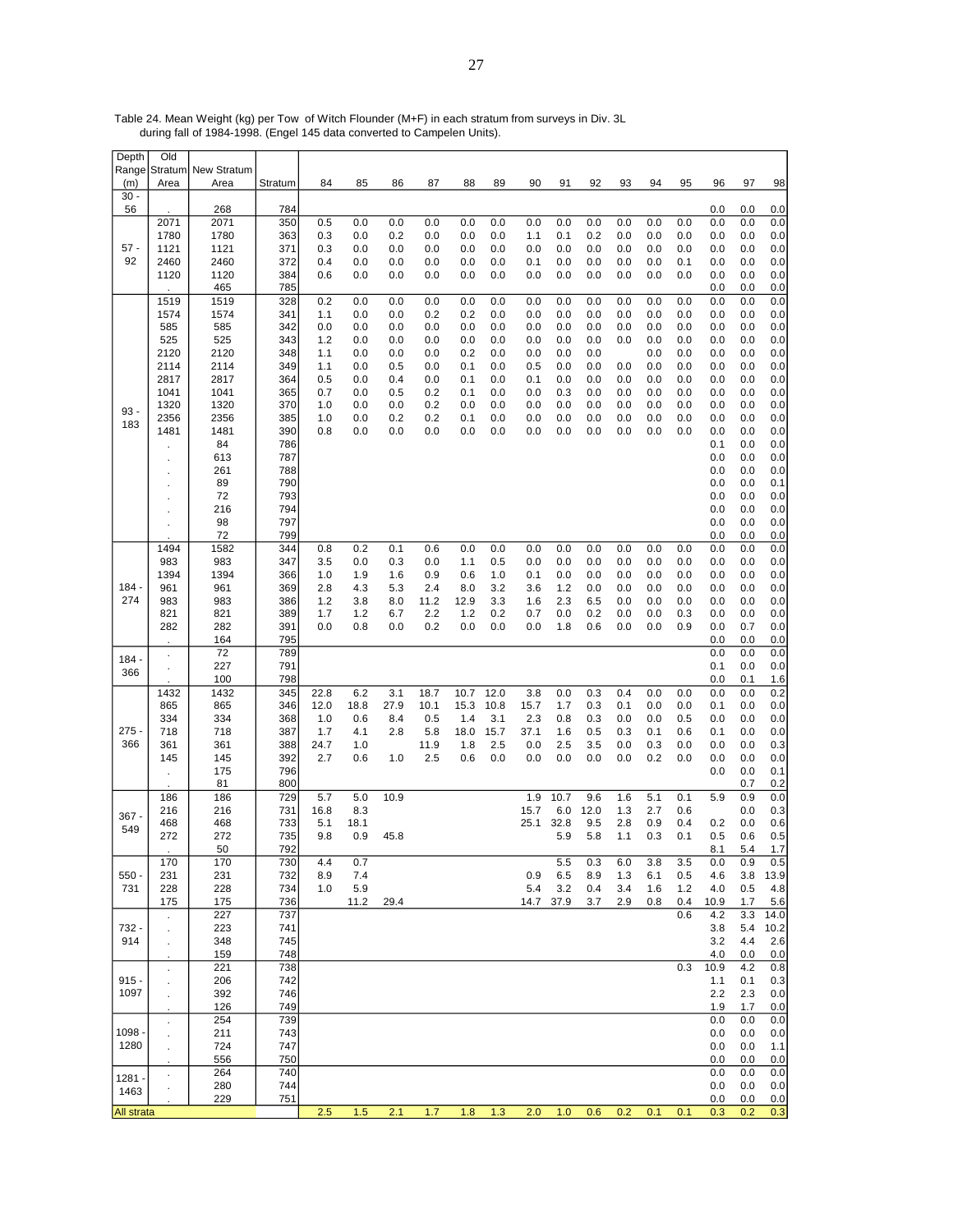Table 25. Mean Weight (kg) per Tow of Witch Flounder (M+F) in each stratum from surveys in Div. 3L during fall of 1999-2012.

| Depth      | Old            | New          |            |            |            |            |            |            |            |            |            |            |            |            |            |            |            |
|------------|----------------|--------------|------------|------------|------------|------------|------------|------------|------------|------------|------------|------------|------------|------------|------------|------------|------------|
| Rang       | Stratum        | Stratum      |            |            |            |            |            |            |            |            |            |            |            |            |            |            |            |
| e (m)      | Area           | Area         | Stratum    | 99         | 00         | 01         | 02         | 03         | 04         | 05         | 06         | 07         | 08         | 09         | 10         | 11         | 12         |
| $30 -$     |                |              |            |            |            |            |            |            |            |            |            |            |            |            |            |            |            |
| 56         |                | 268          | 784        |            | 0.0        | 0.0        | 0.0        | 0.0        | 0.0        | 0.0        |            |            |            |            |            |            |            |
|            | 2071           | 2071         | 350        | 0.0        | 0.0        | 0.0        | 0.0        | 0.0        | 0.0        | 0.1        | 0.0        | 0.0        | 0.1        | 0.0        | 0.0        | 0.0        | 0.0        |
| $57 -$     | 1780<br>1121   | 1780         | 363<br>371 | 0.0<br>0.0 | 0.0        | 0.0        | 0.0        | 0.0        | 0.0        | 0.0        | 0.0<br>0.0 | 0.0        | 0.0        | 0.0        | 0.0        | 0.1<br>0.0 | 0.0<br>0.0 |
| 92         | 2460           | 1121<br>2460 | 372        | 0.0        | 0.0<br>0.0 | 0.0<br>0.0 | 0.0<br>0.0 | 0.0<br>0.0 | 0.0<br>0.0 | 0.0<br>0.0 | 0.0        | 0.0<br>0.0 | 0.0<br>0.0 | 0.0<br>0.0 | 0.0<br>0.0 | 0.0        | 0.1        |
|            | 1120           | 1120         | 384        | 0.0        | 0.0        | 0.0        | 0.0        | 0.0        | 0.0        | 0.0        | 0.0        | 0.0        | 0.0        | 0.0        | 0.0        | 0.0        | 0.0        |
|            |                | 465          | 785        |            | 0.0        | 0.0        | 0.0        | 0.0        | 0.0        | 0.0        |            |            |            |            |            |            |            |
|            | 1519           | 1519         | 328        | 0.0        | 0.0        | 0.0        | 0.0        | 0.0        | 0.0        | 0.0        | 0.0        | 0.0        | 0.0        | 0.0        | 0.0        | 0.1        | 0.1        |
|            | 1574           | 1574         | 341        | 0.0        | 0.0        | 0.0        | 0.0        | 0.0        | 0.0        | 0.1        | 1.8        | 0.0        | 0.2        | 0.0        | 0.4        | 0.3        | 0.0        |
|            | 585            | 585          | 342        | 0.0        | 0.0        | 0.0        | 0.0        | 0.0        | 0.0        | 0.0        | 0.0        | 0.0        | 0.0        | 0.0        | 0.0        | 0.0        | 0.0        |
|            | 525            | 525          | 343        | 0.0        | 0.0        | 0.0        | 0.0        | 0.0        | 0.0        | 0.0        | 0.0        | 0.0        | 0.0        | 0.0        | 0.0        | 0.0        | 0.0        |
|            | 2120           | 2120         | 348        | 0.0        | 0.0        | 0.0        | 0.0        | 0.0        | 0.0        | 0.0        | 0.0        | 0.0        | 0.0        | 0.0        | 0.0        | 0.0        | 0.0        |
|            | 2114           | 2114         | 349        | 0.0        | 0.0        | 0.0        | 0.0        | 0.1        | 0.0        | 0.4        | 0.0        | 0.0        | 0.3        | 0.0        | 0.1        | 0.1        | 0.0        |
|            | 2817           | 2817         | 364        | 0.0        | 0.0        | 0.0        | 0.0        | 0.0        | 0.0        | 0.0        | 0.0        | 0.0        | 0.0        | 0.0        | 0.0        | 0.0        | 0.1        |
|            | 1041           | 1041         | 365        | 0.0        |            | 0.0        | 0.0        | 0.0        |            | 0.2        | 0.0        | 0.0        | 0.0        | 0.0        | 0.0        | 0.0        | 0.0        |
| $93 -$     | 1320           | 1320         | 370        | 0.0        | 0.0        | 0.0        | 0.0        | 0.0        |            | 0.0        | 0.0        | 0.0        | 0.0        | 0.0        | 0.0        | 0.0        | 0.0        |
| 183        | 2356           | 2356         | 385        | 0.0        | 0.0        | 0.0        | 0.0        | 0.0        | 0.0        | 0.0        | 0.0        | 0.0        | 0.0        | 0.0        | 0.0        | 0.0        | 0.0        |
|            | 1481           | 1481         | 390        | 0.0        | 0.0        | 0.0        | 0.0        | 0.0        | 0.0        | 0.0        | 0.0        | 0.0        | 0.0        | 0.0        | 0.0        | 0.0        | 0.0        |
|            |                | 84           | 786        |            | 0.0        | 0.1        | 0.0        | 0.1        | 0.0        | 0.1        |            |            |            |            |            |            |            |
|            |                | 613          | 787        |            | 0.0        | 0.0        | 0.0        | 0.0        | 0.0        | 0.0        | 0.0        |            |            |            |            |            |            |
|            |                | 261          | 788        |            | 0.0        | 0.0        | 0.0        | 0.0        | 0.0        | 0.0        | 0.0        |            |            |            | 0.0        |            |            |
|            | ä,             | 89           | 790        |            | 0.0        | 0.1        | 0.0        | 0.0        | 0.0        | 0.0        |            |            |            |            | 0.0        |            |            |
|            |                | 72<br>216    | 793<br>794 |            | 0.0        | 0.0<br>0.0 | 0.2<br>0.0 | 0.0<br>0.0 | 0.0<br>0.0 | 0.3<br>0.0 | 0.0        |            |            |            | 0.0<br>0.0 |            |            |
|            | ä,             | 98           | 797        |            | 0.0        | 0.0        | 0.0        | 0.0        | 0.0        | 0.0        | 0.0        |            |            |            | 0.0        |            |            |
|            |                | 72           | 799        |            | 0.0        | 0.0        | 0.0        | 0.0        | 0.0        | 0.0        | 0.0        |            |            |            | 0.0        |            |            |
|            | 1494           | 1582         | 344        | 0.0        | 0.0        | 0.0        | 0.0        | 0.0        | 0.0        | 0.0        | 0.0        | 0.1        | 0.3        | 0.0        | 0.0        | 0.0        | 0.0        |
|            | 983            | 983          | 347        | 0.0        | 0.0        | 0.0        | 0.0        | 0.0        | 0.0        | 0.0        | 0.0        | 0.0        | 0.0        | 0.0        | 0.1        | 0.4        | 1.8        |
|            | 1394           | 1394         | 366        | 0.0        | 0.0        | 0.0        | 0.0        | 0.0        |            | 0.0        | 0.0        | 0.0        | 0.0        | 0.0        | 0.1        | 0.3        | 0.2        |
| $184 -$    | 961            | 961          | 369        | 0.0        | 0.0        | 0.0        | 0.0        | 0.0        |            | 0.0        | 0.0        | 0.0        | 0.2        | 0.0        | 0.0        | 0.0        | 0.4        |
| 274        | 983            | 983          | 386        | 0.0        | 0.0        | 0.0        | 0.0        | 0.0        |            | 0.0        | 0.0        | 0.0        | 0.0        | 0.0        | 0.0        | 0.3        | 0.0        |
|            | 821            | 821          | 389        | 0.0        | 0.1        | 0.0        | 0.0        | 0.0        | 0.0        | 0.0        | 0.0        | 0.0        | 0.0        | 0.0        | 0.0        | 0.0        | 0.0        |
|            | 282            | 282          | 391        | 0.0        | 0.0        | 0.0        | 0.0        | 0.0        | 0.0        | 0.0        | 0.0        | 0.0        | 0.0        | 0.0        | 0.0        | 0.0        | 0.0        |
|            |                | 164          | 795        |            | 0.0        | 0.0        | 0.0        | 0.0        | 0.0        | 0.0        | 0.0        |            |            |            | 0.0        |            |            |
| $184 -$    |                | 72           | 789        |            | 0.0        | 0.0        | 0.0        | 0.0        | 0.0        | 0.0        | 0.0        |            |            |            |            |            |            |
| 366        |                | 227          | 791        |            | 0.0        | 0.0        | 0.0        | 0.1        | 0.0        | 0.1        |            |            |            |            | 0.0        |            |            |
|            |                | 100          | 798        |            | 0.2        | 1.7        | 0.0        | 0.0        | 0.2        | 0.1        |            |            |            |            | 0.0        |            |            |
|            | 1432           | 1432         | 345        | 0.0        | 0.0        | 0.0        | 0.0        | 0.0        | 0.0        | 0.2        | 0.2        | 0.1        | 1.3        | 0.2        | 0.8        | 0.4        | 3.8        |
|            | 865            | 865          | 346        | 0.2        | 0.1        | 0.1        | 0.0        | 0.0        | 0.0        | 0.6        | 0.8        | 0.6        | 5.1        | 0.3        | 0.1        | 3.7        | 4.4        |
|            | 334            | 334          | 368        | 0.0        | 0.1        | 0.0        | 0.0        | 0.0        |            | 0.1        | 0.3        | 0.0        | 0.6        | 0.0        | 0.0        | 0.0        | 1.0        |
| $275 -$    | 718            | 718          | 387        | 0.0        | 0.4        | 0.0        | 0.1        | 0.0        |            | 0.0        | 0.2        | 0.4        | 1.3        | 0.0        | 1.0        | 0.8        | 0.5        |
| 366        | 361<br>145     | 361          | 388<br>392 | 0.0<br>0.0 | 0.1<br>0.0 | 0.3<br>0.7 | 0.1        | 0.1        | 0.0        | 0.1        | 0.7        | 0.2<br>0.0 | 0.3        | 0.4<br>0.0 | 0.1        | 0.1        | 0.2<br>0.0 |
|            |                | 145<br>175   | 796        |            | 0.0        | 0.2        | 0.0<br>0.0 | 0.0<br>0.0 | 0.0<br>0.0 | 0.0<br>0.4 | 0.0<br>0.1 |            | 0.0        |            | 0.0<br>0.0 | 0.0        |            |
|            |                | 81           | 800        |            | 0.6        | 2.2        | 2.0        | 0.1        | 0.3        | 0.7        |            |            |            | 0.9        | 0.5        |            |            |
|            | 186            | 186          | 729        | 0.0        | 0.0        | 0.5        | 1.3        | 0.5        | 0.0        | 0.1        | 1.3        | 1.1        | 2.9        | 0.4        | 7.6        | 3.1        | 0.7        |
|            | 216            | 216          | 731        | 0.6        | 0.6        | 0.1        | 0.1        | 0.5        | 0.7        | 0.8        | 1.6        | 0.4        | 1.4        | 2.8        | 3.1        |            | 0.8        |
| $367 -$    | 468            | 468          | 733        | 0.8        | 1.0        | 0.8        | 1.6        | 0.1        | 3.9        | 3.6        | 2.6        | 5.8        | 0.4        | 3.2        | 3.5        | 6.8        | 6.2        |
| 549        | 272            | 272          | 735        | 0.3        | 0.1        | 0.1        | 0.3        | 0.0        |            | 1.6        | 1.2        | 5.0        | 8.9        | 13.6       | 8.0        | 14.4       | 20.2       |
|            |                | 50           | 792        |            | 4.2        | 7.8        | 7.1        | 6.6        | 7.2        | 11.5       |            |            |            |            | 3.6        |            |            |
|            | 170            | 170          | 730        | 0.4        | 2.5        | 11.7       | 4.9        | 0.0        | 0.6        | 0.0        | 2.1        | 0.6        | 0.2        | 1.7        | 2.9        | 2.0        | 2.5        |
| $550 -$    | 231            | 231          | 732        | 7.9        | 7.2        | 6.5        | 3.6        | 3.4        | 3.3        | 1.1        | 5.8        | 3.8        | 4.7        | 7.9        | 10.6       | 4.4        | 2.3        |
| 731        | 228            | 228          | 734        | 3.0        | 1.5        | 0.5        | 2.5        | 0.1        |            | 0.0        | 2.7        | 1.4        | 0.6        | 14.9       | 7.0        | 20.8       | 1.6        |
|            | 175            | 175          | 736        | 3.9        | 17.2       | 7.7        | 49.7       | 4.3        |            | 8.1        | 31.5       | 32.3       | 34.6       | 38.7       | 39.7       | 22.7       | 16.1       |
|            | ÷.             | 227          | 737        | 4.8        | 0.4        | 4.0        | 16.1       | 2.2        |            | 1.6        | 0.4        | 0.0        |            | 0.0        | 2.6        |            |            |
| 732 -      |                | 223          | 741        | 0.2        | 0.0        | 0.1        | 5.2        | 0.5        |            |            | 0.3        | 0.0        |            | 0.5        | 0.0        |            |            |
| 914        | ä,             | 348          | 745        | 1.4        | 0.0        | 0.0        | 0.0        | 0.2        |            |            | 0.0        | 0.0        |            | 0.0        | 0.5        |            |            |
|            |                | 159          | 748        | 1.8        | 0.0        | 0.0        | 0.0        | 1.7        |            |            | 0.0        | 0.0        |            | 0.0        | 0.2        |            |            |
|            | $\blacksquare$ | 221          | 738        | 0.0        | 0.0        | 0.2        | 0.2        | 13.9       |            |            | 0.0        | 0.0        |            | 0.0        | 0.0        |            |            |
| $915 -$    | ä,             | 206          | 742        | 0.0        | 0.0        | 0.0        | 0.0        | 4.1        |            |            | 0.0        | 0.0        |            | 0.0        | 0.0        |            |            |
| 1097       |                | 392          | 746<br>749 | 0.0        | 0.0        | 0.0        | 0.0        | 0.1        |            |            | 0.0        | 0.0        |            | 0.0        | 0.0        |            |            |
|            |                | 126<br>254   | 739        | 0.0        | 0.0<br>0.0 | 0.0<br>0.0 | 0.0<br>0.0 | 0.0<br>0.0 |            | 0.0        | 0.0        | 0.0        |            | 0.0<br>0.0 | 0.0<br>0.0 |            |            |
| 1098       | l.             | 211          | 743        | 0.0        | 0.0        | 0.0        | 0.0        | 0.0        |            |            | 0.0        | 0.0<br>0.0 |            | 0.0        | 0.0        |            |            |
| 1280       |                | 724          | 747        | 0.0        | 0.0        | 0.0        | 0.0        | 0.0        |            |            | 0.0        | 0.0        |            | 0.0        | 0.0        |            |            |
|            |                | 556          | 750        | 0.0        | 0.0        | 0.0        | 0.0        | 0.0        |            |            |            | 0.0        |            | 0.0        | 0.0        |            |            |
|            |                | 264          | 740        | 0.0        | 0.0        | 0.0        | 0.0        | 0.0        |            | 0.0        | 0.0        | 0.0        |            | 0.0        | 0.0        |            |            |
| 1281       |                | 280          | 744        |            | 0.0        | 0.0        | 0.0        | 0.0        |            |            | 0.0        | 0.0        |            | 0.0        | 0.0        |            |            |
| 1463       |                | 229          | 751        |            | 0.0        | 0.0        | 0.0        | 0.0        |            |            |            | 0.0        |            | 0.0        | 0.0        |            |            |
| All strata |                |              |            | 0.1        | 0.2        | 0.2        | 0.4        | 0.2        | 0.1        | 0.2        | 0.3        | 0.3        | 0.5        | 0.4        | 0.5        | 0.6        | 0.7        |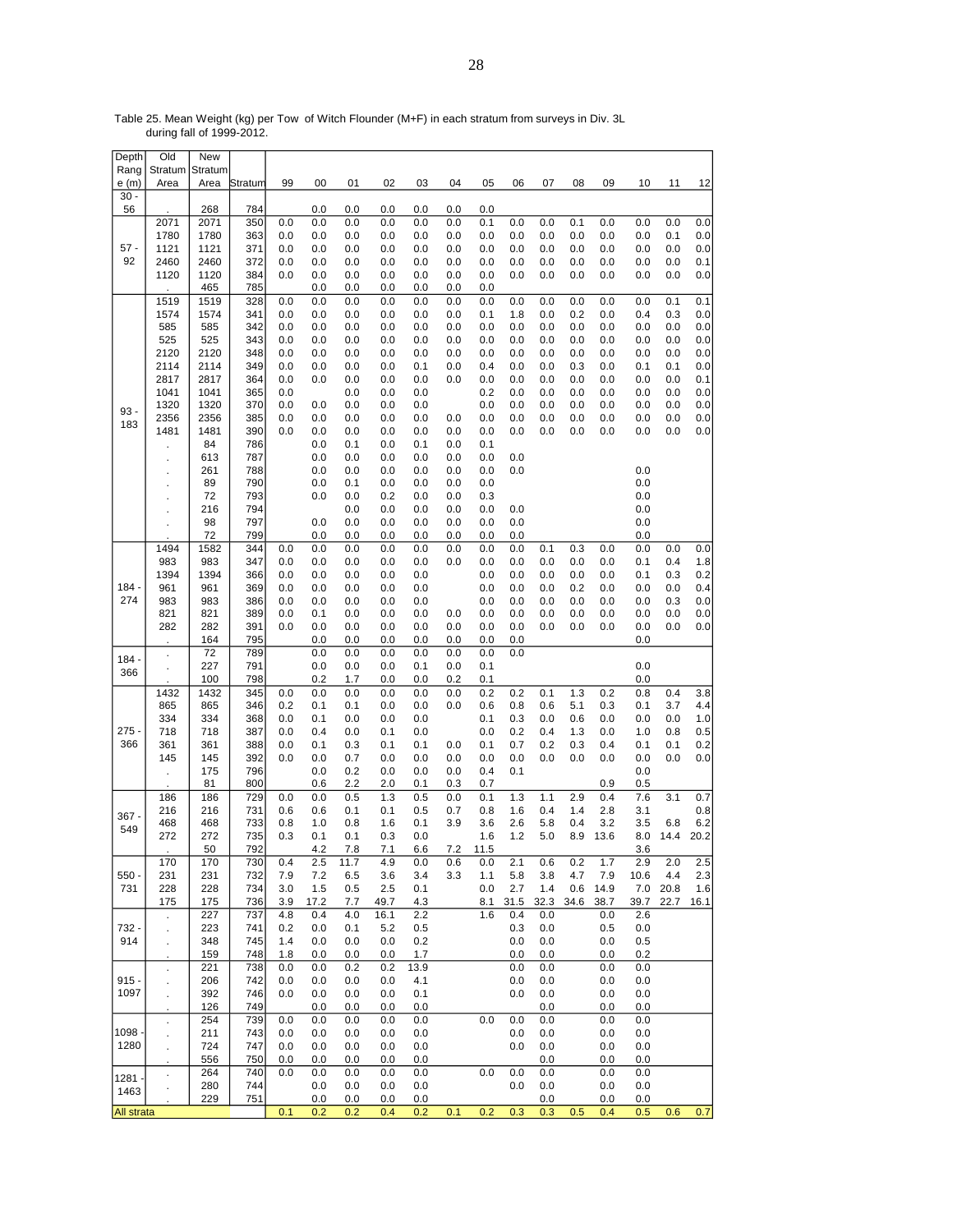Table 26. Estimates of biomass (tons) of witch flounder from Canadian Table 27. Mean weights (kg) of witch flounder per tow from . fall surveys in Div. 2J, 3K and 3L during 1977-2012. Canadian fall surveys in Div. 2J, 3K and 3L during .

Table 27. Mean weights (kg) of witch flounder per tow from<br>Canadian fall surveys in Div. 2J, 3K and 3L during<br>1977-2012.

|      | 2J   | 3K    | 3L             | 2J3KL |      | 2J   | 3K     | 3L   | 2J3KL |
|------|------|-------|----------------|-------|------|------|--------|------|-------|
| 1977 | 5123 |       |                |       | 1977 | 1.56 |        |      |       |
| 1978 | 1302 | 30353 | $\overline{0}$ | 31655 | 1978 | 0.39 | 7.077  | 0.00 | 4.16  |
| 1979 | 2218 | 49789 | 0              | 52008 | 1979 | 0.72 | 12.332 | 0.00 | 7.29  |
| 1980 | 3494 | 44962 | $\overline{0}$ | 48456 | 1980 | 1.11 | 11.483 | 0.00 | 6.85  |
| 1981 | 2581 | 43406 | $\overline{0}$ | 37338 | 1981 | 0.80 | 11.086 | 0.00 | 5.28  |
| 1982 | 4909 | 32429 | $\Omega$       | 37338 | 1982 | 1.52 | 8.443  | 0.00 | 5.28  |
| 1983 | 3693 | 49251 | 9082           | 62026 | 1983 | 1.13 | 13.297 | 2.05 | 5.44  |
| 1984 | 2903 | 49038 | 13210          | 65151 | 1984 | 0.93 | 11.630 | 2.49 | 5.15  |
| 1985 | 3030 | 35694 | 7881           | 46605 | 1985 | 0.93 | 8.235  | 1.48 | 3.61  |
| 1986 | 5920 | 21359 | 10743          | 38022 | 1986 | 1.82 | 5.346  | 2.11 | 3.08  |
| 1987 | 2063 | 21746 | 8679           | 32488 | 1987 | 0.63 | 5.083  | 1.72 | 2.58  |
| 1988 | 1571 | 18110 | 9294           | 28975 | 1988 | 0.49 | 4.501  | 1.84 | 2.36  |
| 1989 | 2653 | 8976  | 6606           | 18234 | 1989 | 0.83 | 2.231  | 1.31 | 1.48  |
| 1990 | 3672 | 17088 | 10341          | 31101 | 1990 | 1.13 | 3.943  | 1.96 | 2.42  |
| 1991 | 2669 | 4272  | 5274           | 12215 | 1991 | 0.82 | 0.986  | 0.99 | 0.95  |
| 1992 | 1102 | 1863  | 3131           | 6095  | 1992 | 0.34 | 0.430  | 0.59 | 0.47  |
| 1993 | 627  | 1327  | 778            | 2733  | 1993 | 0.20 | 0.302  | 0.15 | 0.22  |
| 1994 | 462  | 846   | 663            | 1971  | 1994 | 0.14 | 0.196  | 0.12 | 0.15  |
| 1995 | 263  | 435   | 418            | 1117  | 1995 | 0.09 | 0.094  | 0.08 | 0.09  |
| 1996 | 370  | 855   | 1806           | 3031  | 1996 | 0.11 | 0.168  | 0.28 | 0.20  |
| 1997 | 465  | 1116  | 1095           | 2676  | 1997 | 0.13 | 0.219  | 0.17 | 0.18  |
| 1998 | 649  | 1255  | 1906           | 3810  | 1998 | 0.19 | 0.246  | 0.30 | 0.25  |
| 1999 | 752  | 881   | 826            | 2460  | 1999 | 0.22 | 0.189  | 0.14 | 0.18  |
| 2000 | 498  | 1200  | 968            | 2667  | 2000 | 0.14 | 0.248  | 0.16 | 0.18  |
| 2001 | 209  | 1427  | 1042           | 2678  | 2001 | 0.06 | 0.280  | 0.16 | 0.18  |
| 2002 | 404  | 471   | 2428           | 3303  | 2002 | 0.12 | 0.092  | 0.38 | 0.22  |
| 2003 | 178  | 651   | 1010           | 1839  | 2003 | 0.05 | 0.128  | 0.16 | 0.12  |
| 2004 | 476  | 2641  | 451            | 3568  | 2004 | 0.14 | 0.518  | 0.10 | 0.27  |
| 2005 | 684  | 2842  | 1003           | 4529  | 2005 | 0.20 | 0.561  | 0.17 | 0.31  |
| 2006 | 962  | 2889  | 1987           | 5838  | 2006 | 0.28 | 0.587  | 0.33 | 0.40  |
| 2007 | 1369 | 4671  | 1723           | 7762  | 2007 | 0.39 | 1.003  | 0.29 | 0.55  |
| 2008 | 1947 | 3374  | 2759           | 8080  | 2008 | 0.59 | 0.782  | 0.52 | 0.62  |
| 2009 | 1351 | 5639  | 2625           | 9616  | 2009 | 0.39 | 1.20   | 0.44 | 0.68  |
| 2010 | 1242 | 5417  | 2986           | 9645  | 2010 | 0.36 | 1.07   | 0.48 | 0.66  |
| 2011 | 1151 | 3806  | 3339           | 8297  | 2011 | 0.34 | 0.82   | 0.63 | 0.62  |
| 2012 | 1029 | A2QA  | 2562           | 9075  | 2012 | 0.30 | 0.04   | 0.67 | 0.67  |

|      | ZJ.  | ЗΚ    | 3L    | 2J3KL |      | ZJ   | 3К     | ЗL   | 2J3KL |
|------|------|-------|-------|-------|------|------|--------|------|-------|
| 1977 | 5123 |       |       |       | 1977 | 1.56 |        |      |       |
| 1978 | 1302 | 30353 | 0     | 31655 | 1978 | 0.39 | 7.077  | 0.00 | 4.16  |
| 1979 | 2218 | 49789 | 0     | 52008 | 1979 | 0.72 | 12.332 | 0.00 | 7.29  |
| 1980 | 3494 | 44962 | 0     | 48456 | 1980 | 1.11 | 11.483 | 0.00 | 6.85  |
| 1981 | 2581 | 43406 | 0     | 37338 | 1981 | 0.80 | 11.086 | 0.00 | 5.28  |
| 1982 | 4909 | 32429 | 0     | 37338 | 1982 | 1.52 | 8.443  | 0.00 | 5.28  |
| 1983 | 3693 | 49251 | 9082  | 62026 | 1983 | 1.13 | 13.297 | 2.05 | 5.44  |
| 1984 | 2903 | 49038 | 13210 | 65151 | 1984 | 0.93 | 11.630 | 2.49 | 5.15  |
| 1985 | 3030 | 35694 | 7881  | 46605 | 1985 | 0.93 | 8.235  | 1.48 | 3.61  |
| 1986 | 5920 | 21359 | 10743 | 38022 | 1986 | 1.82 | 5.346  | 2.11 | 3.08  |
| 1987 | 2063 | 21746 | 8679  | 32488 | 1987 | 0.63 | 5.083  | 1.72 | 2.58  |
| 1988 | 1571 | 18110 | 9294  | 28975 | 1988 | 0.49 | 4.501  | 1.84 | 2.36  |
| 1989 | 2653 | 8976  | 6606  | 18234 | 1989 | 0.83 | 2.231  | 1.31 | 1.48  |
| 1990 | 3672 | 17088 | 10341 | 31101 | 1990 | 1.13 | 3.943  | 1.96 | 2.42  |
| 1991 | 2669 | 4272  | 5274  | 12215 | 1991 | 0.82 | 0.986  | 0.99 | 0.95  |
| 1992 | 1102 | 1863  | 3131  | 6095  | 1992 | 0.34 | 0.430  | 0.59 | 0.47  |
| 1993 | 627  | 1327  | 778   | 2733  | 1993 | 0.20 | 0.302  | 0.15 | 0.22  |
| 1994 | 462  | 846   | 663   | 1971  | 1994 | 0.14 | 0.196  | 0.12 | 0.15  |
| 1995 | 263  | 435   | 418   | 1117  | 1995 | 0.09 | 0.094  | 0.08 | 0.09  |
| 1996 | 370  | 855   | 1806  | 3031  | 1996 | 0.11 | 0.168  | 0.28 | 0.20  |
| 1997 | 465  | 1116  | 1095  | 2676  | 1997 | 0.13 | 0.219  | 0.17 | 0.18  |
| 1998 | 649  | 1255  | 1906  | 3810  | 1998 | 0.19 | 0.246  | 0.30 | 0.25  |
| 1999 | 752  | 881   | 826   | 2460  | 1999 | 0.22 | 0.189  | 0.14 | 0.18  |
| 2000 | 498  | 1200  | 968   | 2667  | 2000 | 0.14 | 0.248  | 0.16 | 0.18  |
| 2001 | 209  | 1427  | 1042  | 2678  | 2001 | 0.06 | 0.280  | 0.16 | 0.18  |
| 2002 | 404  | 471   | 2428  | 3303  | 2002 | 0.12 | 0.092  | 0.38 | 0.22  |
| 2003 | 178  | 651   | 1010  | 1839  | 2003 | 0.05 | 0.128  | 0.16 | 0.12  |
| 2004 | 476  | 2641  | 451   | 3568  | 2004 | 0.14 | 0.518  | 0.10 | 0.27  |
| 2005 | 684  | 2842  | 1003  | 4529  | 2005 | 0.20 | 0.561  | 0.17 | 0.31  |
| 2006 | 962  | 2889  | 1987  | 5838  | 2006 | 0.28 | 0.587  | 0.33 | 0.40  |
| 2007 | 1369 | 4671  | 1723  | 7762  | 2007 | 0.39 | 1.003  | 0.29 | 0.55  |
| 2008 | 1947 | 3374  | 2759  | 8080  | 2008 | 0.59 | 0.782  | 0.52 | 0.62  |
| 2009 | 1351 | 5639  | 2625  | 9616  | 2009 | 0.39 | 1.20   | 0.44 | 0.68  |
| 2010 | 1242 | 5417  | 2986  | 9645  | 2010 | 0.36 | 1.07   | 0.48 | 0.66  |
| 2011 | 1151 | 3806  | 3339  | 8297  | 2011 | 0.34 | 0.82   | 0.63 | 0.62  |
| 2012 | 1028 | 4384  | 3562  | 8975  | 2012 | 0.30 | 0.94   | 0.67 | 0.67  |
|      |      |       |       |       |      |      |        |      |       |

Table 28. Estimates of abundance (000s) of witch flounder from Canadian fall surveys in Div. 2J, 3K and 3L during 1977-2012.

|      | 2J   | 3K    | 3L    | Total  |      | 2J   | 3K    | 3L   | 2J3KL |
|------|------|-------|-------|--------|------|------|-------|------|-------|
| 1977 | 7106 |       |       |        | 1977 | 2.16 |       |      |       |
| 1978 | 1962 | 59729 | 0     | 61691  | 1978 | 0.59 | 13.93 | 0.00 | 8.12  |
| 1979 | 3016 | 84955 | 0     | 87971  | 1979 | 0.97 | 21.04 | 0.00 | 12.33 |
| 1980 | 4503 | 72872 | 0     | 77374  | 1980 | 1.42 | 18.61 | 0.00 | 10.93 |
| 1981 | 3190 | 70058 | 0     | 58631  | 1981 | 0.99 | 17.89 | 0.00 | 8.30  |
| 1982 | 6486 | 52146 | 0     | 58631  | 1982 | 2.01 | 13.58 | 0.00 | 8.30  |
| 1983 | 4963 | 75267 | 12033 | 92262  | 1983 | 1.52 | 20.32 | 2.72 | 8.10  |
| 1984 | 3840 | 79553 | 17914 | 101307 | 1984 | 1.23 | 18.87 | 3.38 | 8.01  |
| 1985 | 4089 | 70384 | 10401 | 84874  | 1985 | 1.26 | 16.24 | 1.95 | 6.57  |
| 1986 | 9432 | 40917 | 12839 | 63188  | 1986 | 2.90 | 10.24 | 2.52 | 5.12  |
| 1987 | 3337 | 37279 | 10500 | 51117  | 1987 | 1.03 | 8.71  | 2.08 | 4.06  |
| 1988 | 2746 | 35486 | 11269 | 49501  | 1988 | 0.86 | 8.82  | 2.23 | 4.03  |
| 1989 | 5377 | 22734 | 8002  | 36114  | 1989 | 1.67 | 5.65  | 1.58 | 2.94  |
| 1990 | 8110 | 29338 | 14453 | 51901  | 1990 | 2.49 | 6.77  | 2.74 | 4.04  |
| 1991 | 6941 | 10045 | 7428  | 24414  | 1991 | 2.13 | 2.32  | 1.39 | 1.89  |
| 1992 | 2463 | 6377  | 4748  | 13588  | 1992 | 0.76 | 1.47  | 0.89 | 1.05  |
| 1993 | 2588 | 8918  | 1572  | 13078  | 1993 | 0.82 | 2.03  | 0.31 | 1.04  |
| 1994 | 2369 | 4815  | 1428  | 8612   | 1994 | 0.72 | 1.12  | 0.27 | 0.67  |
| 1995 | 1808 | 3546  | 1004  | 6358   | 1995 | 0.65 | 0.77  | 0.19 | 0.50  |
| 1996 | 1724 | 5081  | 5297  | 12102  | 1996 | 0.50 | 1.00  | 0.83 | 0.81  |
| 1997 | 1890 | 5716  | 4383  | 11989  | 1997 | 0.54 | 1.12  | 0.69 | 0.80  |
| 1998 | 2505 | 7955  | 6755  | 17214  | 1998 | 0.72 | 1.56  | 1.06 | 1.15  |
| 1999 | 2548 | 5441  | 2655  | 10644  | 1999 | 0.74 | 1.17  | 0.45 | 0.76  |
| 2000 | 1964 | 7952  | 5361  | 15276  | 2000 | 0.57 | 1.64  | 0.86 | 1.05  |
| 2001 | 1096 | 7220  | 7316  | 15631  | 2001 | 0.32 | 1.42  | 1.15 | 1.05  |
| 2002 | 1497 | 3752  | 10776 | 16025  | 2002 | 0.43 | 0.74  | 1.69 | 1.07  |
| 2003 | 715  | 3659  | 6090  | 10464  | 2003 | 0.21 | 0.72  | 0.96 | 0.70  |
| 2004 | 1870 | 10424 | 3990  | 16284  | 2004 | 0.54 | 2.05  | 0.84 | 1.22  |
| 2005 | 2254 | 10129 | 7023  | 19406  | 2005 | 0.65 | 2.00  | 1.20 | 1.35  |
| 2006 | 2719 | 10065 | 5091  | 17875  | 2006 | 0.78 | 2.05  | 0.84 | 1.24  |
| 2007 | 3290 | 17080 | 5865  | 26235  | 2007 | 0.95 | 3.67  | 0.99 | 1.86  |
| 2008 | 4313 | 11589 | 7538  | 23441  | 2008 | 1.31 | 2.69  | 1.41 | 1.81  |
| 2009 | 3398 | 18194 | 8410  | 30001  | 2009 | 0.98 | 3.87  | 1.41 | 2.12  |
| 2010 | 3344 | 17547 | 10991 | 31882  | 2010 | 0.96 | 3.47  | 1.78 | 2.17  |
| 2011 | 2879 | 10541 | 9994  | 23414  | 2011 | 0.85 | 2.26  | 1.88 | 1.76  |
| 2012 | 2222 | 11482 | 9954  | 23658  | 2012 | 0.64 | 2.47  | 1.86 | 1.76  |

| Table 29. Mean numbers of witch flounder per tow from |
|-------------------------------------------------------|
| Canadian fall surveys in Div. 2J, 3K and 3L during    |
| 1977-2012.                                            |

| 2J   | 3K    | 3L    | Total  |      | 2J   | ЗK    | 3L   | 2J3KL |
|------|-------|-------|--------|------|------|-------|------|-------|
| 7106 |       |       |        | 1977 | 2.16 |       |      |       |
| 1962 | 59729 | 0     | 61691  | 1978 | 0.59 | 13.93 | 0.00 | 8.12  |
| 3016 | 84955 | 0     | 87971  | 1979 | 0.97 | 21.04 | 0.00 | 12.33 |
| 4503 | 72872 | 0     | 77374  | 1980 | 1.42 | 18.61 | 0.00 | 10.93 |
| 3190 | 70058 | 0     | 58631  | 1981 | 0.99 | 17.89 | 0.00 | 8.30  |
| 6486 | 52146 | 0     | 58631  | 1982 | 2.01 | 13.58 | 0.00 | 8.30  |
| 4963 | 75267 | 12033 | 92262  | 1983 | 1.52 | 20.32 | 2.72 | 8.10  |
| 3840 | 79553 | 17914 | 101307 | 1984 | 1.23 | 18.87 | 3.38 | 8.01  |
| 4089 | 70384 | 10401 | 84874  | 1985 | 1.26 | 16.24 | 1.95 | 6.57  |
| 9432 | 40917 | 12839 | 63188  | 1986 | 2.90 | 10.24 | 2.52 | 5.12  |
| 3337 | 37279 | 10500 | 51117  | 1987 | 1.03 | 8.71  | 2.08 | 4.06  |
| 2746 | 35486 | 11269 | 49501  | 1988 | 0.86 | 8.82  | 2.23 | 4.03  |
| 5377 | 22734 | 8002  | 36114  | 1989 | 1.67 | 5.65  | 1.58 | 2.94  |
| 8110 | 29338 | 14453 | 51901  | 1990 | 2.49 | 6.77  | 2.74 | 4.04  |
| 6941 | 10045 | 7428  | 24414  | 1991 | 2.13 | 2.32  | 1.39 | 1.89  |
| 2463 | 6377  | 4748  | 13588  | 1992 | 0.76 | 1.47  | 0.89 | 1.05  |
| 2588 | 8918  | 1572  | 13078  | 1993 | 0.82 | 2.03  | 0.31 | 1.04  |
| 2369 | 4815  | 1428  | 8612   | 1994 | 0.72 | 1.12  | 0.27 | 0.67  |
| 1808 | 3546  | 1004  | 6358   | 1995 | 0.65 | 0.77  | 0.19 | 0.50  |
| 1724 | 5081  | 5297  | 12102  | 1996 | 0.50 | 1.00  | 0.83 | 0.81  |
| 1890 | 5716  | 4383  | 11989  | 1997 | 0.54 | 1.12  | 0.69 | 0.80  |
| 2505 | 7955  | 6755  | 17214  | 1998 | 0.72 | 1.56  | 1.06 | 1.15  |
| 2548 | 5441  | 2655  | 10644  | 1999 | 0.74 | 1.17  | 0.45 | 0.76  |
| 1964 | 7952  | 5361  | 15276  | 2000 | 0.57 | 1.64  | 0.86 | 1.05  |
| 1096 | 7220  | 7316  | 15631  | 2001 | 0.32 | 1.42  | 1.15 | 1.05  |
| 1497 | 3752  | 10776 | 16025  | 2002 | 0.43 | 0.74  | 1.69 | 1.07  |
| 715  | 3659  | 6090  | 10464  | 2003 | 0.21 | 0.72  | 0.96 | 0.70  |
| 1870 | 10424 | 3990  | 16284  | 2004 | 0.54 | 2.05  | 0.84 | 1.22  |
| 2254 | 10129 | 7023  | 19406  | 2005 | 0.65 | 2.00  | 1.20 | 1.35  |
| 2719 | 10065 | 5091  | 17875  | 2006 | 0.78 | 2.05  | 0.84 | 1.24  |
| 3290 | 17080 | 5865  | 26235  | 2007 | 0.95 | 3.67  | 0.99 | 1.86  |
| 4313 | 11589 | 7538  | 23441  | 2008 | 1.31 | 2.69  | 1.41 | 1.81  |
| 3398 | 18194 | 8410  | 30001  | 2009 | 0.98 | 3.87  | 1.41 | 2.12  |
| 3344 | 17547 | 10991 | 31882  | 2010 | 0.96 | 3.47  | 1.78 | 2.17  |
| 2879 | 10541 | 9994  | 23414  | 2011 | 0.85 | 2.26  | 1.88 | 1.76  |
| 2222 | 11482 | 9954  | 23658  | 2012 | 0.64 | 2.47  | 1.86 | 1.76  |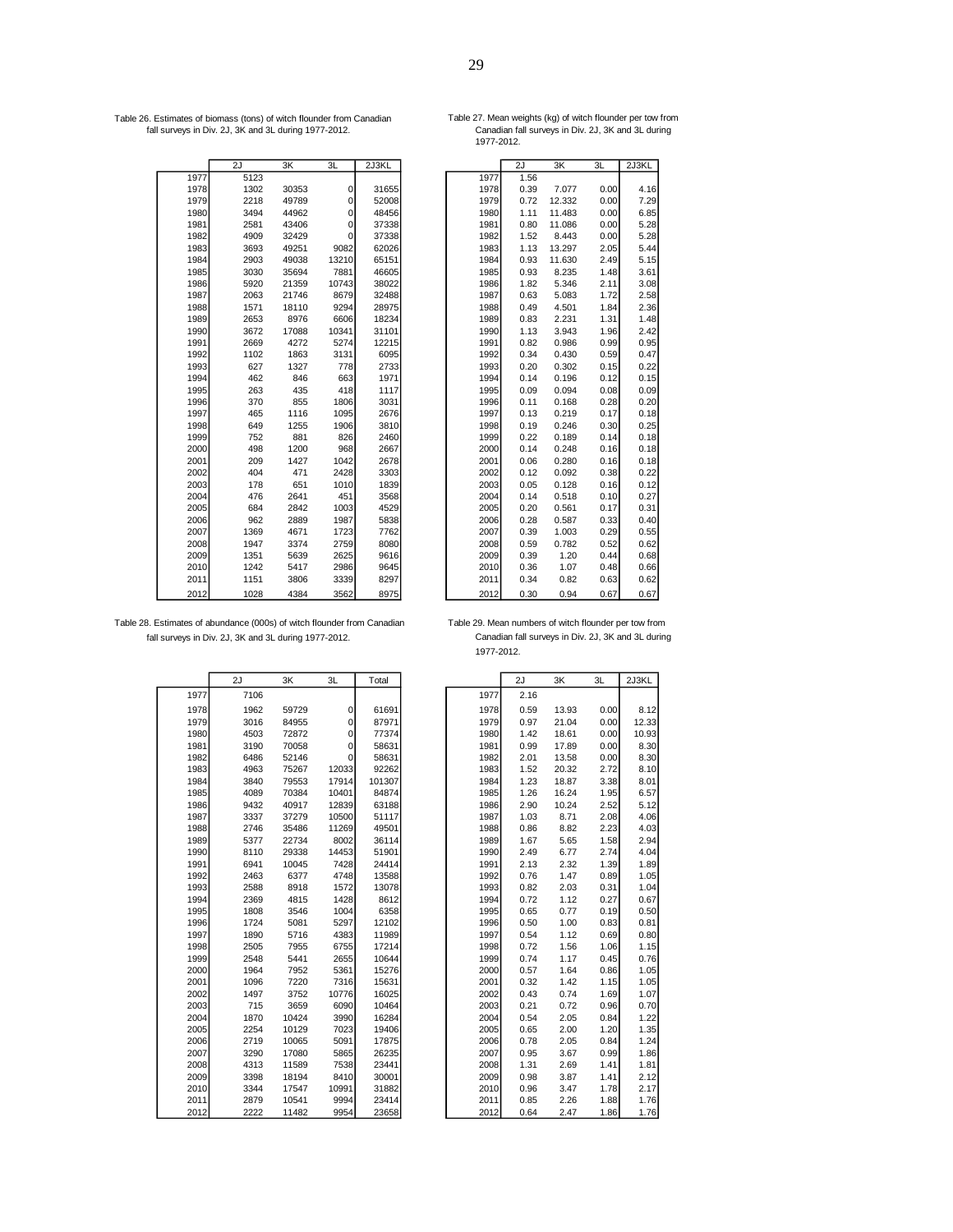

Fig. 1. Commercial carches and TACs of witch flounder in Divisions 2J, 3K and 3L during 1963-2012. Catches in Div. 3M are included for 1998-2000. Although not included, the estimated catches in Div 3M from 2001-2004 averaged 360 tons.



Figure 2. Proportion of witch flounder in Div, 2J, 3K and 3L from Canadian autumn surveys 1984-2012.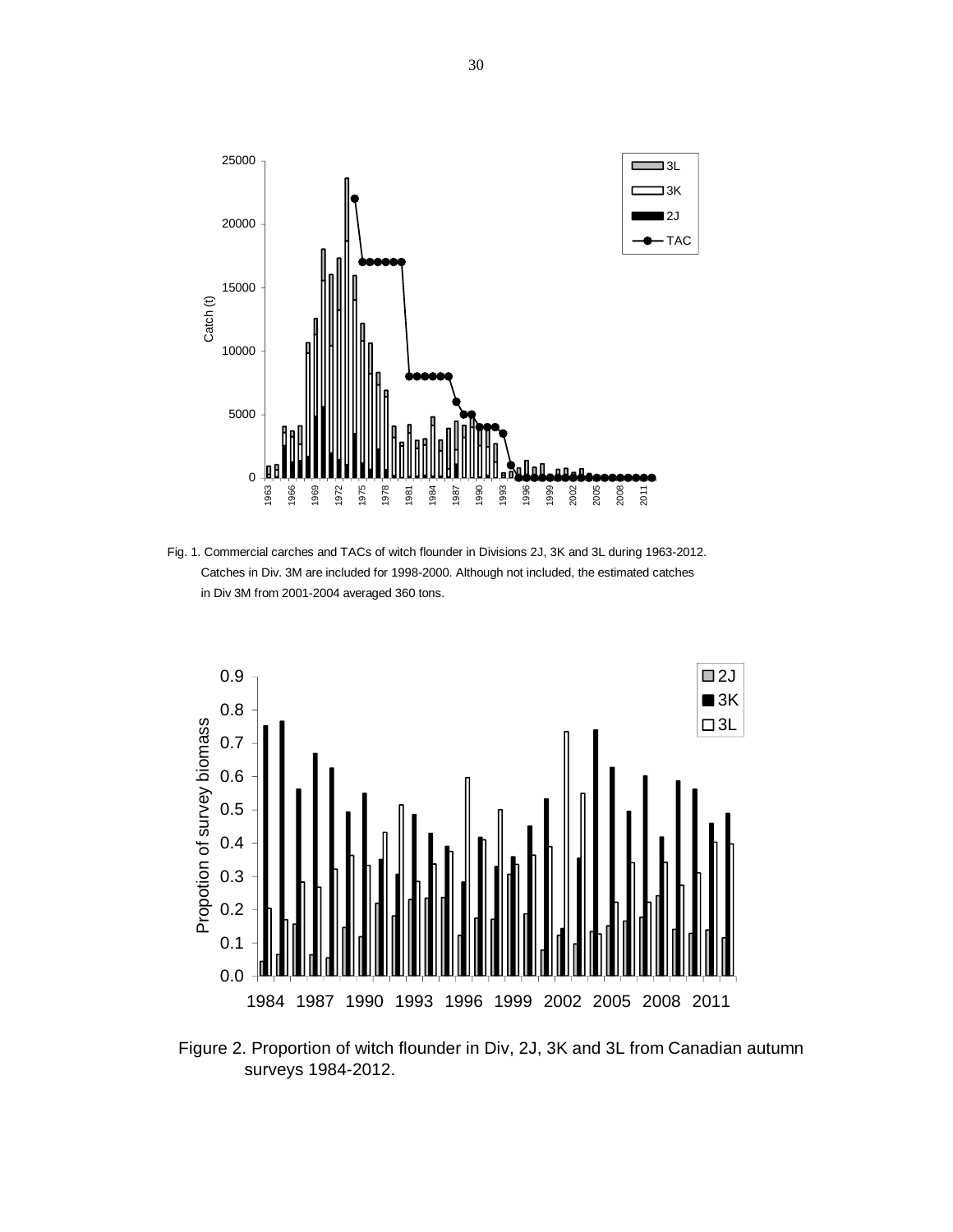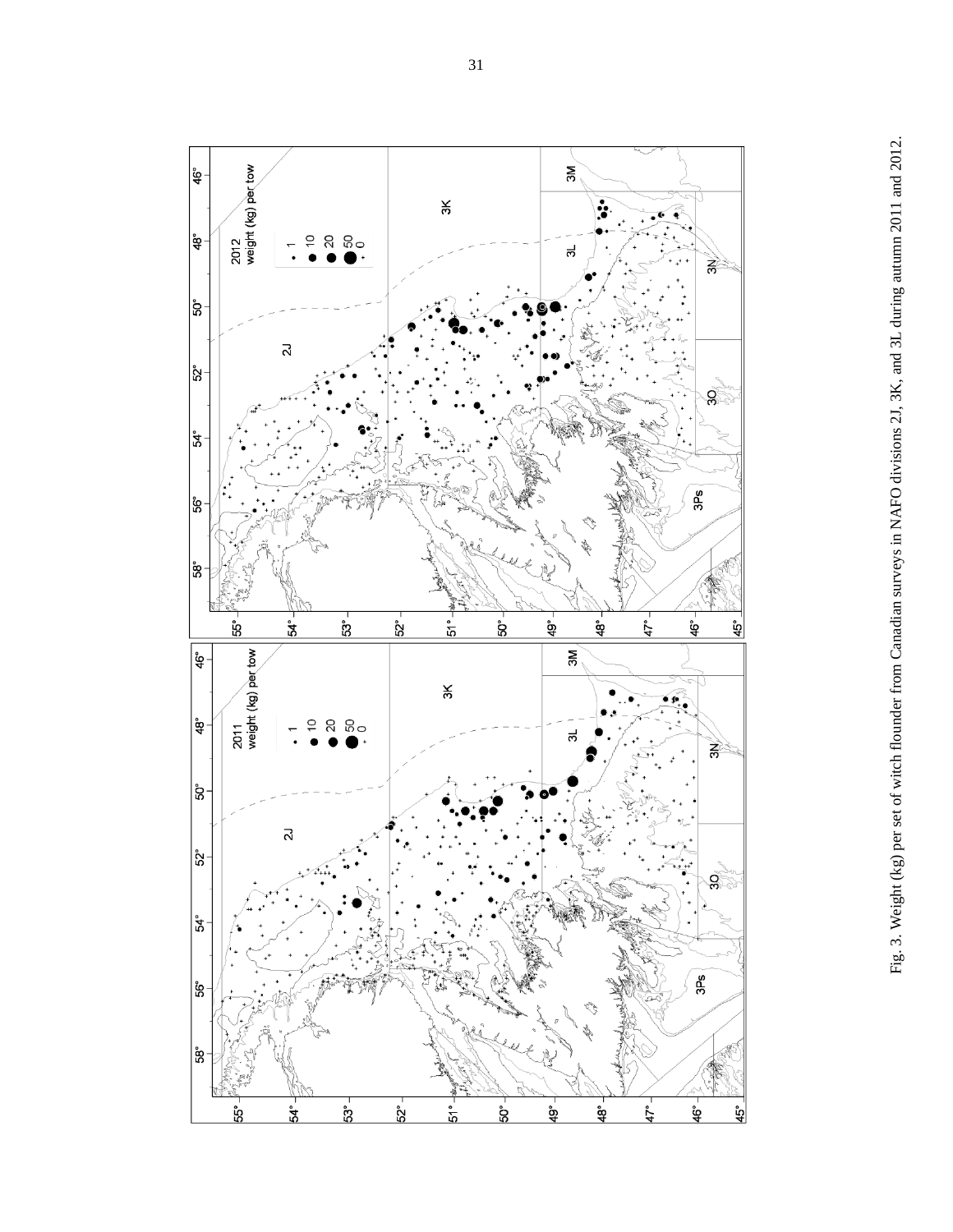



Figure 4a. Biomass (000 t) and abundance (000s) for Div. 2J, 3K, and 3L Canadian autumn surveys. Where lower confidence limits were negative, error bars were omitted (hollow symbols). Where lower confidence limit was negative, error bars were omitted (hollow symbol).

**2J**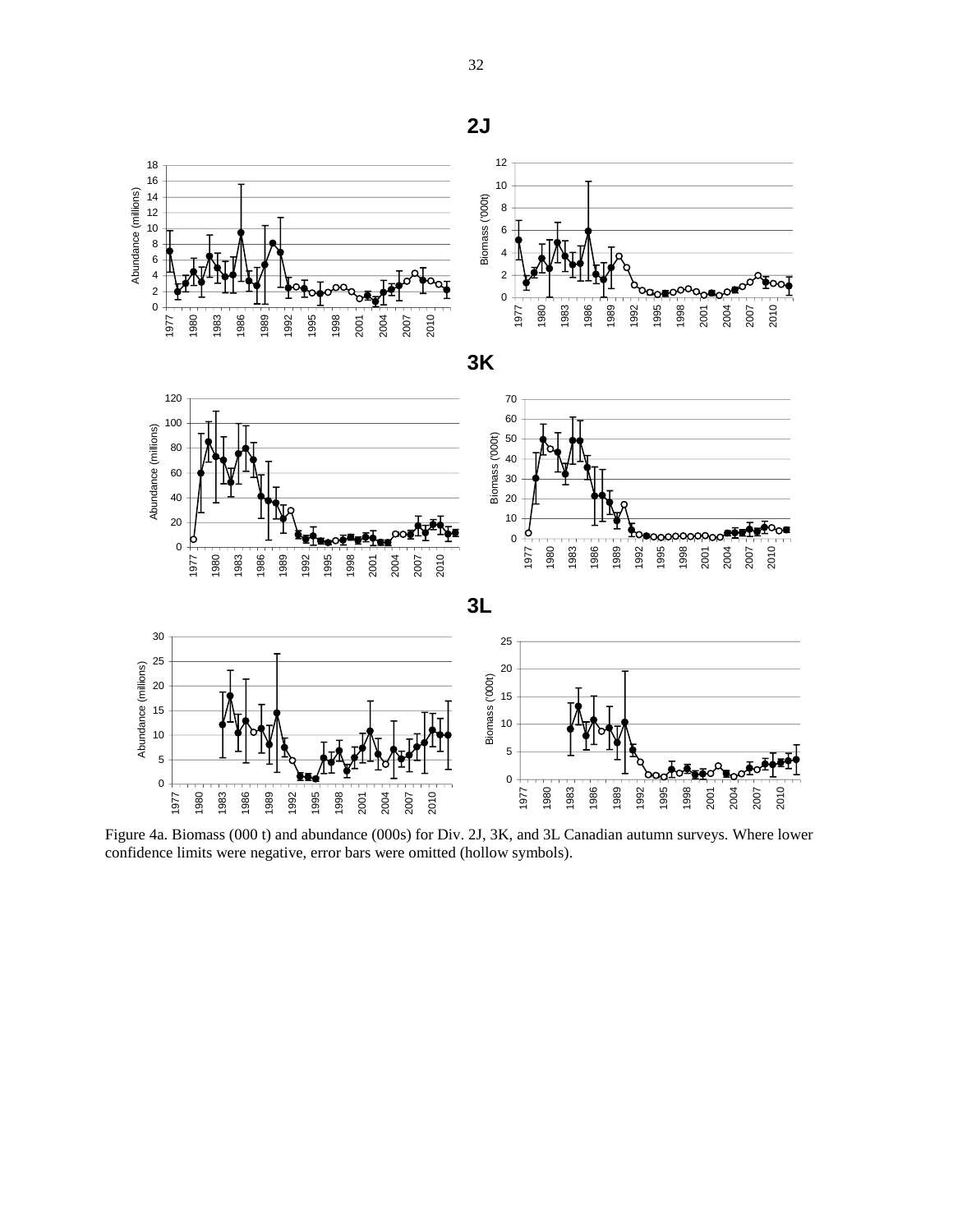

Figure 4b. Mean number and weight (kg) per tow for Div. 2J, 3K and 3L Canadian autumn surveys. Where lower confidence limits were negative, error bars were omitted (hollow symbols).

**2J**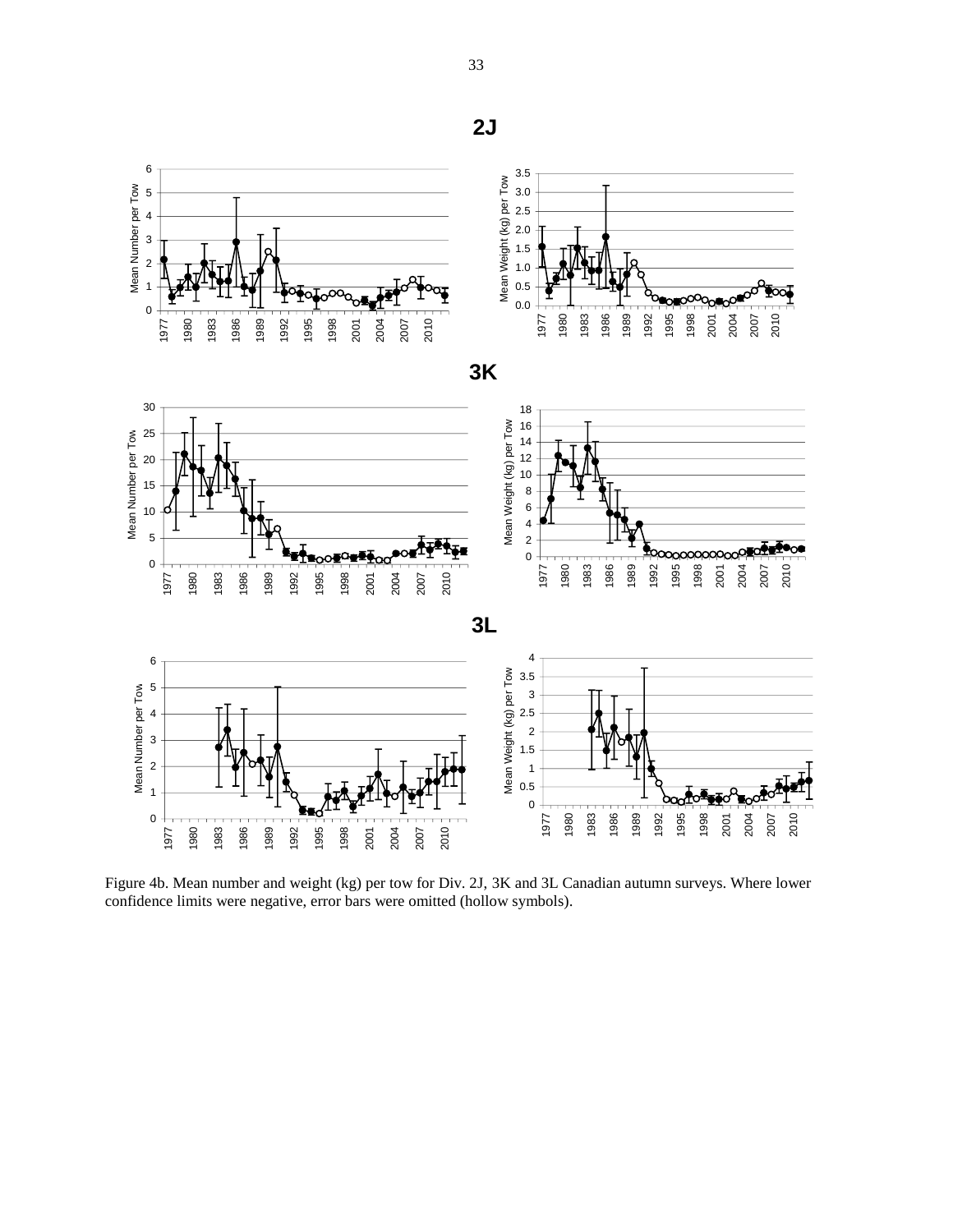

Figure 5. Biomass (000 t) and abundance (000s) estimates, mean number and weight (kg) per tow, of witch flounder from Canadian autumn surveys in Div. 2J, 3K and 3L combined. Where lower confidence limits were negative, error bars were omitted (hollow symbols).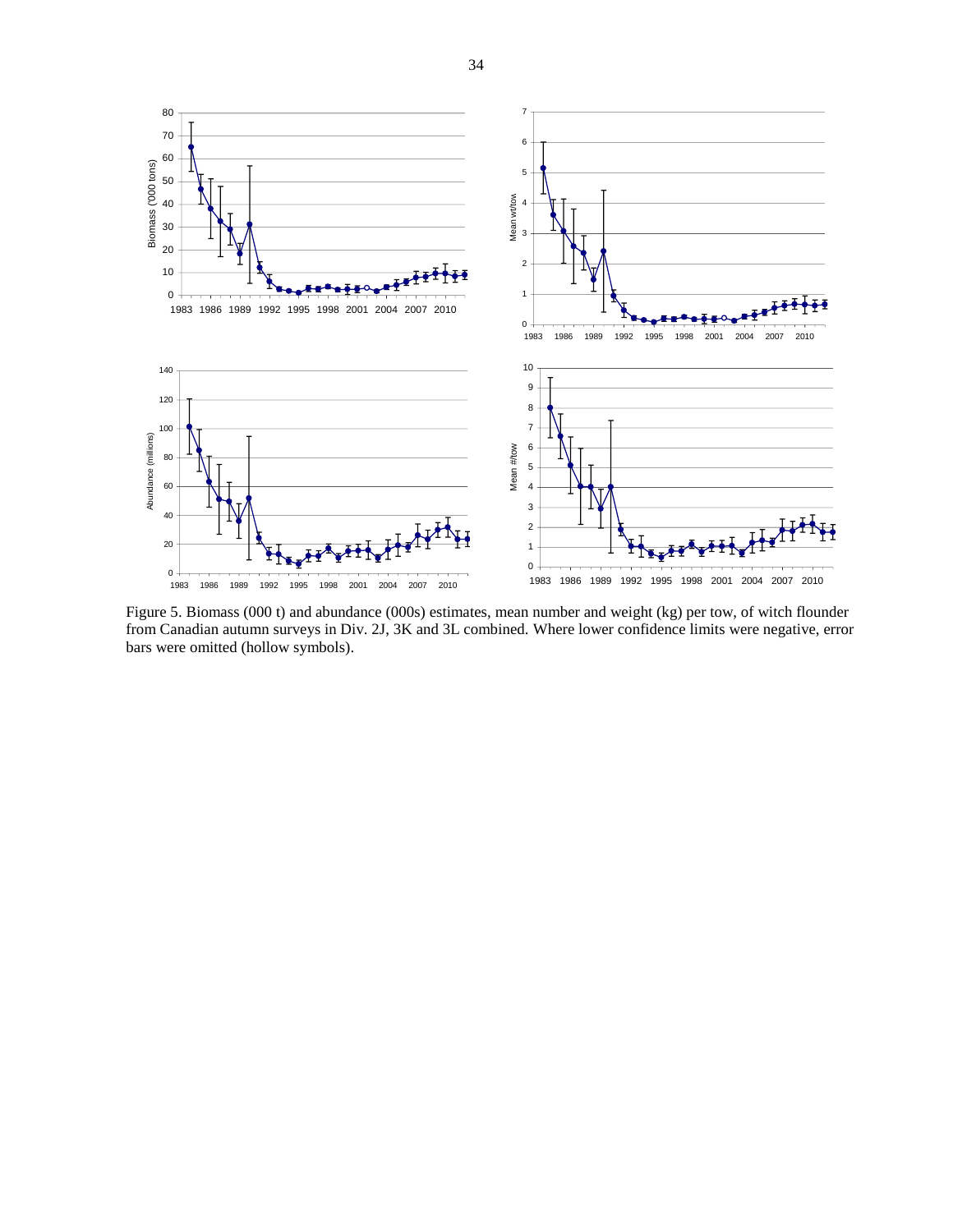

Figure 6. Witch flounder in 2J3KL: population numbers at length from Canadian autumn surveys (1996-2012).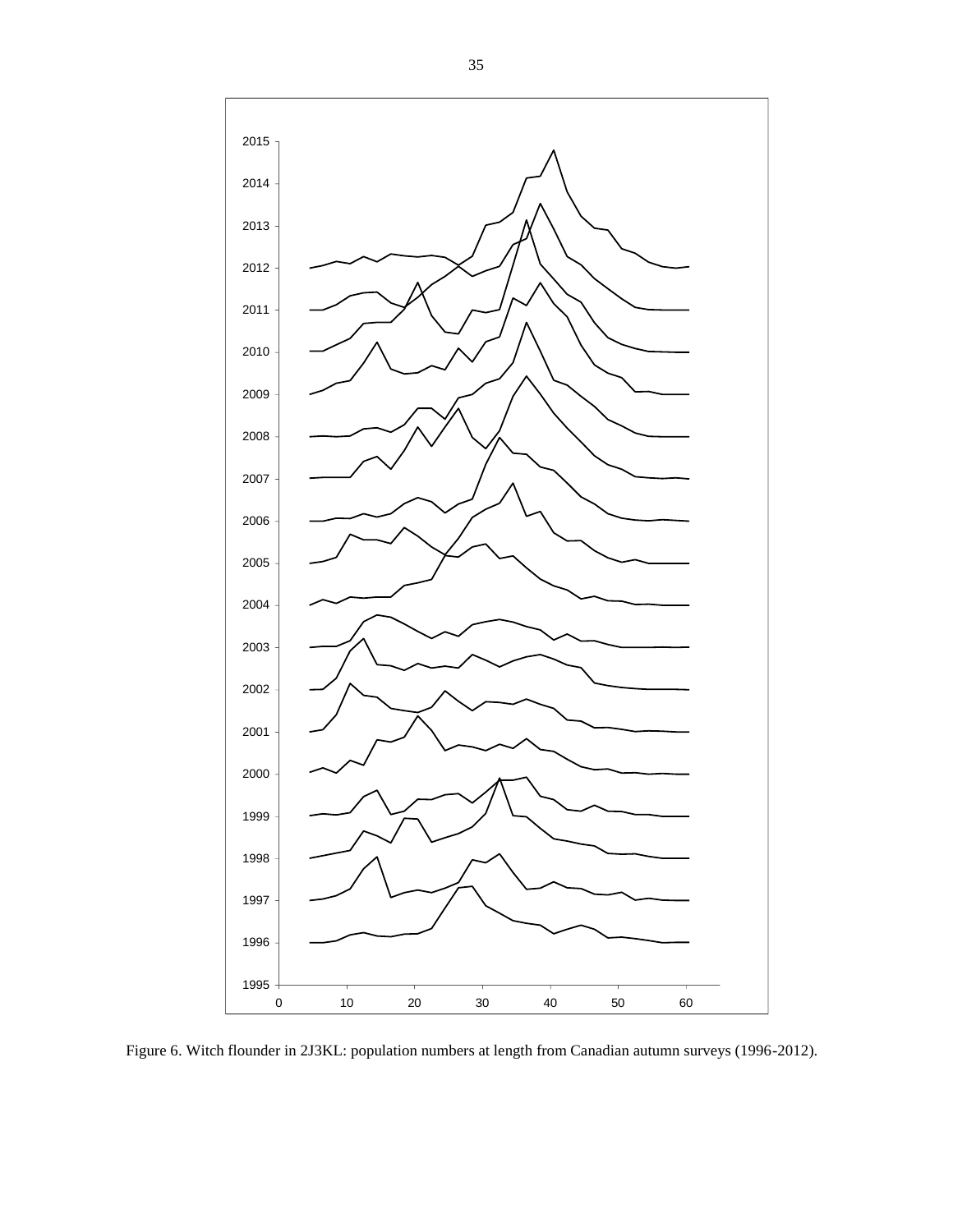

Figure 7. Abundance of yellowtail flounder less than 23 cm from autumn surveys 1996-2012.



Figure 8. Catch to survey biomass ratio for witch flounder in NAFO Divs. 2J, 3K, and 3L.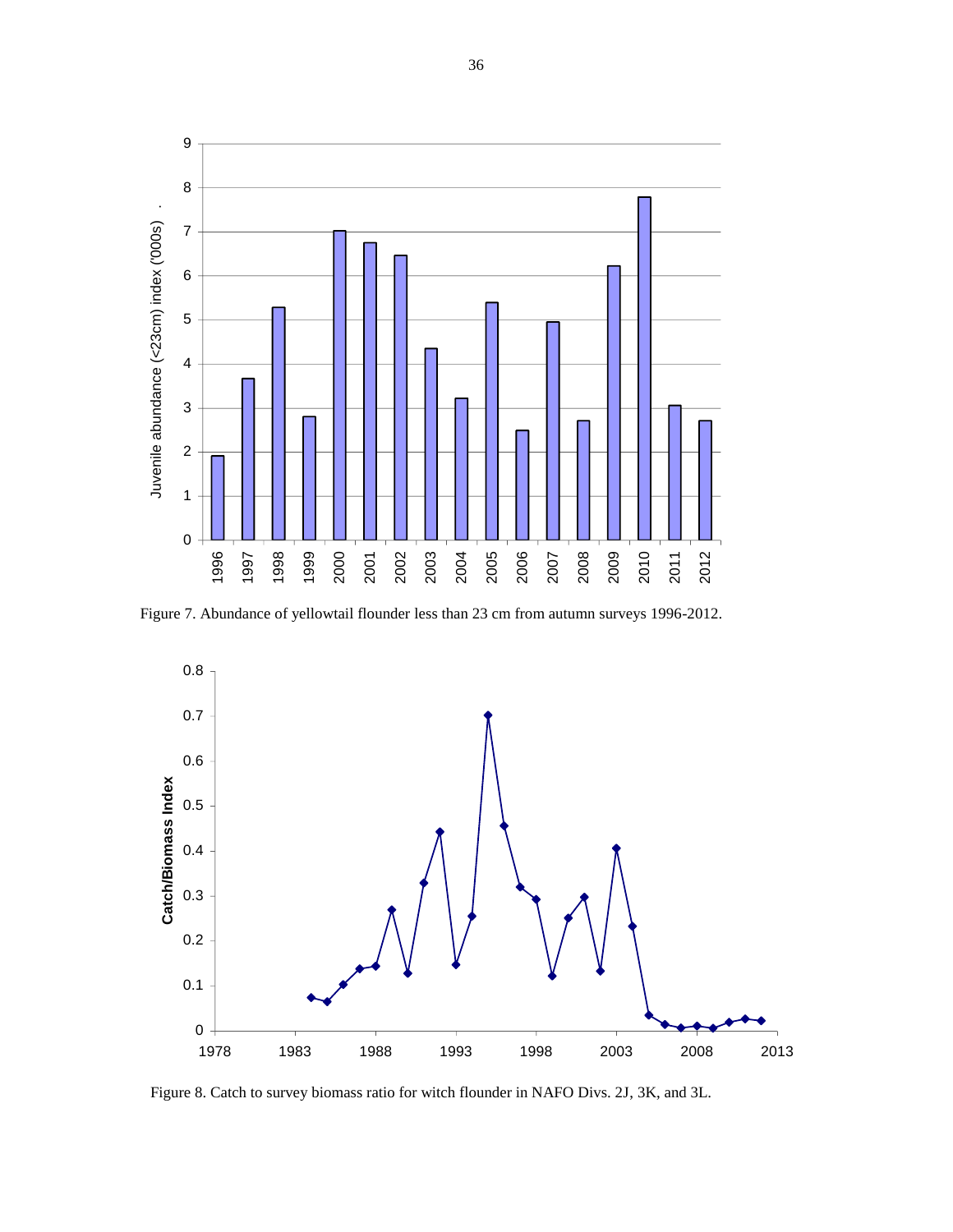

Figure 9. Biomass estimates of witch flounder in Div. 2J, 3K, and 3L from the Canadian autumn survey. Surveys prior to 1996 covered fewer strata and biomass estimates likely represent less of the total stock. B*lim*=14 500 t is 15% of B<sup>1984</sup> adjusted for less extensive survey coverage (x 1.48).